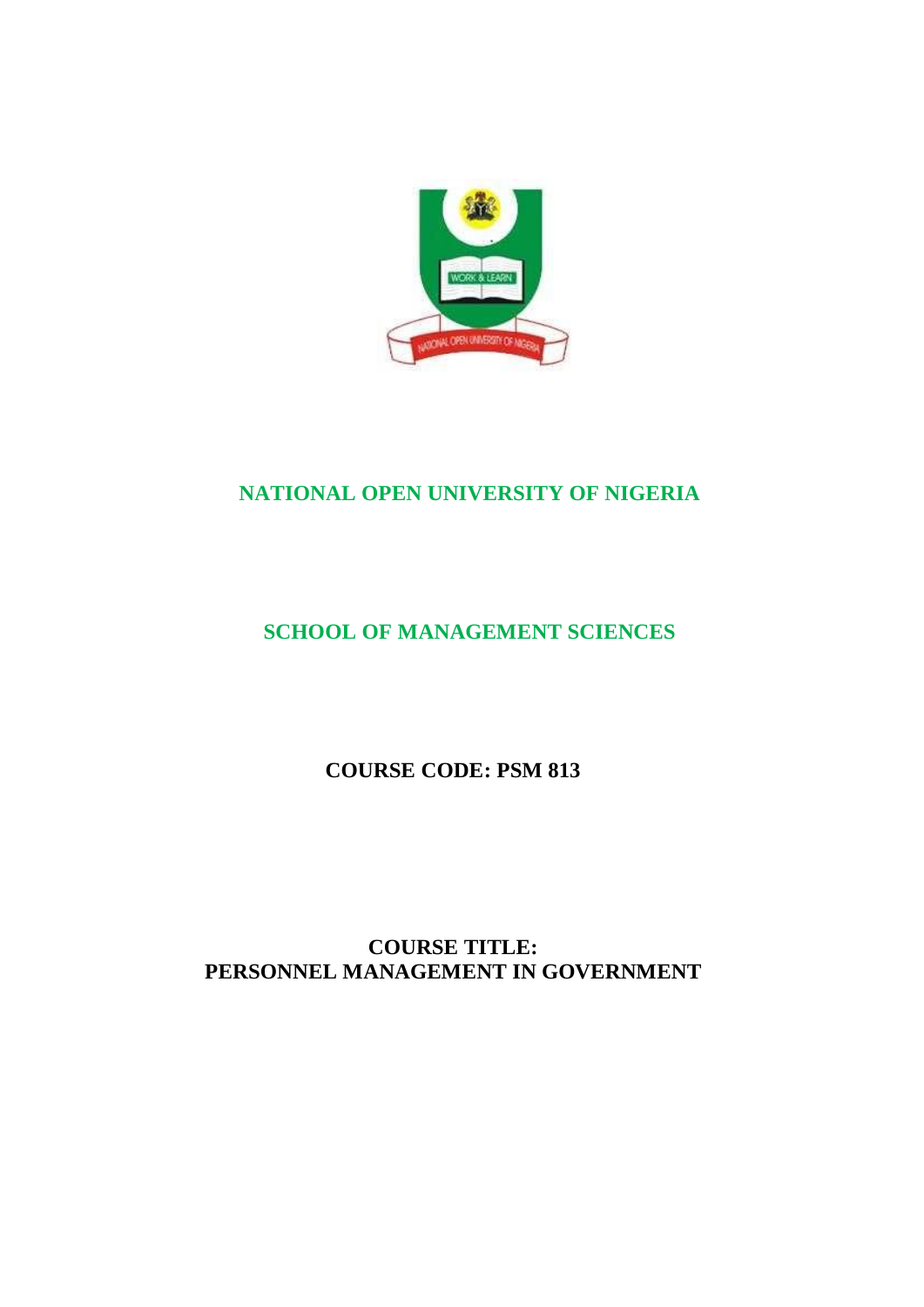# **COURSE GUIDE**

# **PSM 813 PERSONNEL MANAGEMENT IN GOVERNMENT**

**Course Team** Prof. Chuks P. Maduabum (Course Writer/Developer) – NOUN Prof. B.C. Nwankwo (Course Editor) – NOUN Dr. Ayodele .O. Fagbemi (Programme Leader) - NOUN Mrs. P.N. Ibeme (Course Coordinator) - NOUN

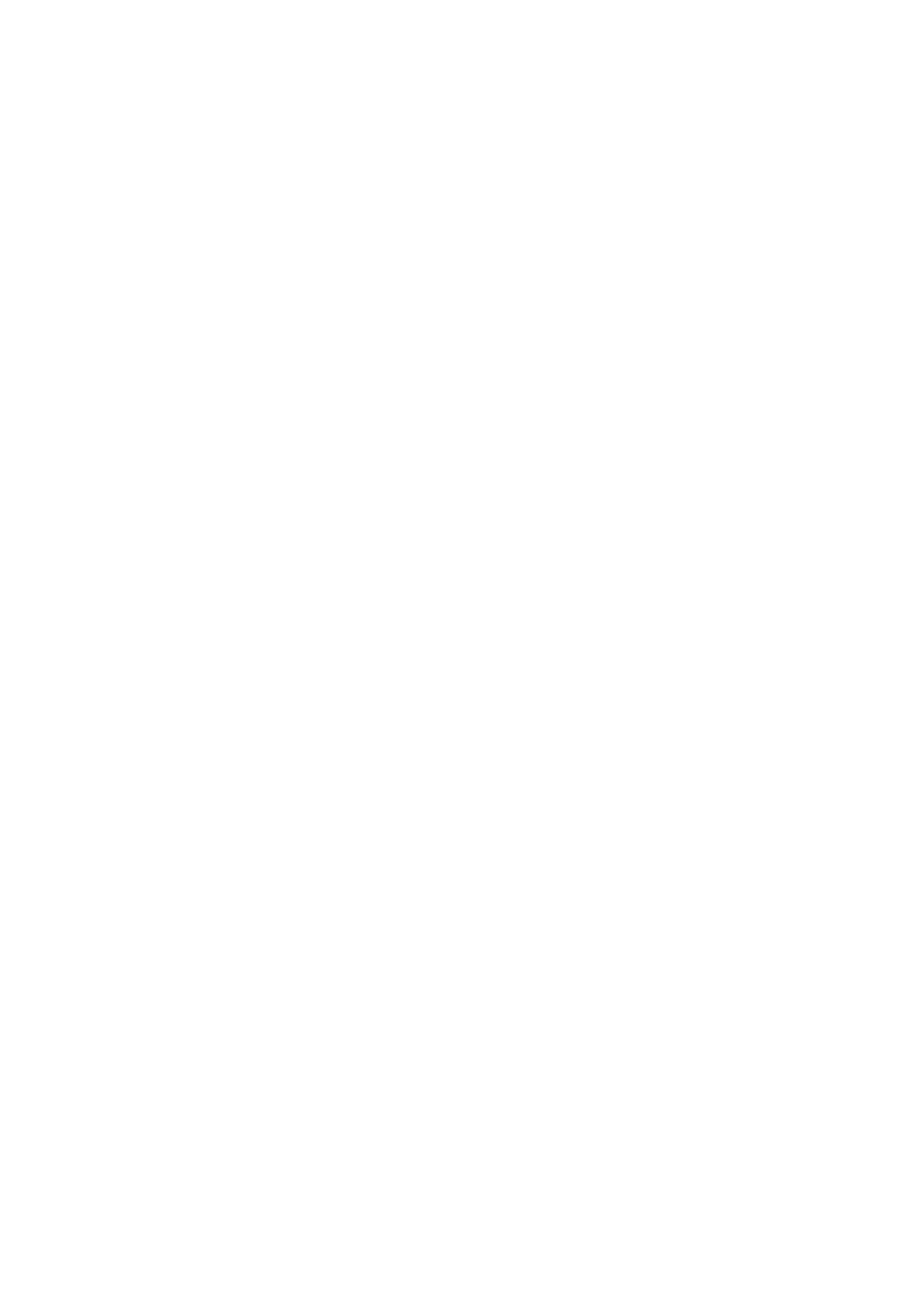National Open University of Nigeria Headquarters 14/16 Ahmadu Bello Way Victoria Island, Lagos

Abuja Office 5 Dar es Salaam Street Off Aminu Kano Crescent Wuse II, Abuja

e-mail: [centralinfo@nou.edu.ng](mailto:centralinfo@nou.edu.ng) URL: [www.nou.edu.ng](http://www.nou.edu.ng/)

Published by: National Open University of Nigeria

Printed 2013

ISBN: 978-058-975-9

All Rights Reserved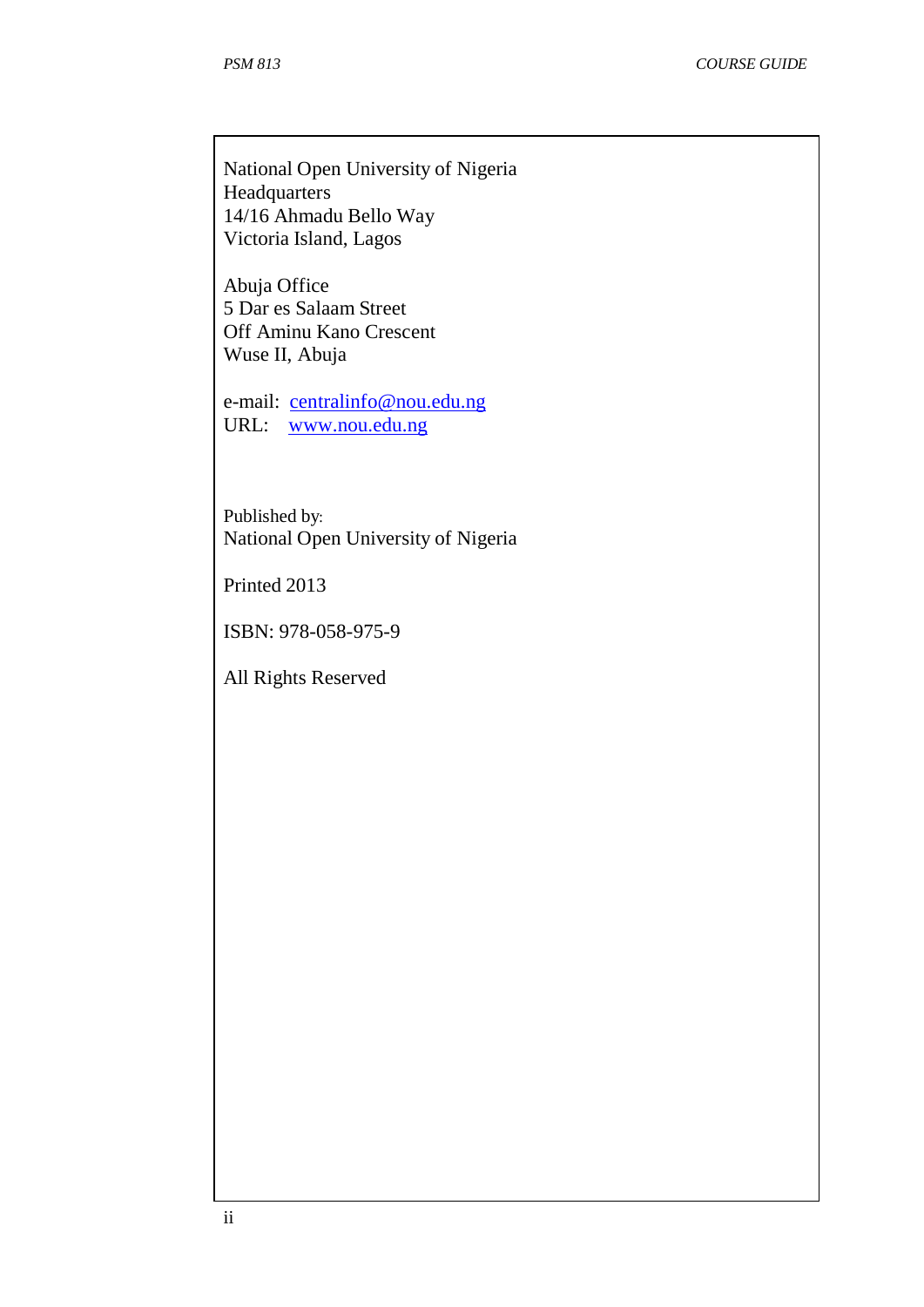# **CONTENTS PAGE**

| 1V   |
|------|
| 1V   |
| 1V   |
| V    |
| V1   |
| vi   |
| vi   |
| viii |
| V111 |
| V111 |
| 1X   |
| 1X   |
| 1X   |
|      |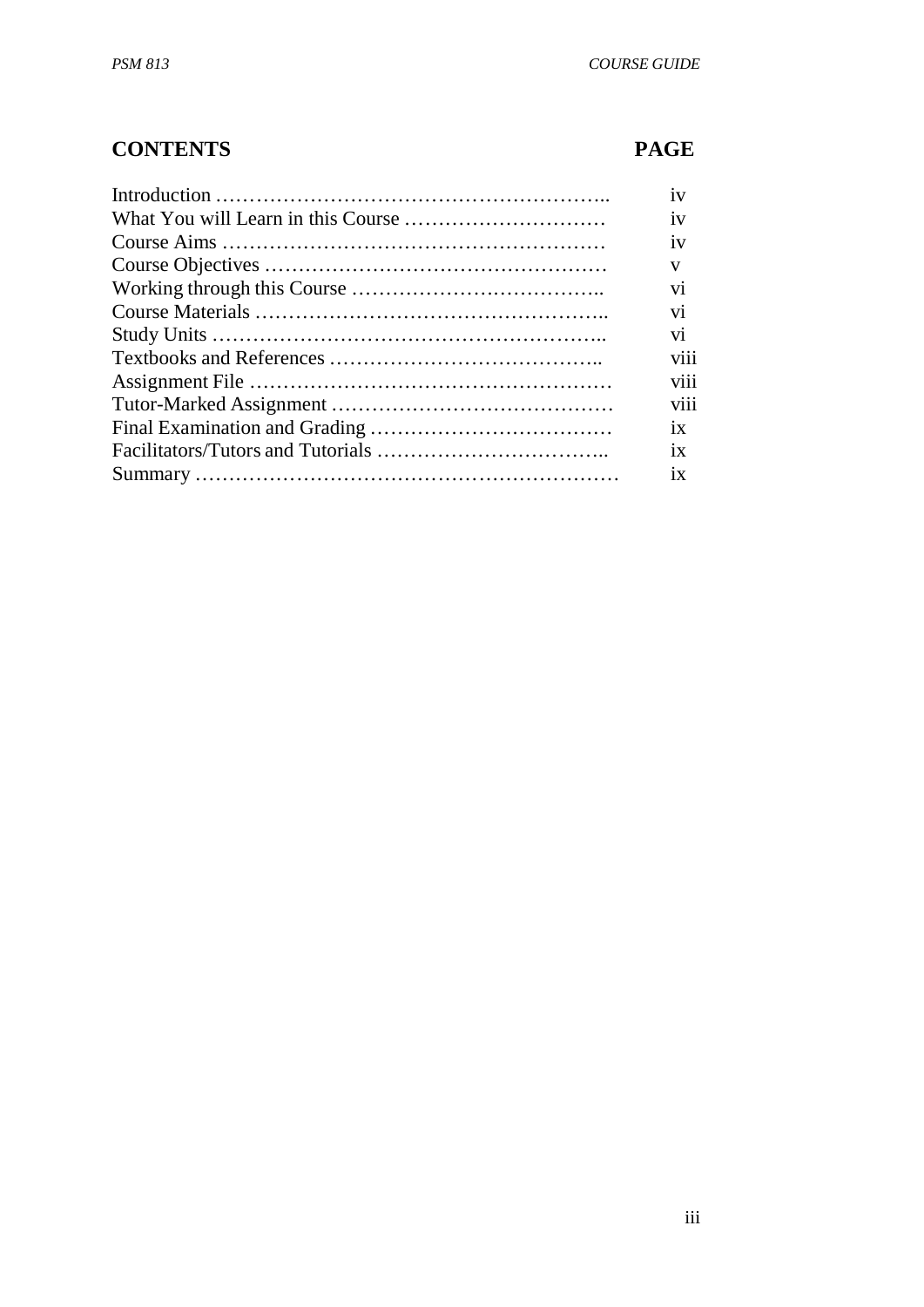## **INTRODUCTION**

Personnel Management in Government is a one-semester course for students offering Masters Degree in Public Sector Management. It is a 2 credit unit course consisting of 14 units. Each unit is supposed to be covered in two hours. It is also a core course in the optional area of Public Personnel Management.

The course consists of three modules and 14 units. The modules are: Institutional Framework for Managing Personnel; Training and Development and Personnel Disengagement.

Personnel Management in Government, as a course combines theory and practice although it slants more towards practice. It exposes you to how government employees are managed, particularly in Nigeria. It, in addition, addresses how the operators within and outside government should conduct themselves while discharging their duties. In the course therefore you will discover the adoption of both theory and practice.

This course guide tells you briefly what the course is about, what course material you will be using and how you can work your way through this material. It also highlights issues of timing for going through these units, and explains the activities and Tutor-Marked Assignment.

## **WHAT YOU WILL LEARN IN THIS COURSE**

The overall aim of this course on Personnel Management in government is to expose you to the nitty gritty of managing staff in government establishments and stimulate your interest in government operations. It is also to make you appreciate all that culminate in government decisions and inputs toward the delivery of goods and services to the citizens.

You will therefore learn the ideas behind various components and organs of staff management, what they are really created to do and how they are structured to do it, what type of personnel handle activities in such organs, what their sources of finance are, what type of expenditure they engage in and what development they undertake.

## **COURSE AIMS**

The aim of this course as pointed out earlier, is to expose the students of public sector management to the concepts, structure, context and content of Personnel Management in government. It is to make you appreciate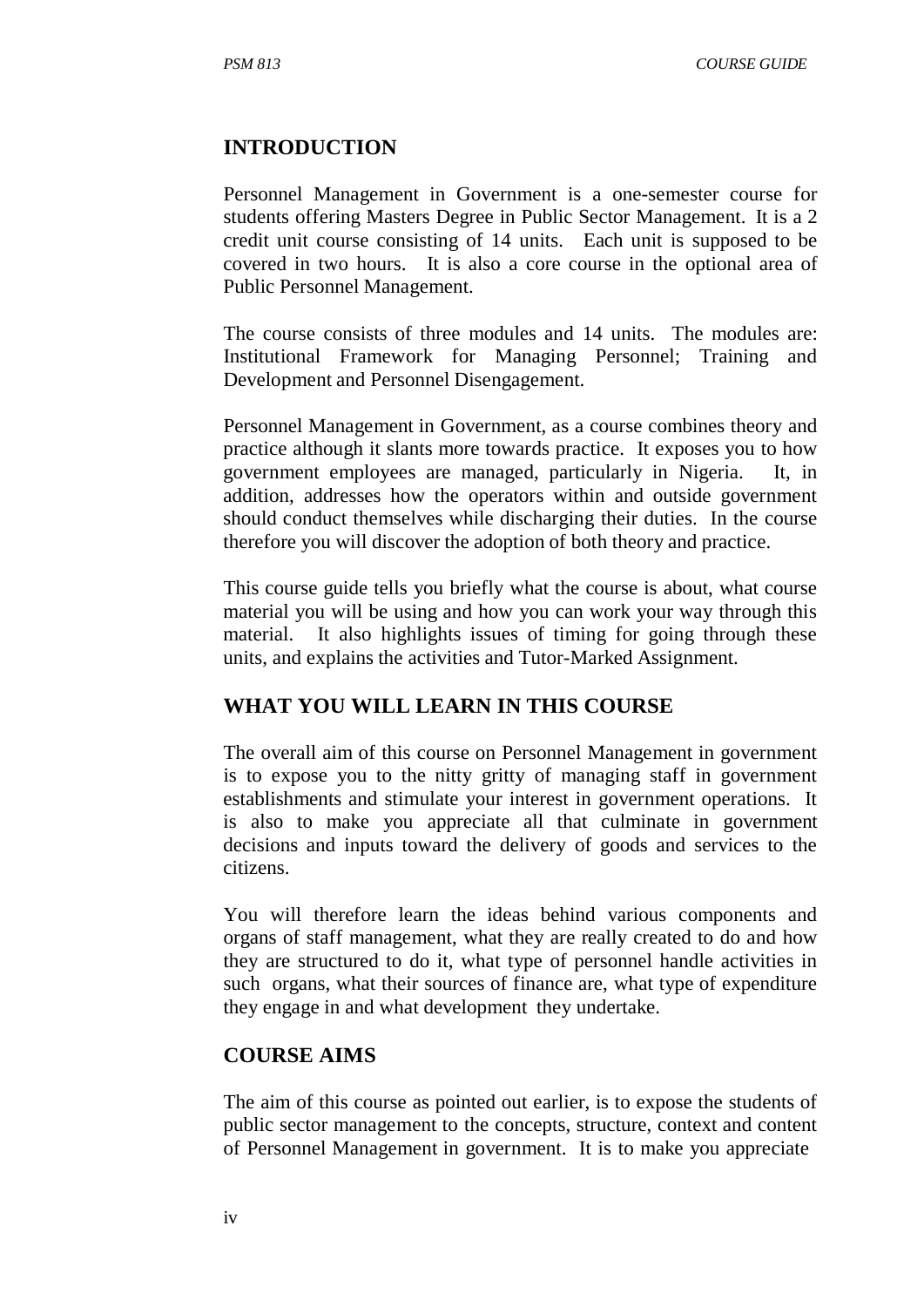scope of government, the way they operate and what they are capable of doing in this direction.

This will be achieved by aiming to:

- Introduce you to the basic concepts and principles of personnel management
- Compare the structures and functions of different organs that handle personnel functions in the public service.
- Give an insight into the nitty gritty of operations of government in staff management
- Assess the patterns of behavior of operators in managing staff
- Appraise the changes that had taken place over time in this operative mechanism.

# **COURSE OBJECTIVES**

To achieve the aims set out above, the course sets overall objectives. In addition, each unit also has specific objectives. The unit objectives are always included at the beginning of a unit. You are advised to refer to them as you study each unit both at the beginning and at the end to ensure that you check your progress and that you have done what is required of you by the unit.

Below are wider objectives of the course as a whole. By meeting these objectives, you should achieve the aims of the course as a whole.

On successful completion of the course, you should be able to:

- Identify and explain the main concepts associated with personnel management in government.
- Situate the government organs for managing personnel with its contextual limits
- Appreciate the functions of personnel management in government and how it is conducted.
- Describe and compare the structure and functions of the different organs and how these structures are conditioned by the overall system of the public service.
- Identify and discuss each of the personnel functions and its operations in the public service.
- Discuss the relationship between formulation of personnel policies and their implementation in government and their unique functions.
- Read a set of articles and apply these to the concepts and issues covered in the preceding units of the course.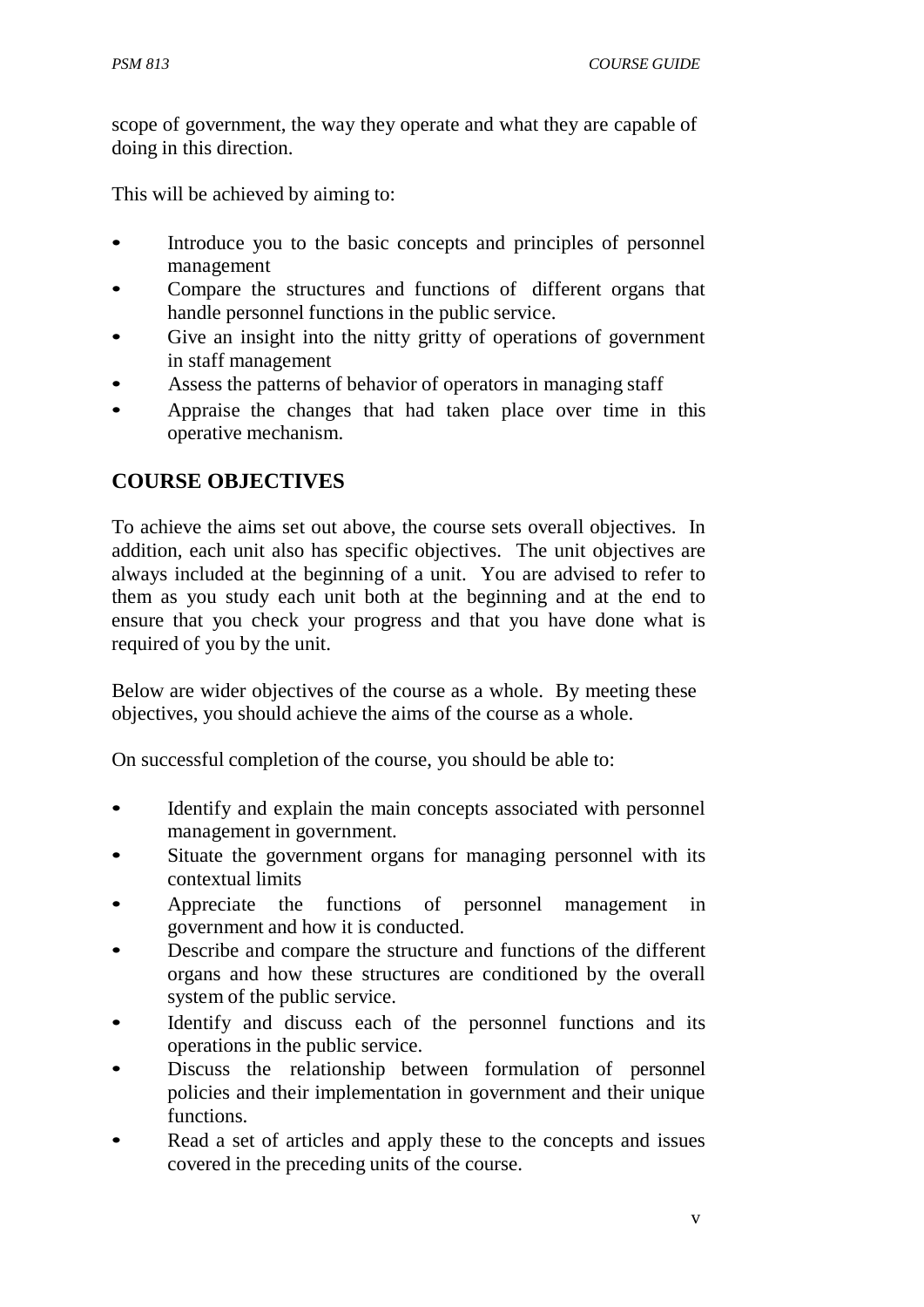# **WORKING THROUGH THIS COURSE**

To complete this course, you are required to read the study units and recommended text books and explore more current materials on the Internet. You may also need to visit the organs of governments around you to observe practically some of the things conveyed in this course; for example, labour-management relations in government establishments. You could also have a chat with government staff on a wide array of issues including the problems they face. Note also that government is a living subject and there are developments daily about the organisation especially in your country, so, you are advised to keep abreast of these in the newspapers and magazines and even the radio and the television sets.

In this course, each unit consists of exercises or activities to test your understanding from time to time. At a point in your course, you are required to submit assignments for assessment purposes. At the end of the course is a final examination. Below, you will find listed all the components of the course, what you have to do and how you should allocate time to each unit in order to complete the course successfully on time.

## **COURSE MATERIALS**

Major component of the course are:

- 1. Course Guide
- 2. Study Units
- 3. References/Further Reading
- 4. Self-Assessment Exercises and Tutor-Marked Assignments

Everything is contained in each unit except the textbooks which you may have to acquire. You are advised to source current materials on the Net and avail yourself of newspapers and magazines and other publications on government. You may contact your tutor where you run into problems about recommended text books.

## **STUDY UNITS**

There are fourteen units in this course as follows:

#### **Module 1 Institutional Framework for Managing Personnel**

Unit 1 Institutional Framework for Managing Personnel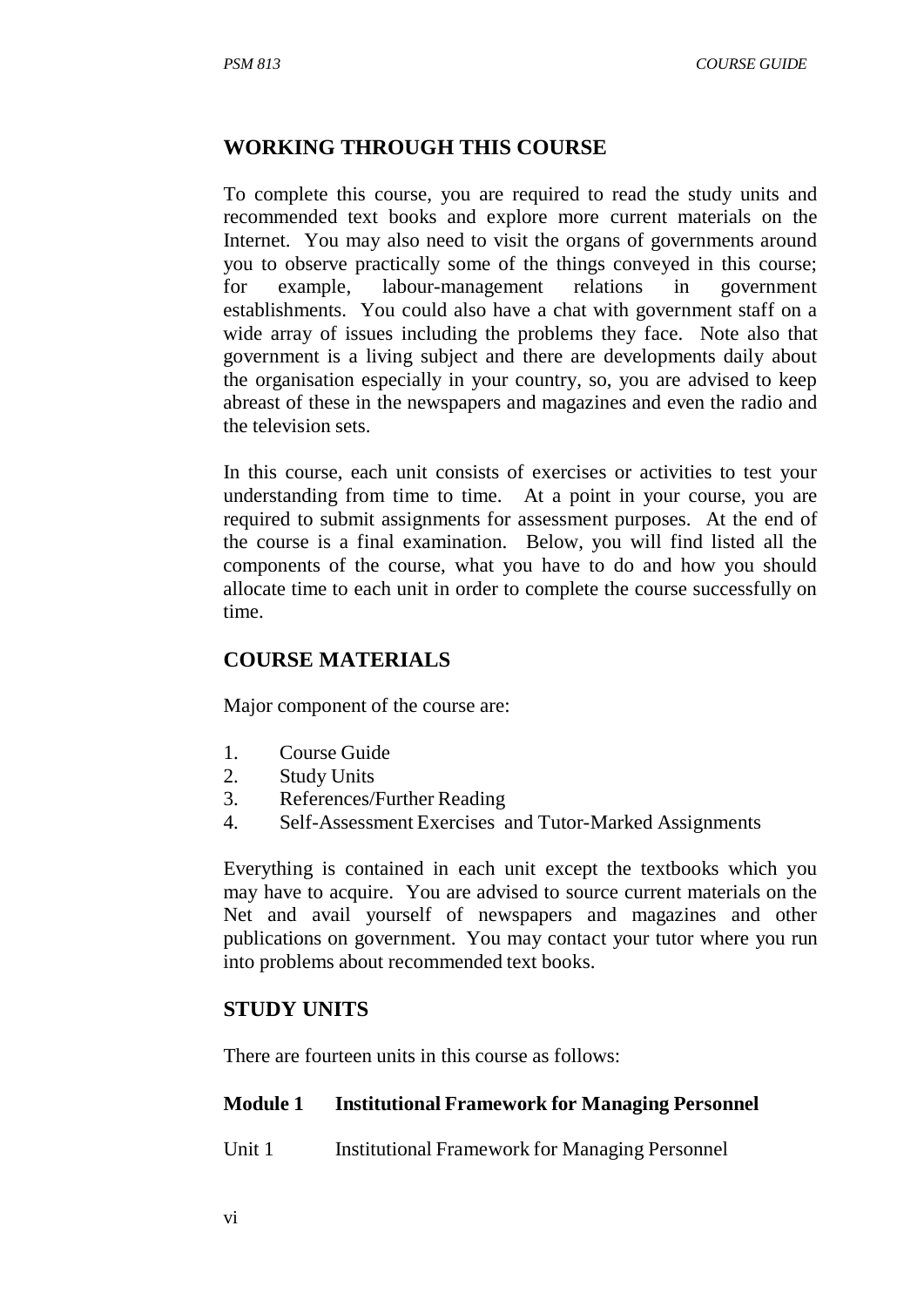- Unit 2 Formulation and Implementation of Personnel Policies in the Civil Service
- Unit 3 Manpower Planning and Budgeting
- Unit 4 Personnel Procurement

## **Module 2 Training and Development**

- Unit 1 Training and Development
- Unit 2 Performance Appraisal
- Unit 3 Promotion and Discipline
- Unit 4 Wage/Salary Administration
- Unit 5 Employee Welfare Services
- Unit 6 Industrial Relations

## **Module 3 Personnel Disengagement**

- Unit 1 Personnel Records
- Unit 2 Pension Administration
- Unit 3 Preparation for Retirement
- Unit 4 Reforming Personnel Management Organs in the Public Service

As pointed out earlier, the units are classified into modules and each module is representing a homogenous body of issues on personnel management in government.

Module one addresses is institutional framework and personnel engagement. Module two is about maintenance of personnel in the public service. Module three explains the procedures, requirement, and benefits in personnel disengagement as well as reforms in personnel management in the public service.

You must read each unit carefully. The basic knowledge on the topic is conveyed here. An update of the knowledge is in reference to materials of currency. Supplementary reading is advised. As you work through each unit, the core of the unit is at the 3.0 Level. The conclusion (4.0) helps to round up what has been said so far while "summary" (5.0) gives a brief summary of the major issues discussed. This is meant to assist you to remember the key issues and simplify the discussions at the end.

At the end of some issues discussed at the 3.0 level in the unit, you will come across self-assessment exercises. These are meant to provide simple questions to enable you comprehend or remind yourself of the things discussed before the Activity. Answers are directly provided in most cases.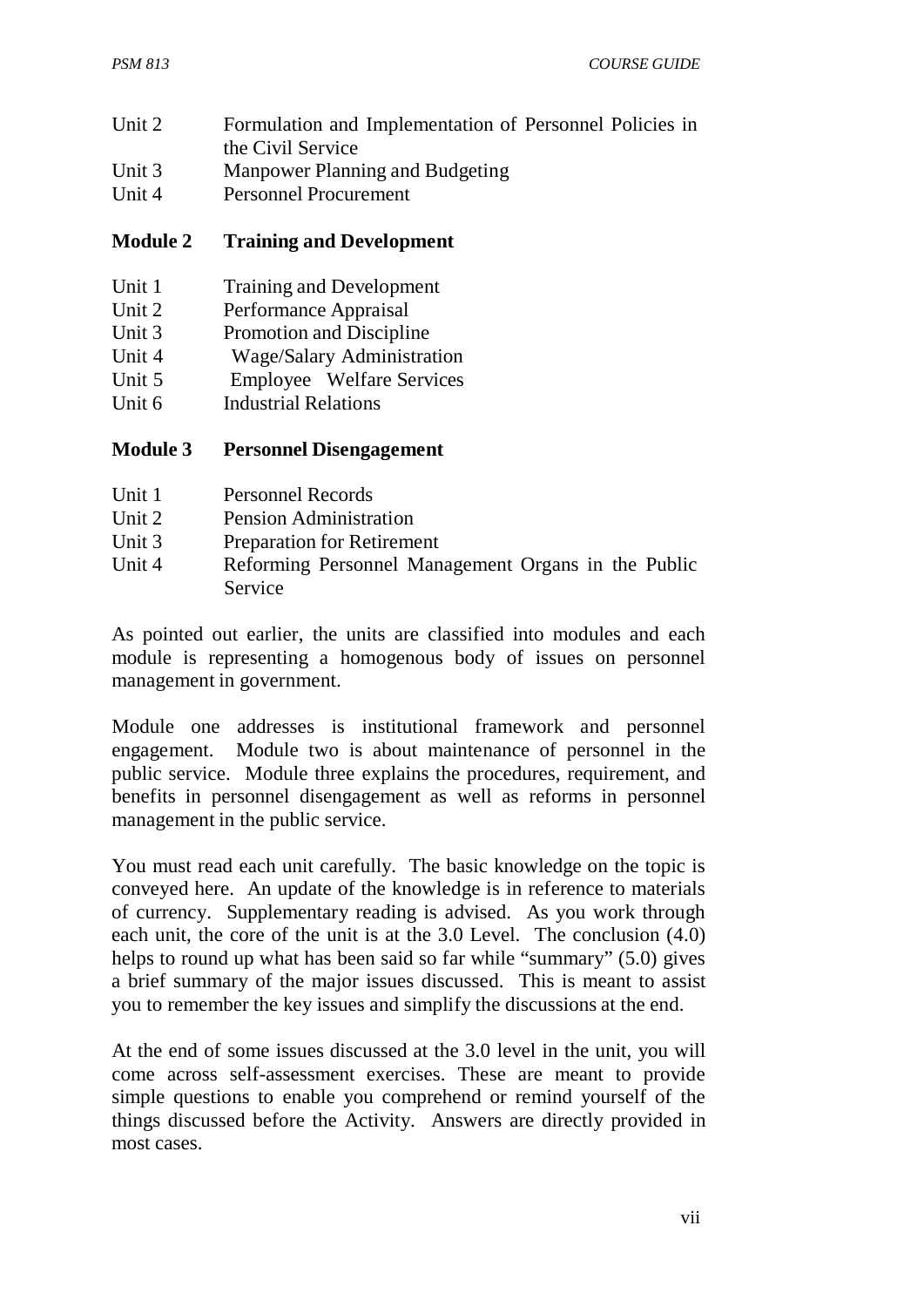Do not consult the answers until you have attempted the questions. You may sometimes observe that the answers provided give you more insight than may have been originally conveyed, (especially with the tutormarked question. This is part of the characteristics of an essay question).

## **TEXTBOOKS AND REFERENCES**

There is no compulsory textbook for this course. However, as you go through the course, you will observe that some textbooks are recommended often. This shows that such books are crucial to a number of units. Please try and consult them. Moreover, each unit has its own assigned texts and documents. You should also lay hands on these for further understanding.

## **ASSIGNMENT FILE**

The major assignment required of you is a Tutor-Marked Assignment (TMA) which you are expected to complete at the end of each unit and mail to your tutor.

## **TUTOR-MARKED ASSIGNMENT (TMA)**

Each unit in this course has a TMA attached to it. You can only do this assignment after covering the materials and exercises in each unit. Normally, the TMAs are kept in a separate file. Your tutor will mark and comment on them. Pay attention to such feedback from your tutor and use it to improve your other assignments.

You can write the assignment by using materials from your study units and from textbooks or other sources. It is however preferable that as a graduate student, you should demonstrate evidence of wide reading, especially from texts and other sources; something to show that you have researched more widely. But do remember that copying from any source without acknowledgement is plagiarism and that is not acceptable. You make references properly when you refer to other people's work.

The assignments are, in most cases, essay questions. Examples from your own experience or environment will be useful when you answer such questions. This allows you the opportunity to apply theory to real life situations.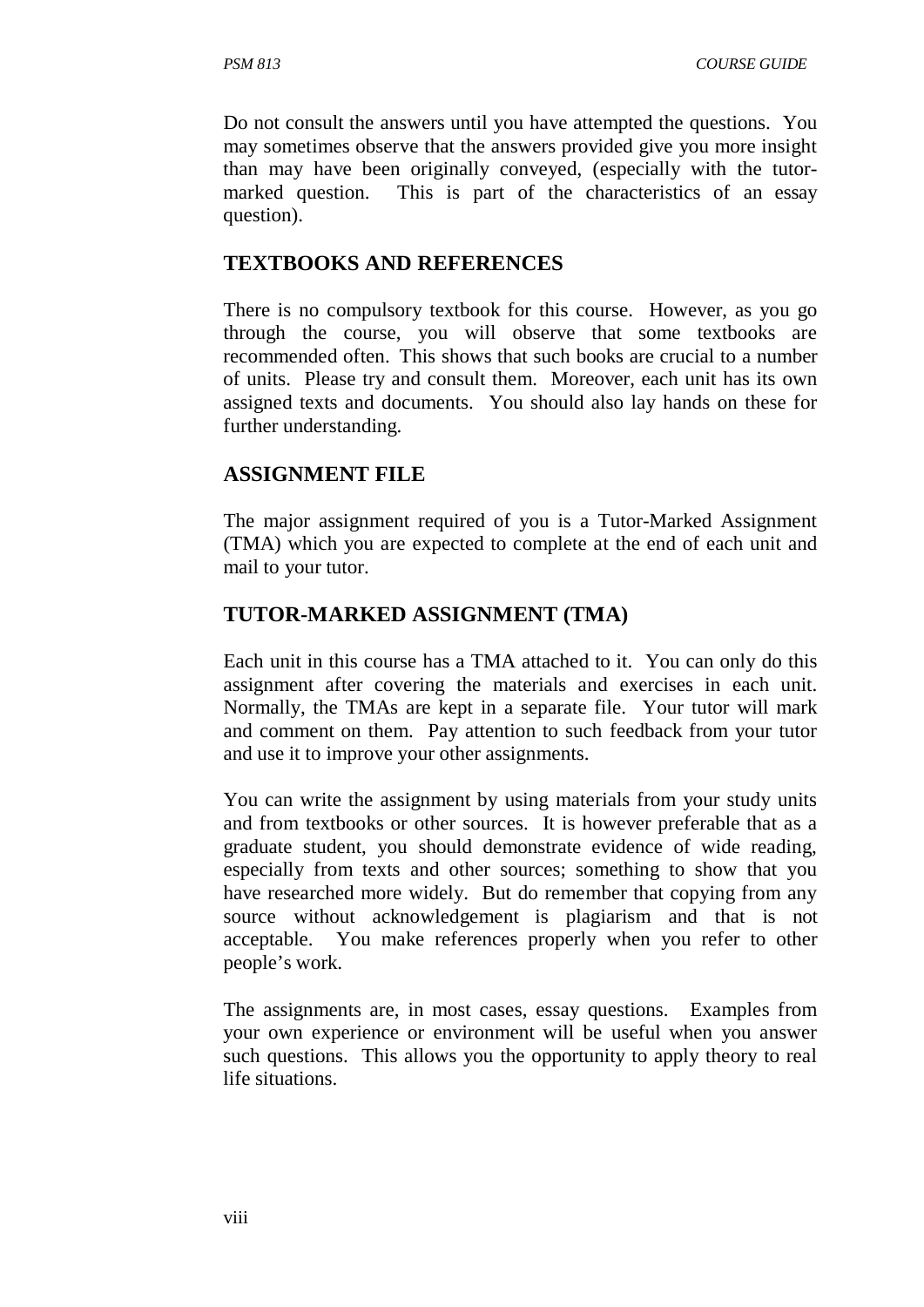# **FINAL EXAMINATION AND GRADING**

Your assessment for this course is made up of two components:

- 1. Tutor-Marked Assignment
- 2. Final Examination.
- 3. The TMAs will account for 30% while the examination will account for 70%; both will together make up 100%.

# **FACILITATORS/TUTORS AND TUTORIALS**

These are 14 hours of tutorials in this course. The dates, times and location of the tutorials will be provided. As soon as you are allocated a tutorial group, the names and phone numbers of your tutor will be provided.

It is your tutor's responsibility to supervise you closely in order to ensure your steady progress and resolve whatever difficulties you may encounter. He will give the assignment mark then and provide you with feedback on them for correction purposes.

# **SUMMARY**

PSM 813: Personnel Management in Government is a course that is designed to expose you to the process and procedures involved in managing staff in government establishments and agencies. As a core course for those specialising in Personnel Management, the mastery of the course will enable you build the needed confidence in the entire programme. Please enjoy your programme. We wish you every success in this endeavour.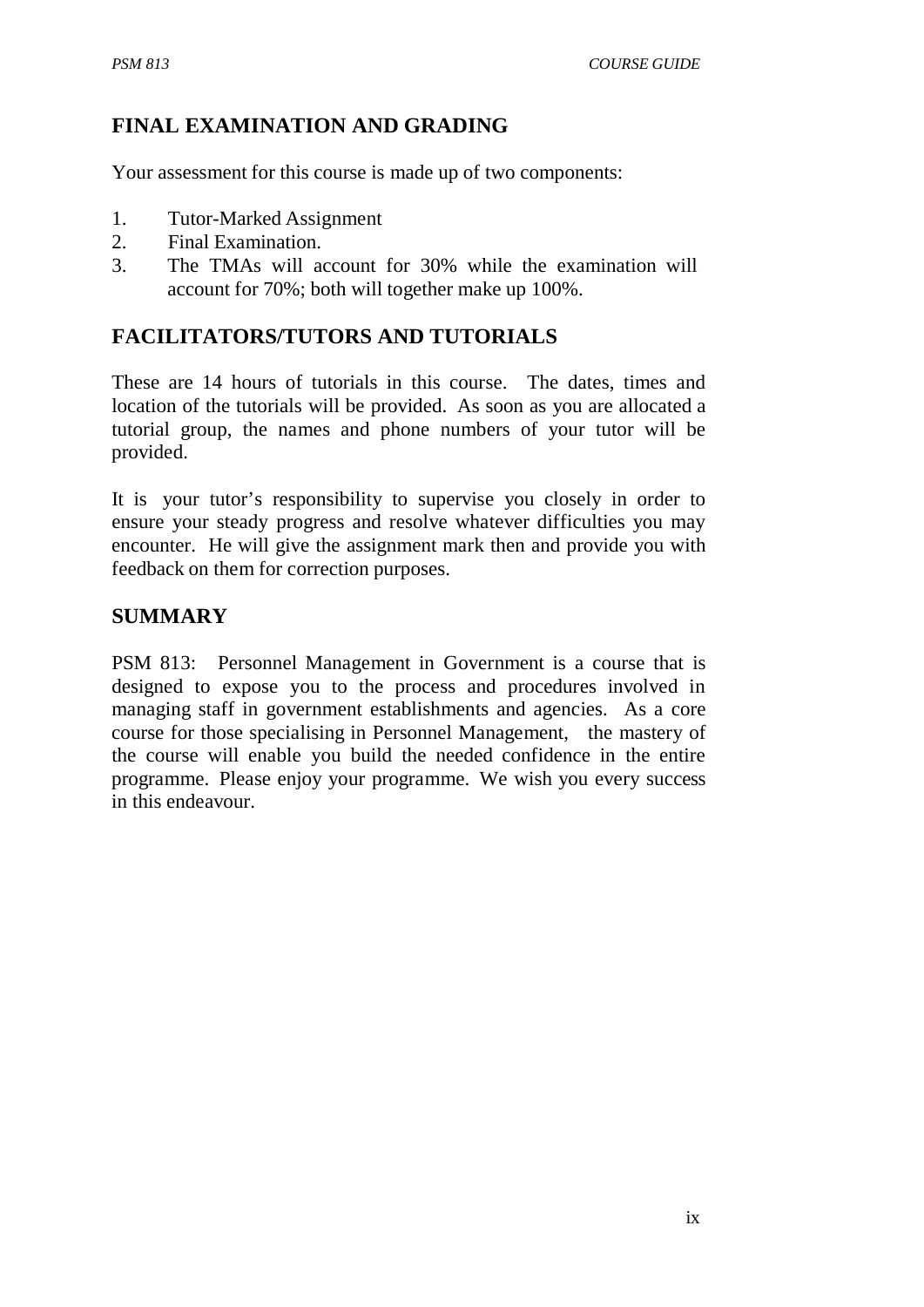# **MAIN COURSE**

# **CONTENTS PAGE**

| <b>Module 1</b> | <b>Institutional Framework For</b><br><b>Managing Personnel </b>             | 1   |
|-----------------|------------------------------------------------------------------------------|-----|
| Unit 1          | <b>Institutional Framework for Managing</b><br>Personnel                     | 1   |
| Unit 2          | Formulation and Implementation of Personnel<br>Policies in the Civil Service | 9   |
| Unit 3          | Manpower Planning and Budgeting                                              | 19  |
| Unit 4          | Personnel Procurement                                                        | 28  |
| <b>Module 2</b> | Training and Development                                                     | 40  |
| Unit 1          |                                                                              | 40  |
| Unit 2          |                                                                              | 49  |
| Unit 3          |                                                                              | 60  |
| Unit 4          | Wage/Salary Administration                                                   | 73  |
| Unit 5          |                                                                              | 82  |
| Unit 6          |                                                                              | 90  |
| <b>Module 3</b> | Personnel Disengagement                                                      | 97  |
| Unit 1          |                                                                              | 97  |
| Unit 2          |                                                                              | 105 |
| Unit 3          | Preparation for Retirement                                                   | 116 |
| Unit 4          | Reforming Personnel Management Organs in                                     |     |
|                 |                                                                              | 125 |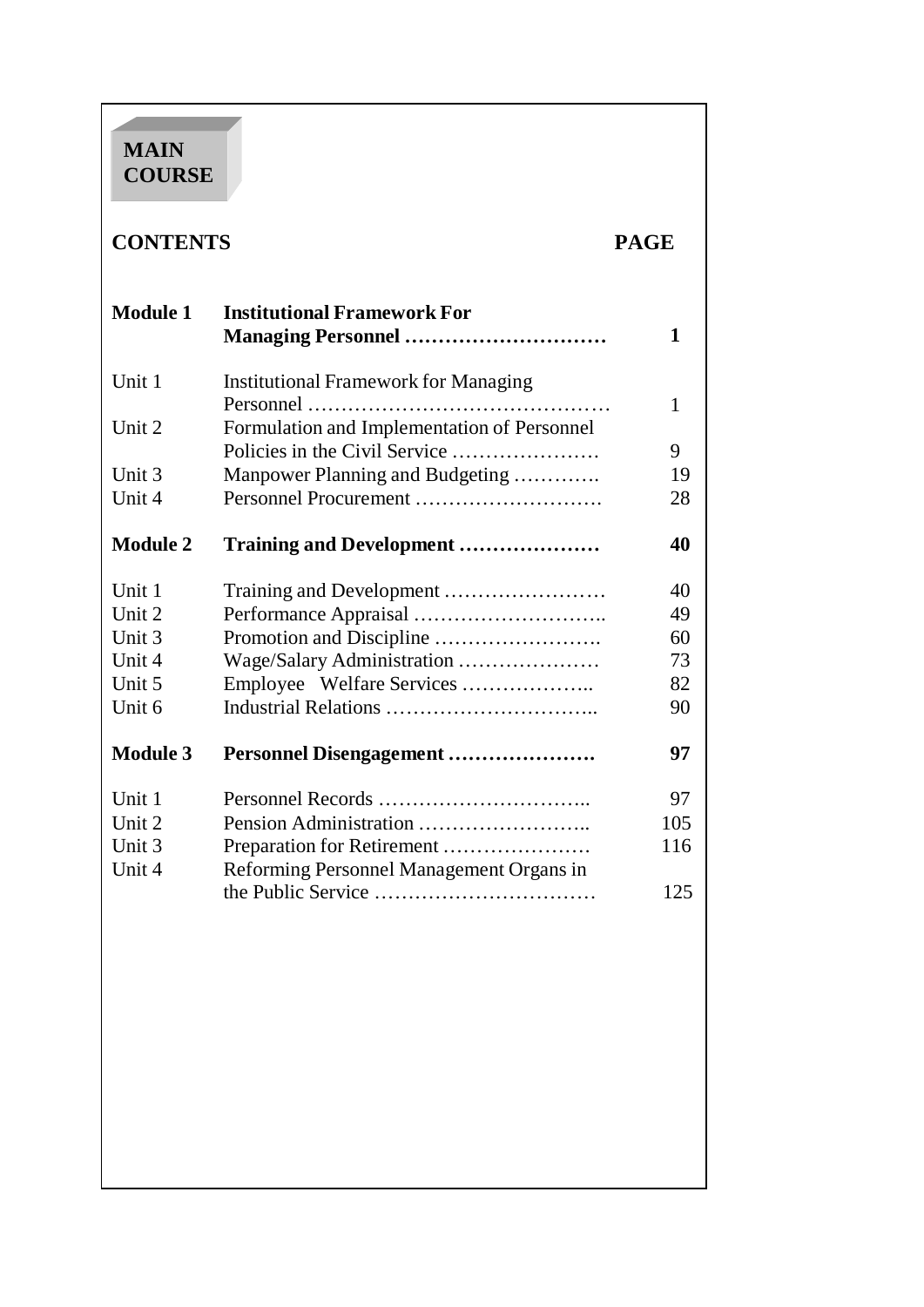# **MODULE 1 INSTITUTIONAL FRAMEWORK FOR MANAGING PERSONNEL**

- Unit 1 Institutional Framework for Managing Personnel
- Unit 2 Formulation and Implementation of Personnel Policies in the Civil Service
- Unit 3 Manpower Planning and Budgeting
- Unit 4 Personnel Procurement

## **UNIT 1 INSTITUTIONAL FRAMEWORK FOR MANAGING PERSONNEL**

#### **CONTENTS**

- 1.0 Introduction
- 2.0 Objectives
- 3.0 Main Content
	- 3.1 Institutions and /Organs
	- 3.2 Functions of the Civil Service
	- 3.3 The Civil Service Commission
	- 3.4 National Council on Establishment
	- 3.5 Office of the Head of Civil Service
	- 3.6 Personnel Management Board
- 4.0 Conclusion
- 5.0 Summary
- 6.0 Tutor-Marked Assignment
- 7.0 References/Further Reading

## **1.0 INTRODUCTION**

The concept of personnel refers to people in formal organisations who were employed for the purpose of realising the organisational goals. However, it must be noted that these individuals go into the organisation with their own desires; after all, work is not an end but a means to an end. So, the employee is in the organisation with the hope that while helping to fulfill the objectives of the organisation, conditions or opportunities would be created for the individual to realise his personal aspirations. This may have informed the unanimity among authorities with regards to the definition of personnel management. This is conceptualised as involving a host of activities aimed at guiding, directing and motivating the employees of an enterprise towards the accomplishment of the goals of the enterprise while at the same time helping them collectively or severally to realise their personal aspirations (Flippo, 1980:5; Armstrong, 1984: 13; Obisia, 2004: and Ania, 2005; 2).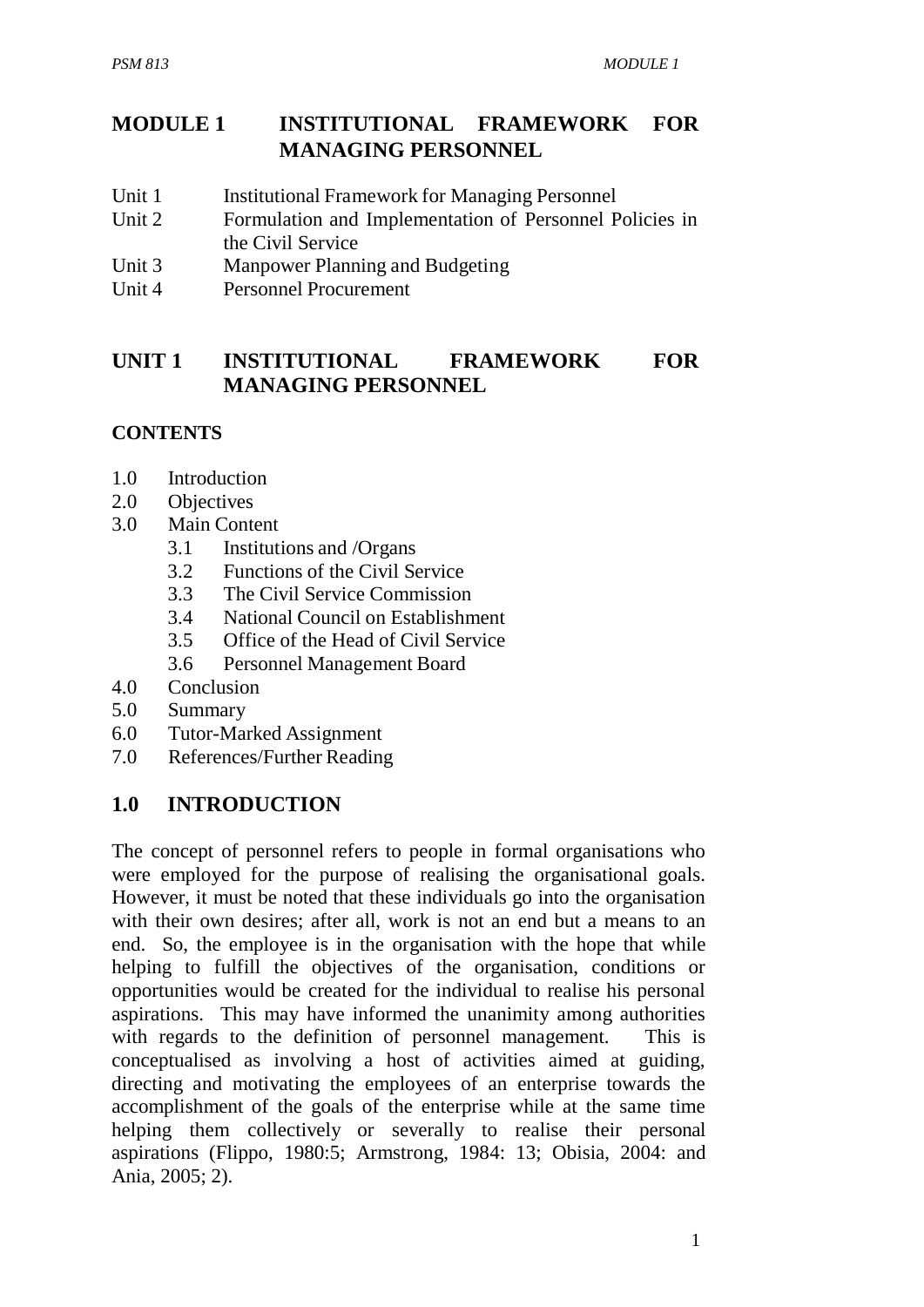Although, as we have stated, the government of the day enunciates and implements its policies, programmes and projects, through the instrumentality of the public service, our focus in this unit is the Civil Service which is a major component of the public service and is equally accepted as the government's central bureaucracy. It is instructive to note that practices in other agencies and parastatals reflect, to a large extent, the situation in the Civil Service. Within this context, we have organs and /or bodies that play major roles in the management of staff, which will be of importance to us.

# **2.0 OBJECTIVES**

At the end of this unit, you should be able to:

- explain the concepts of personnel management and public service
- identify the organs responsible for managing personnel in the public service
- outline the specific roles of the identified organs.

# **3.0 MAIN CONTENT**

## **3.1 Institutions and/Organs**

All the organisations that constitute the Public Service have their own institutional arrangements for appointments, promotion, discipline, and general management of their staff. The Armed Forces have their own arrangement. The universities and statutory corporations have their own Appointment and Promotion Boards. In big federal statutory corporations such as Nigeria Ports Authority (NPA), Nigerian National Petroleum Corporation (NNPC) etc the appointments, promotions and discipline of staff on grade levels 01-06 are handled by the management of the various bodies while those of officers on GL.07 and above are subject to approval of the Governing Boards of which the Chief Executives of the respective organisations are members. In cases where Governing Boards are yet to be constituted, decisions on personnel matters affecting officers on grade levels 07 and above are usually cleared with the supervising ministries.

In the case of the Police, Judiciary, Teaching Service, and Local Government appointments, the Police Service Commission, Judicial Service Commission, Teaching Service Commission, and the Local Government Service Commission handle appointments, promotions and discipline respectively. In the overall management of personnel, the Inspector-General of the Police, the Chief Justice of the Federation and Chief Judges in the States, the states Ministries of Education and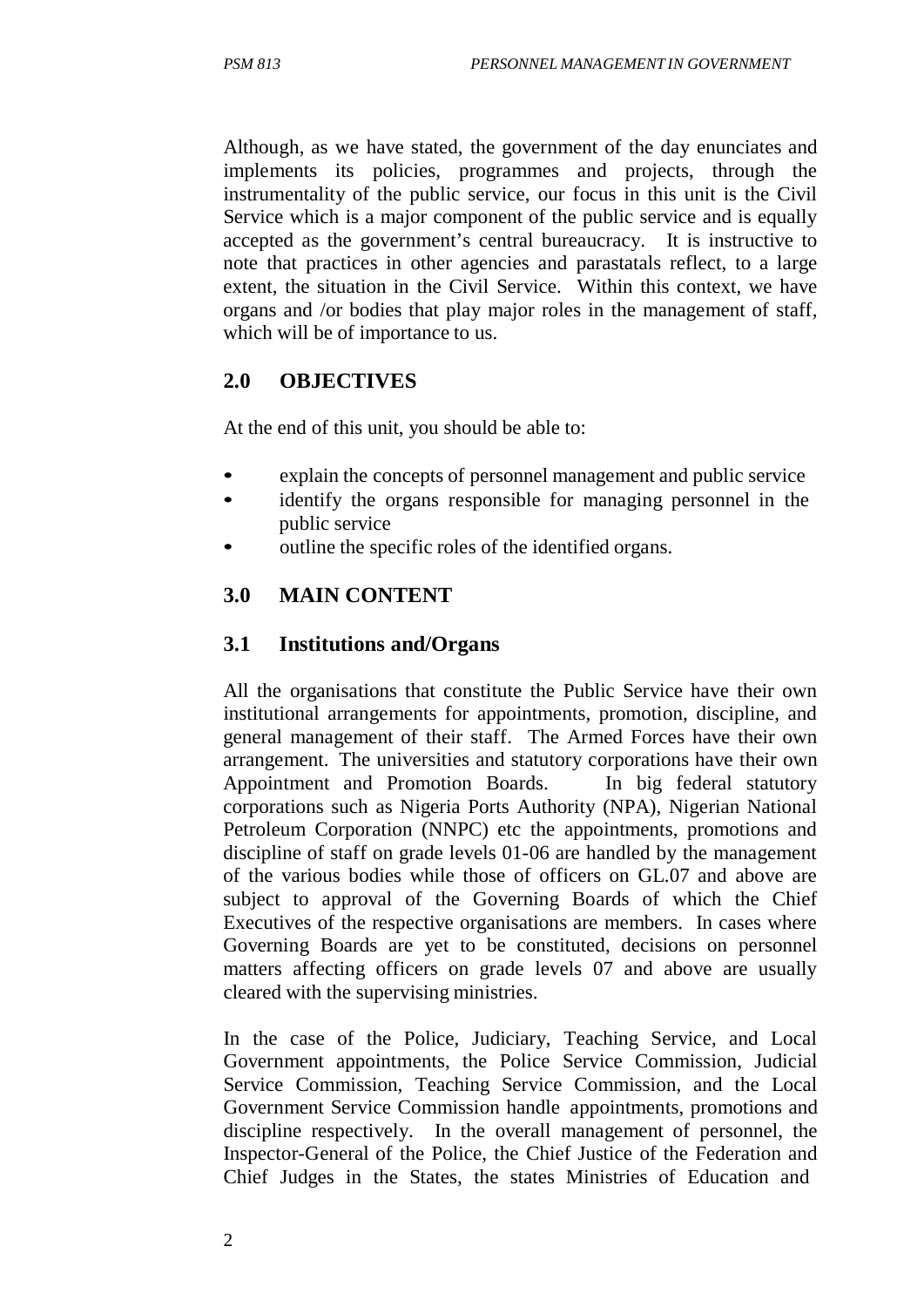Ministries of Local Government exercise some powers delegated to them by the various commissions.

# **3.2 Functions of the Civil Service**

With the emergence of modern states and the development of parliamentary system of government, the Civil Service evolved as the bed-rock of the Executive Arm of Government. Its main task came to be the implementation and execution of the polices decided upon by the Legislature or the Executive through the Council of Ministers or the Executive Council. To effectively carry out its functions, the Civil Service relies on acquisition and maintenance of competent staff which are handled through certain bodies and organs. These are identified one after the other for discussion.

# **3.3 The Civil Service Commission**

This organ is established as a statutory body, by the Constitution of the Federal republic of Nigeria, 1999 to among others:

- Appoint persons to offices in the civil service; and
- Dismiss and exercise disciplinary control over persons holding such offices (Constitution of the Federal Republic of Nigeria, (1999:141).

The same Constitution states that "the Commission shall not exercise any of its powers under the sub-paragraph (as stated above) in respect of such offices of heads of divisions of Ministries or of departments of the government of the Federation as may from time to time be designated by an order made by the President except after consultation with the Head of Civil Service of the Federation". In furtherance of the foregoing, the Commission has responsibilities to:

- set up general and uniform guidelines for appointment, promotion and discipline
- monitor the activities of each Ministry/Extra-Ministerial Department on appointment, promotion and discipline so as to ensure that the guidelines are adhered to
- serve as a body that handles all petition cases emanating from Ministeries, and Extra-ministerial departments regarding appointments, promotions and discipline and
- maintain comprehensive and up-to-date personnel records for the entire civil service.

So, as Omole (1992: 41) posits, the concept of an extra-ministerial body like the Civil Service Commission, charged with the responsibility of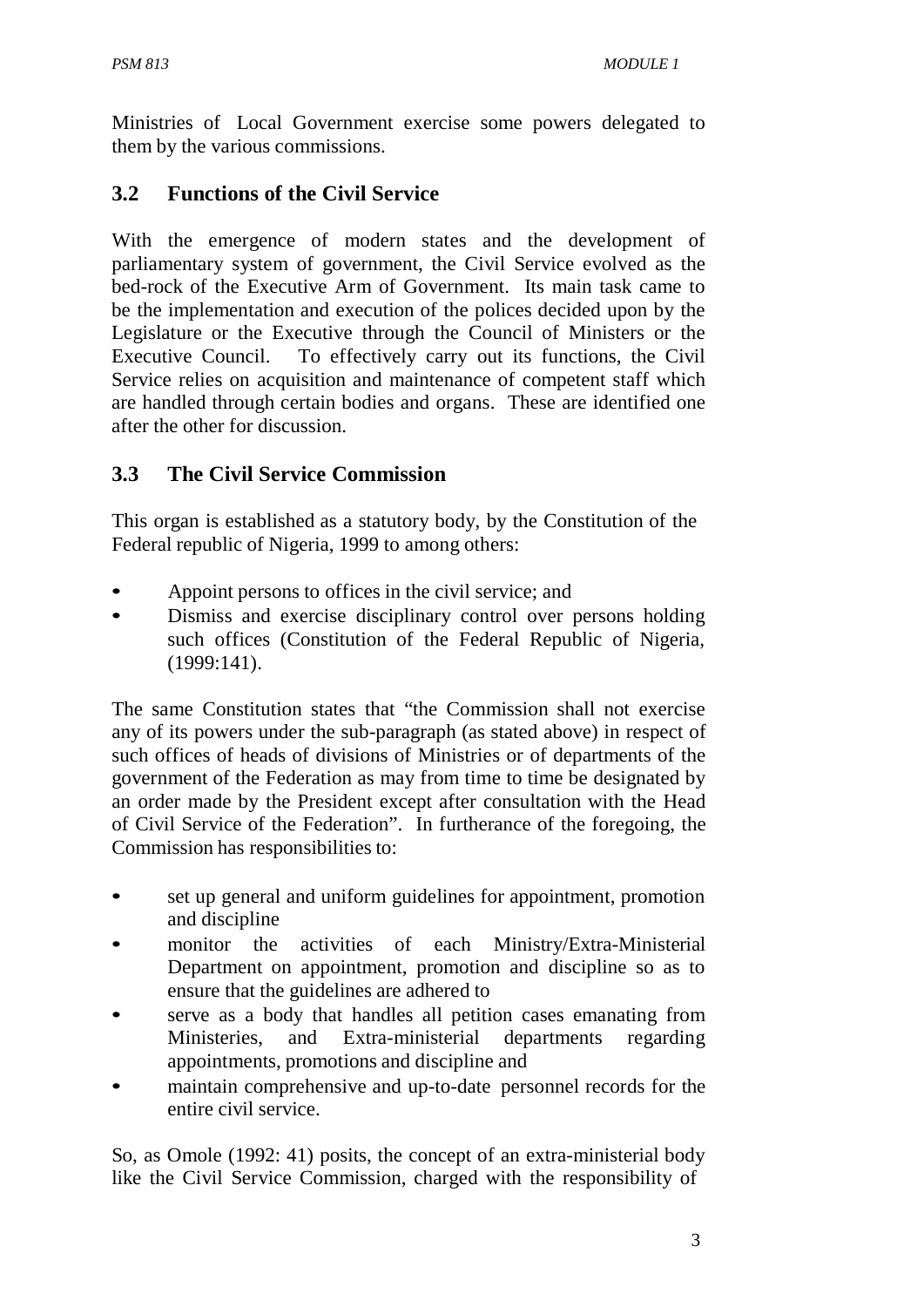recruitment and other personnel functions, is not novel or peculiar to Nigeria. It is in consonance with the concept of the Central Personnel Agency which came into being in the United States of America (USA) of the 1880s.

# **3.4 National Council on Establishment**

The National Council on Establishment plays a role in the Public Service Personnel Management by providing a forum for the coordination and harmonisation of conditions of service for the staff of the Federal and State Civil Services. Although its role is advisory , its importance is emphasised by the fact that its ministerial meetings are presided over by the Head of Service of the Federation and all the states Commissioners and Permanent Secretaries responsible for establishments and service matters are members of the council. At the Federal level, its major product is the Scheme of Service which stipulates various positions/cadres in the service, their entry points and requirements/qualifications for entry into such positions/cadres.

# **3.5 Office of Head of Civil Service**

This office has the following other offices or departments each of which makes great inputs towards personnel management in the Civil Service.

## **A. Establishment and Service Matters**

This office:

- a. Coordinates Grading in the Civil Service and Parastals;
- b. Carries out public service management and reforms;
- c. Prepares condonation of break in service;
- d. Handles establishment matters, staff compliments, gradings, manpower statistics, conditions of service and appointments, schemes of service.
- e. Formulates personnel policies and practices-continuous review of civil service rules, application of rules and regulations;
- f. Handles staff relations;
- g. Relates with Negotiating Councils;
- h. Services National Council on Establishments, and
- i. Maintenance Central Records Office

# **B. Career Management Office**

- **(**i) Controls the Administrative, Professional, Executive and Secretarial Cadres including Library and Stores Staff
- (ii) Manages careers of officers on grade levels 14 and above in the Administrative and Professional cadres
- (iii) Manages careers of Administrative Officers on grade levels  $08 - 13$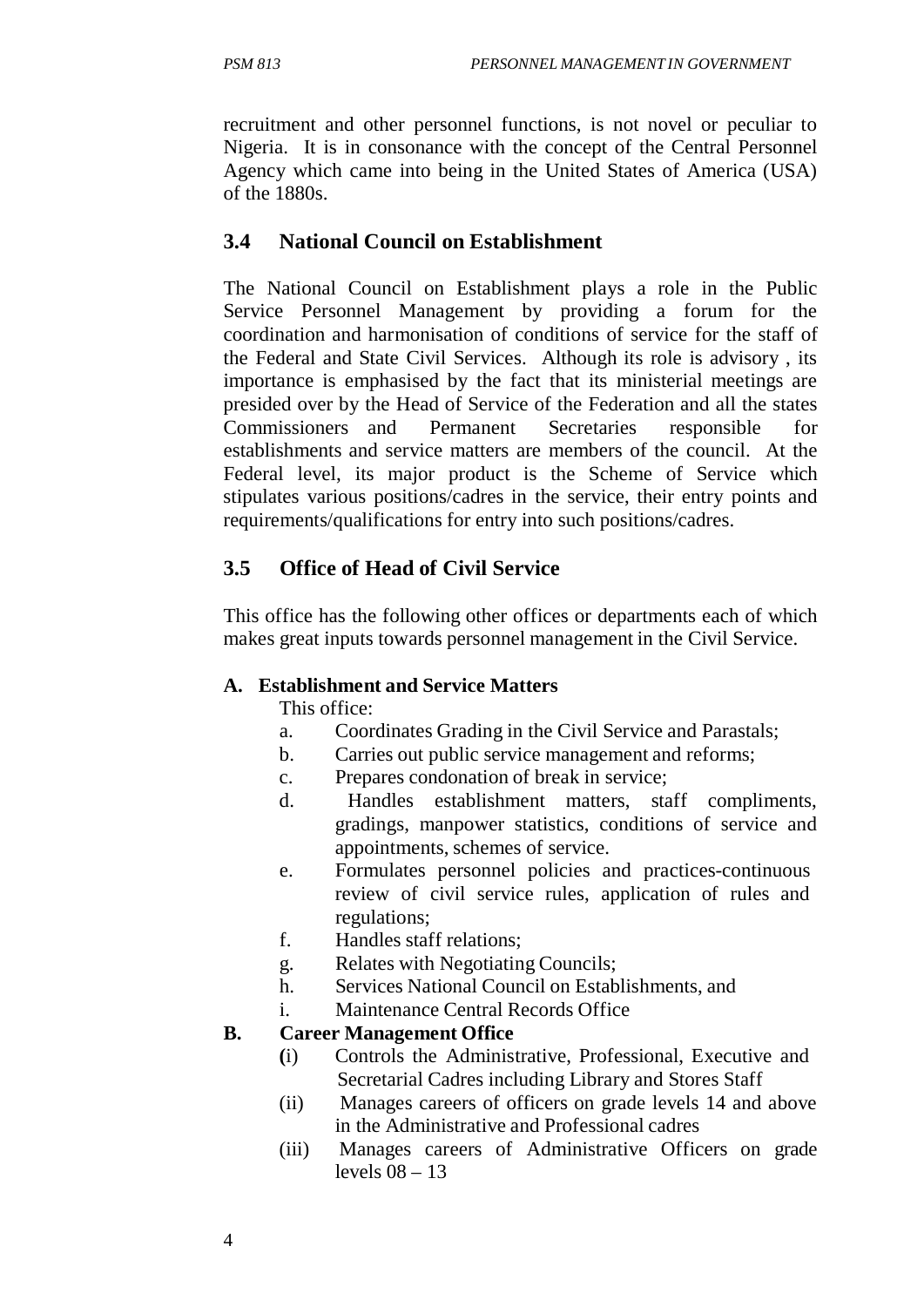- (v) Coordinates activities which relate to Civil Service Maters of Federal Ministries and extra-ministerial departments
- (iv) Liaises with Parastatals on Public Service Matters
- (vii) Handles Public Service Utility Monitoring Corps
- (vii) Handles matters affecting Permanent Secretaries and
- (viii) Prepares Honours and Awards to Civil Servants

## **C. Manpower Development Office**

- a. Takes charge of training and development of all categories of staff in the service which include: Professional and Administrative cadres; Executive and Technical cadres; Secretarial cadres; Clerical , Sub-clerical and other cadres
- b. Handles specialised training requirements of Ministries and extra-ministerial departments
- c. Arranges for conferences, seminars and study leave
- d. Relates with the Administrative Staff College of Nigeria (ASCON)
- e. Oversees the newly established Civil Service College
- f. Supervises the six federal Training Centres, Lagos, at Enugu, Calabar, Ilorin, Kaduna and Maiduguri
- g. Provides Technical Assistance in training; and relates with African Associations for Public Administration and Management (AAPAM), African Centre for Administration and Development (CAFRAD,) Centre for Management Development (CMD), Nigeria Institute of Management (NIM) etc.

# **SELF- ASSESSMENT EXERCISE**

List the offices in the Office of Head of Civil Service of the Federation.

# **3.6 Personnel Management Board**

In each Ministry and extra-Ministerial Department/Office is a Personnel Management Board.

The Board comprises the following:

# **a. Junior Staff Committee (JSC) (Local)**

This committee exists only in the Ministries/Departments that have Area or Zonal Offices in the States. The composition of this committee which should reflect federal character of the Federation is as follows: the Director of Personnel Management Department as the Chairman, and seven other members not below grade 08. The Committee handles the appointment, promotion and discipline of officers on grade levels 01 – 06 at the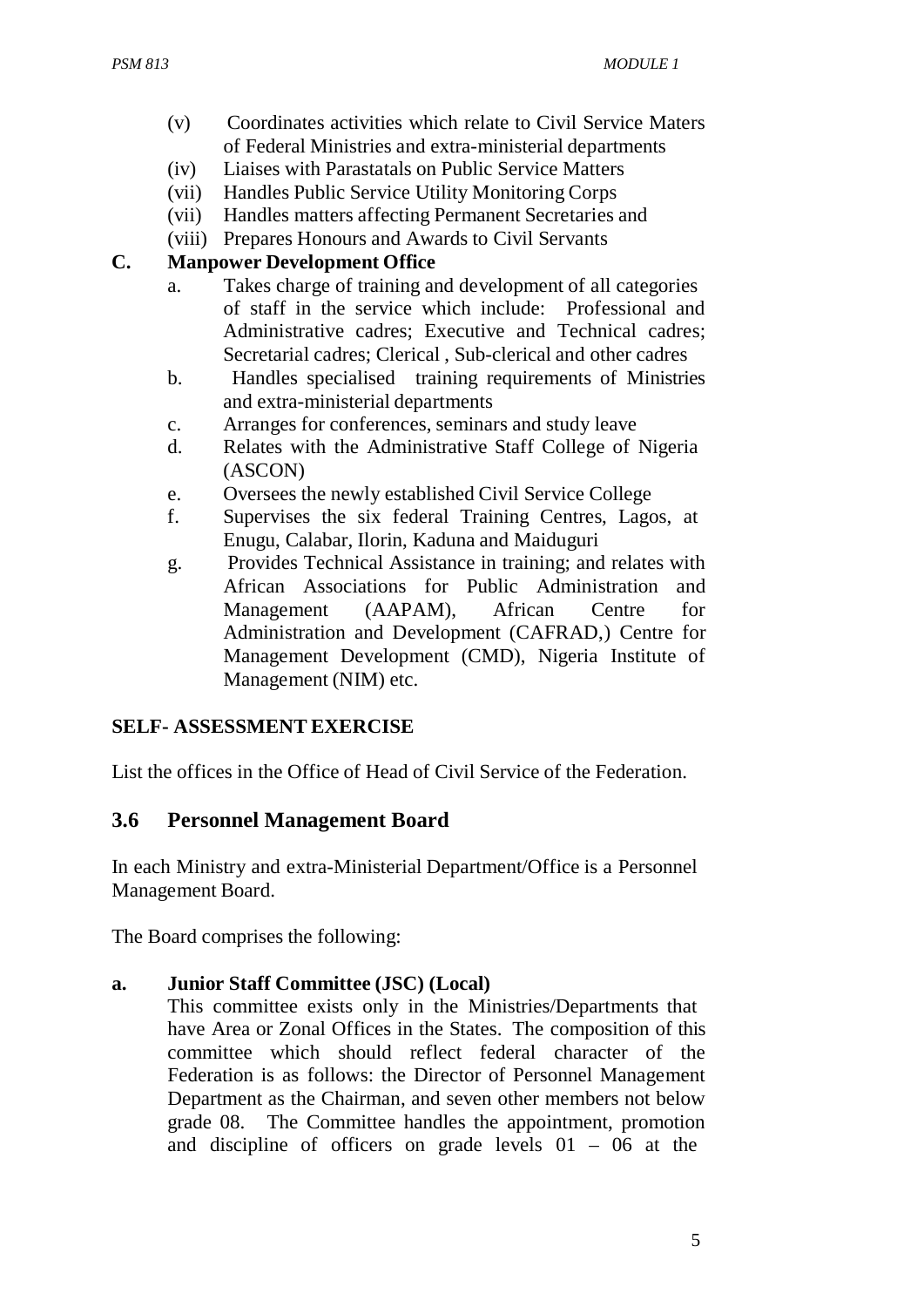state/zonal level. Quorum at any meeting of the JSC is 5 members, including the Chairman.

## **b. Junior staff Committee (JSC) (Headquarters)**

This committee handles the appointment, promotion and discipline of officers on grade levels  $01 - 06$  at the headquarters of the Ministry/Department concerned. The composition of the committee which should also reflect the federal character of the Federation is as follows: Director of Personnel Management department as the Chairman, and seven other members not below grade level 12. Just as in JSC (Local) quorum at any meeting of this committee is 5 members including the Chairman.

## **c. Senior Staff Committee (SSC)**

This committee comprises of all the Directors in the Ministry/Extra-Ministerial Department concerned, a Civil Service Commissioner as an observer. The Personnel Secretary of the Ministry/Department as the Chairman. The Committee handles cases of officers on Grade levels 07 – 13 (except pool cadres). Recommendations made here are usually forwarded to the Civil Services Commission.

## **d. Senior Staff Committee (Pool)**

This committee exists only in the office of Head of Service. It handles cases of pooled officers controlled by the Office of Head of Service. These are: Administrative Officers, Executive Officers, Librarians, Library Officers, Secretariat Cadres and Stores, Supply and Purchasing Officers on grade level 07 – 13. Recommendations of the committee are subject to the approval of the Civil Service Commission. The composition of the committee is as follows:

- i. Permanent secretary , Career Management Office Chairman;
- ii. Permanent Secretary Civil Service Commission Member
- iii. Director, Office of Establishment and Management Services – Member
- iv. Director, Ministry of Finance Member
- v. Director, Ministry of Education Member
- vi. Director, Ministry of Works Member
- vii. A Commissioner in the Civil Service Commission an Observer; and
- viii. Director, Career Management Office Member/Secretary.

In addition, there is a Senior Staff Committee in each pool office such as the Ministries of Information and National Orientation, Justice, the Office of the Auditor-General, the Office of the Accountant-General etc. The Committee comprises all the Directors in the Ministry/Office and a Civil Service Commissioner as an observer. The Permanent Secretary, Auditor-General or the Accountant-General, as the case may be, is the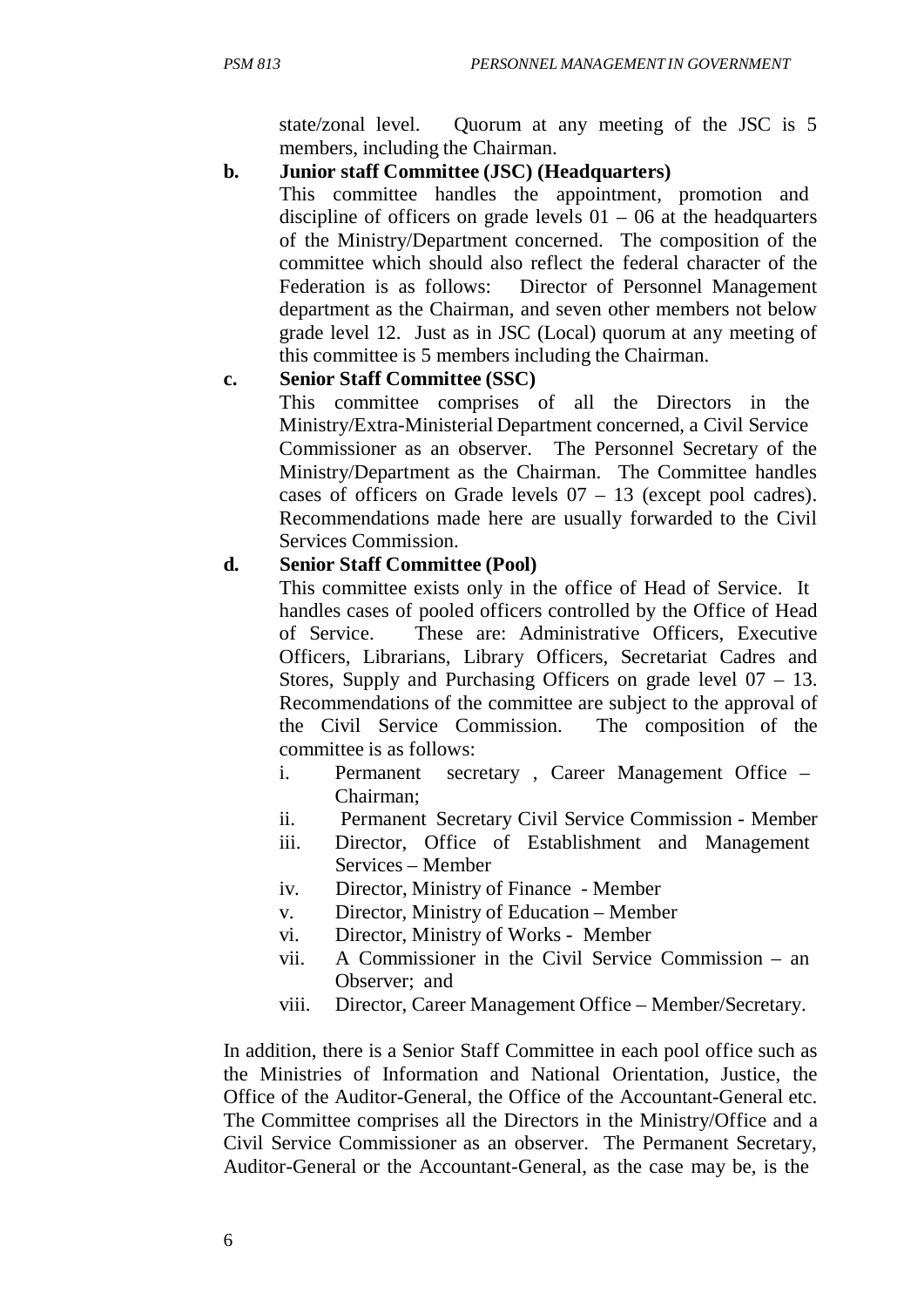Chairman of the Committee. The committee handles cases of officers on salary grade levels  $07 - 13$ . Ouorum at any meeting of the Senior Staff Committee is a simple majority of the membership. Recommendations made by this committee are usually forwarded to the Civil Service Commission.

Generally speaking, meetings of the Junior Staff/Senior Staff Committees of Ministries/Extra-Ministerial Offices are held regularly but not less than twice a year.

## **Personnel Management Board**

This is the main Board from where the various committees earlier described emerged. The Board comprises the following:

- Honourable Minister (at the Federal Level) as the Chairman
- The Permanent Secretary of the Ministry as a Member
- A Commissioner from the Civil Service Commission as an observer
- All the Directors in the Ministry as Members, while the Director of Personnel Management also serves as the secretary.
- The Board handles cases of officers on grade levels 14 and above. It also supervises the work of its various committees.

# **4.0 CONCLUSION**

Although the identified organs and institutions carry out their respective functions and responsibilities, they are not mutually exclusive in that there are dove-tailings and overlapping here and there. Having identified these organs and institutions and articulated their functions and responsibilities, we shall in the next unit commence discussions on the processes involved in managing personnel in the civil service.

# **5.0 SUMMARY**

This unit emphasises the point that in government establishments the employees are relied upon for the realisation of government policies, programmes and projects. In managing these staff, certain organs were deliberately established to play unique roles. These organs include: The Civil Service Commission, National Council on Establishments, Office of Head of Civil Service and the Personnel Management Board/Committees in each Ministry/Extra-Ministerial Department. The unit thus, identified and discussed these functions and /or roles.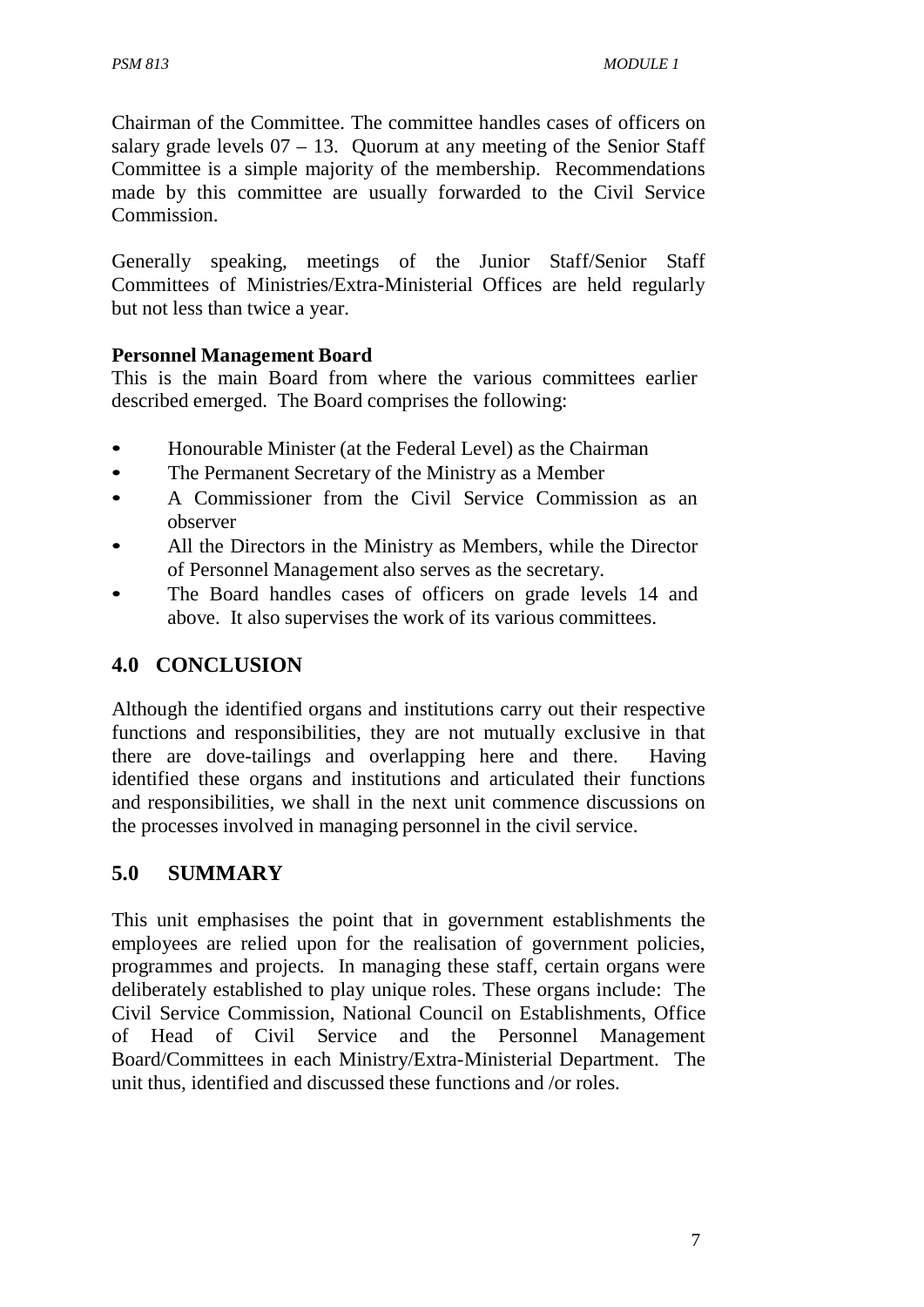## **6.0 TUTOR-MARKED ASSIGNMENT**

- i. Identify the organs for managing personnel in the Civil Service
- ii. Explain the unique roles of each of the organs you have identified.

#### **7.0 REFERENCES/FURTHER READING**

- Aina, S. (2005). *Managing the Human Capital in Nigeria.* Lagos: Fountain Training Consult.
- Federal Republic of Nigeria (1999). *Constitution of the Federal Republic of Nigeria,* Third Schedule, Part 1 Lagos: Government Press.
- Federal Republic of Nigeria (2001). *Policy Guidelines on Personnel Matters by the Federal Civil Service Commission.* (Abuja: Federal Civil Service Commission.
- Flippo, E.B. (1980). *Personnel Management.* Tokyo: McGraw-Hill, Kogakusha Ltd.
- Maduabum, C.P & Gayya, C.U (2004). *Introduction to Organisational Behavior.* Lagos: Concept Publications Limited.
- Maduabum, C.P (1998). *Perspective on Manpower Planning and Development in Nigeria: Text and Cases.* Badagry: ASCON Press.
- Obisi, C.P. (1996). *Personnel Management in Nigeria.* Lagos: Jackbod Enterprises.
- Omale, I. (1992). "Past Practices in Personnel Management in the Nigerian Civil Service: Issues and Procedures." *In*: Yahaya, A. D. & Akinyele, C. I. (Eds). *New Trends in Personnel Management: A Book of Readings.* Badagry: ASCON Press.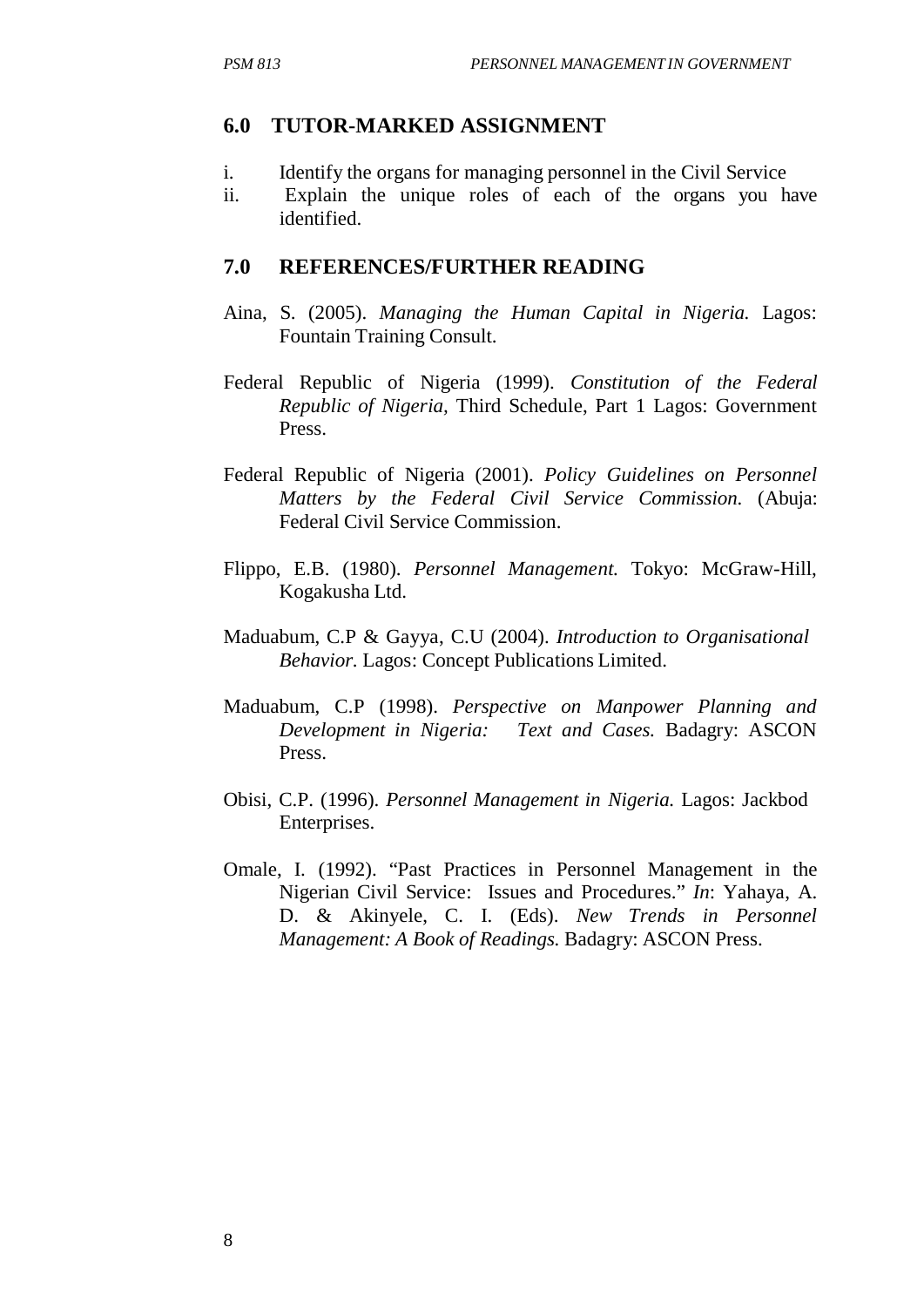# **UNIT 2 FORMULATION AND IMPLEMENTATION OF PERSONNEL POLICIES IN THE CIVIL SERVICE**

## **CONTENTS**

- 1.0 Introduction
- 2.0 Objectives
- 3.0 Main Content
	- 3.1 Need for Policies
	- 3.2 Formulation of Personnel Policies
	- 3.3 Implementation of Personnel Policies
		- 3.3.1 Recruitment, Discipline and Promotions
		- 3.3.2 Compensation System
		- 3.3.3 Training and Staff Development
		- 3.3.4 Career Planning
		- 3.3.5 Retirement
- 4.0 Conclusion
- 5.0 Summary
- 6.0 Tutor-Marked Assignment
- 7.0 References/Further Reading

## **1.0 INTRODUCTION**

Personnel Management is defined by Armstrong (1977) as obtaining, organising and motivating the human resources required by the enterprise; developing an organisation climate and management style which will promote effective effort and cooperation and trust between all the people working in it; and helping the enterprise to meet its legal obligations and social responsibilities towards its employees with regard to the conditions of work and quality of life provided for them.

The above stated concerns could, in general, be regarded as the objectives of personnel management. Personnel Policy is the medium or strategy for achieving the stated objectives. Whereas it is possible for small organisations or commercial concerns e.g. a commercial bank, to state clearly in not more than a page, its personnel policy, it is not that easy in government. In fact, since the establishment of the Civil Service, and all through its evolution, there has not been a single personnel policy. Rather, what we have in the Civil Service is the existence of a policy framework for each personnel function. We should, therefore, not be talking of personnel policy, but policies in the Civil Service. Thus, we have recruitment policy, promotion policy, training policy etc.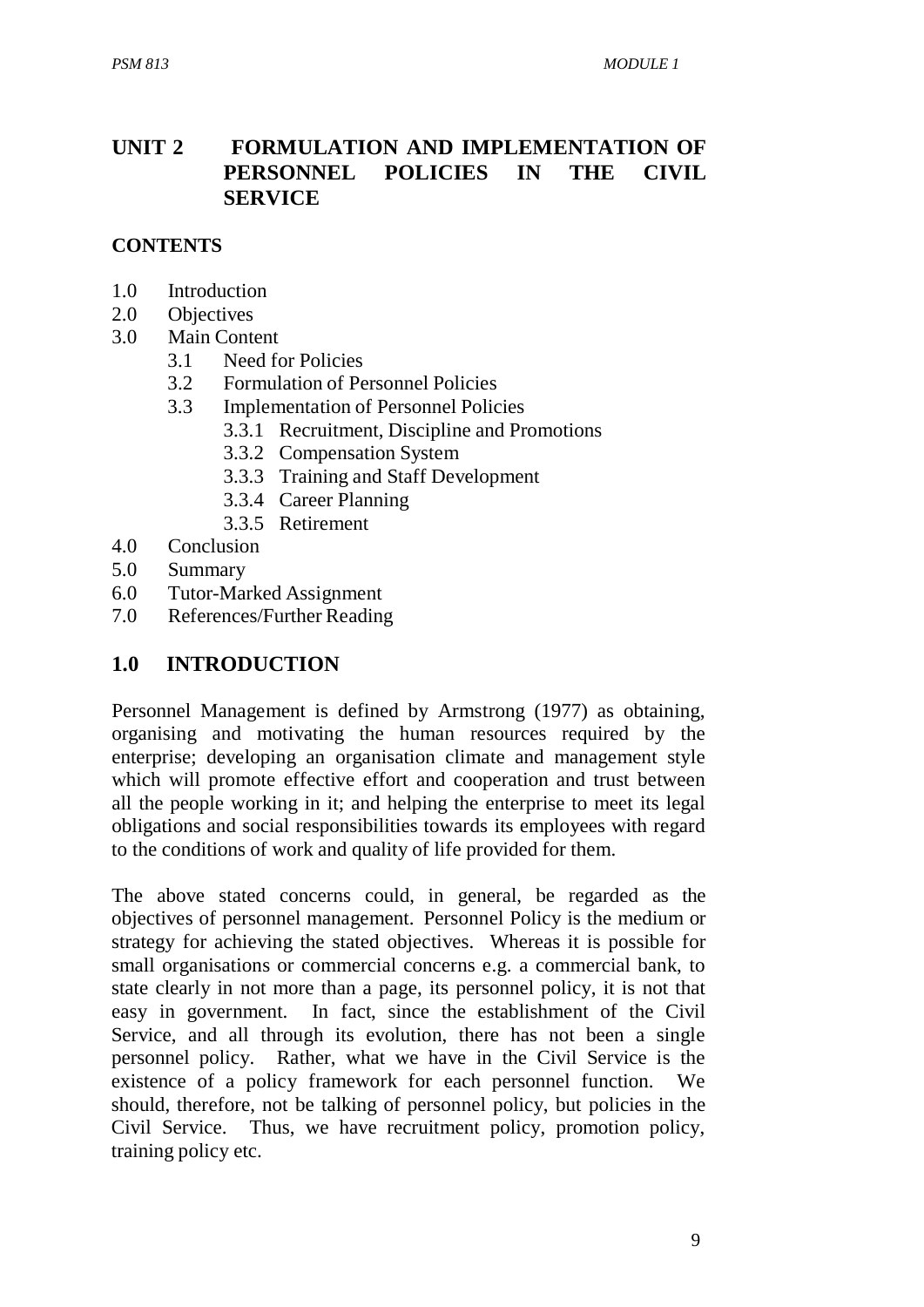# **2.0 OBJECTIVES**

At the end of this unit, you should be able to:

- explain the concept of policy and the need for it
- identify the procedures for formulating and implementing personnel policies in the Civil Service
- identify specifically, the personnel functions for which policies have been formulated and implemented in the Civil Service.

# **3.0 MAIN CONTENT**

# **3.1 Need for Policies**

As stated above, policies provide the means for carrying out management processes and, as such, are an aid to decision-making. While objectives determine what is to be done, policies explain how it is to be done. Carefully developed policies are vital to the management of personnel, because employees are sensitive to any difference in the treatment, no matter how slight, that they may receive as compared with other persons. Human beings are the one resource which cannot be merely programmed (trained) and serviced (paid) to perform efficiently. For human beings, work and the work place are only part f their existence. It is usually the most important part since, for some people, it is the source of their livelihood. Unlike all other resources, human beings have minds of their own. They do not always view work and the way it should be done in the same way as the organisation or the individual manager. Also, and perhaps most importantly, human beings have needs which vary from persons to persons and time to time that influence their work performance according to whether or not they are being met.

One thing that will impair employees' efficiency and morale the most quickly, is for the boss to display favouritism when making decisions, such as those relating to promotions, vacations, work schedules, wage increases, assignment of overtime, or infractions of rules. But when policies are already clearly laid down regarding these subjects, decisions can be made more rapidly and more consistently. Managers or supervisors can act with a degree of confidence in resolving problems since they have a more objective basis upon which to make and to defend their decisions.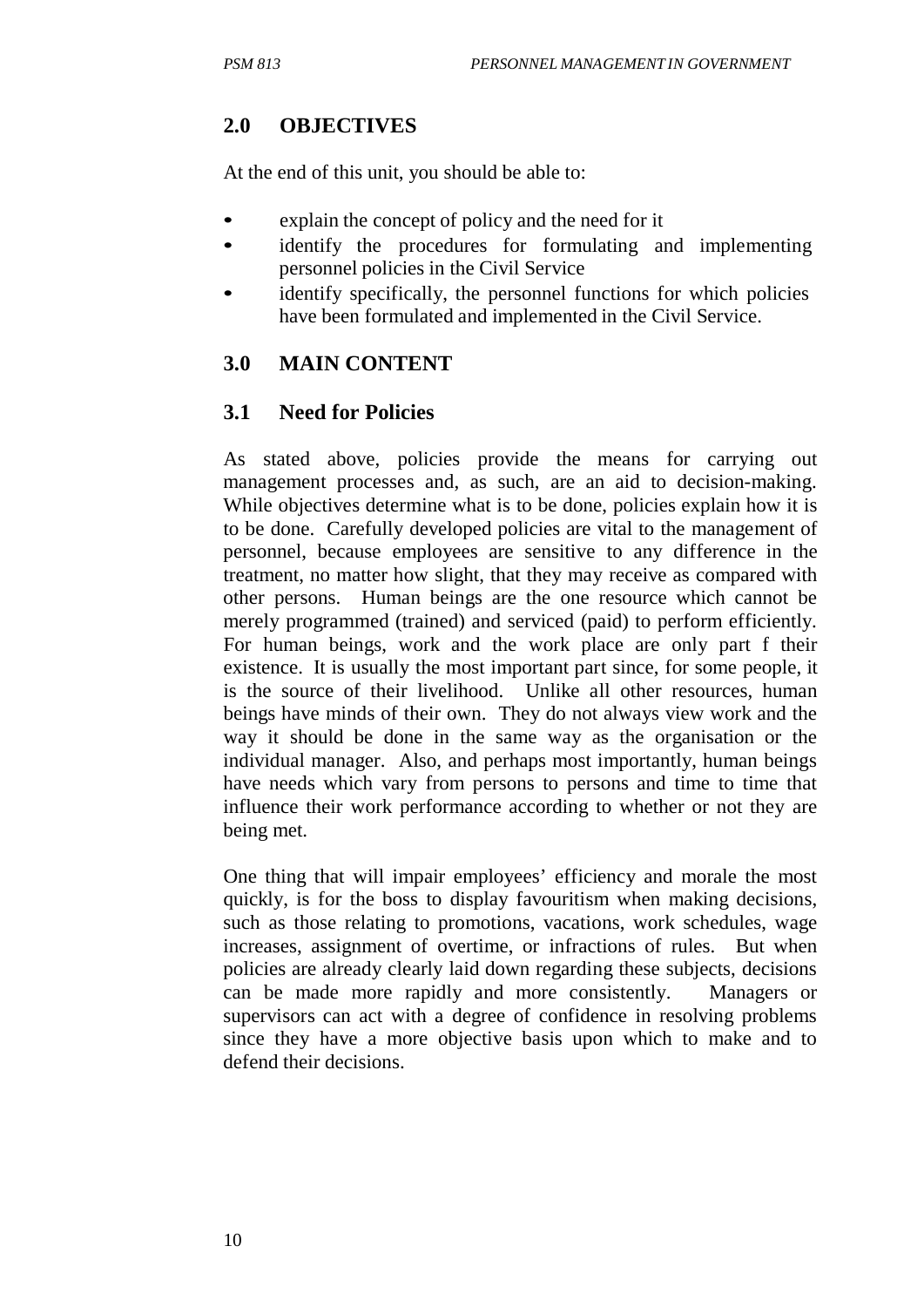## **3.2 Formulation of Personnel Policies**

The Nigerian Civil Service was seen by the colonialists as a force whose dual functions could essentially and primarily assuage administrative difficulties and serve the vital role of welding the country together. The highest echelon of the Civil Service from the time of conception, was staffed with British officials and, like many colonial bureaucracies, its goals were limited, the crucial one being maintenance of law and order. Nigerian participation in the colonial service was limited to clerical functions performed by by-products of the fledging primary and secondary schools who were absorbed into its lower cadres.

Indeed, all personnel functions at the time were geared towards, and limited by the need to maintain law and order. The conditions of service of the British officials were determined and handed down to them by the Home Office before departure from British. In respect of all other civil servants, the Governor or the Governor-in-Council made the decisions and passed them down for implementation. It could be through instructions from the Home Office or through experience. Personnel policies and practices were therefore, determined solely by the colonial administration during the period.

After Independence, Civil Servants were allowed to have unions. The Whitely Council metamorphosed into the National Public Service negotiating Councils in 1964. Like in the Whitely Councils, officials of the Establishments Department or the official side, represent government as employers, while the trade unions represent civil servants. Representatives of unions come to the Negotiating Council with proposals for change and/or review of existing policies or for completely new ones. The proposals were discussed extensively and once agreement was reached, it was referred to the National Council on Establishment (NCE), especially if the matter had a nation-wide application. The NCE approached government with the proposals for approval. Whatever was approved was communicated to all Ministries and Departments for implementation, through the necessary Establishment's circulars. Apart from proposals submitted by unions, ideas emanate from Ministries and Departments as a result of their experience in the implementation of certain policies. These are submitted to the NCE via appropriate memorandum and whatever the outcome of such discussion was passed on to the decision-makers for approvals or otherwise.

The advent of the military in politics in Nigeria made little difference in the procedure of formulation of policies as the organs mentioned above were still retained and being used. The decisions of the NCE that affect the Federal Civil Service were made to apply to the states as well.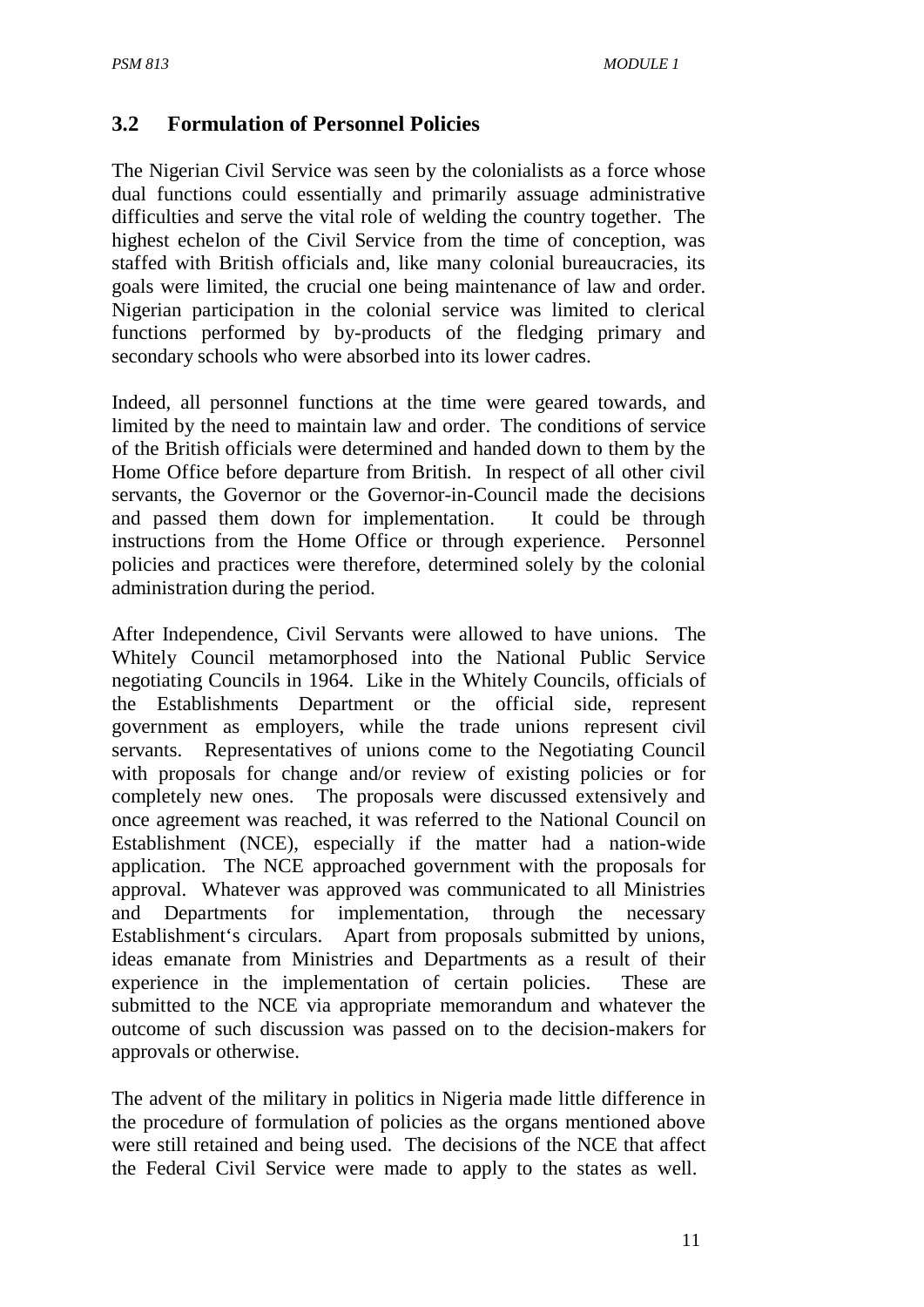Issues that apply to the Federal Civil Service alone, depending on the implications, might stop with the then Head of the Civil Service who decided on appropriate policy action or when necessary, were referred to the National Council of Ministers for approval. The NCE itself was set up to harmonise conditions of service in the Civil Service in the country. Hence, for purposes of federal character, the NCE is enjoined to get involved in issues that cut across states and, where necessary, was required to take into account views from various states.

For very important issues with far-reaching financial and security implications, decisions of the NCE are first referred to the National Council of Ministers which, if in agreement with the proposals, forwards the memorandum to the National Council of States before it went to the highest ruling body in the country- the Armed Forces Ruling Council. Whatever was approved by the AFRC was communicated to Ministries and Departments through circulars for implementation.

Parastatals have their unions too and they negotiate their terms with their respective organisations. In the last five years, however, they have adopted a kind of united front-the Association of Senior Staff of Public Corporations which is a registered member of the Nigerian Labour Congress.

## **SELF -ASSESSMENT EXERCISE**

List any five personnel functions for which polices could be formulated.

# **3.3 Implementation of Personnel Policies**

The implementation of personnel polices has always been by Ministries and Departments. As soon as a decision was taken on any policy issue, it is communicated to the Ministry of Establishment which issues the relevant circular to ensure uniform application throughout the service. The Ministry was, therefore, up to 1979, solely responsible for the monitoring and interpretation of personnel policies in the event of any ambiguity. All of these are with exception of recruitment/appointment; discipline and promotion policies which are the exclusive preserve of the Federal Civil Service Commission. The Civil Service Commission which was established by an Act of government had the sole responsibility for the recruitment, promotion and discipline of all officers in the Federal Civil Service. However, in order to facilitate matters, the Commission in its wisdom delegated authority for these issues to the accounting officers of various ministries and departments with respect of officers on grade levels 01 to 07.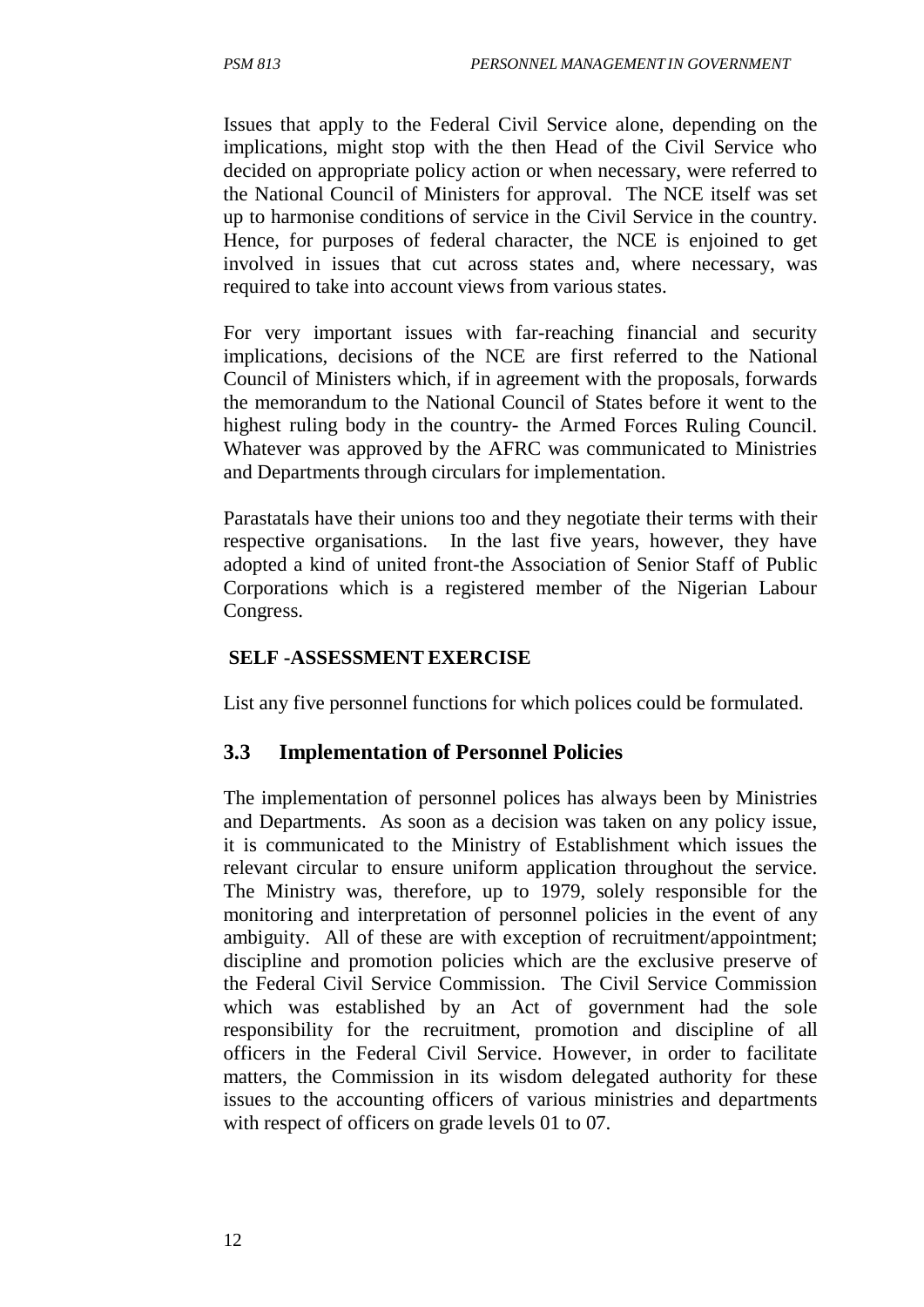In 1979 the monitoring role of the former Ministry of Establishments was taken over by the Office of the Head of Service of the Federation which had four Departments namely:

- Establishments Department
- Manpower Development Department
- Service Welfare Department: and
- Public Service Department.

The Establishments Department took on the traditional responsibilities of the erstwhile Ministry of Establishments; while Manpower Development Department concerned itself mainly with the training and staff development of civil servants; and the Public Service Department was vested with control over the various pools of officers that were in the Service then. In other words, it (Public Service department) made recommendations on promotion and discipline of pool officers in the entire Civil Service to the Federal Civil Service Commission for consideration. What the Ministry of Establishments was doing, in effect, before 1979, was inherited by the Office of the Head of Service and the functions carried out by the four Departments named above. The Federal Civil Service Commission, of course, remains as a constant. Such was the position until 1988 when the new Civil Service Reforms introduced fundamental changes that affected the structure and form of the Civil Service. By the Reforms, each Minister is both the Chief Executive and Accounting Officer of his Ministry. The office of the Head of Service was abolished and the Federal Civil Service Commission took over the Establishment and Pensions; and the Management Service and Training Department. The former Public Service and Service Welfare departments became totally irrelevant under the new dispensation and were hence disbanded completely. The Federal Civil Service Commission hence, had the responsibility for the appointment, discipline and promotion of officers on Grade Levels 07 to 10 while the functions in respect of officers on Grade Level 01-06; and 11 and above were to be carried out in the respective Ministries and Departments.

To facilitate this, Junior and Senior Management Boards were set up in the Ministries and were to operate under stated guidelines in the Civil Service Reforms Decree. The Commission was, however, still enjoined to issue guidelines on personnel policies for Service-wide application. All Ministries then had three Central Departments, namely; Personnel Management; Finance and Supplies; Planning, Research and Statistics; and a maximum of five operational Departments depending on the need and size of the Ministry concerned a situation that exists up till today.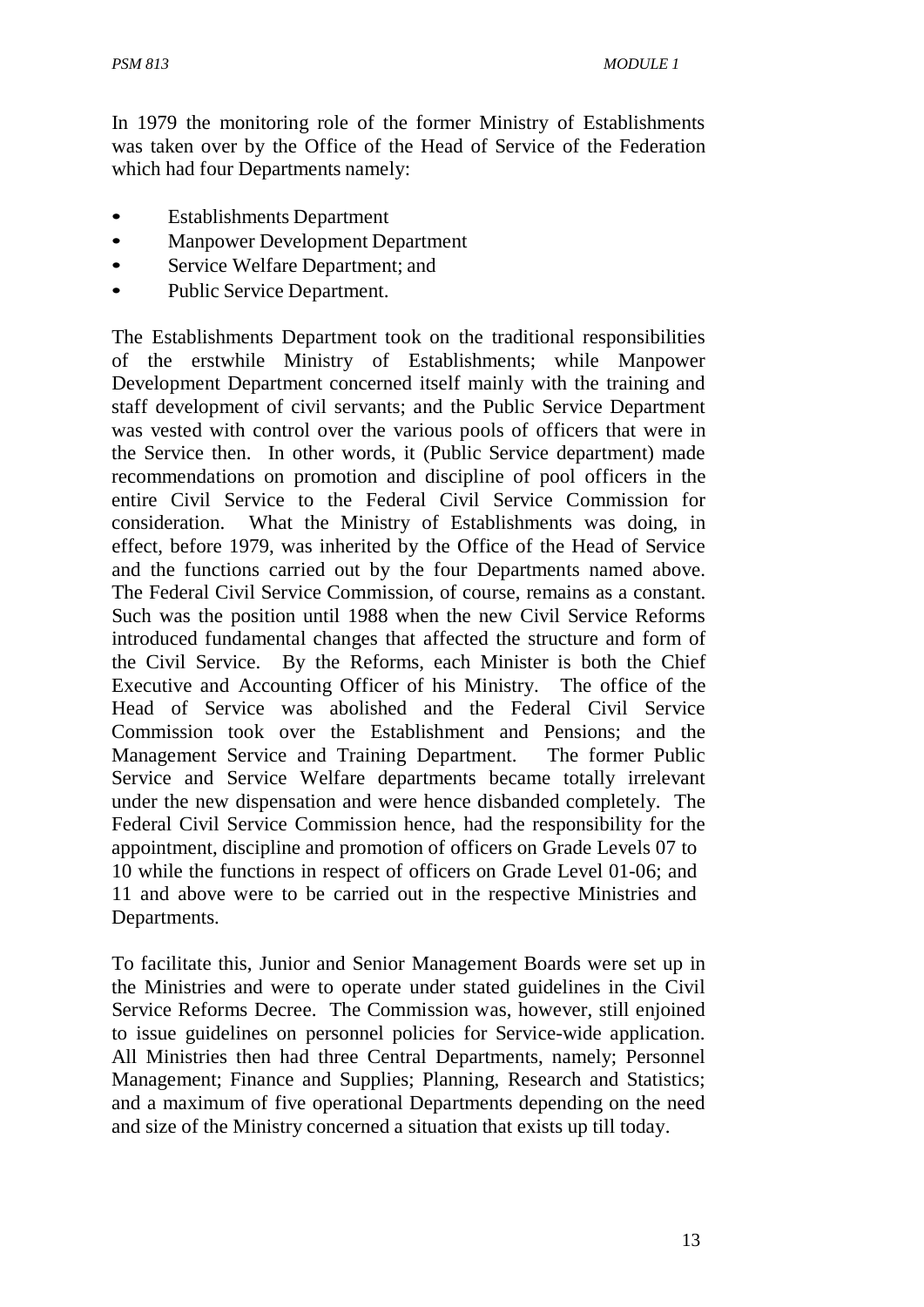Therefore, what has happened in terms of implementation of personnel policies is to place all Departments having personnel duties or functions under the Commission. The Commission, as it were, would issue guidelines on major personnel policy issues while implementation still rests with the Ministries and Departments. It is a neater arrangement than the period between 1979 and 1988 when personnel functions were scattered under different organizations. For example, the Commission was responsible for recruitment, discipline and promotion, while Establishments Department was responsible for compensation policy and fridge benefits. Manpower Development Department was responsible for training and staff development while the Public Service Department controlled pool officers and was, therefore, in charge of performance appraisal. The new arrangement should certainly make for better co-ordination and positive results in this direction. We should now look at a few personnel policies and their implementation in the Service so as to bring out vividly the state f the art.

## **3.3.1 Recruitment, Discipline and Promotion**

As mentioned earlier under Reforms, the Federal Civil Service Commission has sole responsibility for the above functions for all officers on GL 07 to 10. Ministries and Departments are solely responsible for the functions in respect of their officers on Grade Levels 01 to 06 and Grade Level 11 and above. The number of people required to carry out the functions of a particular Ministry/Department in the various approved established posts is determined and agreed with the Establishment and Pensions Department at the beginning of each year. Existing vacancies in respect of posts graded GL.07 to 10 are communicated to the Commission which assists in recruitment. The others are determined by the Junior and senior Management Boards in the Ministries.

In recruitment, the scheme of service indicates the qualifications required for specific posts (cadres) in the service. The scheme of service relates to the grading exercise. Therefore, it cannot be drawn up in isolation of the grading exercise. Professional groups like ICAN, COREN, etc, have, in recent times, been involved in determining what should be the entry qualifications into the relevant cadres. The Commission and all concerned are, therefore, guided by the scheme of service during recruitment.

As it is expected, exiting vacancies are often filled through promotion of serving officers. In the past, the Commission laid down the policy for promotion and it guided the office of Head of Service in making its recommendations on promotion in respect of officers. Two major conditions-seniority and merit-determined through the Annual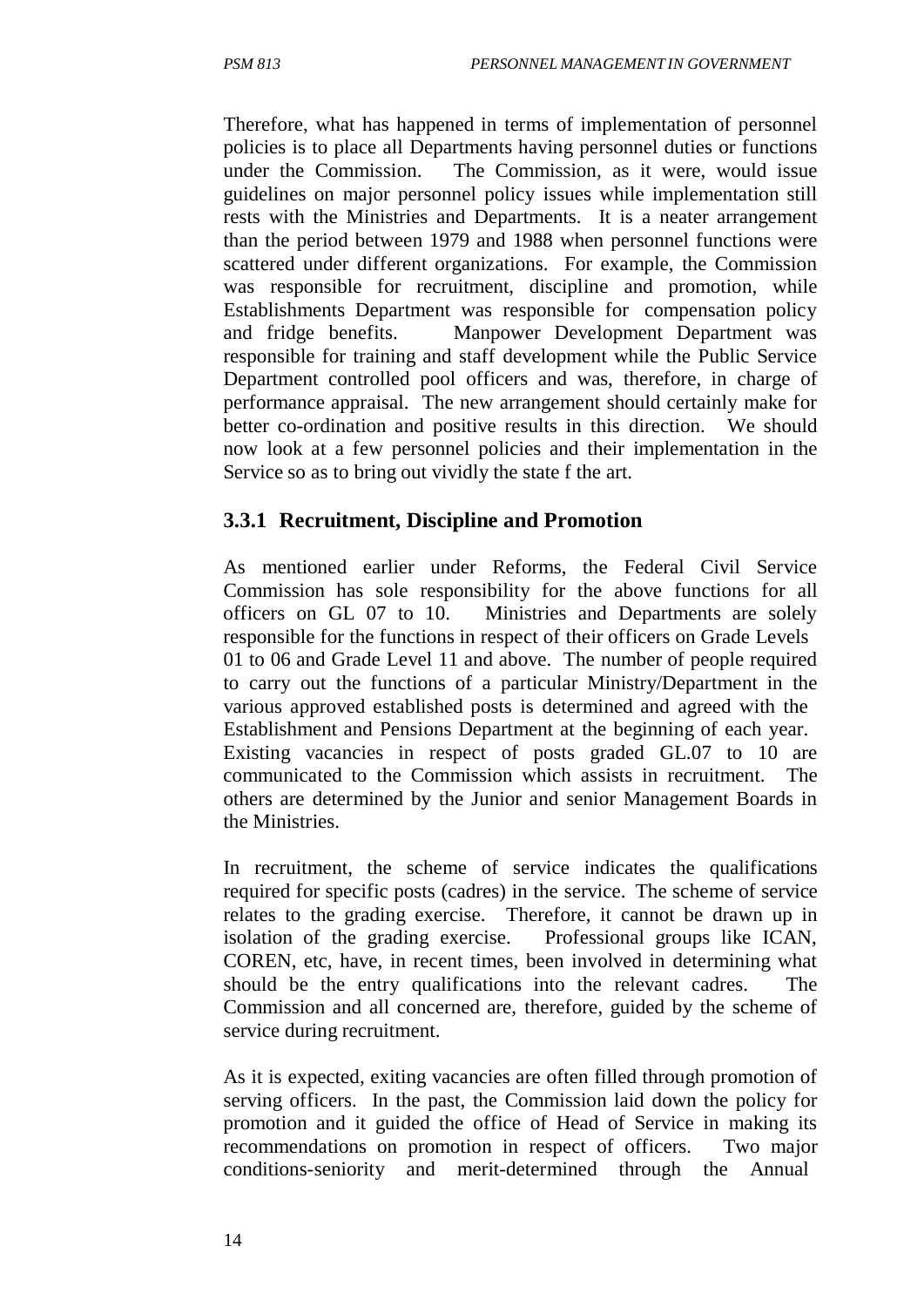Evaluation Review, played paramount importance in determining who got promoted. Under the Reforms, seniority has been relegated to the background with a weighting of only 5% , while training has been brought to the limelight with an enhanced weighting of 15% . Other parameters and their weighting are APER score 50%, interview 30%. The Reforms have also stipulated the minimum number of years an officer should remain on a particular grade level, after which he qualifies for consideration for promotion to the next higher grade. It is expected that by giving each Ministry the power to appoint, discipline and promote its staff, a good system of performance evaluation which will enhance healthy competition among staff will be achieved. The only danger under this arrangement is the possibility that an officer whose face is disliked by his superior officers may be made to mark time or frustrated out of the Service.

# **3.3.2 Compensation System**

This comprises wages and salaries structure in the Service, indirect compensation in form of fringe benefits and deferred payments like pensions and gratuity. The wages and salaries structure and, indeed, compensation system in the Service had evolved over the years and modified continually by the provisions of the various Commissions set up by government. Starting from Hunt Commission of 1934 through Harragin Commission of 1964, Gorsuch of 1954/55, Morgan Commission, Udoji Commission, to the setting up of permanent monitoring bodies like the Public Service Review Unit, the Productivity, Prices and Income Board (PPIB), the National Council on Establishment, and the National Public Services Negotiating Council. The wages and salaries structure operating in the Civil Service had been adjusted in line with realities of the time. The permanent bodies mentioned above, are expected to review constantly the salary structure such that employees are not worse off in inflation. This is fashioned after what obtains in many parts of the world, especially in the USA where all salaries are adjusted upwards by 3% every year to take care of the effects of inflation on real income. For a mixture of many reasons, the bodies have not lived up to expectation.

# **3.3.3 Training and Staff Development**

The objective of government is to make training a systematic and sustained regular affair. It is expected to lead to the development of staff to enable them give off their best and make the best use of their capabilities. A number of policies had been put in place in the past to achieve the stated objectives but not much had really been achieved because, even though government accepted the concept of training, it has continued to pay lip-service to it. It started from a situation whereby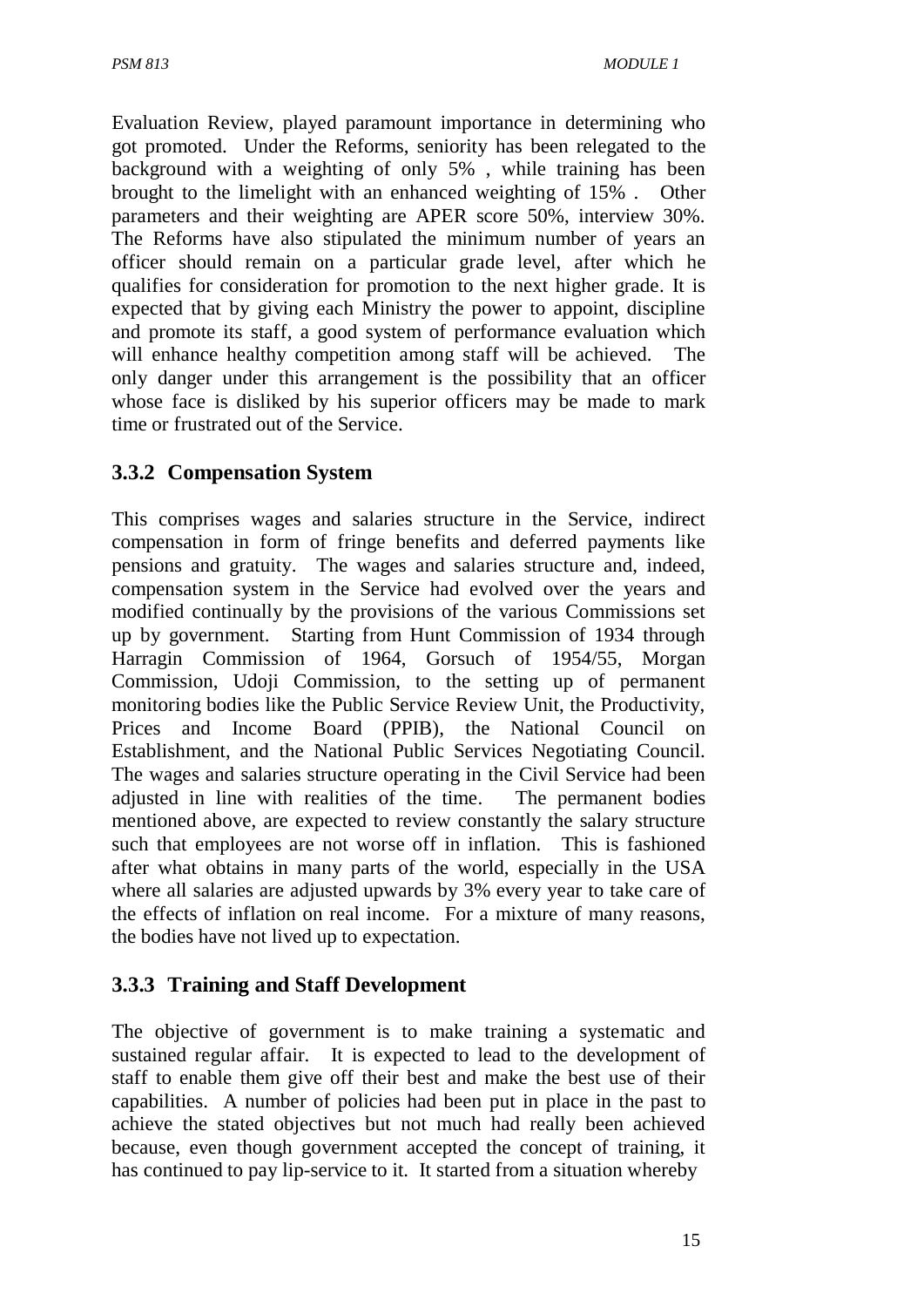there was no training policy under the colonial regime, when training of Nigerian staff did not enjoy any priority, to the Nigerianisation policy of the few years proceeding and after Independence, which saw a kind of education boom, when many Nigerians were trained at home and abroad in relevant disciplines to take over from the colonial administrators.

The staff development division that was responsible for training sponsored a number of policies, improved the situation with the major efforts being the Ministerial Training Committee System, established in the Service in 1987. The policy enjoined all Ministries to constitute Ministerial Training Committees with members drawn from all Departments of the Ministries and a departmental training officer appointed to service the Committee as Secretary. The main role given to training under the present Reforms, has been to emphasise the provisions of the extant training policy since training has, by implications of the Reforms, become mandatory for all officers. Even though the Reforms made training a shared responsibility between the Commission and the Ministries and Departments, they empower the Commission to issue guidelines on training for Service-wide application. The Managing Services and Training Department of the Federal Civil Service Commission organised a National Conference on Human Resources Development and Utilisation Policy in Nigeria. It was the first bold attempt to give the country an integrated and comprehensive policy on human resources development and utilisation.

# **3.3.4 Career Planning**

Career planning is an important personnel function in which a career structure is mapped out for all officers in the organisation. Career development is a process which enables an organisation to meet its current and projected manpower requirements. It promotes the growth and development of individuals in an orderly and systematic manner, taking into account the organisation's needs as well as the individual's interests and aspirations. It implies a planed system of development and career progression of employees, which may not be within a single functional group but may stretch across functional and organisational lines when it is felt that an employee can be developed and utilised more effectively by doing so. In this process, it lays as much emphasis on the attainment of individual and group goals as on organisational goals and seeks to match them by integrating the individual with the organisation. The former manpower Development Department (MDD), designed a career plan for various categories of officers in the Service.

To a large extent, for lack of funds and relevant commitment on the part of government, it has not been possible to implement the plan for careers in the Service. It is only in the armed forces that officers enjoy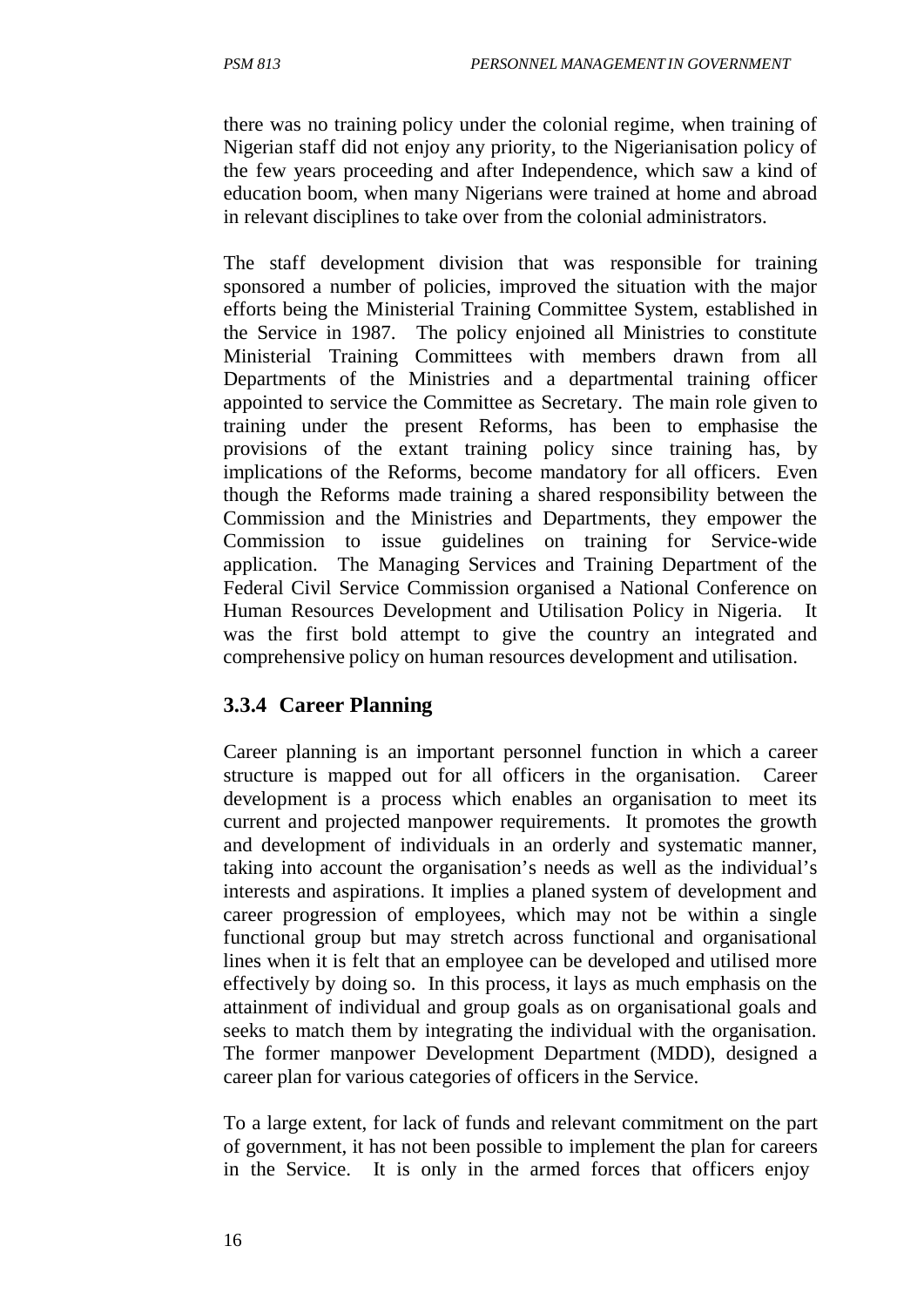enhanced career plan. When an officer is recruited into the Army, for example, depending on the entry point and qualification, the officer has a reasonable clear idea of how he can progress in his career. Specific examinations are set, and those who are qualified to take the examinations are clearly stated. Successful candidates are promoted to the next higher grade and the unsuccessful ones are given the opportunity to re-sit the same examination two or three times thereafter, and if they still cannot make it they are required to retire. At each stage, the requirement for promotion is a source of indictment to the Civil Service and it has been seen in some quarters as the main reason for declining productivity and lowering standards in the Service.

# **3.3.5 Retirement**

The notes for guidance issued by the commission and the Pension Act are very clear on the exit policy in the Civil Service, i.e. how an officer can retire or be retired. Unfortunately, this is an area where sharp differences exist between actual practice and the laid down procedure. The mass purge of 1975 attempted to kill the goose that laid the golden egg. The unfortunate incident delivered a death-blow on the corps of the Nigeria Civil Service. Although there were bad eggs in the service, the indiscriminate mass purge of the system shattered the hope of thousands of dedicated civil servants. The service has not recovered from the lethal blow. If anything, the mass purge, compounded by those of 1984 and subsequent years only increased the propensity for venality in the case of insecurity of tenure of office.

Section 4 of the 1979 Pension Act (Decree 102 of 1979) states that: "the Minister may, at anytime, request an officer to retire or retire him in public interest if he is satisfied that his services are no longer required". Recent happenings would show that this clause may have been overused as it does not remove all the procedures that should have been followed before retiring an officer.

Decree No 17 of 1984 reinforces the clause and covers all the mass retrenchment that followed. To make matters worse, the retrenchment cannot be questioned in the court of law only if the phrase "retired in the public interest" is not inserted in the letter. The big question is who determines the public interest if the culprit is the President who, unfortunately, cannot be subpoenaed to any court to explain what public interest means? If civil servants are expected to perform at their peak, all intermittent and devastating shocks administered on the civil service and intimidation of civil servants must be stopped forthwith.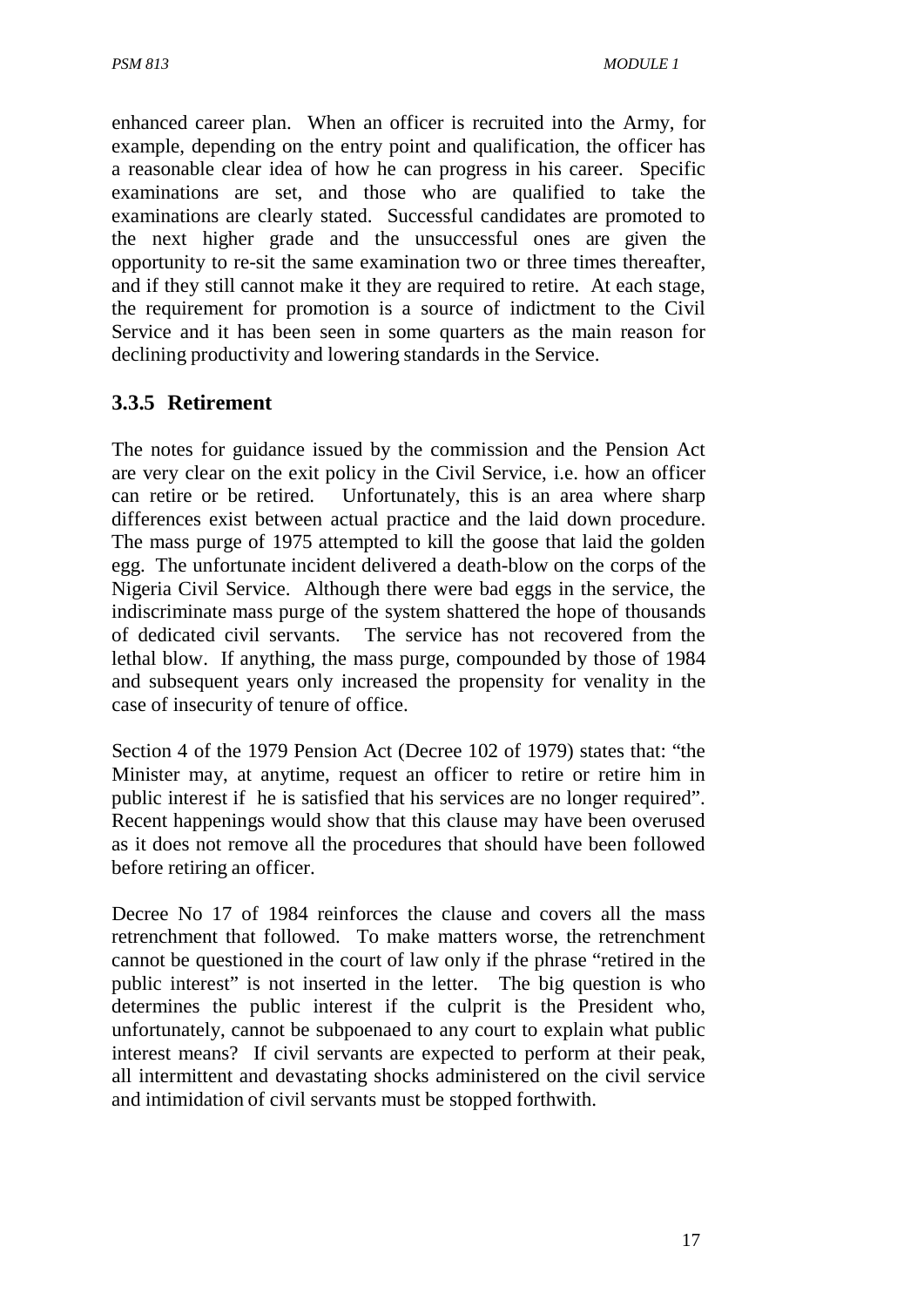# **4.0 CONCLUSION**

It is a common saying that the civil servant is the worst enemy of the Civil Service. If one should bring to focus how the military budgets comprehensively for its needs and how vigorously the requests are canvassed and positive results achieved, one may be inclined to give some thought to that saying. In the author's little experience, the main culprit for the generally poor state of personnel management in the Civil Service is top management. There is unlikely to be any improvement until those with political power and top civil servants really do understand and accept that all organisations, including the Civil Service, are people; that given unlimited resources and ideal forms, people can still prevent these from producing desired results. Until such a time that we develop a philosophy of management which recognises that it is people that make or break an organisation, and that more time and care should be devoted to the management of this service, we are unlikely to see any improvement in the state of personnel management and, therefore, the operational effectiveness of the Civil Service.

# **5.0 SUMMARY**

This unit stated earlier that when policies are clearly laid down, decisions can be made more rapidly and more consistently. Against that backdrop the unit established the need for policies and identified the procedure for formulating and implementing personnel policies in the Civil Service. In addition, specific functions for which policies are formulated and implemented were identified by the unit.

# **6.0 TUTOR-MARKED ASSIGNMENT**

What do you understand by Personnel Policies and how are they formulated in the civil service?

# **7.0 REFERENCES/FURTHER READING**

- Armstrong, M.A. (1977). *Handbook of Personnel Management Practice*. London: Kogan Page.
- Beach, D.S. (1975). *Personnel: The Management of People at Work* (3rd ed.). New York: Macmillan Pub, Co.
- Harbison, F.H. (1973). *Human Resources as the Wealth of Nation.* London: Oxford University Press.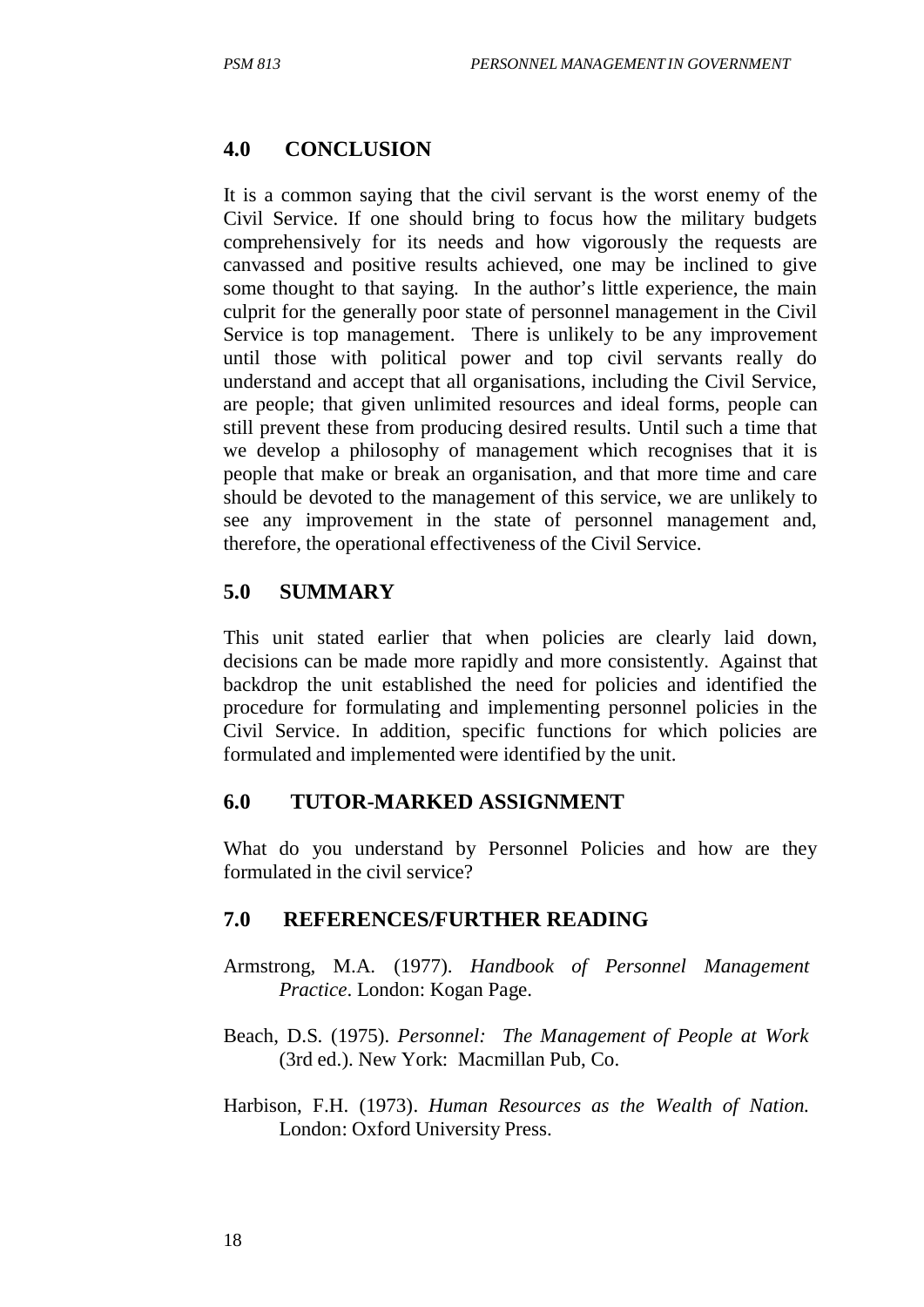# **UNIT 3 MANPOWER PLANNING AND BUDGETING**

# **CONTENTS**

- 1.0 Introduction
- 2.0 Objectives
- 3.0 Main Content
	- 3.1 Conceptual Clarifications
	- 3.2 Charts and Matrices
	- 3.3 Situation in the Civil Service
	- 3.4 Factors Considered in Preparing Manpower Planning & Budgeting in the Civil Service
- 4.0 Conclusion
- 5.0 Summary
- 6.0 Tutor-Marked Assignment
- 7.0 References/Further Reading

# **1.0 INTRODUCTION**

The department of Personnel Management in any organisation is largely dependent on the size of the organisation which in turn is moderated through manpower planning. Manpower planning in the public service is important for both the recruitment and budgeting process of every ministry or extra-ministerial- department hence the focus of this unit on the subject.

# **2.0 OBJECTIVES**

At the end of this unit, you should be able to:

- define manpower planning
- explain the use of charts and matrices in manpower planning
- identify the factors considered in preparing manpower planning and budgeting in the civil service.

# **3.0 MAIN CONTENT**

# **3.1 Conceptual Clarifications**

Manpower Planning could be conceptualised as a composite of activities that ensure the availability of adequate number and caliber of staff, which an organisation needs, both for present and future requirements (Maduabum, 1998: 4-5). This view is supported by the British Department of Employment and Productivity (1976), which defines the concept as a strategy for the acquisition, utilisation, improvement, and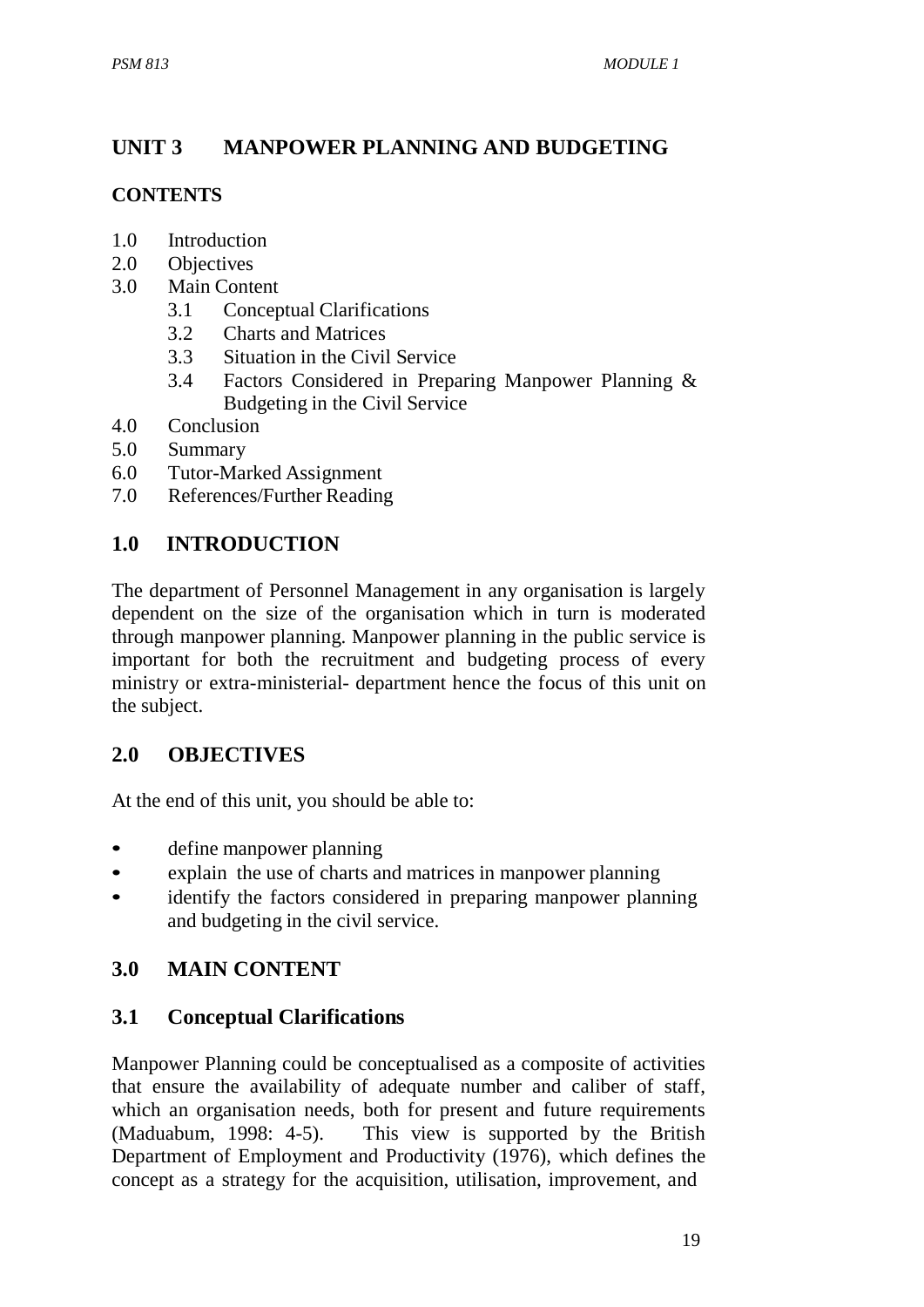preservation of enterprises' human resources. Another view of the concept is adopted as the development of critical human competence, skills and attitudes which will match occupation, professional, administrative and technical demands for national and sectoral development of all the desired activities of a nation (Lupton, 1973 :ix);Hopes, 1976:41 – 45; Armstrong, 1979:41, Conor and Garson, 1982 :29; and Attwood, 1985: 12 – 14). Similarly Ogunniyi (1992: 123) posits the concepts as involving a critical analysis of supply, demand, surplus, shortages, wastages and utilisation of human resources. Its primary goal is the adoption of policy actions and strategies which will not be stressful and /or be a negation of endeavours to balance the equation of supply and demand of manpower required for socioeconomic and political development of a nation. It is equally concerned with the development of critical human competence, skills and attitudes, which will match occupational, professional, administrative and technical demands for notional and sectoral development of all the socially desirable activities of a nation. In sum, manpower planning is actively making decisions and establishing programmes for targeting manpower needs to meet the organisational goals and objectives on a continuous basis. It is concerned with:

- Development of essential human competence, skills and attitudes
- Matching education and training to suit occupational, professional, technical and administrative positions
- Setting manpower objectives
- Developing manpower policies
- Employment functions-recruiting, interviewing, selecting, placing and orientation and
- Other personnel functions (Ogunniyi, 1992, Ibid)

Hence manpower planning is the first and most important of all the personnel functions, because these functions are systematically undertaken such that one dovetails into the next. The implication is that if manpower planning is inadequately undertaken, the consequence will have adverse effect on subsequent functions in that chain.

## **3.2 Chats and Matrices**

A good manpower plan should be able to anticipate the number of personnel that will need to be appointed, trained, promoted, retired, etc., over a period of time. It is for this reason that some human resource charts and matrices are kept in the personnel/administration department of ministries, departments and agencies (MDAs) to facilitate human resources forecast. It must be noted that the computerisation, of this exercise has been taken care of by the Human Resources Management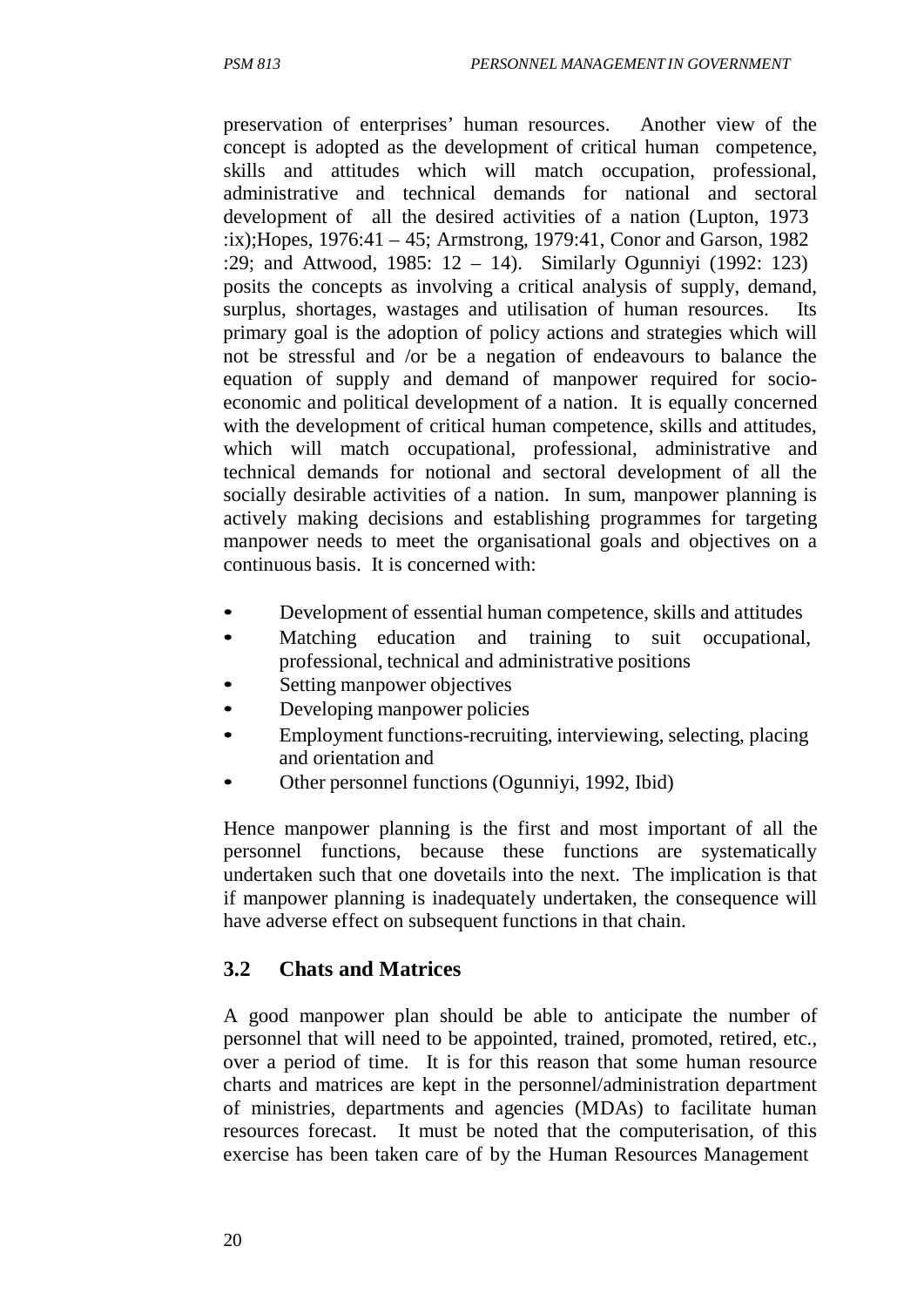Information System. Examples of such charts and matrices are described below:

## **(a) Human Resource Inventory**

This is an inventory showing the summary of staff position for an establishment for a particular period. In the civil service, these records are compiled on a quarterly and yearly basis. Ordinarily, inventories provide information on the number of people available in a given period. For example, if there are inventories covering  $1^{st}$ ,  $2^{nd}$ ,  $3^{rd}$  and  $4^{th}$  quarters of a particular year, these could serve as the basis for comparing the inventories for the different quarters for trends and the explanation for them. From the trends, projections can be made. It also helps to plan adequately to cope with the future. Inventories are thus prepared at various levels of the organisation. The lower the level at which it is undertaken the more detailed the information. They are usually prepared for organisations along occupational lines as shown overleaf:

## *Table 3.1***: Human Resource Inventory Chart**

|      |                                | Departments |   |  |  |   |
|------|--------------------------------|-------------|---|--|--|---|
| S/NO | Cadres                         | А           | В |  |  | E |
|      | <b>Administrative Officers</b> |             |   |  |  |   |
|      | <b>Executive Officers</b>      |             |   |  |  |   |
|      | <b>Account Officers</b>        |             |   |  |  |   |
|      | Maintenance Staff              |             |   |  |  |   |
|      | Secretaries                    |             |   |  |  |   |
|      | <b>Clerical Officers</b>       |             |   |  |  |   |

## **(b) Education and Qualification Statistics**

This information is usually kept for the managerial, professional and technical staff in organisations, particularly in the education sector. The assumption here is that there is a correlation between educational qualification and skills. In such cases, the number of these categories of people in the organisation becomes important. An educational matrix for employees shows immediately who needs to be trained and in what areas. In some organisations, this matrix is used to provide information as to who is and who is not likely to stay.

## **(c) The Age Distribution Matrix**

The age of the employee is very important because it is believed that as people move up the ladder in organisations, their potentials and ability decrease. There is a critical period at which employees are at their peak in terms of contributions in the organisation. The period is generally between 30 and 60 years,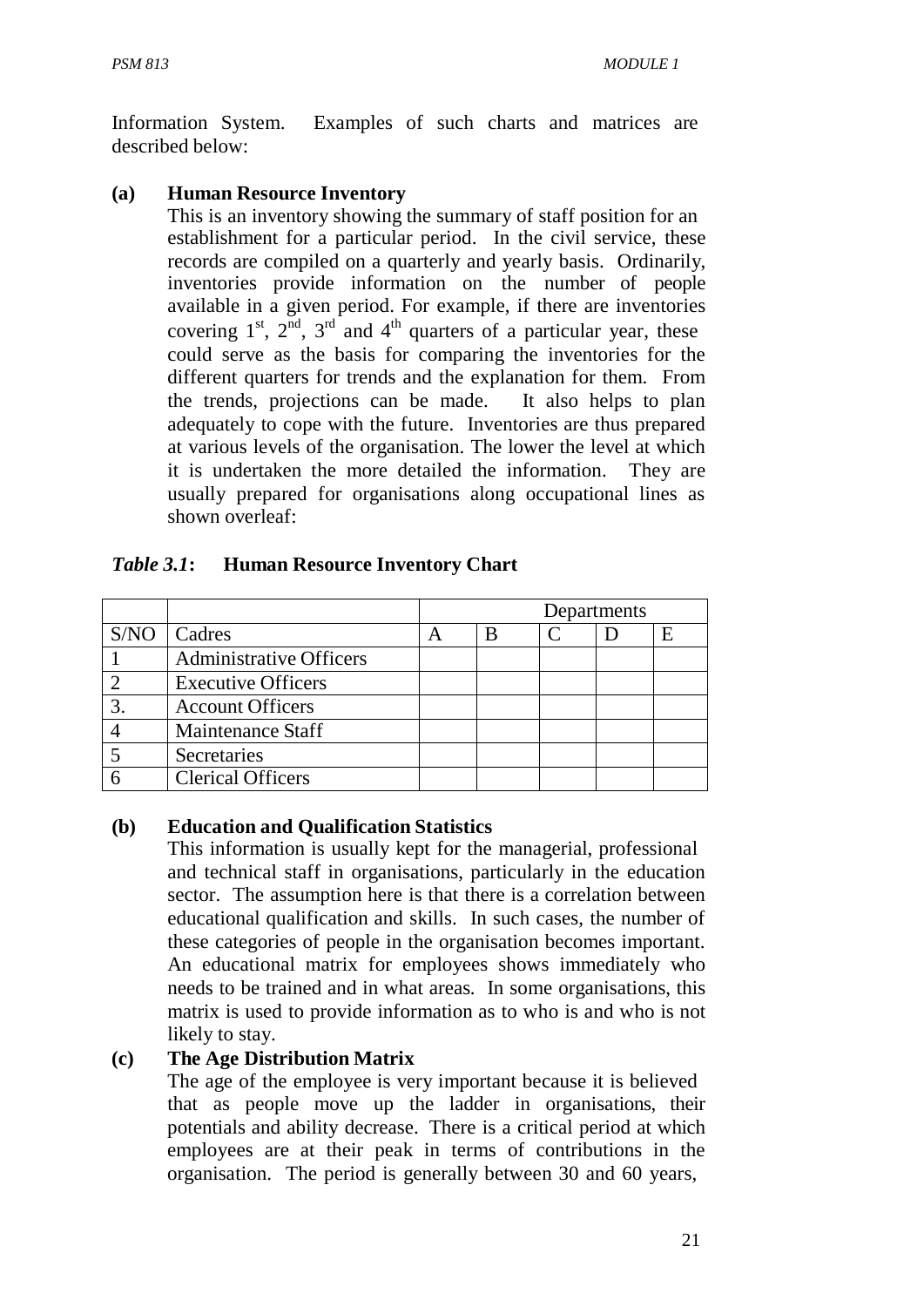after which their contribution decreases. Thus, age distribution matrix will reveal:

- Those who can still benefit from training programmes and remain useful to the organisation
- Those who cannot be trained because they are on their way out and
- Those who are likely to leave the organisation and when, so that their replacement can be planned for

The matrix could be represented as shown below:

## *Table 3.2*: **Age Distribution Matrix**

| Age       | Administrative  | Accountants | Engineers | Secretaries | Others |
|-----------|-----------------|-------------|-----------|-------------|--------|
| Groups    | <b>Officers</b> |             |           |             | Totals |
| $18 - 25$ |                 |             |           |             |        |
| $26 - 30$ |                 |             |           |             |        |
| $31 - 35$ |                 |             |           |             |        |
| $36 - 40$ |                 |             |           |             |        |
| $41 - 45$ |                 |             |           |             |        |
| $46 - 50$ |                 |             |           |             |        |
| $51 - 55$ |                 |             |           |             |        |
| $56 - 60$ |                 |             |           |             |        |

## **(d) Length of Service Chart**

Directly related to age distribution matrix is the length of services chart. This reveals at a glance, those who are due for retirement. A typical length of service chart is shown:

# *Table 3.3***: A Length of Service Chart**.

| Length    |    | of Administrative | Accountants | Engineers | Secretaries | Others |
|-----------|----|-------------------|-------------|-----------|-------------|--------|
| Service   | in | <b>Officers</b>   |             |           |             |        |
| years     |    |                   |             |           |             |        |
| $0 - 5$   |    |                   |             |           |             |        |
| $6 - 10$  |    |                   |             |           |             |        |
| $11 - 15$ |    |                   |             |           |             |        |
| $16 - 20$ |    |                   |             |           |             |        |
| $21 - 25$ |    |                   |             |           |             |        |
| $26 - 30$ |    |                   |             |           |             |        |
| $31 - 35$ |    |                   |             |           |             |        |

# **(e) The Establishment and Vacancy Return Matrix**

As the name suggests, this matrix reveals three important facts, namely: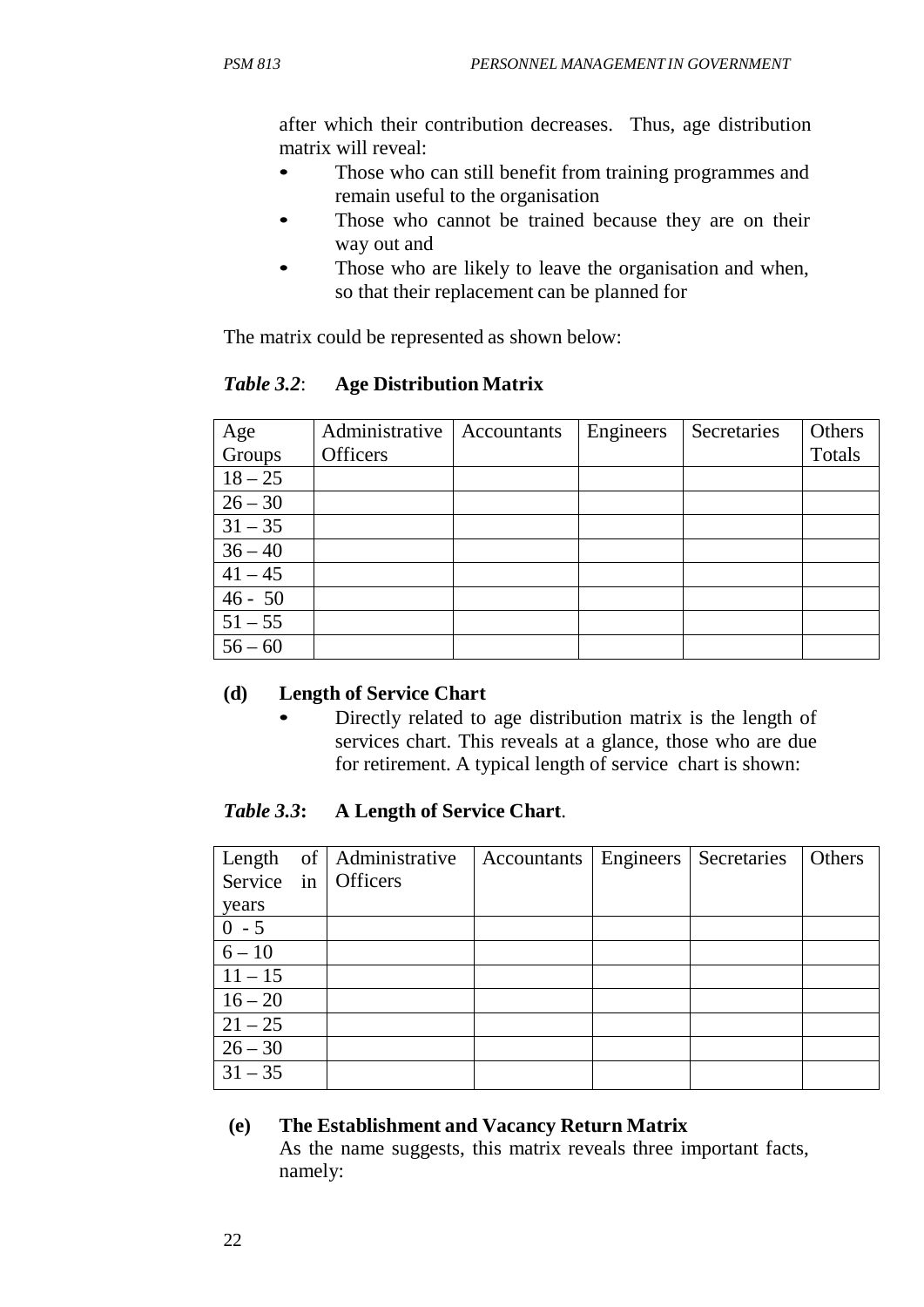- The approved establishments for every post
- The number of people serving, i.e. number of officers in post and
- Vacancies existing

This is done for every position in the organisation. Departments prepare this matrix and forward to the personnel department which is expected to collate and process for all positions in the organisation. Approved establishment means the number of positions approved to be filled for a particular job in an annual budget. From here, other facts could be derived. For instance, where the number approved by the budget for the job of Assistant Director (Administration) in an organisation is two, and the number in-post or strength is one, the vacancy should be one. A typical example is reflected :

| Tubic 9.4. Establishment and Vacancy Ketul iis Matrix |                                   |  |  |  |  |  |  |
|-------------------------------------------------------|-----------------------------------|--|--|--|--|--|--|
| <b>Position</b>                                       | Establishment   In-Post   Vacancy |  |  |  |  |  |  |
|                                                       | (Strength)                        |  |  |  |  |  |  |
| Chief Admin. Officer                                  |                                   |  |  |  |  |  |  |
| Asst. Chief Admin Officer                             |                                   |  |  |  |  |  |  |

*Table 3.4***: Establishment and Vacancy Returns Matrix**

In the civil service, the convention is that the establishment returns should be made by every unit each month. These returns must go to the Establishment and Pensions Office of the Office of Head of Service and to the Civil Service Commission. When a ministry sends requisition to fill vacancies, it must be sent to the Establishment and Pensions Office which will in turn look at the approved establishment for the ministry and determine whether or not the ministry is over-or under-staffed.

# **3.3 Situation in the Civil Service**

In practice, particularly in the public service or civil service, Manpower Planning and Budgeting are inextricably linked in that manpower planning determines the success or otherwise of the budget. Infact, even at the conceptual level, the budget is usually the product of planning. Sometimes, manpower planning is considered as the process which stems from manpower budget. Accordingly, Ebegbuna, (1992: 146 – 147) explains that manpower planning is a specialised field in its own right. However, it is good to be aware of the close link between the two subjects. According to the author, whereas manpower budgeting is concerned with estimating manpower requirements in terms of numbers skills, grades etc, manpower planning , on the other hand, is concerned with having the right persons in the right numbers in the right place at the right time. In other words, the process involves the development of policies and programmes that will ensure that manpower supply meets the need of the National Plan or any establishment. The umbilical cord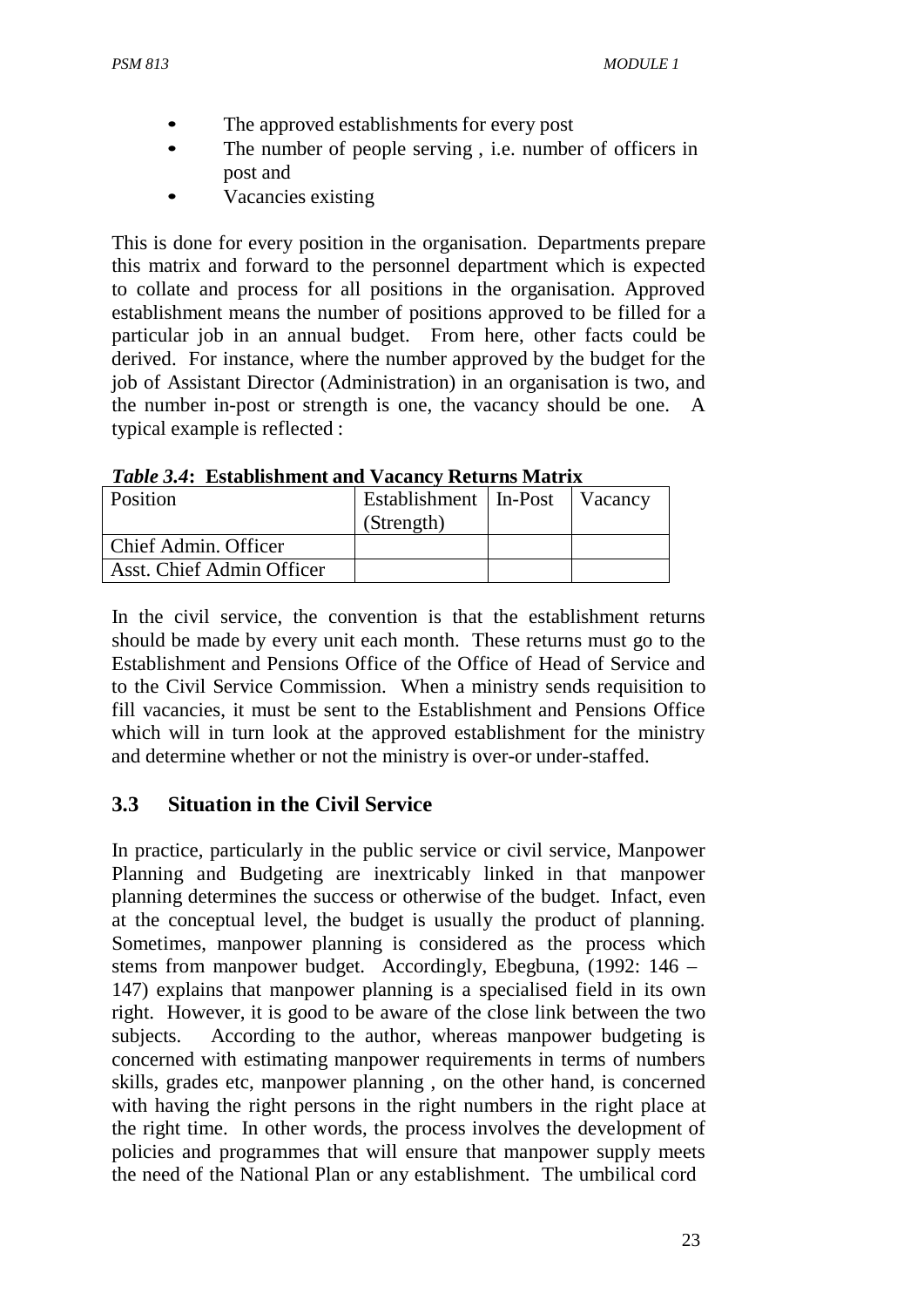relationship between manpower budgeting and manpower planning is clear. The latter forecasts demand for, and analyses the supply of the right skills, professions, qualities and effectiveness while the former draws on these projections in estimating manpower requirements for approved programmes. The submission made by Omale, (1992: 44-45) is equally informative. According to him, three processes are involved in the determination of future manpower requirements and action plans for meeting them:

- Manpower inventory which consists of data which describe the present workforce in both quantitative and qualitative terms
- Manpower forecast, which is data on the manpower required at specific times in the future, described either in gross numbers or in specific categories such as skill, educational level and experience. In government organisations, the specific times during which manpower requirements are made are at annual budget periods. By its very nature, manpower forecast is essentially a line responsibility and is done on a departmental basis (Famulare, 1972: 6-8) and
- Manpower plan which involves specific action plans or blue print for bridging the gap between the forecast and the inventory (Stahl, 1962:19)

In view of the forgoing, we posit that it will be useless to prepare a manpower budget without having made an assessment of the prospects of being able to provide adequate manpower at the right time to realise the budget forecast.

# **3.4 Factors Considered in Planning Manpower Planning and Budgeting in the Civil Service**

These are:

## **A Workload Assessment**

- Determine the relevance of Organisational Objectives;
- Analyse existing staff structure of the organisation;
- Analyse staff strength (nominal roll) to determine the ratio of manpower to workload;
- Analyse jobs (using job description and staff inspection reports ); and
- Analyse the salary grade level in relation to level of responsibility.

## **B Establishment Factors**

Mandatory upward movement in accordance with approved schemes of service and Establishment circulars;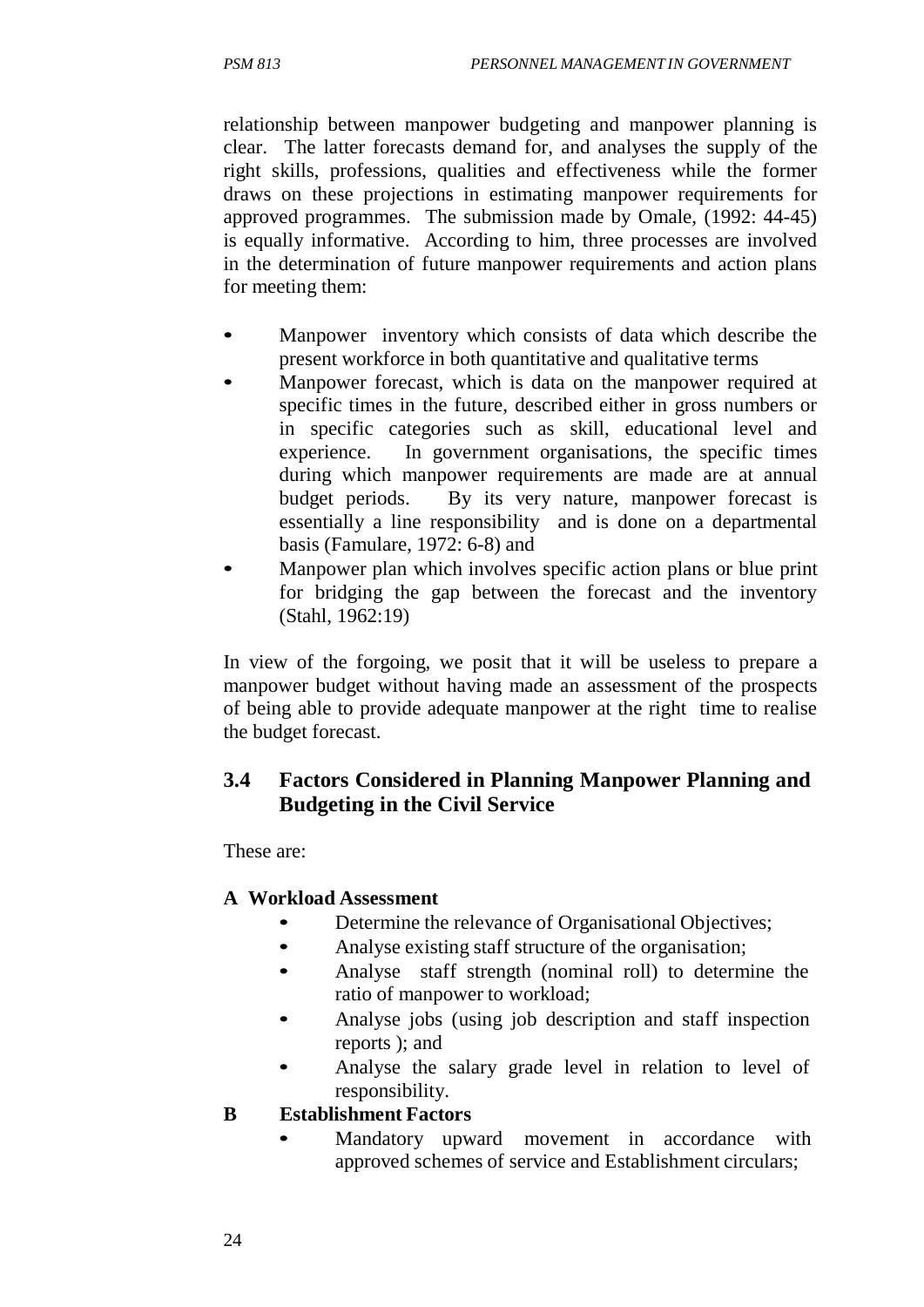- Variation in establishments due to unforeseen jobs. etc;
- New policy on staffing:
- Government policies on certain programmes; and
- Decided guidelines.

## **C Staffing Inspection Findings**

- Staffing Inspection is undertaken to ensure costeffectiveness of programmes by eliminating waste of human resources through duplication or overlapping of functions or under-employment of staff. It entails going to the field to see the job being done in order to ascertain the need for it, its volume and complexity. In short, staff inspection is used to:
- Examine the work to confirm that it needs to be done in order to fulfill the objectives of the agency;
- Ensure that the organisational structure in which work is done is conducive to its most efficient and economical performances ; and
- Ensure that staff numbers and grading (as already approved) and level of responsibility are correctly related to the needs of the job.

## **D Organisational Objectives**

It is important to ensure that the job for which manpower is required is related to the organisational objectives. By analysing set objectives, we should be able to identify the necessary ACTIVITIES needed to achieve them. These activities or TASKS can be measured in terms of their quantum and complexity such as structure of the organisation, span of control, job analysis and job description.

#### **E Financial Ceiling and Staff Ceilings**

By ceiling, we mean the maximum above which the organisation must not go. Hence, manpower planning aims towards such ceilings. Financial ceiling of course determines staff ceilings. Problems sometimes arise where cost of staffing overshoots the financial ceiling.

#### **SELF-ASSESSMENTEXERCISE**

List the factors considered in preparing manpower planning, budgeting in the civil service.

With these major guidelines, the annual authorised establishment containing staff complement for each ministry is prepared. First, an Establishment Call Circular is issued to all Ministries and Extra-Ministerial Departments after the Call Circular from the Ministry of Budget and Planning in respect of Capital and Overhead costs have been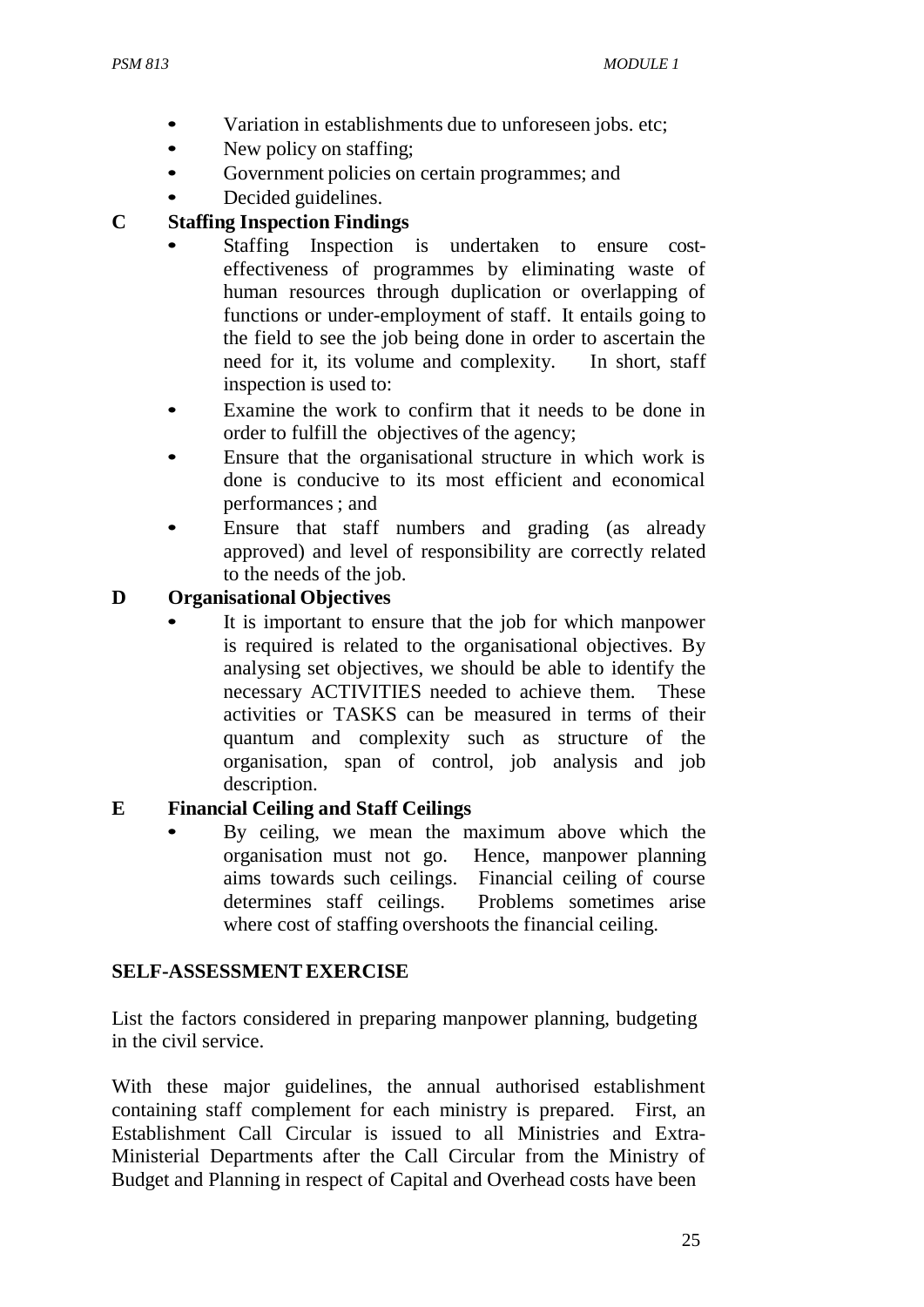circulated. The Establishment call circular is sent out to request for the personnel proposal of Ministries and Extra-Ministerial Departments providing them with all the necessary guidelines to be followed.

Attached to the call circular is a time table fixing dates for Ministries to meet with officials of the Office of Head of Service, to defend their proposals. There is also a time limit when the proposals must be received. On receipt of these proposals, they are examined by Budget Officers to enable them highlight the increases proposed and reasons for such increases. Meetings or dialogue with the various ministries then commence. At these meetings, consensus is reached on the number of new posts approved for each ministry for the financial year under review. These decisions are processed in ''Minute'' form and sent to the Head of Service for his approval which is copied the Chairman, Civil Service Commission.

After receiving the approval of the head of Service, Official letters legalising decisions of the meetings are conveyed to the ministries to enable them crosscheck the Authorised Establishment Booklet. The Establishment booklet now reflects created posts as in terms of funds and other requirements.. On the basis of the approved establishment, individual ministries and extra ministerial offices can thereafter prepare their personnel cost projections for the succeeding year in response to the call circular from the Budget Office in respect of Budget preparation. In preparing the personnel cost projections, the following are usually taken note of:

- The most recent circulars on salaries, allowances and pensions serves as the basis for the projection.
- Steps 9 on the relevant Grade Level are used in the calculation
- A copy of the approval of the Office of Establishments for Manpower budget is attached.
- The nominal roll of staff as at June of the preceding year is attached.
- The names of new staff recruited in the preceding year as well as those of staff who had left service since January of the preceding year are also attached.

Thereafter, each MDA will defend her proposal before the Budget Committee of the Budget Office and when the appropriation bill is later tabled before the Legislature, the MDA will again defend her proposal before the Appropriation Committee of the National Assembly. Recruitment by MDAs can only commence after the passage of the budget which determines how far the approved staff establishment can be implemented.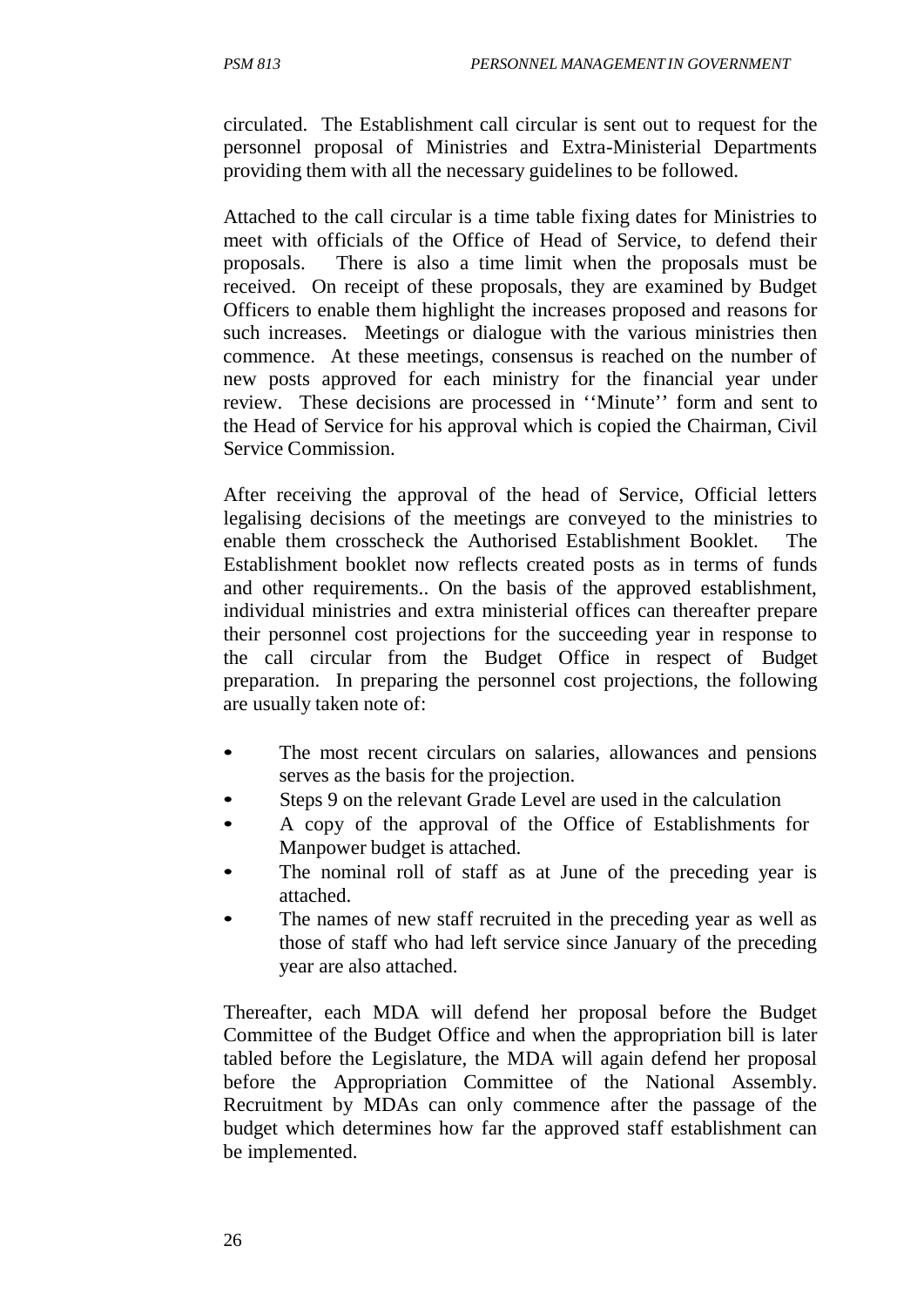## **4.0 CONCLUSION**

Manpower Planning at plant or cooperate level deals with planning activities in various personnel functions. Hence it is imperative to plan for engagement and adjustment of employees for change. In this respect, planners must be aware of the fact that the implementation of plans is more important than drawing one out. Therefore, the human element in planning is critically important. Whatever plans are made, individuals affected will always evaluate plans in terms of themselves.

## **5.0 SUMMARY**

The significant phenomenon of manpower planning lies in the fact that it deals mainly with requirements of manpower guided by the corporate policies and objectives. In this unit therefore detailed clarifications of the concept was undertaken. The unit thereafter identified and explained the use of charts and matrices in manpower planning. The practice in the civil service was then discussed. In the process, factors considered in the carrying out the exercise were equally identified and explained.

## **6.0 TUTOR-MARKED ASSIGNMENT**

Explain the step-by-step procedures in carrying out manpower planning and budgeting in the civil service.

## **7.0 REFERENCES/FURTHER READING**

- Ebegbuna , E.O (1992). "Staff Inspection and Manpower Budgeting" in, Yahaya, A. D. & Akinyele, C. I. (Eds). *New Trends in Personnel Management: A Book of Readings.* Badagry: ASCON Press.
- Maduabun, C.P. (2008). *The Mechanics of Public Administration in Nigeria.* Lagos: Concept Publications.
- Maduabun, C.P. (1998). *Perspectives on Manpower Planning and Development in Nigeria: Text and Cases.* Badagry: ASCON Press.
- Oguniyi, I.O (1992). "Manpower Planning: Issues and Problems in Nigeria." *In*: Yahaya, A.D. & . Akinyele, C. I. (Eds)..*New Trends in Personnel Management***:** *A Book of Readings*. Badagry: ASCON Press.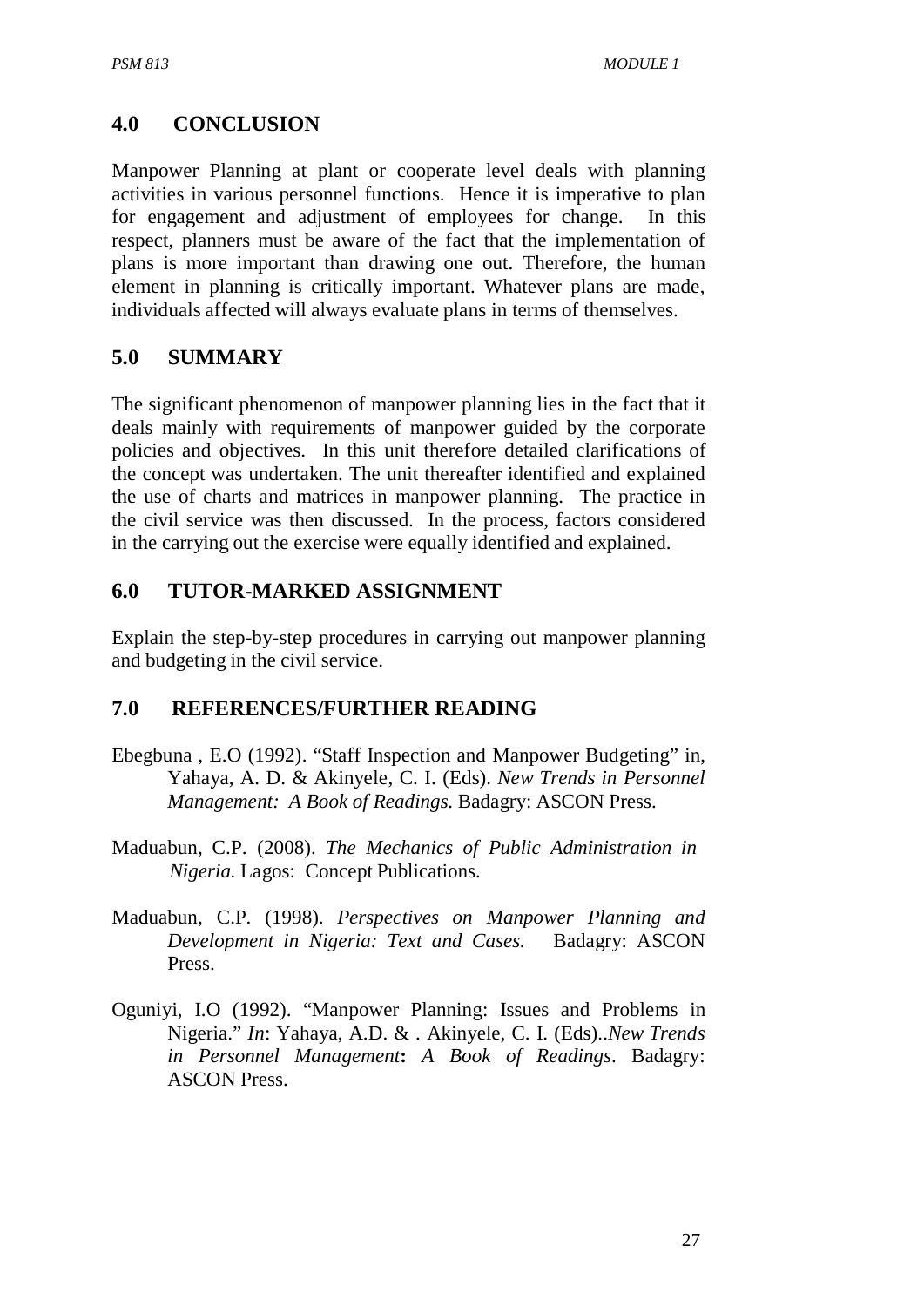## **UNIT 4 PERSONNEL PROCUREMENT**

#### **CONTENTS**

- 1.0 Introduction
- 2.0 Objectives
- 3.0 Main Content
	- 3.1 The Processes Involved in the Procurement Function
	- 3.2 Personnel Procurement Exercise in the Civil Service
	- 3.3 Secondment and Transfer
- 4.0 Conclusion
- 5.0 Summary
- 6.0 Tutor-Marked Assignment
- 7.0 References/Further Reading

## **1.0 INTRODUCTION**

This becomes necessary after vacancies are declared as a consequence of manpower planning and budgeting undertaken. Personnel procurement means the acquisition of the individual men and women, which an organisation requires for its tasks. It also refers to the employment of persons that an organisation requires for its tasks. Based on the unanimity of perception, the procurement function is a composite of activities at the end of which somebody or a number of persons emerge as employees (Flippo, 1980:39; Armstrong, 1984:132; Omale, 1992: 47; Aina, 2005:85; and Obisi 1986:24).

In many organisations, procurement and processes involved in it are fairly routinised. Its importance is underscored by the fact that if the processes of engaging employees are badly done, the right caliber of personnel would be procured and in effect, organizational objectives would not be attained.

## **2.0 OBJECTIVES**

At the end of this unit, you should be able to:

- explain the processes involved in personnel procurement
- analyse the personnel procurement practice in the civil service
- differentiate between appointment, secondment and transfer.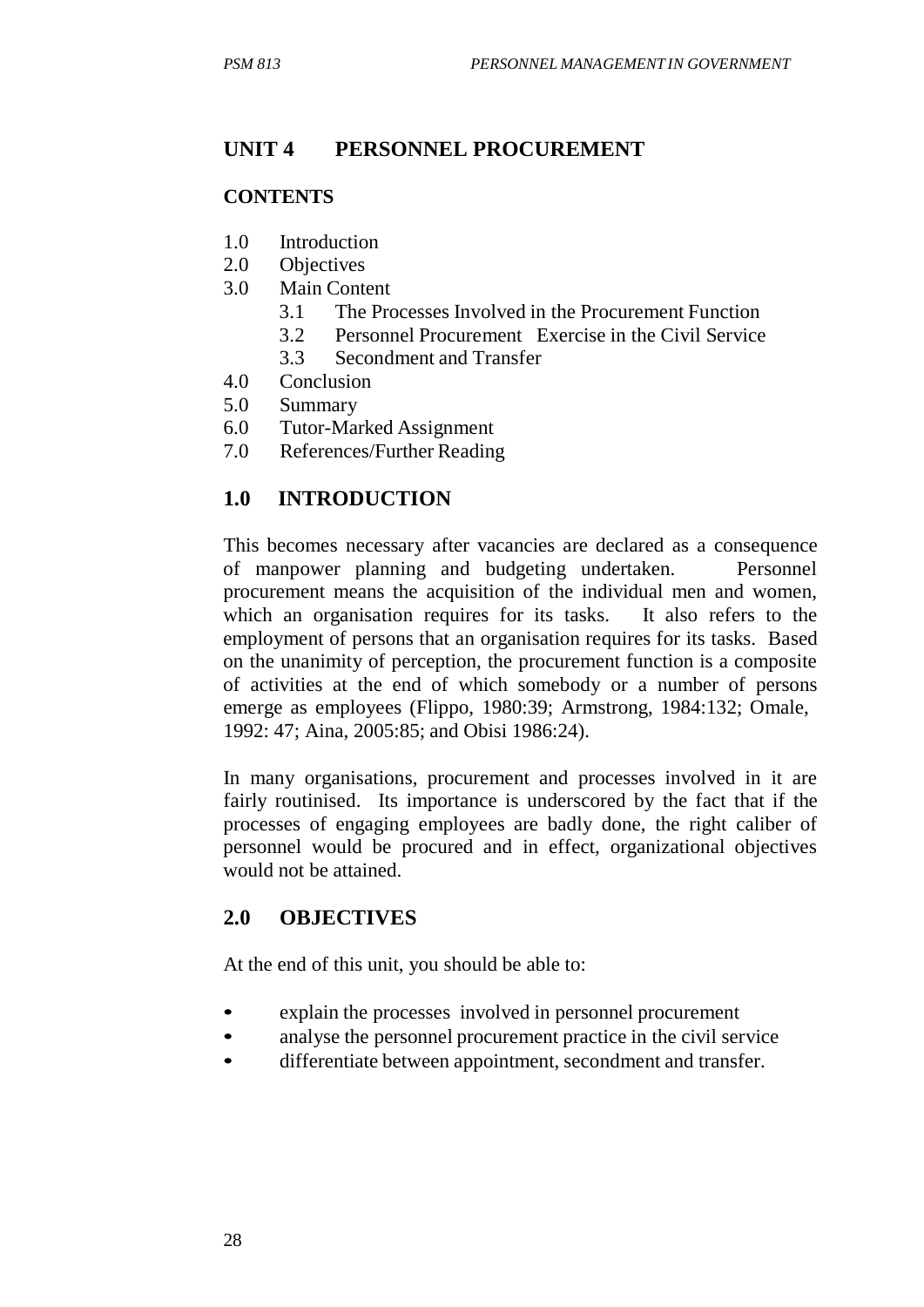## **3.0 MAIN CONTENT**

## **3.1 The Processes Involved in the Procurement Function**

These are:

### 1. **Pre-Procurement Preparation**

- Here, we
- Identify the vacant positions
- Analyse the jobs of those positions in order to determine the job description (schedule of duties) and job specification (what it takes in terms of requirement (qualifications ) etc to carry out that schedule of duty; and
- Seek authorisation to fill the vacancies.

## 2. **Recruitment**

This is the next stage in the process. In this process, prospective candidates are attracted to an employment opportunity. It entails all the activities that are undertaken to make prospective candidates sufficiently interested as to apply for employment. Such activities range from all sorts of advertisements, use of town criers, use of recruitment agencies, visits to institutions to even walk-ins etc. This process ends when applications are being received after the deadline for such applications and its success is determined by the quantity of applications received and the quarters from which such applications emerge. It is instructive to note that unlike the impression being created particularly in the civil service ''Recruitment'' is not synonymous with ''Employment'' or ''Appointment' ' because, as we can see from the explanation above, Recruitment is just a second stage in the Employment process. About this wrong perception Omale (1992:47) states:

The Civil Service hardly sees recruitment in its proper conceptual perspective. In the Civil Service, Recruitment is tantamount to Employment, i. e all that it takes to get an applicant interested in a job in the organisation, through examining or interviewing him, to issuing him a letter of appointment. In its conceptual and restricted sense, however, recruitment is that process which starts from getting an applicant interested enough in a job and in a particular organisation to write an application, and the process stops when his application has been received in the organisation. Thus, recruitment is the salesmanship which organisations do of themselves and the various jobs they have for filling.

#### 3. **Selection**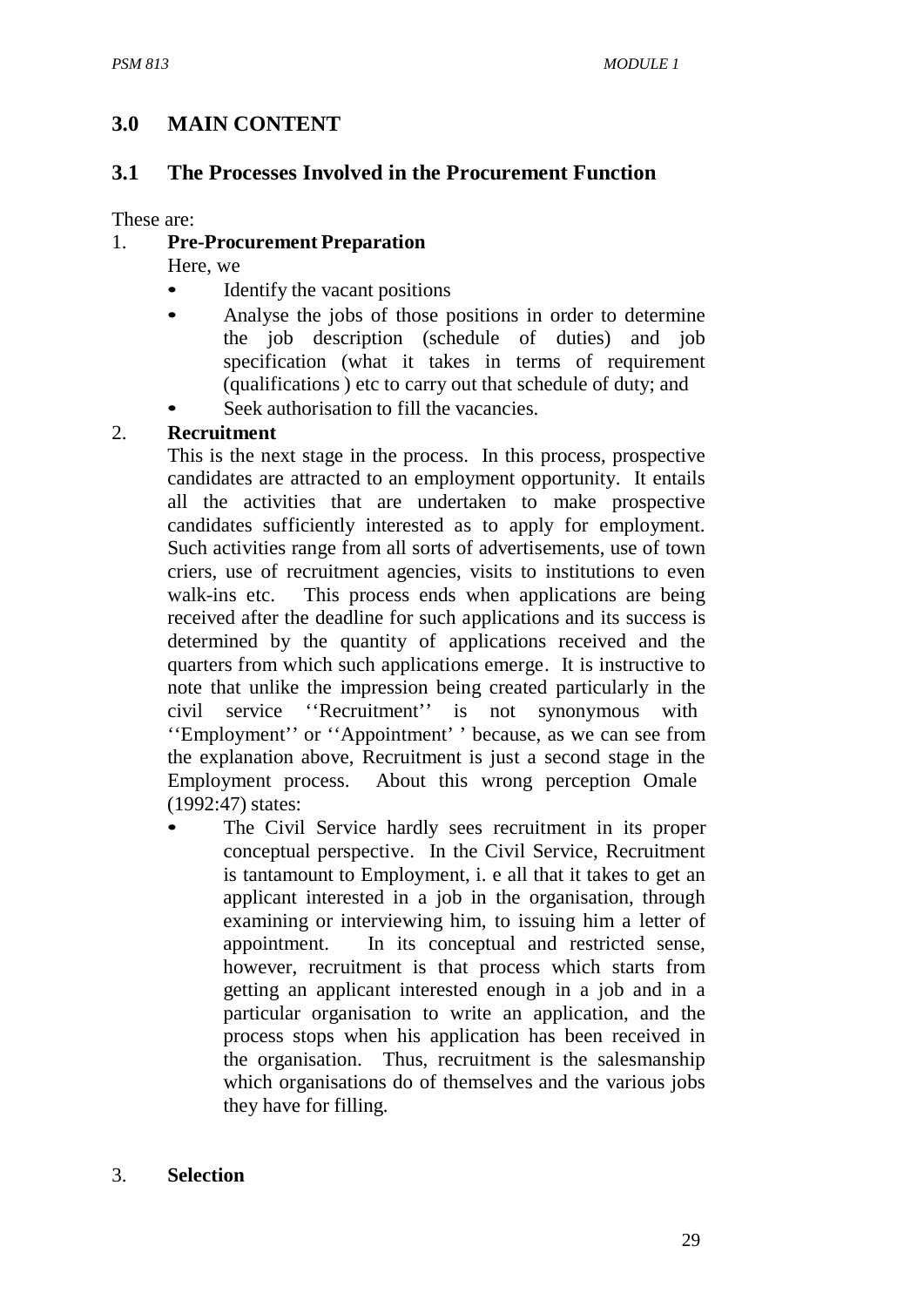This process is a system of sieving, a system of eliminating the bad and picking the good. Here are a composite of several processes such as:

- **Short listing:** Where we use the Job Specification to identify those who are *prima facie* suitably qualified and invite them to the next stage of the selection process
- **Testing:** Where one form of written test or the other is administered in order to get the best candidates. This purpose is better achieved where and when the job to be performed is reduced to testable forms and neutral but professional bodies involved in its execution. The Administrative Staff College of Nigeria (ASCON) is very proficient in this, having acquired enormous experience in carrying out the assignment for such organs as The National Assembly Service Commission, the Lagos State Civil Service Commission, the Head of Service Delta State; the Head of Service Kano State; the Petroleum Equalisation Fund Management Board, the Petroleum Technology Development Fund (PTDF); Office of Head of Service of the Federation etc.
- **Interviewing**: in which the candidates appear face-to-face before a panel comprising of leaders of the organisation. Here, questions and answers are provided, during which the panelists score the candidates based on desired qualities. In the civil service, this job is done both by the Civil Service Commission and the Personnel Management Board/Committees.
- Conducting Physical and health Examination to determine the suitability of the selected candidates health-wise ; and
- Appointing, where letters of appointment are issued to successful candidates.
- On resumption however, appointed candidates should be placed in positions for which they applied. Failure to do this as in some cases in the civil service, amounts to mismatching the candidates and their jobs; an action that can only produce negative results.

## **3.2 Personnel Procurement Exercise in the Civil Service**

As earlier explained, the Civil Service Commission is statutorily responsible for carrying out this process through the length and breadth of the Civil Service. However, in doing this, the Commission is restricted to recruiting and appointing officers on entry points, that is, grade levels 07 to 10.The implication is that at entry points, federal, state or local government character is expected to be reflected, that is, **Geographical Spread** aimed at fulfilling part of the requirement of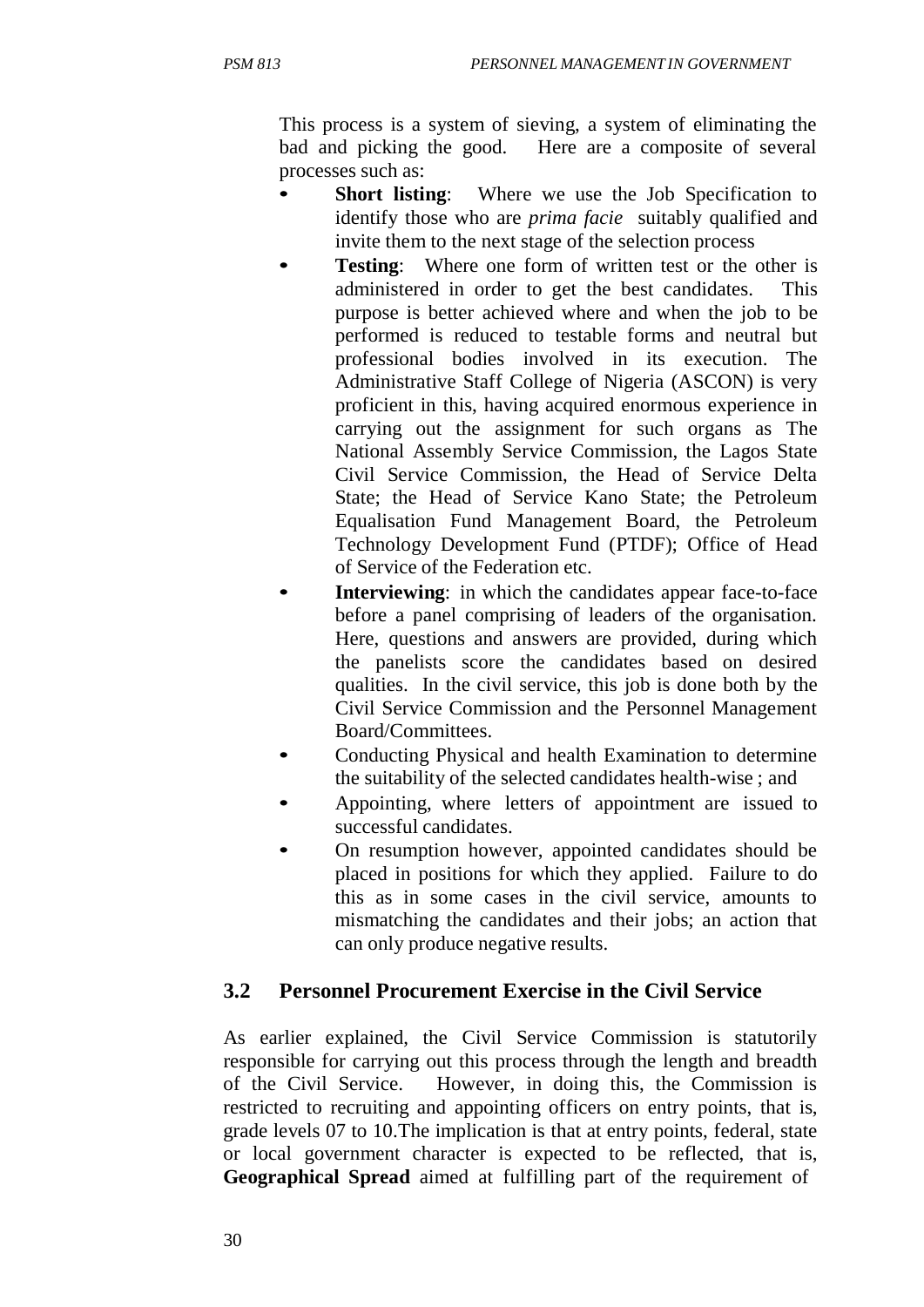**federalism.** And the Civil Service Commission is entrusted with that responsibility. The filling of all other positions has been delegated to the Ministries and Extra-Ministerial Departments/Offices by the Commission. In doing this, Ministries and Extra-Ministerial Departments/Offices are expected to carry out a thorough Job Analysis, determine duties and tasks to be performed (Job Description or Schedule of Duties) which would enable them to, through their appropriate personnel Management Board or Committee procure the appropriate candidate. In addition, they are expected to adhere strictly to the approved scheme of service.

Candidates seeking appointment to a Ministry/Extra – Ministerial Department/Office should obtain and fill, a complete duplicate "Application Forms" from the Ministry/Department of their choice or the Civil Service Commission. While one of the completed forms is returned to the Ministry, its duplicate is submitted to the Civil Service Commission. For a detailed analysis of this procedure we reproduce hereunder the guidelines provided by the Federal Civil Service Commission.

## **1. Appointment**

To be eligible for permanent and pensionable appointment into the Federal Civil Service, the applicant must be a Nigeria as defined in the Constitution of the Federal Republic of Nigeria. In addition, the applicant must:

- (a) Possess a certificate signed by the Chairman or Secretary of his Local Government indicating his State of Origin and Local Government Area
- (b) Not be less than 16 years and not more than 45 years of age
- (c) Possess such minimum qualifications as are specific in the approved scheme of service
- (d) Be certified by a Government Medical Officer as medically fit
- (e) Possess a testimonial of good conduct from his last employer of if not previously employed, from the last school or institution attended
- (f) State whether or not he has been convicted of a criminal offence
- (g) State all employment he was engaged in and, if he had left any employment, why he did so or if he is still in any employment whether or not he is under any obligation to remain in it
- (h) State whether or not he is free from financial embarrassment and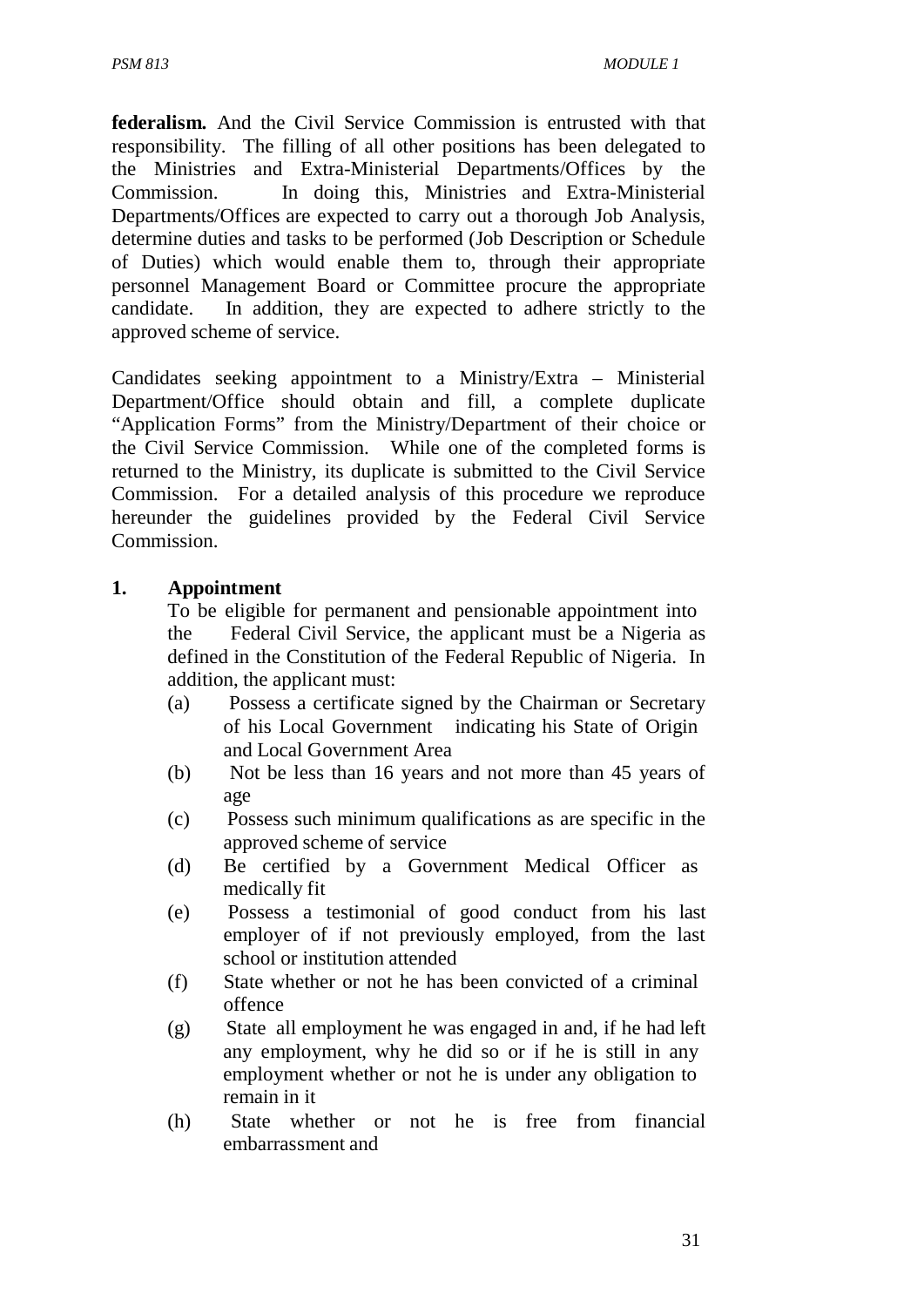(i) Possess the NYSC discharge or exemption certificate where applicable.

### 2. **Appointment of Junior Posts**

- (a) The Commission delegates the recruitment of junior staff on salary Grade Levels 01 – 06 to Ministerial Offices which shall be required to adhere strictly to the character principle in the employment of staff within these grade levels. To ensure compliance with this requirement and for the purpose of monitoring the exercise of this delegated power, quarterly returns of appointments made shall be forwarded to the Federal Civil Service Commission not later than one month after the end of the preceding quarter.
- (b) At the State/Zonal level, each Ministry/Extra-Ministerial Office shall have its own Junior Staff Committee which shall fill vacancies with the indigenes of that State/Zone who possess the qualifications prescribed in the approved Scheme of Service.
- (c) No holder of a degree, HND, NCE, or their equivalent shall be employed into a junior post,
- (d) The Chairman of the State Civil Service Commission or his Representative shall attend the Junior Staff Committee meeting at the local level for appointment matters as an observer. Notice of all meetings together with the memoranda and agenda shall be forwarded to the Chairman of the State Civil Service Commission, ten working days before the meetings.
- (e) At the beginning of each year, the Headquarters of each Ministry/Extra-Ministerial Office shall work out the actual establishment for each state/zonal office and forward to the Federal Civil Service Commission for information.
- (f) Recommendations of the Junior Staff Committee of each Ministry/Extra-Ministerial Office shall be submitted to the Permanent Secretary of the Ministry for approval and implementation and thereafter to the Federal Civil Commission for Information.
- (g) Any Ministry operating on Zone basis shall involve the State Civil Service Commissions of the State in that Zone as in sub section (iv) above.
- (h) All recruitments shall reflect the geographical spread within the states covered by the Zonal Office.
- (I ) The procedure for appointment shall be the same as in appointment to senior posts.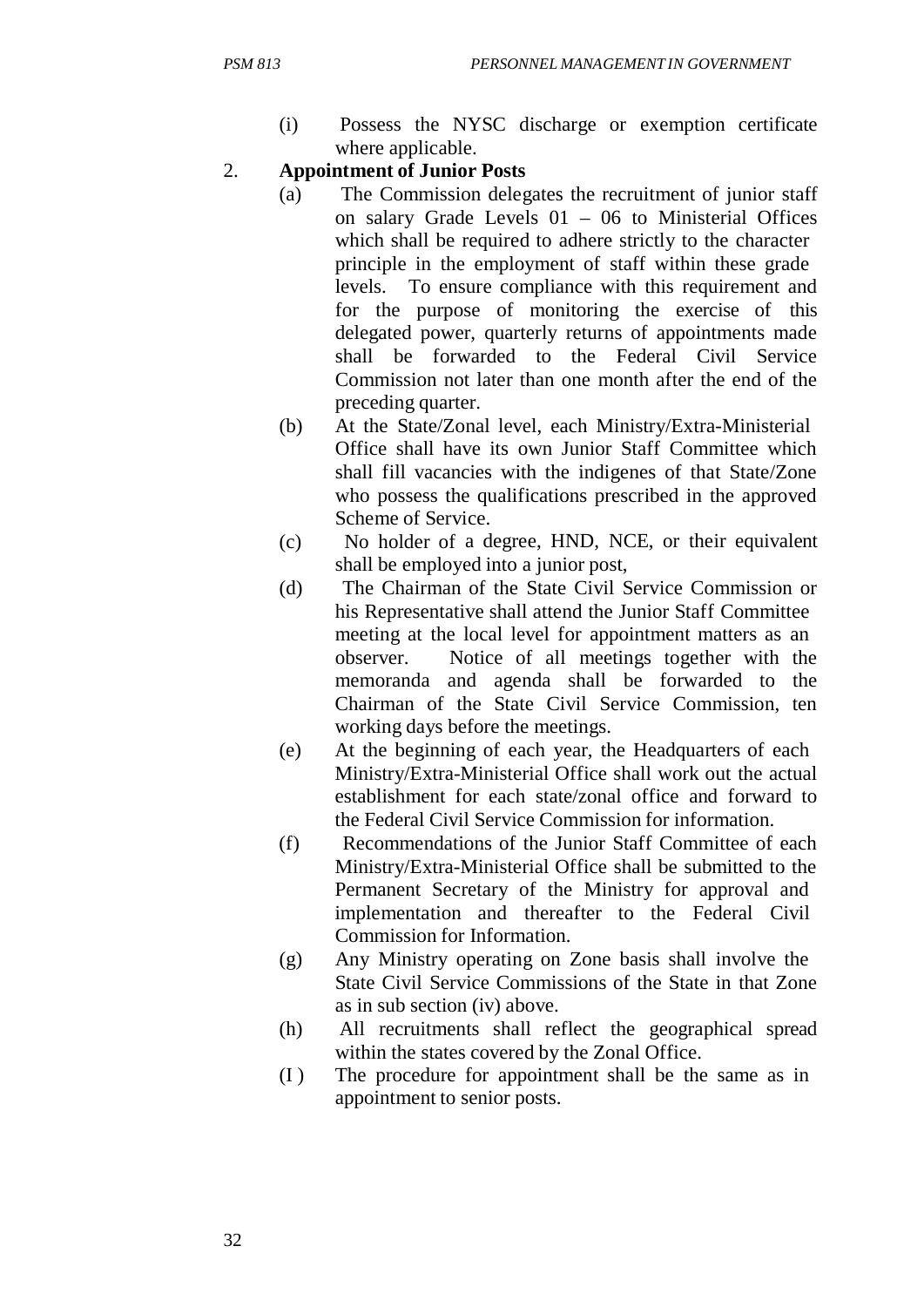### **3. Appointment to Senior Posts**

- (a) Appointment to posts graded Grade Levels  $07 10$ : is undertaken directly by the Federal Civil Service Commission.
- (b) Appointment to posts graded Grade Levels 12 and 13 is undertaken directly by the Federal Civil Service Commission after due advertisement as the need arises
- (c) Appointment to posts graded Grade Levels  $14 17$ : is undertaken directly by the Federal Civil Service Commission. Applications for appointment to these grades shall be in response to advertisements and shall be routed through the head of the Civil Service of the Federation who may add his comments, if any, before forwarding them to the Federal Civil Service Commission for consideration.

#### **4. Application Forms**

All applicants for senior posts in the Civil Service must obtain and return completed application forms to the Federal Civil Service Commission.

#### **5. Advertisement**

All direct appointments, including transfer to posts graded, Grade Level 12 and above, shall be by open advertisement. Such advertisements shall be made by the Commission but with inputs provided by the relevant Ministry/Extra-Ministerial Office with regards to the relevant qualifications and experience required for the advertised post, vacant position and nominal roll indicating the antecedents of serving officers in the post immediately below the advertised posts.

Where the posts into which the appointments are to be made are graded, Grade Levels 14 and above, the commission shall advertise the posts and forward the replies to the Ministry/Extra-Ministerial Office concerned for short-listing. The result of the short-listing and the comments of the Ministry shall be returned to Commission through the Office of the Head of the Civil Service of the Federation.

Advertisements shall be published twice in three National Dailies and response of applications must reach the Commission within six weeks from the date of first publication.

#### **6. Interview**

The Commission shall interview all eligible candidates for senior posts. The Permanent Secretary of the Commission shall sign letters of appointment or any other officer(s) designated by him. Such letters will derive their authority from the approved minutes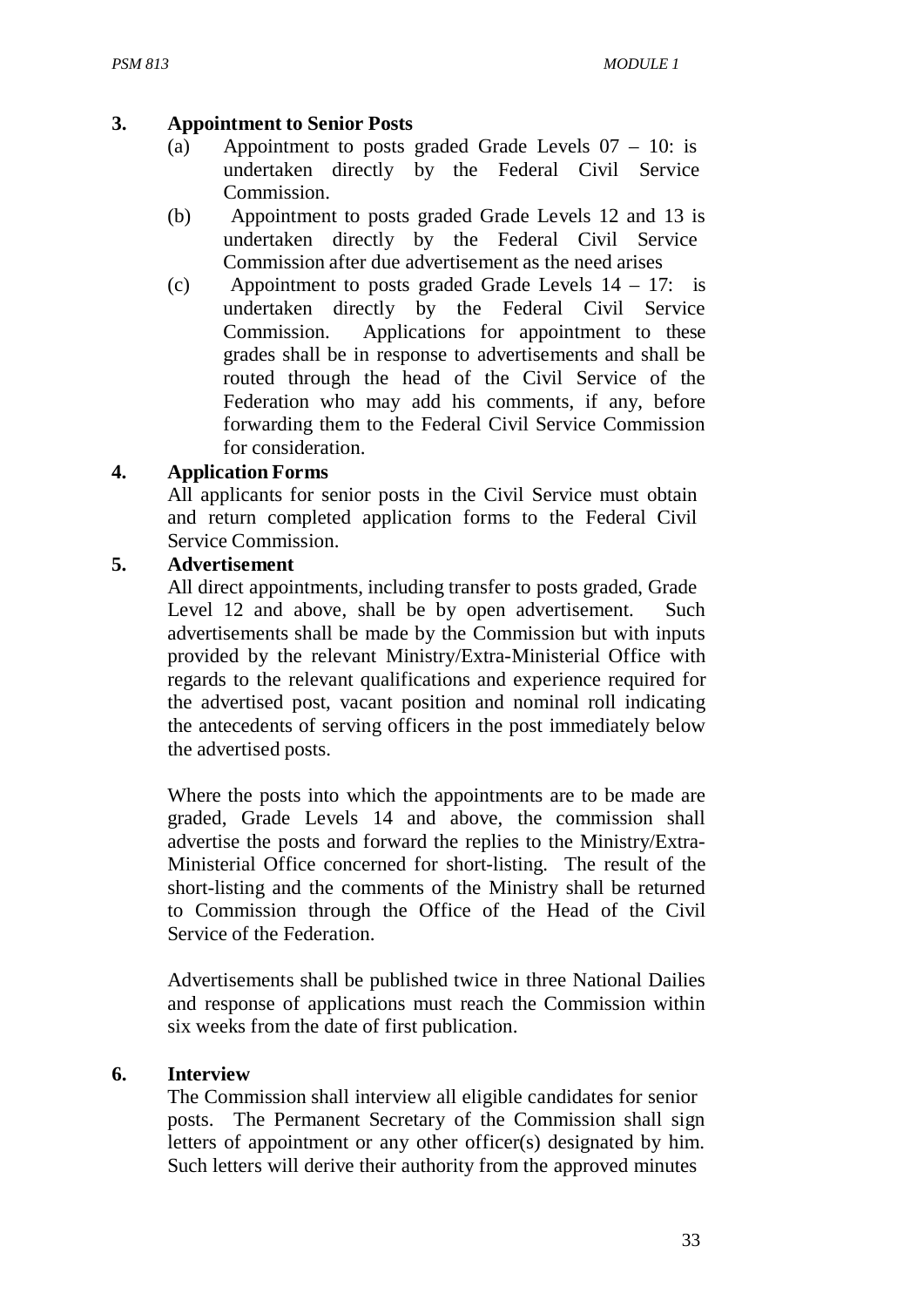of the Commission or as otherwise directed by the Commission. Where an applicant has accepted an offer of a position that is lower than that for which he initially applied, he shall not after assumption of duty, petition for upgrading or review on account of comparison with his erstwhile or other colleagues**.**

## **7. Confirmation of Appointment**

The Commission shall carry out confirmation of all probationary appointments. The Director of Personnel Management of a Ministry/Extra-Ministerial Office shall, as a matter of policy, present to the Senior Staff Committee the names of all officers who are due for confirmation and who in addition to serving for 2 years must have passed the prescribed Civil Service Examinations, where necessary, and shall have earned good reports during the period, for recommendation to the Federal Civil Service Commission for approval and gazetting.

## **8. Temporary Appointment**

The recruitment of persons into temporary positions by Ministries and Extra-Ministerial Offices is hereby abolished. A breach of this rule shall be an offence, which may attract appropriate disciplinary action, including surcharge.

## **9. Acting Appointment**

Acting appointments, subject to vacancy ; shall be approved by the Commission on the recommendation of the Senior Staff Committee, provided officers so recommended have spent at least one year on the substantive grades of Grade levels  $07 - 13$  and two  $(2)$  years on the substantive grades of Grade Levels  $14 - 16$ , as the case may be. The commission shall issue the Movement Forms for gazette action**.**

## **10. Special Appointment**

All Ministries/Extra-Ministerial Offices shall accept appointments made by the Commission to National Youth Service Corps Presidential Merit Award Winners whose employment is automatic regardless of vacancy constraint. Similarly, where there are vacancies, the Presidential order, which grants disabled persons special concession in appointments to posts in the public services, must be respected.

## **11. Contract Appointment**

- (a). Contract appointment may be offered to expatriates ONLY when suitable Nigerians are not available.
- (b) Nigerians may be appointed on contract terms:
	- (i) If they are pensioners; or
	- (ii) If they are 45 years of age or over at the time they are being appointed.
	- (iii) If they specifically request to be employed on contract terms and it is deemed in the best interest of the service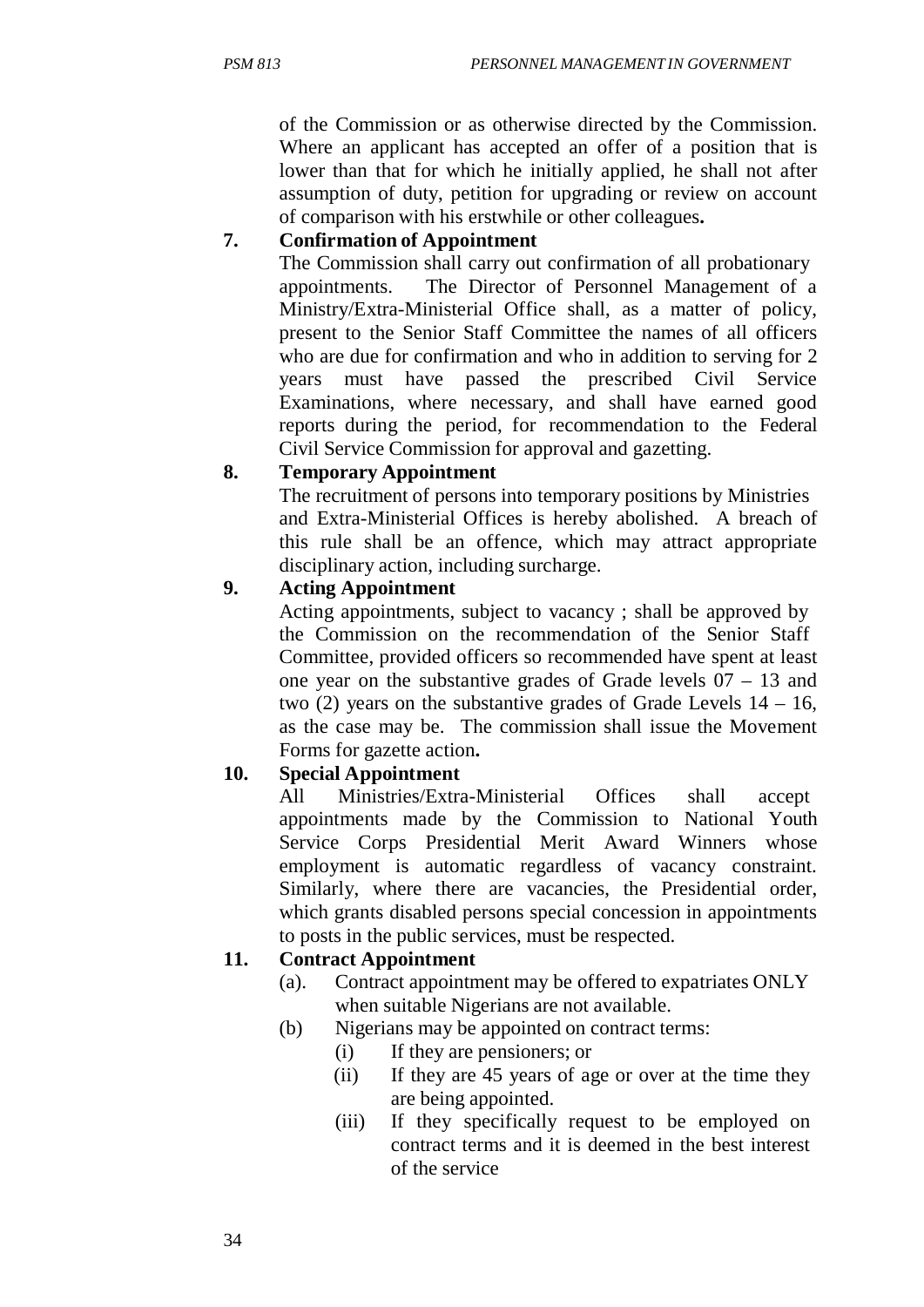- (c) For non-Nigerians, the provisions of the Public Service Rules regarding contract appointments, shall apply in all cases
- (d) Non-Nigerian women married to Nigerians shall remain on contract until granted Nigerian citizenship before being considered for permanent appointment.
- (e) The Federal Civil Service Commission shall offer contract appointments.

#### **SELF -ASSESSMENT EXERCISE**

List the different types of Appointments in the Civil Service

#### **3.3 Secondment and Transfer**

- (a) A transfer is the permanent release of an officer from one scheduled Service to another or from one class to another within the same service
- (b) Secondment is a temporary release of an officer to the service of another Government agency or international organisation of which Nigeria is a member for a specified period.

The provisions governing transfer and secondment of officers are contained in chapter 2, section 6 of the Public Service Rules and shall be strictly complied with.

#### **Procedure**

- a. Applications for transfer/secondment to posts graded Grad levels 01 – 06 shall be determined by the Ministry/Extra-Ministerial Office of the applicant's choice provided the powers are not used to distort the federal character principles The Junior staff Communities shall be responsible for transfer/secondment to posts graded, Grade levels 01 – 06. There shall be no anticipatory approval by the Chairman of the Committee.
- b. Applications for transfer/secondment to posts graded, grade Levels 07 – 10 in any Ministry/Extra-Ministerial Office shall be determined by the Federal Civil Service Commission.
- c. Applications for transfer/secondment to posts on salary Grade Level 12 and above shall be made in duplicate to the federal Civil Service Commission in response to advertisement, while those on Grade Levels 07 – 10 shall be made in the Commission's application forms.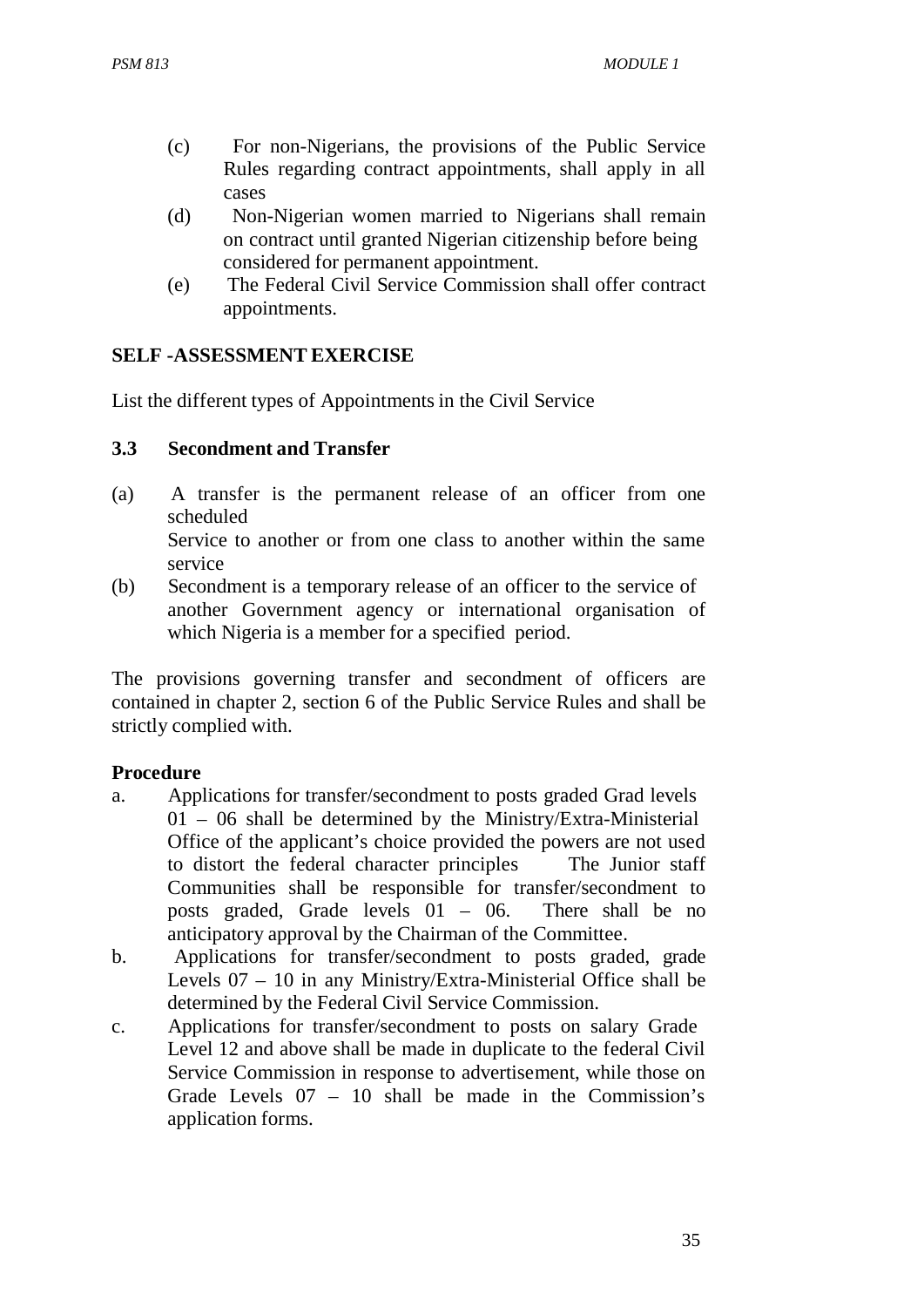- d. Applications for the transfer/secondment to posts graded Grade levels 12 – 13 shall be in response to an advertisement and shall b e determined by the Federal Civil Service Commission.
- 1. Transfer/Secondment to posts graded Grade levels 14 17 shall be determined by the Federal Civil Service Commission. Applications for transfer/seconement to these Grade Levels shall be in response to advertisement and shall be routed through the Head of Civil Service of the Federation who may add his comments, if any, before forwarding them to the Federal Civil Service Commission.
- 2. In considering applications for transfer in response to advertised posts attracting salary Grade Levels 12 – 17, a balance shall be maintained between the federal character principle and merit.
- 3. Advertisement for all posts graded Grade Levels 12 and above shall be open to both serving officers as well as those outside the service.
- 4. All applications for transfer shall be supported by the following documents:
	- (a) Completed Application form for appointment to Federal Civil Service (FORM FCS C2), duly countersigned by the applicant's employer
	- (b) Evidence of qualifications
	- (c) APER for the 2 years immediately preceding the date of the application
	- (d) Certified copy of officer's up-to-date Record of Service showing clearly the career progression of the applicant
	- (e) Recommendation from the applicant's employer, including a statement that the officer will be released if the applicant is successful. The recommendation must be from the Secretary, Civil Service Commission of the State or Secretary, Local Government Service Commission or Director-General/Head of a Parastatal which is scheduled under the Pension Act as the case may be and
	- (f) Certificate of Local Government/State of Origin

#### 5. **Conditions for Effecting Transfer/Secondment**

- (a) No applicant shall be considered for transfer-on-promotion to any Ministry/Extra-Ministerial Office except in response to an advertised post.
- (b) An applicant shall be considered for transfer:
	- (i) if he has been confirmed in his previous service and his qualifications, experience and career progression are in accordance with the scheme of service.
	- (ii) provided the contemplated transfer would in no way jeopardize the promotion prospects of deserving serving officers;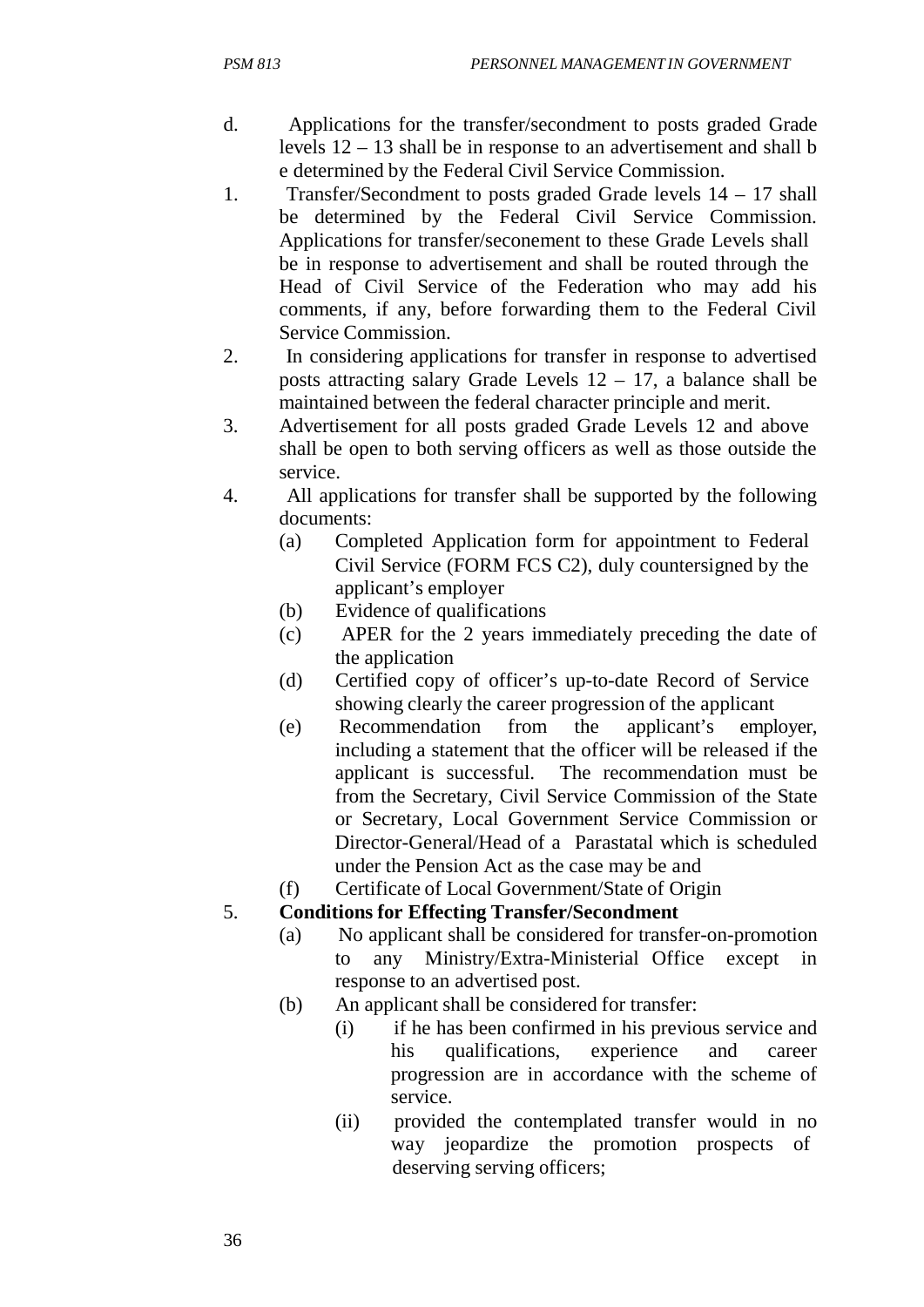- (iii) where the Commission is satisfied that there are vacancies not only in the relevant grade but also in the applicant's discipline or specialty;
- (iv) if he has served in his current grade for the stipulated minimum number of years prescribed for promotion to an advertised post (in respect of serving officers in the Federal, State or Local Government Services)
- (c) Where an applicant has accepted an offer of a position that is lower than that for which he initially applied, he shall not after assumption of duty, petition for upgrading or review on account of comparison with his erstwhile or other colleagues.
- (d) Serving officers accepted on transfer into the Federal Civil Service from state government and other government agencies shall be placed on the post they would have attained by normal promotion, as provided in the schemes of their cadres, if they had joined the Federal, Civil Service in the first instance.
- (e) Officers transferred or seconded to the Federal Civil Service shall assume duty within two months from the date of notification of approval of the transfer; otherwise the offer shall be regarded as having lapsed.
- (f) Once approval has been granted for transfer or secondment of an Officer's service, the Federal Civil Service Commission shall simultaneously inform:
	- the officer
	- the releasing office/service which should convey the date of the officer's release
	- the receiving office/service which should convey the date of officer's assumption of duty to the Commission.

When the officer's date of assumption of duty is known, the Federal Civil Service Commission for records and gazette action shall raise a movement form, and copies sent to the Accountant-General of the Federation and the Auditor-General for the Federation.

A Federal Officer who wishes to take up an appointment with another Scheduled organisation should submit his transfer request through the normal channels to the Federal Civil Service Commission. If he succeeds in securing the appointment, he should give a minimum of one-month notice after which he can assume duty in the new organisation. However, if the transfer request is not approved, he will be timeously communicated so that he can decide whether to return to his original service or resign his appointment.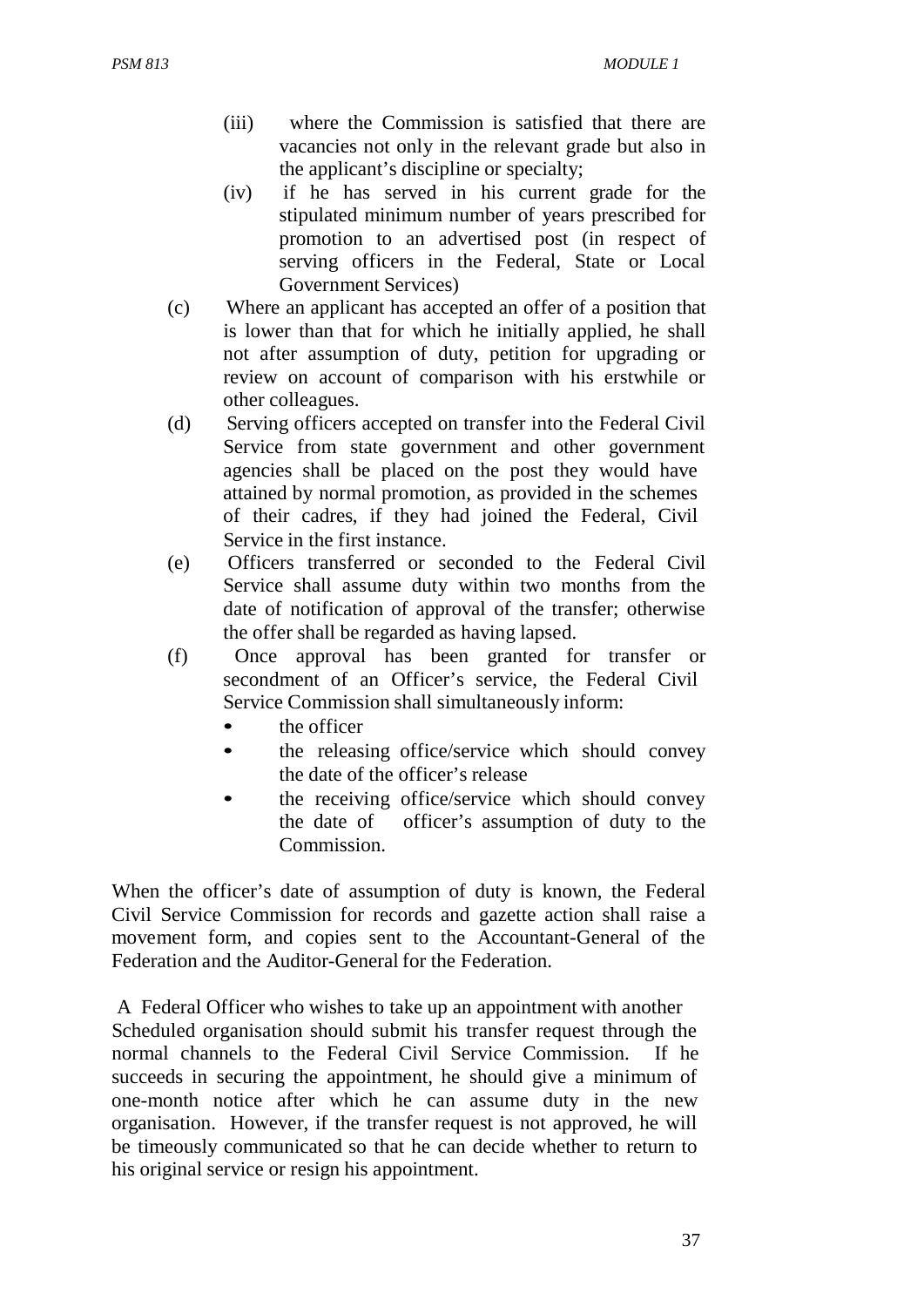#### **Secondment**

- 1. Secondment at an officer's request shall be for an initial duration of two years, after which the officer must apply for extension, seek for transfer or return to his original post. The appropriate Committee shall consider all requests for secondment and extension and its recommendations thereon submitted to the Federal Civil Service Commission.
- 2. Secondment on grounds of public policy and its duration shall be at the discretion of the Federal Civil Service Commission.
- 3. Ministries/Extra-Ministerial Offices shall send quarterly returns on all of officers who are on secondment to international organisations at the instance of Government to the Commision.

Furthermore, Presidential Order on appointment of Disabled Persons and National Youth Service Corps (NYSC) Presidential Merit Award Recipients is expected to be strictly adhered to. In the case of the former, the Orders stipulate the granting of concessions while in the later it emphasises automatic appointment. The appointment of successful candidates either by direct appointment, transfer of service, secondment etc, the resumption of such candidates and their placement on appropriate positions, mark the end of Personnel engagement in the service.

## **4.0 CONCLUSION**

Personnel Procurement, as explained so far, is aimed at getting the right candidate to occupy a vacant position. This can only be successfully undertaken if the attribute of the candidate matches what is thought to likely make for success on the job. With a good procurement exercise which is systematic and internally consistent, which is checked often for reliability and which is validated using job specification, the right candidate is likely to be procured. And in the civil service a lot depends on the Civil Service Commission and other relevant organs**.**

## **5.0 SUMMARY**

This unit has so far demonstrated that for the right candidate to be procured into the Civil Service, the various organs that are expected to contribute one way or the other must discharge their responsibilities creditably. This informed first, the identification of these organs and their respective responsibilities , then the processes that must be undertaken etc. This unit equally identified and explained all forms of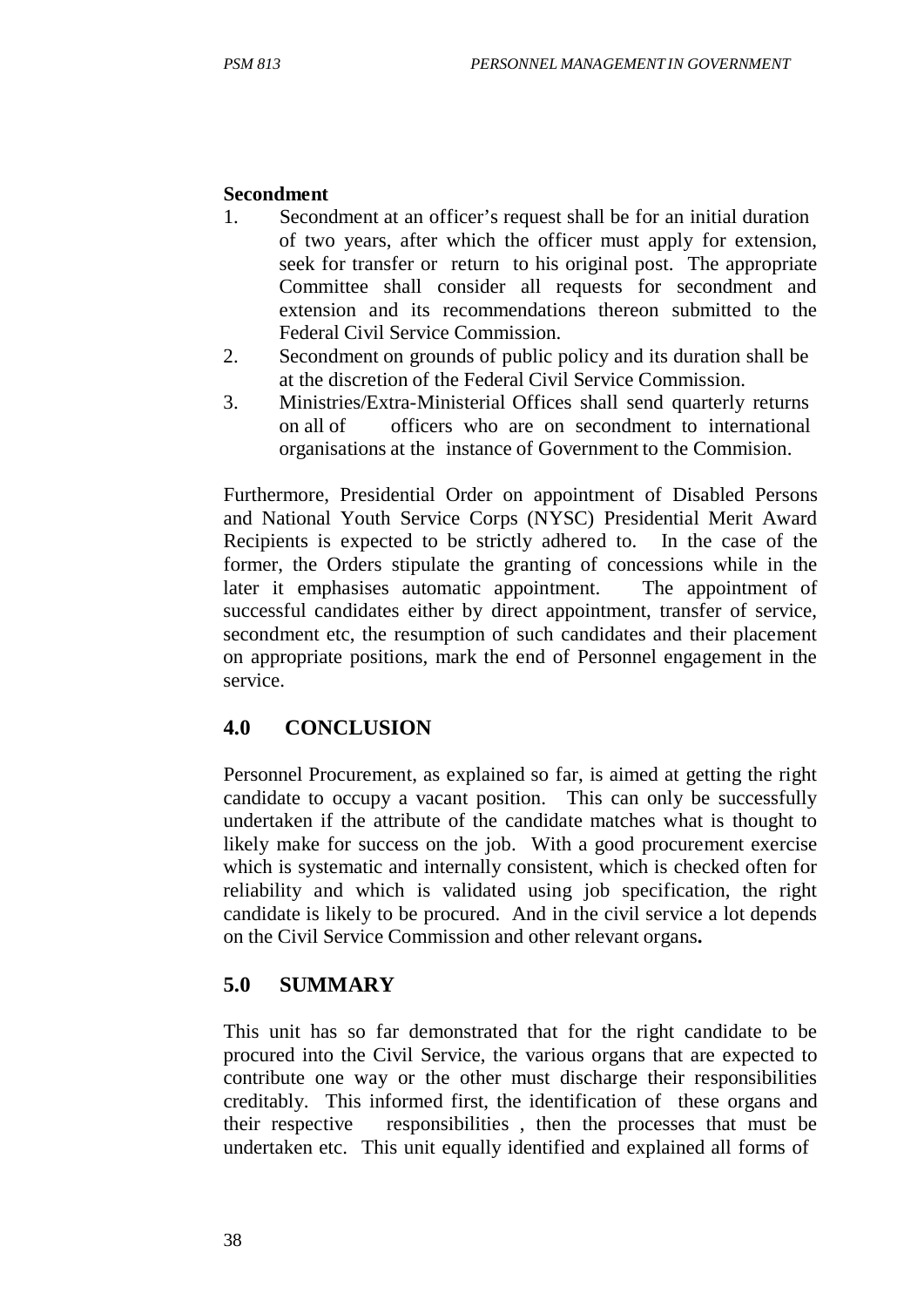appointments and further extended the discussion to the issue of transfer of service and secondment.

## **6.0 TUTOR-MARKED ASSIGNMENT**

- i. Describe the various types of appointment in the Civil Service.
- ii. Differentiate between Transfer of Service and Secondment.

## **7.0 REFERENCES/FURTHER READING**

- Armstrong, M.A. (1984). *Handbook of Personnel Management Practice*. London: Kogan Page Limited.
- British Department of Employment and, Productivity (1976). "Company Manpower Planning." *Manpower Papers* No. 1, London.
- Federal Republic of Nigeria (2001). "Guidelines on Issues of Personnel."
- Maduabum, C.P. (1998). *Perspectives on Manpower Planning and Development in Nigeria: Text and Cases*. Badagry: ASCON Press.
- Maduabum, C.P., (2008). *The Mechanics of Public Administration in Nigeria*. Badagry: ASCON Press.
- *Management in the Civil Service of Nigeria*. Abuja: Federal Civil Service Commission.
- Obisi, C. (1996). *Personnel Management in Nigeria*. Lagos: KACKBOD Enterprises.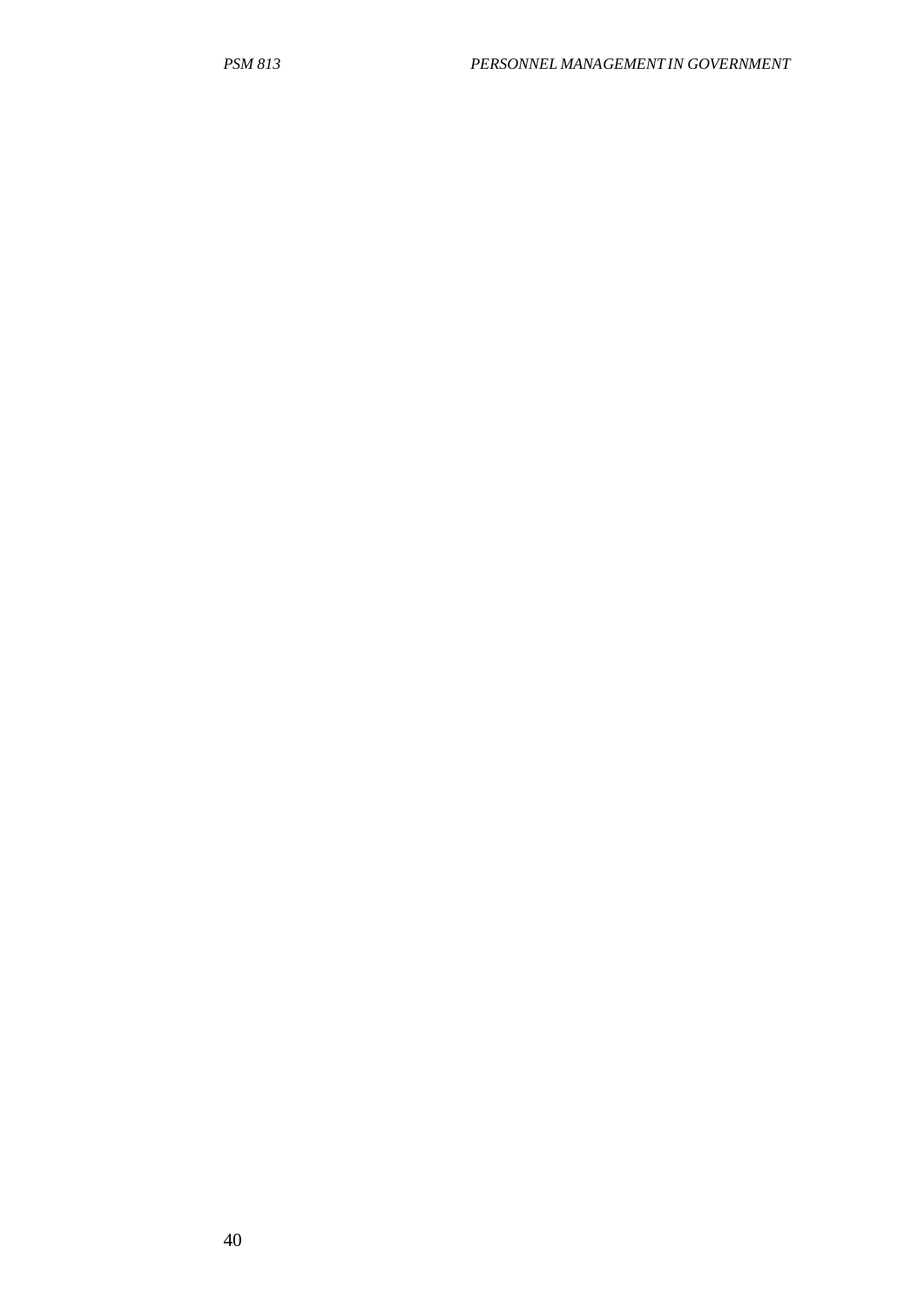## **MODULE 2 TRAINING AND DEVELOPMENT**

- Unit 1 Training and Development
- Unit 2 Performance Appraisal
- Unit 3 Promotion and Discipline
- Unit 4 Wage/Salary Administration
- Unit 5 Employee Welfare Services
- Unit 6 Industrial Relations

## **UNIT 1 TRAINING AND DEVELOPMENT**

#### **CONTENTS**

- 1.0 Introduction
- 2.0 Objectives
- 3.0 Main Content
	- 3.1 Conceptual Clarifications
	- 3.2 Institutional Arrangement for Training in the Civil Service
	- 3.3 Training Institutions
	- 3.4 Arrangement under which an Officer Can Go on Training in the Civil Service
	- 3.5 General Guiding Principles
- 4.0 Conclusion
- 5.0 Summary
- 6.0 Tutor-Marked Assignment
- 7.0 References/Further Reading

### **1.0 INTRODUCTION**

As far back as the mid-70s, the Public Service Review Commission (alias Udoji) made the following observations about training as being the centrality of Human Capital Development in the Nigerian Public Service.

Training is a continuous activity from recruitment (induction and orientation to retirement ….. Training is vitally important for our Public services. We need to train people who are result-oriented, who can recognise opportunities and meet objectives… Our findings reemphasise the importance of training. Training will be the most urgent consideration in accepting and implementing our report (Federal Republic of Nigeria 1974 :19-21).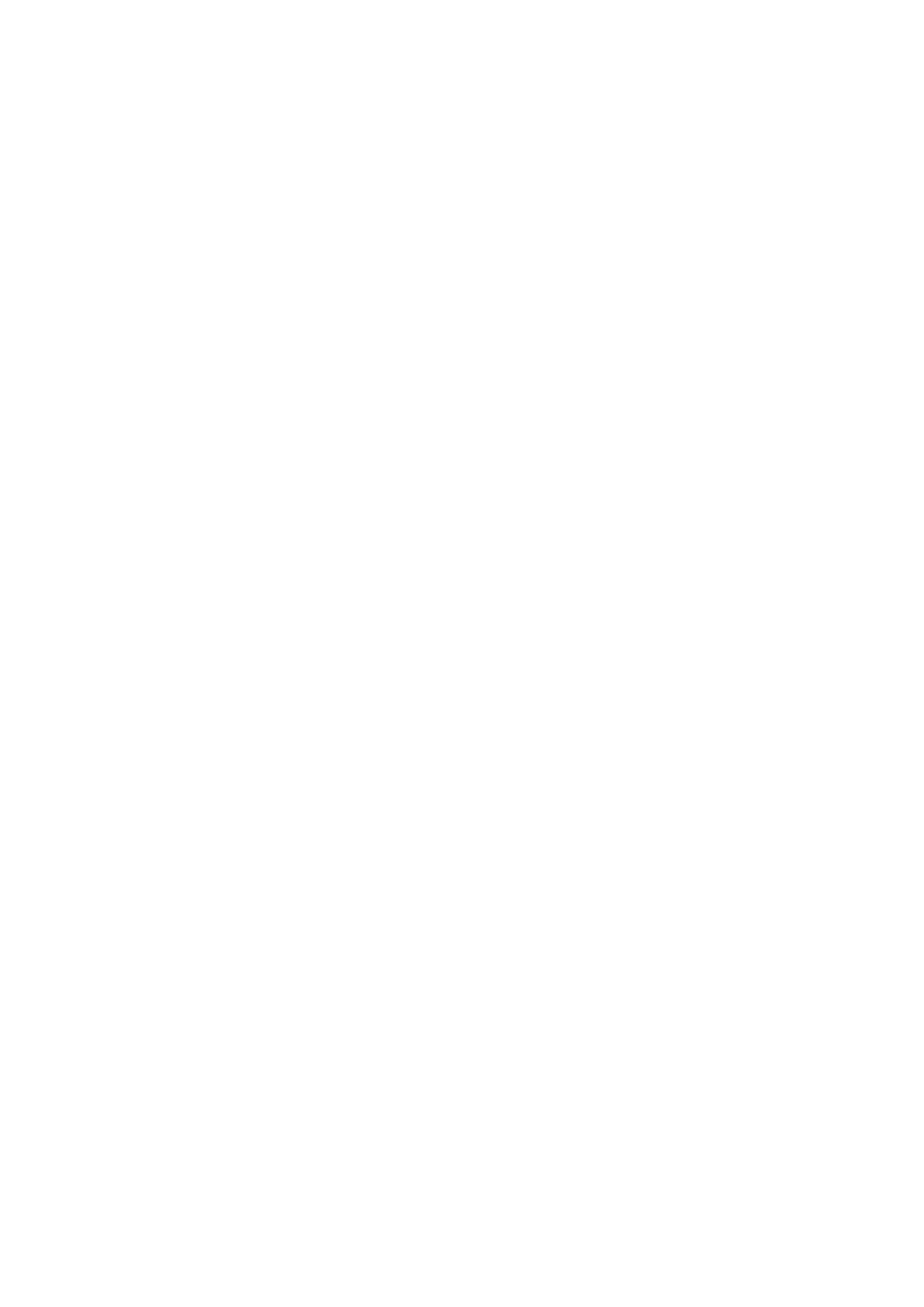## **2.0 OBJECTIVES**

At the end of this unit, you should be able to:

- explain the concepts of training and development
- differentiate between training and development
- explain the institutional arrangement for training in the Service
- outline the different arrangements under which an officer can go on training in the Civil Service.

## **3.0 MAIN CONTENT**

## **3.1 Conceptual Clarifications**

As a concept, training encompasses those acts, events and episodes in which people engage to improve their performance in specific jobrelated test (Jahns, 1981: 107). Various other perceptions are derived from this. For instance:

- 1. Training is the modification of behavior through learning experience (Lynton and Pareek. 1978:48).
- 2. Training is the development of a person's knowledge, skills and attitudes for a vocational purpose (Reilly, 1979:22).
- 3. Training refers to the teaching/learning activities carried out for the primary purpose of helping members of an organisation to acquire and apply knowledge, skills, abilities and attitudes needed by that organisation to carry out its mission (Otto and Glaser, 1970:34)

Our conclusion from the forgoing is that training provides the opportunity for the:

- Employee to acquire or update the already acquired knowledge, skills and attitude (KSA) required performing in a given position. Development on the other hand, is
- Described by Tracey, (1979:49) as an organised set of experiences designed to improve the job performances of an individual in his current position and to prepare personnel with potentials for advancement to a higher more responsible position in the enterprise.

We explained elsewhere, the interrelationship between training and development which we, of course, traced right from education. This is restated hereunder.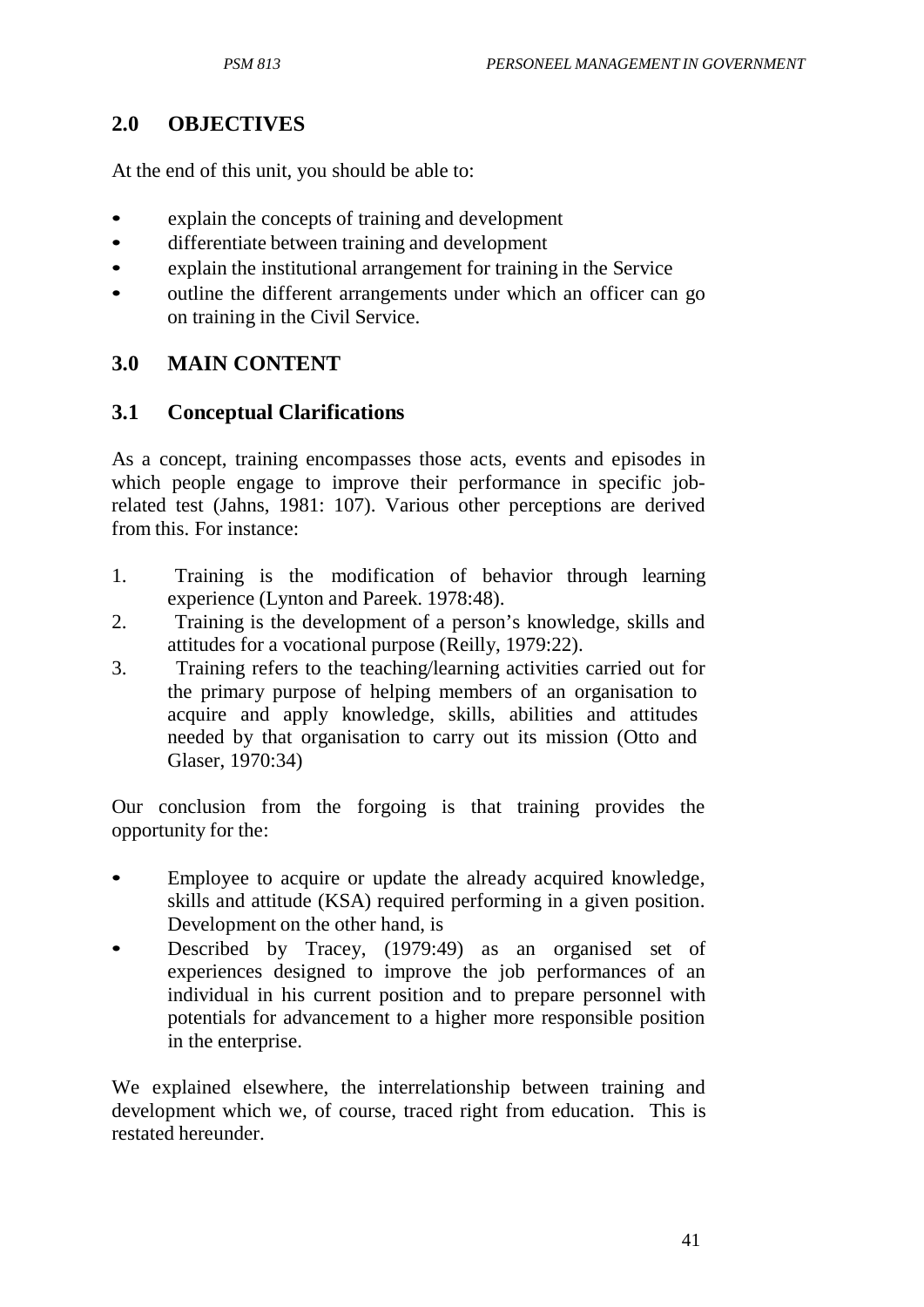**...** while education is generalising and provides an individual with the basic knowledge, skills and attitudes to qualify him for a given position, training focuses on improved competence to perform in that position while development is concerned with enabling him contend with higher responsibilities that accompany higher positions along his career path. (Maduabum, 2001:10).

Of course we know that **"**approaches to training" which influence the type of training policy to be enunciated in whatever organisation are: The Administrative Approach; the Welfare Approach, the Political Approach; the Organisational Development Approach and the Systematic Approach. And that the systematic approach which is the most scientific and objective approach emphasises on a step-by-step approach to training such as, first identifying who needs training and the type of training needed, then assigning the most appropriate training to meet the identified needs, then implementing the training so designed; and finally, evaluating the worth or impact of the training both immediately after the training and later on the job performances.

## **3.2 Institutional Arrangement for Training in the Civil Service**

In the Civil Service particularly at the federal level are the following:

- **a. Ministerial Training Committees (MTCs)** Established via a Circular (No SMD/1907/48 of  $13<sup>th</sup>$  January, 1987) to among others, ensure that staff development programmes produced for the organisation satisfy the following criteria: increase the efficiency and effectiveness of personnel in their present jobs, develop and harness the potentials of officers fully and prepare them to assume higher responsibilities, motivate personnel constructively to make maximum contributions to current and future operations of their organisations etc.
- **b. Training Liaison Officers**: (TLOs) established via a Circular (No SMD/1954 of  $14<sup>th</sup>$  March, 1988) to among others: monitor training activities and operations of training committees. Provide guidelines and information on developments and issues relating to training. Assist in implementing training programme etc.
- c. **Departmental Training Officers: (DTOs)** established via a Circular (No  $1907/48$  of  $13<sup>th</sup>$  January, 1987) to among others: assess staff development needs in his organisation; prepare a programme as to how their training needs can be met; and ensure that the programme is approved and every effort is made to implement it. In addition, the DTO serves as the liaison Officer between his organisation and the Manpower Development Office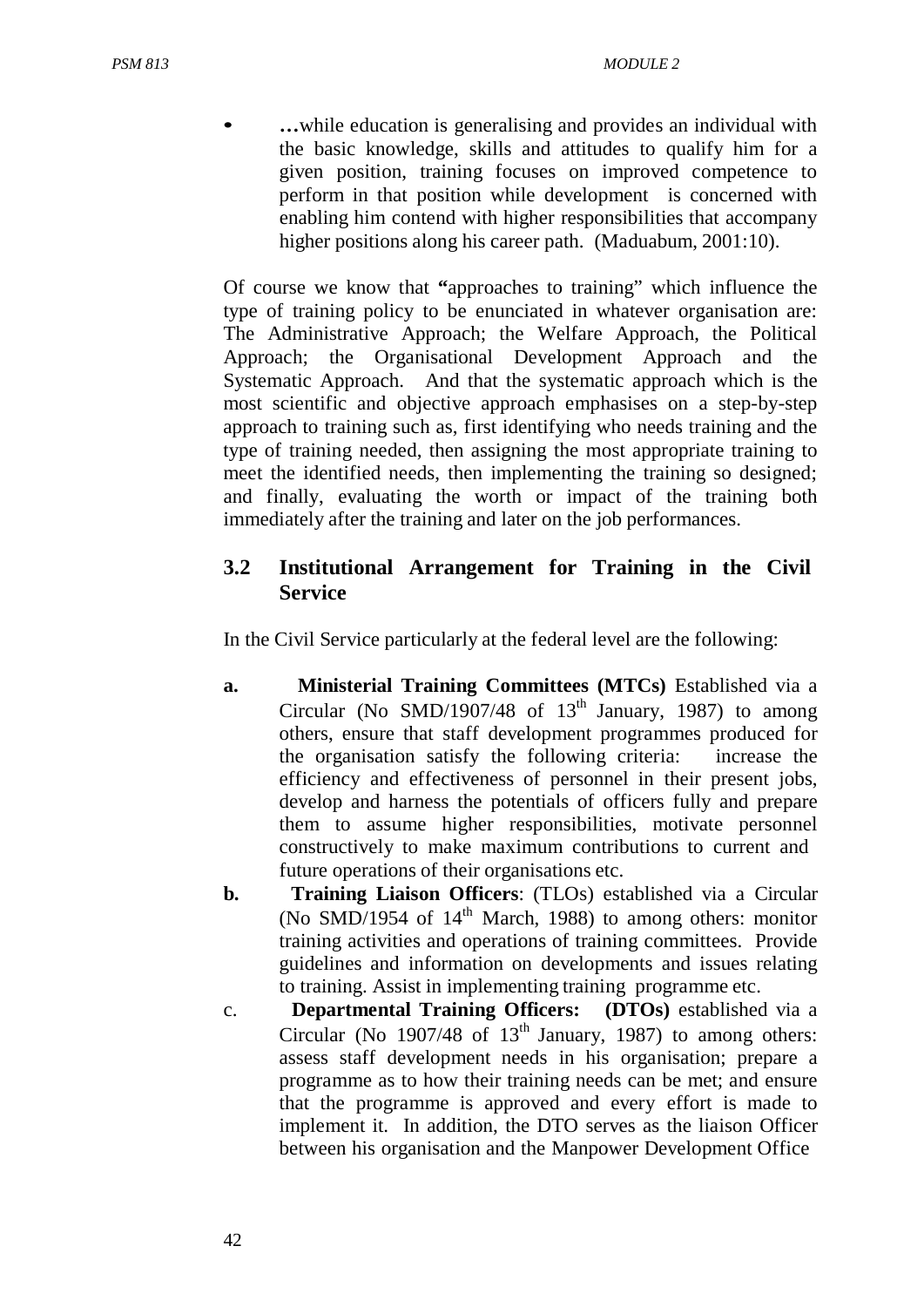(MDO) Office of Head of Service of the Federation. (Maduabum, 1966:94-95)

The major organ responsible for training in the Service however, is the Manpower

Development Office (MDO) in the Office of Head of Service. This Office has fashioned a development programme which in broad outline, shows the type of training and staff development activities available to any officer in accordance with his needs and potential from the time he joins the civil service to the time he would normally retire. Under this programme, for instance, the messenger (though the cadre is slated for scraping under a reform Agenda) who wants to convert to a typist can undergo the relevant course at any of the Federal Training Centres located at Maiduguri, Kaduna, Ilorin, Lagos, Enugu and Calabar. While the clerical officer or typist who wants to convert to the secretarial cadre can undergo the secretarial course at the same institution. In order to introduce officers on salary grade levels 05 and 06 to rudimentary management concepts, the Office organises supervisory management courses regularly. Also organised regularly is the induction course designed to introduce newly employed senior officers to the content and context of their jobs, that is, the social, economic and political environment in which they will operate as civil servants.

For the senior officers on grade levels 08 and above, the career development programme is equally comprehensive. After the induction course, specifically between grade levels 09 and 12, an officer is expected to attend one or more of the middle management courses. These include: General Management Course (GMC), Personnel Management Course (PMC), Financial Management Course (FMC), Project Management Course (PMC), Manpower Development and Training Course (MDTC) etc. At grade levels 13 and above, officers are expected to attend advanced courses such as the Advance Management Course (AMC), the Advance Financial Management Course (AFMC), the Advanced Human Resource Management Course (AHRMC) the Advance Project Management Course (APMC), Management Consulting Course (MCC) etc. Under the decentralised training policy of the Federal Government, each Ministry sponsors her officers with the approval of the central organs-the Manpower Development Office to appropriate courses at the appropriate time. The Ministries do this through their Departmental Training Officers. In other words, each ministry has a Departmental Training Officer (DTO) who, in addition to organising induction courses for newly employed professional colleagues and clerical grade officers, acts as a major link between his Ministry and the Manpower Development Office (MDO). He ascertains his department's training needs, draws up implementation programmes,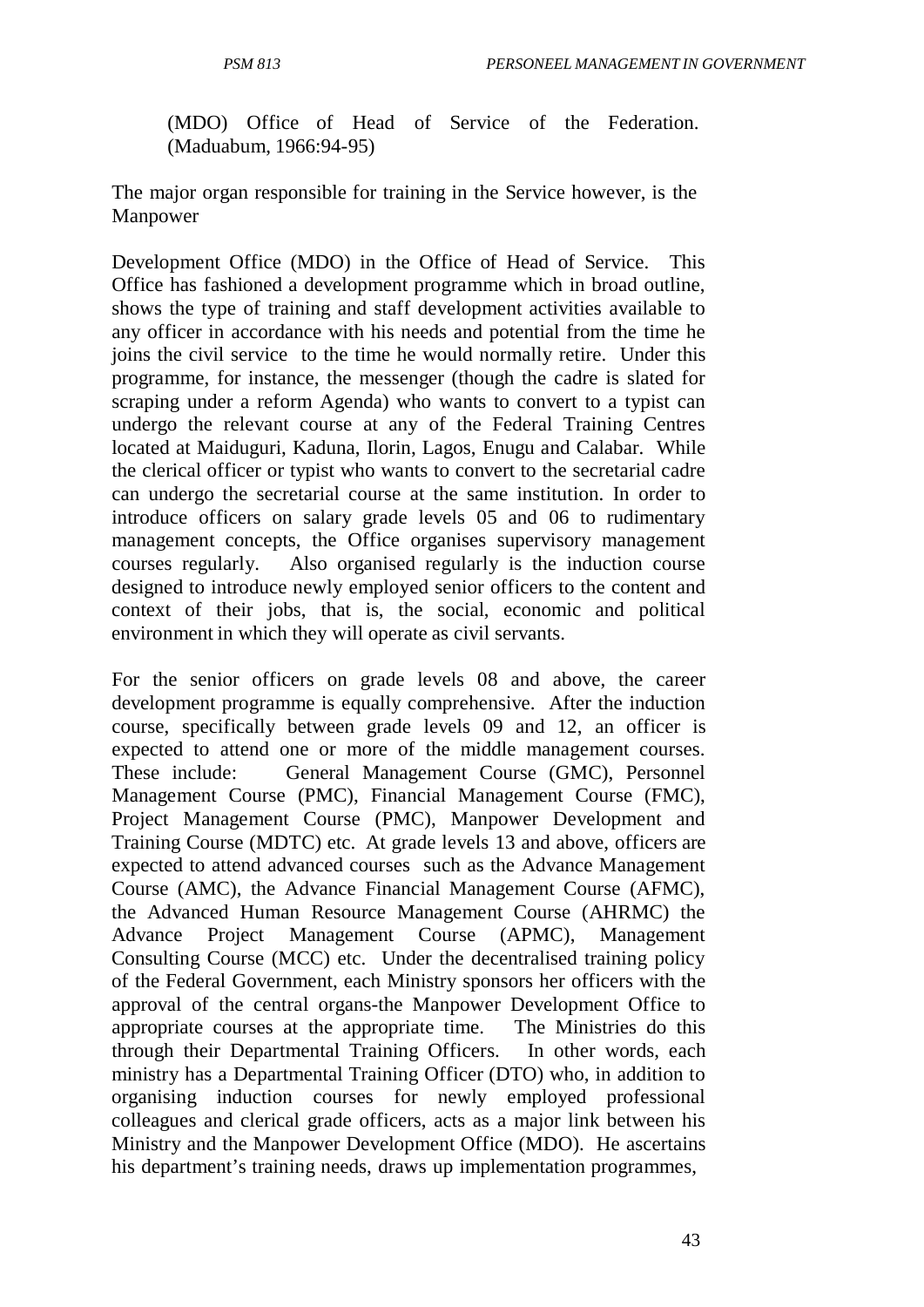implements those within his competence and refers others to the MDO for implementation. The Office directly organises trainers' courses for the DTOs. Through the Federal Training Centres, it also organises training programmes for confidential secretaries, typists etc. The management training for all senior civil servants on grade levels 08 and above is provided by the Administrative Staff College of Nigeria (ASCON).

## **3.3 Training Institutions**

It is instructive to note that although ASCON is the only institution with a mandate to provide management and administrative training in form of courses, workshops, seminars etc , to the public servants, there are other institutions running similar programmes capitalising on the Federal Government's Training Liberalisation Policy. These institutions include: Centre for Management Development (CMD) (although its mandate is on Management Education and Management Trainers Records). Industrial Training Fund (ITF). (Although its mandate is on re-imbursing certain expenses incurred in training in the private sector particularly in the industries as a means of compelling the industries to train their staff, in addition to monitoring training activities in the private sector to ensure that they meet minimum standards);. National Centre for Economic Management and Administration (NCEMA) is already merged with CMD etc. The National Institute for Policy and Strategic Study (NIPSS) is a unique institution with a mandate to provide a nine-month policy and strategic management course for public servants at the apex of their careers. There are professionally institutionalised training schools located here and there. These include:

- Prisons Training School and Staff college at Lagos, Kaduna etc
- Police College, Staff College and Academy at Lagos, Jos and Kano respectively
- Immigration Training School and Staff College at Orlu, Kano and Sokoto
- Defence Academy, Staff College and War College at Kaduna, Jaji and Abuja respectively
- Customs Training Schools in Lagos etc
- Treasury Training School in Lagos
- NITEL/NIPOST Training Schools in Lagos etc
- A host of others.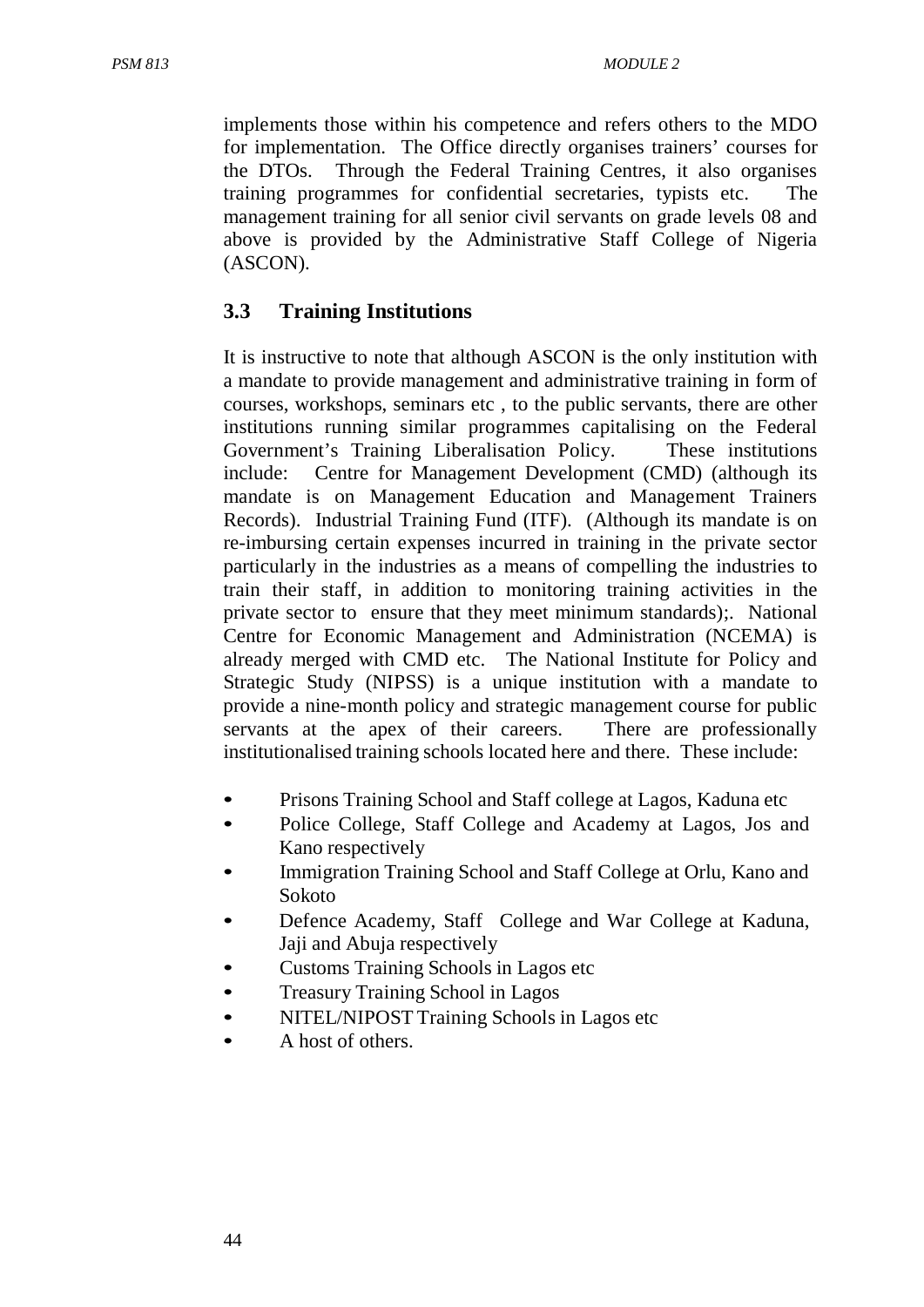## **3.4 Arrangements under which an Officer Can Go on Training in the Civil Service**

Generally, there are six different arrangements under which an officer can go on course in the civil service.

There are:

#### 1 **In-service Training - A**

This category applies to courses funded by the Manpower Development Office, of the Office of Head of Service. An Officer who undertakes a course under this arrangement would be entitled to have his salary paid while he is on course and would also be entitled to have his tuition as well as other attendant costs borne by the government. In addition, if the course is undertaken abroad, the officer might be entitled to an appropriate estacode allowance.

#### **2. In-Service Training – B**

An officer who goes on a course in this category is entitled to all the benefits enjoyed by an officer who undergoes a similar course under in-service training ''A'' arrangement. However, the cost would be borne by his Ministry or Extra-Ministerial Department/Office rather than the Manpower Development Office (MDO) which, in this instance, only gives an approval in principle.

#### **3. Study Leave with Pay**

Under this arrangement, the officer bears all the costs attendant to his undertaking the course but would be paid his salary during the period of the course.

#### 4. **Study Leave without Pay**

An officer who goes on a course under this arrangement not only bears all attendant costs but also does not enjoy his salary during the period of the course

### 5. **Scholarship**

Any officer awarded a scholarship either by the government or any other reputable and recognised organisation is automatically entitled to a study leave without pay. He may enjoy his salary in addition to the scholarship award only under very special circumstances.

#### 6. **Technical Assistance**

An officer may be lucky to secure the technical assistance of another country or an international organisation to pursue a course. At best, such an officer would only enjoy an Estacode Supplementation to the award by the donor Agency. His salary will of course, be paid during the period of the course.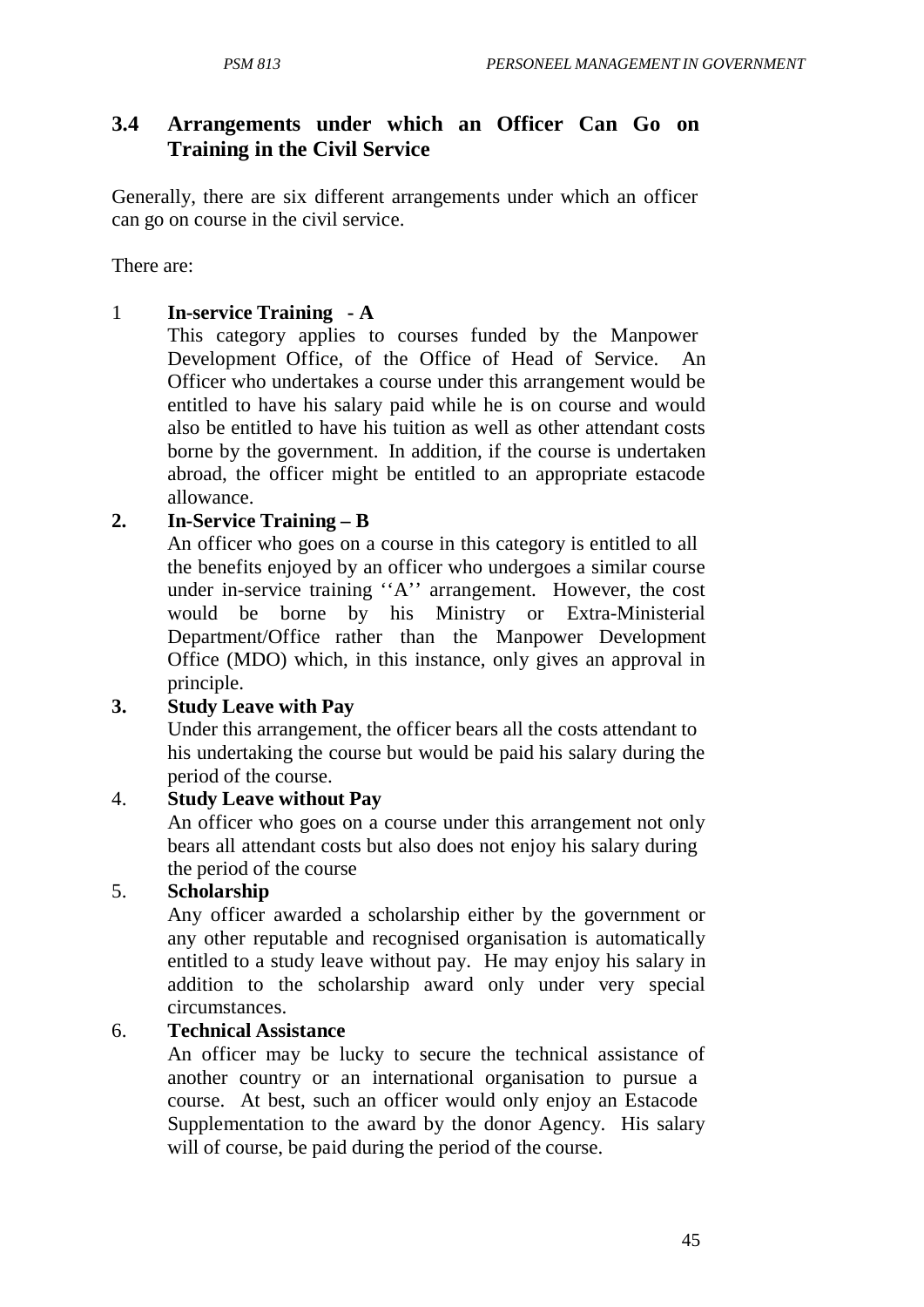No matter under which of the above six arrangements an officer has to undertake a course, whether locally or abroad, he must secure the written approval of the Manpower Development Office (MDO) of the Office of Head of Service before he abandons his post and proceeds on the course. Neither his boss nor his Ministry is empowered to authorise him to go on the course before securing the approval of the MDO.

It should be noted that although when an officer may have completed a course of instruction, he may have acquired a qualification which is superior to that acquired in his substantive post, this fact in itself will not be accepted as giving him an automatic claim to an advancement beyond his present substantive post. His application for such a claim will, in other words, be processed along with those of others and will be considered strictly on its merit.

#### **SELF- ASSESSMENT EXERCISE**

Outline the different arrangements under which an officer can go on training in the Civil Service.

## **3.5 General Guiding Principles**

The following general principles contained in the guidelines issued by the Manpower Development Office in 2004 are to guide training efforts in ministries/Offices:

- Officers should, as a first step, be posted to areas of their expertise before they are sponsored on training programmes that will enable them function more effectively.
- Ministries/Offices should conduct in-house induction courses for newly recruited officers in the service within four (4) weeks of appointment. The Manpower Development Office should organise centralised induction courses for officers recruited or promoted into GL 07 – 10 within three (3) months of their appointment or promotion.
- Officers should not be released for or sponsored on course simply to enable them acquire certificates and qualifications. Rather, training should be systematic, progressional and aimed primarily at developing skills knowledge and attitudes necessary for performance enhancement of a specific schedule of duties.
- On-the-job and in-house methods of training should be used extensively by ministries and offices, especially in the training of junior staff, as they tend to be cheaper and more effective.
- After training, an officer should be deployed to a post to which the training undertaken applies so that maximum use of the skills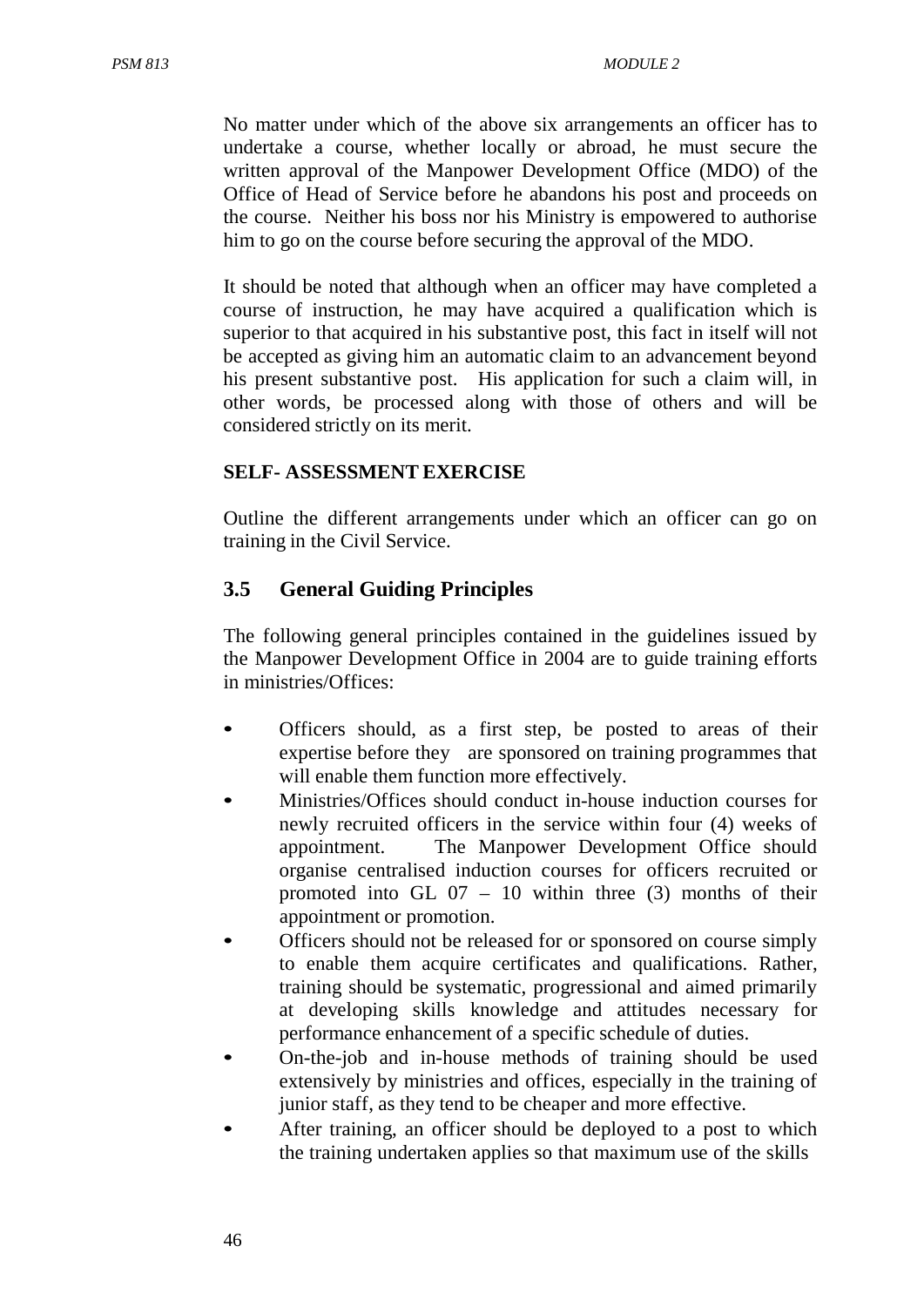and knowledge acquired can be made and the service can derive full benefits from the investment made in the year.

- In designing and/or identifying courses, efforts should be made to keep course periods to the shortest possible time within which the set objectives can be achieved.
- In implementing training programmes, priority attention should be given to government-owned training institutions. However, ministries and offices should, whenever desirable, feel free to utilised the services of reputable private management consultancy firms. Such firms and their principles should be registered members of recognised professional bodies.
- All in-house training programmes conducted by ministries/offices should include in their curricula topics on National ethics and anti-corruption drive in the public service. In this regard, the service of Code of Conduct Bureau is readily available for use.

# **4.0 CONCLUSION**

Against the background of the role of training in the service, government has put everything in place to ensure that the performance of the training function is strengthened, for a more effective service delivery. The provisions of the guidelines for training in the Federal Civil Service, is one sure way of assisting all arms of the service in discharging their training responsibilities.

## **5.0 SUMMARY**

Training and Development ensure acquisition or updating of competence for performing assigned duties and tasks. The government recognises this hence, all the efforts made to ensure that they are adequately carried out in the service. In view of this, this unit identified the institutional arrangement for training of officers in the Civil Service, some training institutions, and other arrangements under which officers can undertake courses of instruction . The unit finally outlined general guiding principles to be strictly observed particularly by the Department Training Officers (DTOs) in performing their functions.

# **6.0 TUTOR-MARKED ASSIGNMENT**

Explain the arrangements under which an officer can go on training in the Service.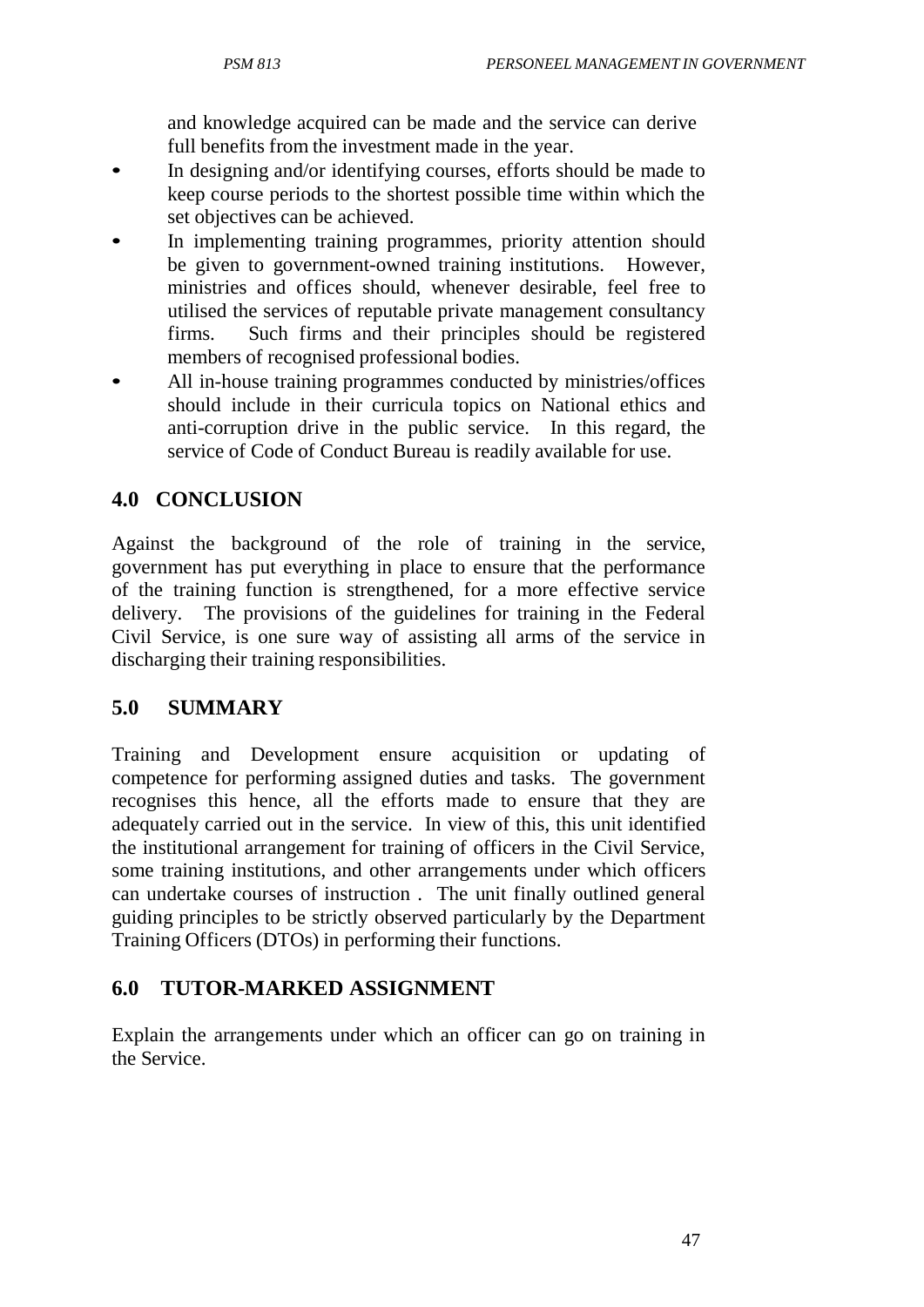### **7.0 REFERENCES/FURTHER READING**

- Federal Republic of Nigeria (1974). *Main Report of the Public Service Review Commission*. Lagos: Federal Ministry of Information, Government Printing Press.
- Jinks, M. (1976). *Training of Employees* Dorest: Elanfor Press.
- Maduabum, C.P. (2008). *The Mechanics of Public Administration in Nigeria*. Lagos: Concept Publications.
- Maduabum, C.P. (2001). *Capacity Building and Utilisation in Nigeria.* Lagos: Teitlords Publishers Ltd.
- Reilly, W. (1979). *Training Administrators for Development.* London: Heinemann Ltd.
- Tracey, W. (1979). *Training and Development Systems.* New York: AMACOM.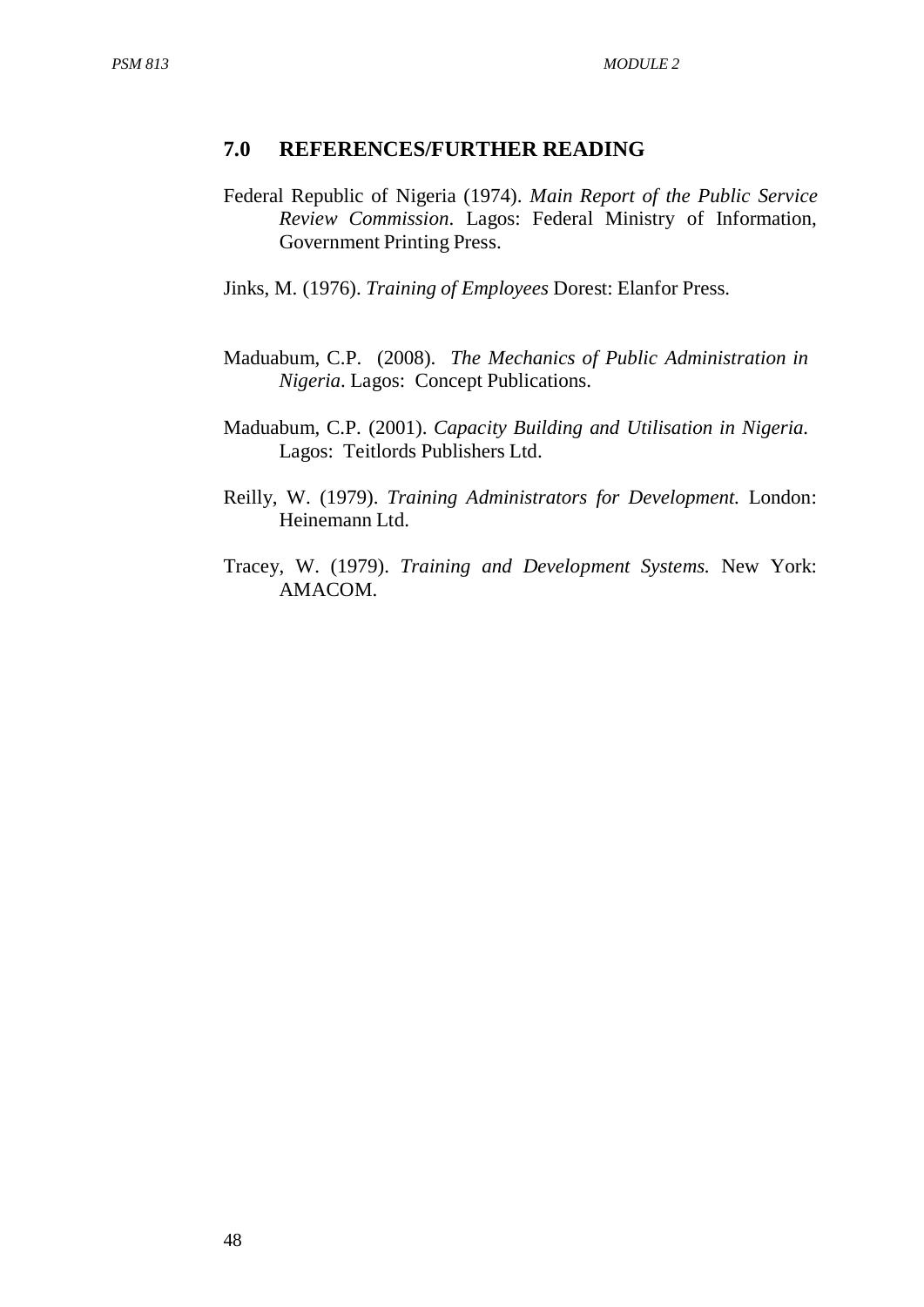# **UNIT 2 PERFORMANCE APPRAISAL**

## **CONTENTS**

- 1.0 Introduction
- 2.0 Objectives
- 3.0 Main Content
	- 3.1 The Public Service Experience
		- 3.1.1 The Confidential Reporting System
		- 3.1.2 The Open Reporting System
		- 3.1.3 The Target Setting System
	- 3.2 Format of the New System
	- 3.3 Organisational Problems of the APER Forms in the Civil Service
- 4.0 Conclusion
- 5.0 Summary
- 6.0 Tutor-Marked Assignment
- 7.0 References/Further Reading

## **1.0 INTRODUCTION**

The concept of Performance App

raisal enjoys unanimity of perception among authorities. However, the definition provided by the United States of American Office of Personnel Management appears more comprehensive than many others. It states:

All periodic written assessment of job performance measured against responsibilities, goals and /or tasks, specific duties assigned and agreed to as well as identification of strengths and weaknesses demonstrated by employees' potential and training or development needs (US/DPM, 1960: 65).

From the definition above, we could infer that performance appraisal is a regular and continuous process by which the quantity and styles of performance and the various factors that influence performance are assessed and evaluated. It also involves an appraisal of the growth potential of an employee, with a view to providing organisations with information that not only leads to positive actions but also ensures that individuals are provided with necessary feedback for performance improvements, personnel growth and job satisfaction (Gbeja, 1992: : 137). The purposes of Performance Appraisal therefore are: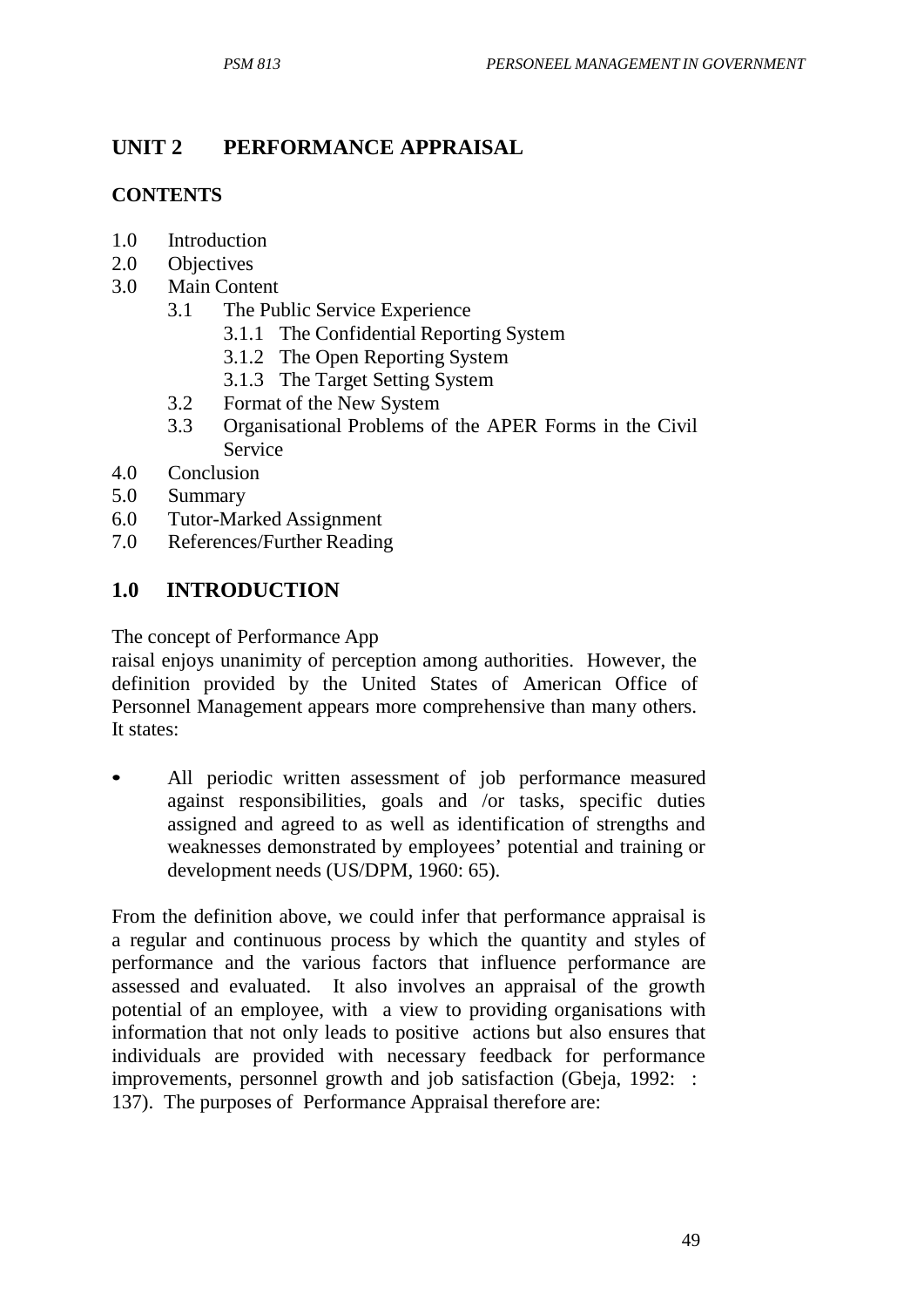- 1. To improve the management of staff resources by helping employees realised and fully utilise their potential while striving to achieve organisational goals; and
- 2. To provide employees, supervisors and managers information necessary for decision-making in areas such as Merit , Promotion, Career Development, Reorganisation and Award , Lateral re-assignments and Warning or Counselling.

## **2.0 OBJECTIVES**

At the end of this unit, you should be able to:

- define performance appraisal
- state the objectives of performance appraisal
- describe the content of the Annual Performance Evaluation Report (APER) form in use assess the current APER form in use.

#### **3.0 MAIN CONTENT**

#### **3.1 The Public Service Experience**

#### **3.1.1 The Confidential Reporting System**

In the Public Service, the system of appraising staff metamorphosed from Confidential Appraisal System, through Open Reporting System and Target Setting System. It would be recalled that the system inherited from the Colonial Administration was the Confidential Reporting system. In this system, the officer reported upon had no idea of his assessment. As the name suggests, it was absolutely confidential. Although it had its merits such as countering ''window dressing'' or eye service'' on the part of the employee/performer, its demerits as identified by the Udoji Commission of 1972-74 were overwhelming. It was seen as being highly subjective and gave so many powers to the assessors who, in turn, behaved as ''overlords''. These criticisms led to its demise and replacement with the ''Open Reporting System''. This system, we must acknowledge, was introduced by the Public Service Review Commission (Alias Udoji ) of 1974 and its full application took effect in 1976.

#### **3.1.2 The Open Reporting System**

The Open Reporting System allows the officer reported upon to have an idea of the assessment of his performance by the reporting officer. The essence of the Open Reporting System was to enable the employee to be judged on his qualities as they emerge in his work and to develop his potential through training. The basic elements of the appraisal are: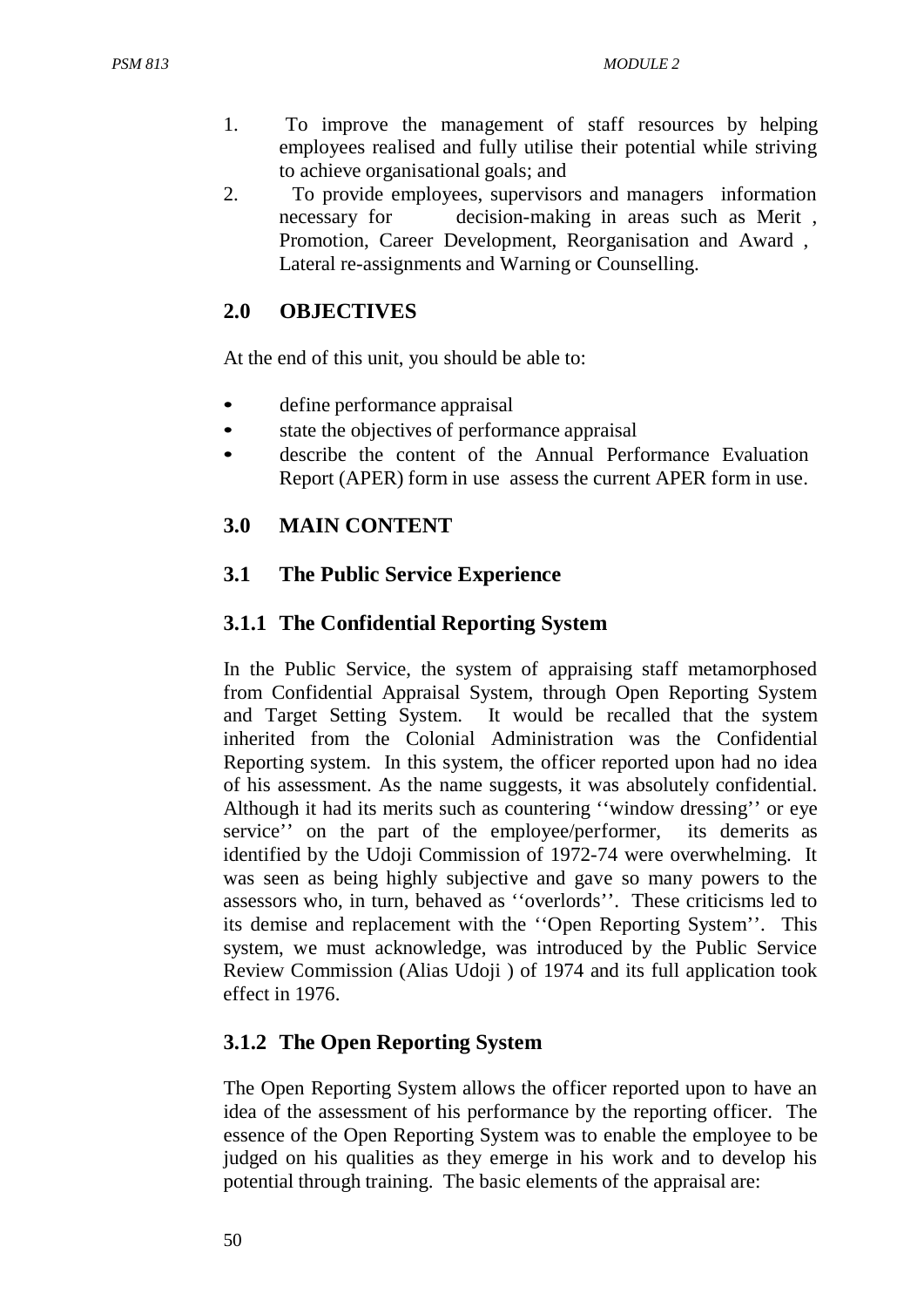# **Power of Analysis**

• Capacity to anticipate problems and develop solutions in advance and Ability to continue the analysis of a problem until all the relevant aspects have been thoroughly and critically examined.

# **Imagination**

• Ability to discern the various possibilities and alternatives which are inherent in problem areas that are not obvious to less perspective observers.

# **Judgment and Reliability**

- a. Ability to make consistently sound decisions or proposals and perform competently under pressure.
- b. Inspiring And Effective Leadership
- c. The extent to which the officer is successful in getting things done through people because he is able to inspire and lead them through superior knowledge or example etc.

# **SELF-ASSESSMENTEXERCISE**

List the basic elements of appraisal.

Other Characteristics of the Appraisal System

Other characteristics of the appraisal system are:

- Short range development; and
- Ultimate potential of the officer and training
- For purposes of promotion and other assessment of officers in a competitive situation, it may be necessary for reports to go through an equalisation process which recognises the characteristics of reporting officers themselves.
- Although Decree No 43 of 1988 endorsed the OPEN Reporting System as the most viable system of appraising staff, it however, provides the following modifications.
- It is obligatory for supervisors to set targets for their subordinates. These targets should be in Quantity, Quality, Cost and/or /Time.

Directors unlike the Permanent Secretaries were to be annually evaluated.

Each Minister/Commissioner was expected to submit the Report of his Ministry's Performance to the President every year.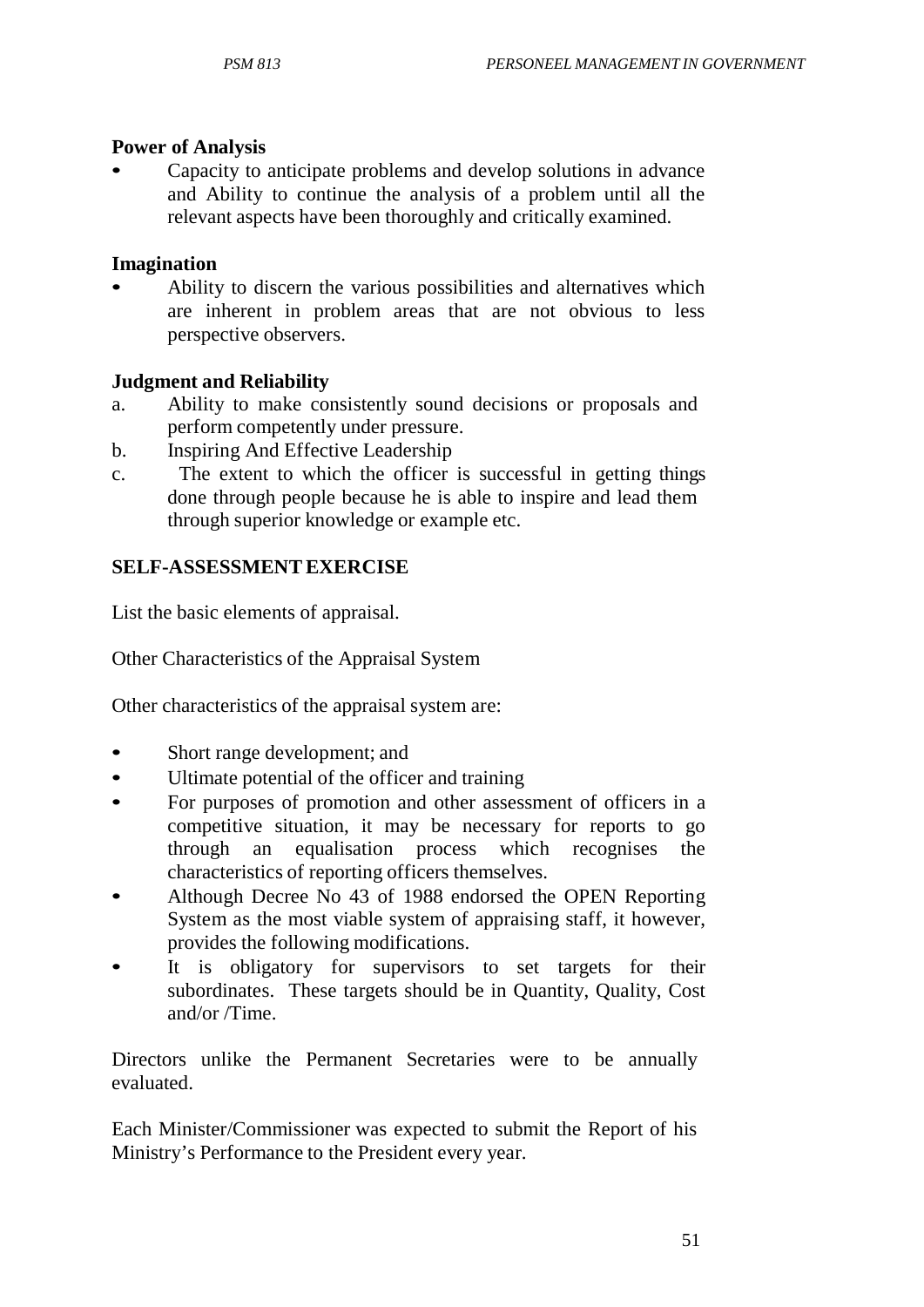- Evaluation was, thus, based on four criteria
- Actual Performance vis-à-vis Standards
- **Character Traits**
- Attendance and Punctuality at work
- Leadership Performance.
- Instrument for Performance Appraisal

Although there are various instruments that can be used for performance appraisal; the one in use in some public service organisations is titled: ''Confidential Annual Performance Evaluation Report" . (APER Form GEN 79) it has four parts viz:

#### **Part 1**:

Personal Record of Employee, which includes Job Description and ad-hoc duties performed.

#### **Part II**

To be completed by Reporting Officer. Here, the performance of Officers reported upon is assessed. This also contains ratings.

#### **PART III**

This solicits; other information from reporting officer, such as Training Needs, Promotability, Potentials and General Remarks about officers reported upon.

#### **PART IV**

Countersigning Officer' Report (if any): Here, the countersigning officer who should be the overall Head of Department or Organisation as the case may be, endorses or otherwise the report. In addition, the last page of the form contains. "Notes on Rating of Aspects of Performances in Paragraph 14" which Reporting Officers are supposed to study carefully before completing the APER Form.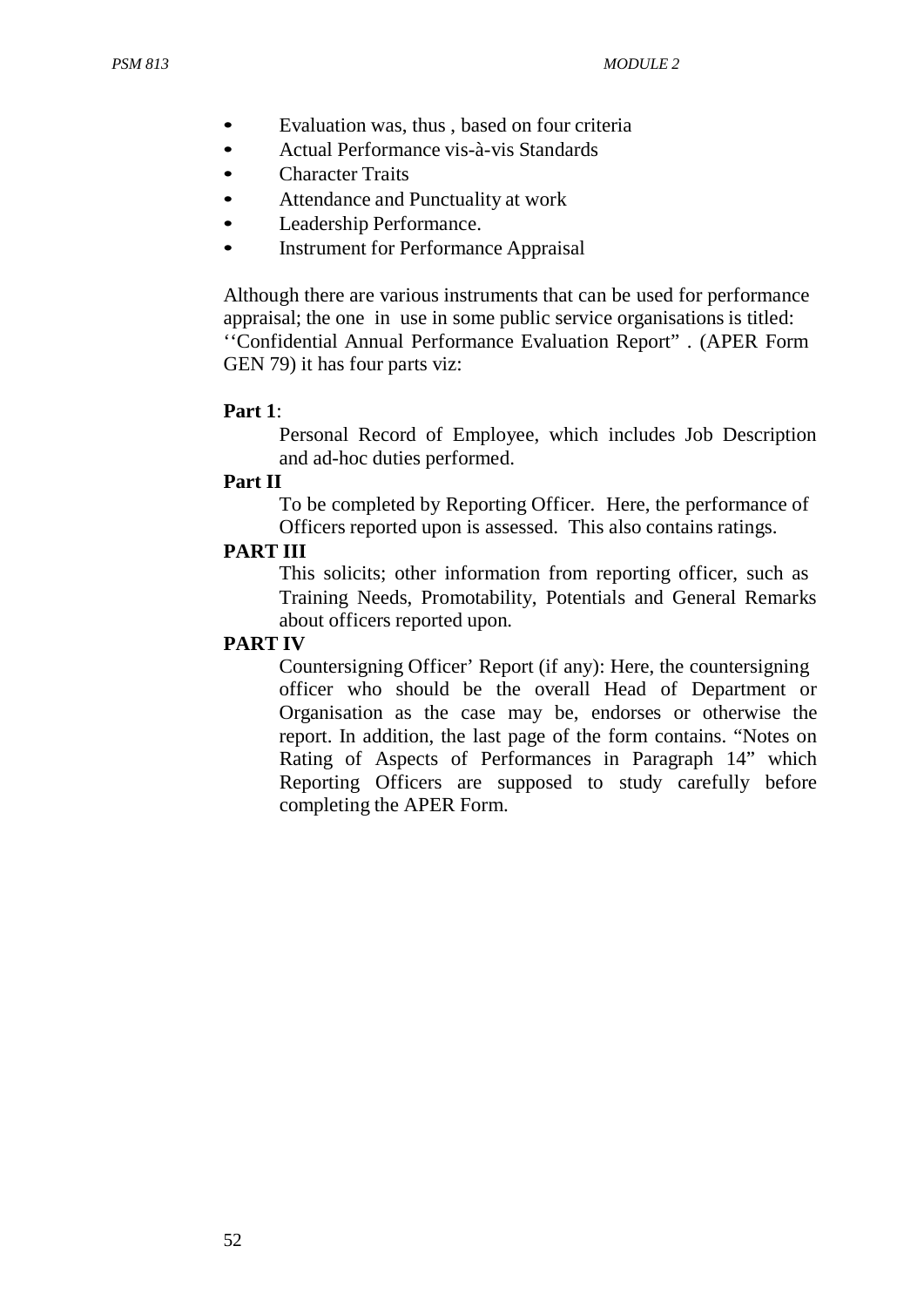| S/N            |                                       | A | B | D | E |
|----------------|---------------------------------------|---|---|---|---|
|                | Foresight                             |   |   |   |   |
| $\overline{2}$ | Penetration                           |   |   |   |   |
| 3              | Judgment                              |   |   |   |   |
| $\overline{4}$ | <b>Expression on Paper</b>            |   |   |   |   |
| 5              | <b>Oral Expression</b>                |   |   |   |   |
| 6              | Numerical Ability (if Applicable)     |   |   |   |   |
| 7              | <b>Relations with Colleagues</b>      |   |   |   |   |
| 8              | <b>Relations with Public</b>          |   |   |   |   |
| 9              | <b>Acceptance of Responsibility</b>   |   |   |   |   |
| 10             | Reliability under pressure            |   |   |   |   |
| 11             | Drive and Determination               |   |   |   |   |
| 12             | Application of Professional/Technical |   |   |   |   |
|                | Knowledge (if Applicable)             |   |   |   |   |
| 13             | Management of Staff (if applicable)   |   |   |   |   |
| 14             | Output of Work                        |   |   |   |   |
| 15             | <b>Quality of Work</b>                |   |   |   |   |
| 16             | Punctuality                           |   |   |   |   |

Ratings generally take the Likert Scale Form as indicated hereunder: *Table 2.1*

Weighting (For Officers On Grade Levels 03 and Above)

| A      | (Excellent)  | 12 points |
|--------|--------------|-----------|
| B      | Very Good    | ,,        |
| C      | Good         | ,,        |
| $\Box$ | Satisfactory | ,,        |
| E      | Poor         | ,,        |
|        |              |           |

When an officer, for instance, scores 6 As and 10 Bs, his % score is

 $6 \times 12 = 72$  $10 \times 10 = 100$ 172 The base is  $12 \times 16 = 192$ % Score =  $\frac{172 \times 100}{2} = 89.58 = 90\%$ 192 x 1

For officers on Grade Levels 01 and 02 the weighting is as follows:

| A | Ξ   | 3              |
|---|-----|----------------|
| B | $=$ | $2\frac{1}{2}$ |
| C | ⋍   | 2              |
| D | $=$ | $1\frac{1}{2}$ |
| E |     | 1              |
|   |     |                |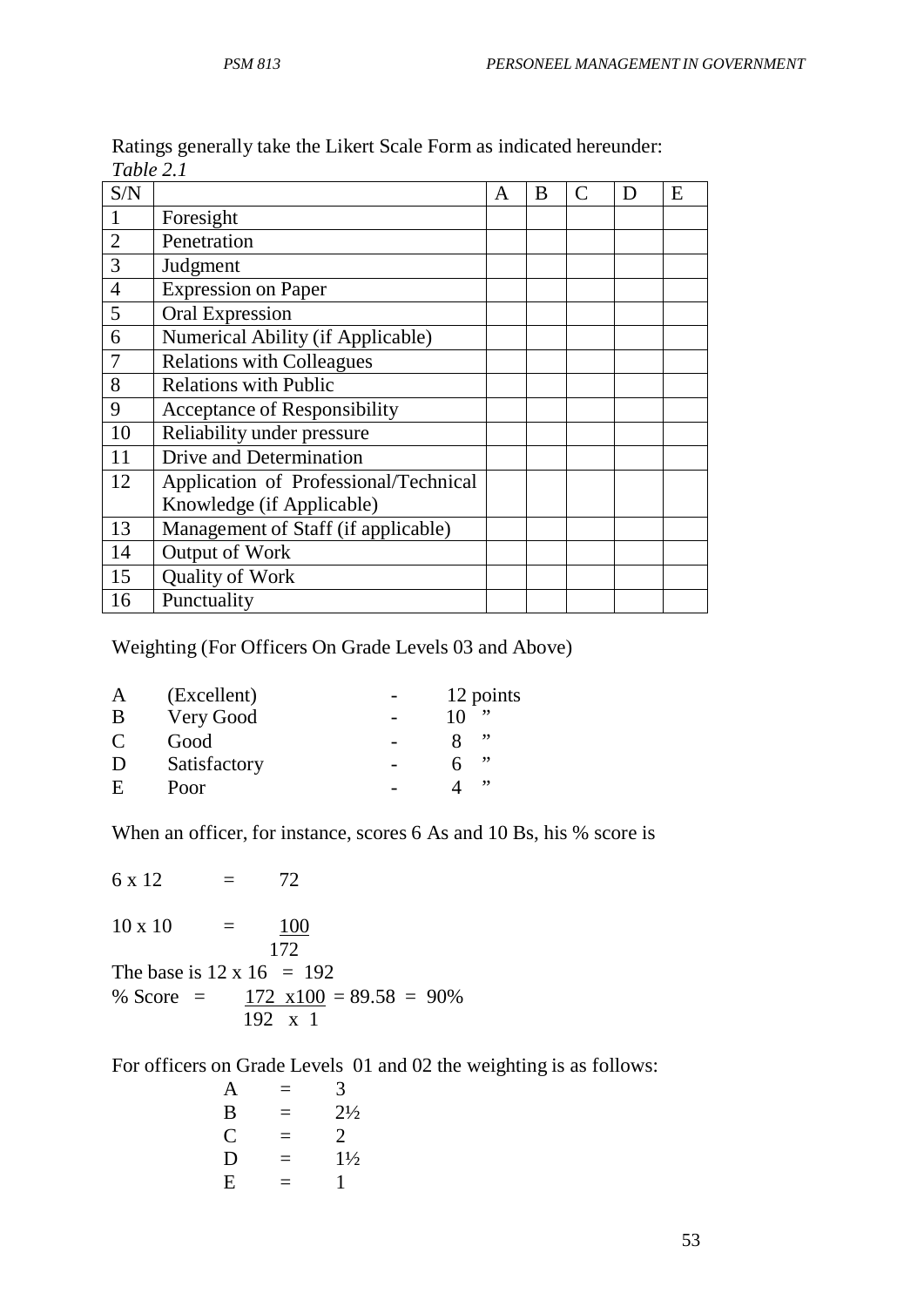#### **Appraisal Interview**

This is a component of the Open Reporting System. Here is a dialogue between the appraiser and the appraisee. The persons to be interviewed should have early notice and re-assured of the purpose of the meeting. He should be asked to consider his own performance over the period to be reviewed, noting the successes as well as failures, and the contributory factors that had been present in either case. Furthermore, the appraiser should prepare himself by studying the employee's job description and agreed standards of performance (and jointly kept to date). He must ask himself.

- What overall results have been attained by the employee?
- Which results have been greater than forecast and why?
- Which results have been lower than forecast and why?

In these meetings, the appraiser must endeavour to put the employee at ease –the setting should be as informal as possible. He should acknowledge good work and show him where he could improve. By so doing, the benefit of performance evaluation will be greatly enhanced by the skillfully managed appraisal interview.

#### **Criticisms of the Open Reporting System**

This system has been highly criticised for: giving room to subjectivity; assessing more of human characteristics rather than job performance; Assessors operating to the "Gallery" that is pay glowing tribute to an appraise with A ratings in the portion he will see and sign (Part II) and providing a negative comment in the portion he does not see (Part III) (Longe, 1984:6). Consequently, a new APER Form was introduced in the Civil Service following the provisions of Decree No 43 of 1988.

#### **3.1.3 The Target System**

The New Civil Service Annual Performance Evaluation Report CSAPER (Target Setting System of Report)

This is the new Performance Evaluation Reporting System to be used in evaluating the level of achievement of tasks assigned to officers on grade levels 01-07 in the Civil Service as against target set for each one of them. While the inputs for carrying out the assessments are gathered daily, weekly, monthly, quarterly etc, the report is completed on or after 31<sup>st</sup> December of every year.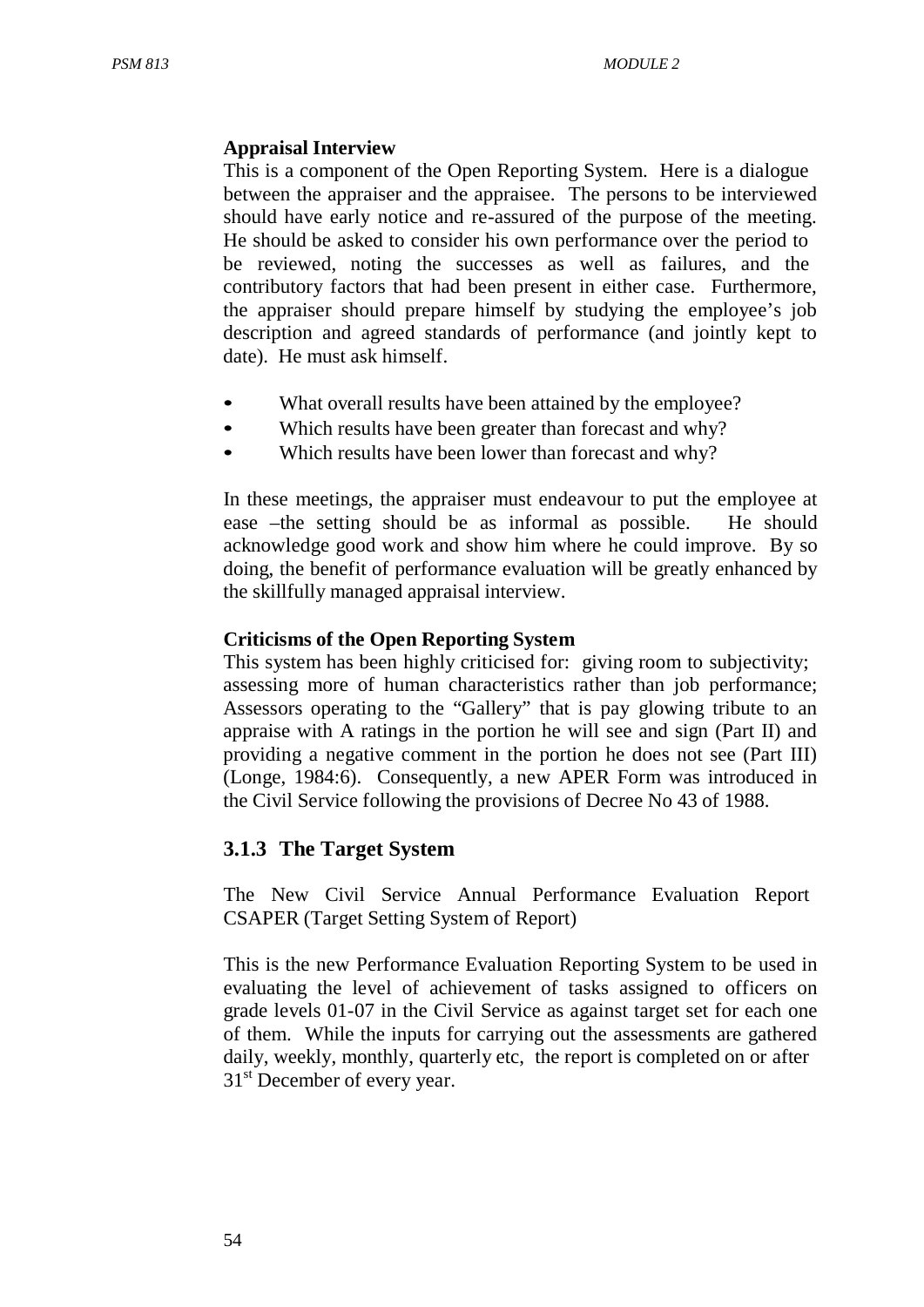## **3.2 Format of the New APER**

Two separate APER forms are designed for use throughout the Civil Service.

The form with blue colour is designed for use by officers on grade levels 01 and 02 while the white form is designed for use by officers on grade levels 03 and above. Essentially, each of the forms is divided into five parts viz:

| Part 1:   | Personnel Records/Particulars of the officers reported |  |  |  |  |  |
|-----------|--------------------------------------------------------|--|--|--|--|--|
|           | upon                                                   |  |  |  |  |  |
| Part II:  | Target setting, Achievement of target etc.             |  |  |  |  |  |
| Part III: | Assessment of Performance, Aspects of Performance etc. |  |  |  |  |  |
| Part IV:  | Declaration by Reportee and Reporting Officer          |  |  |  |  |  |
| Part V:   | Declaration by countersigning officer                  |  |  |  |  |  |

The white form has 18 paragraphs while the blue has 13. Generally, the form for officers on grade levels 03 and above is more comprehensive for obvious reasons.

#### **Weighting Procedure**

In accordance with paragraph 59 of the Guidelines of the Civil Service Reforms, "Annual Performance Evaluation Report" has been allocated 50% as part of the criteria to be used for promotion. In order therefore, to be able to quantify each performance, the following weight ratings should be applied:

| Outstanding  |     |  |
|--------------|-----|--|
| Very Good    | R   |  |
| Good         |     |  |
| Satisfactory | נ ו |  |
| Fair         | E   |  |
| Poor         | F   |  |

There are four (4) broad headings in the new Guideline under which officers are to be judged and reported upon. These are:

| <b>Job Assessment/General Ability</b> | $=$               | 14 points   |
|---------------------------------------|-------------------|-------------|
| <b>Character Traits</b>               | $=$               | ,,,<br>h    |
| <b>Work Habits</b>                    | $\qquad \qquad -$ | ,,          |
| Leadership Performance at work $=$    |                   | 4 points    |
|                                       |                   | $28$ points |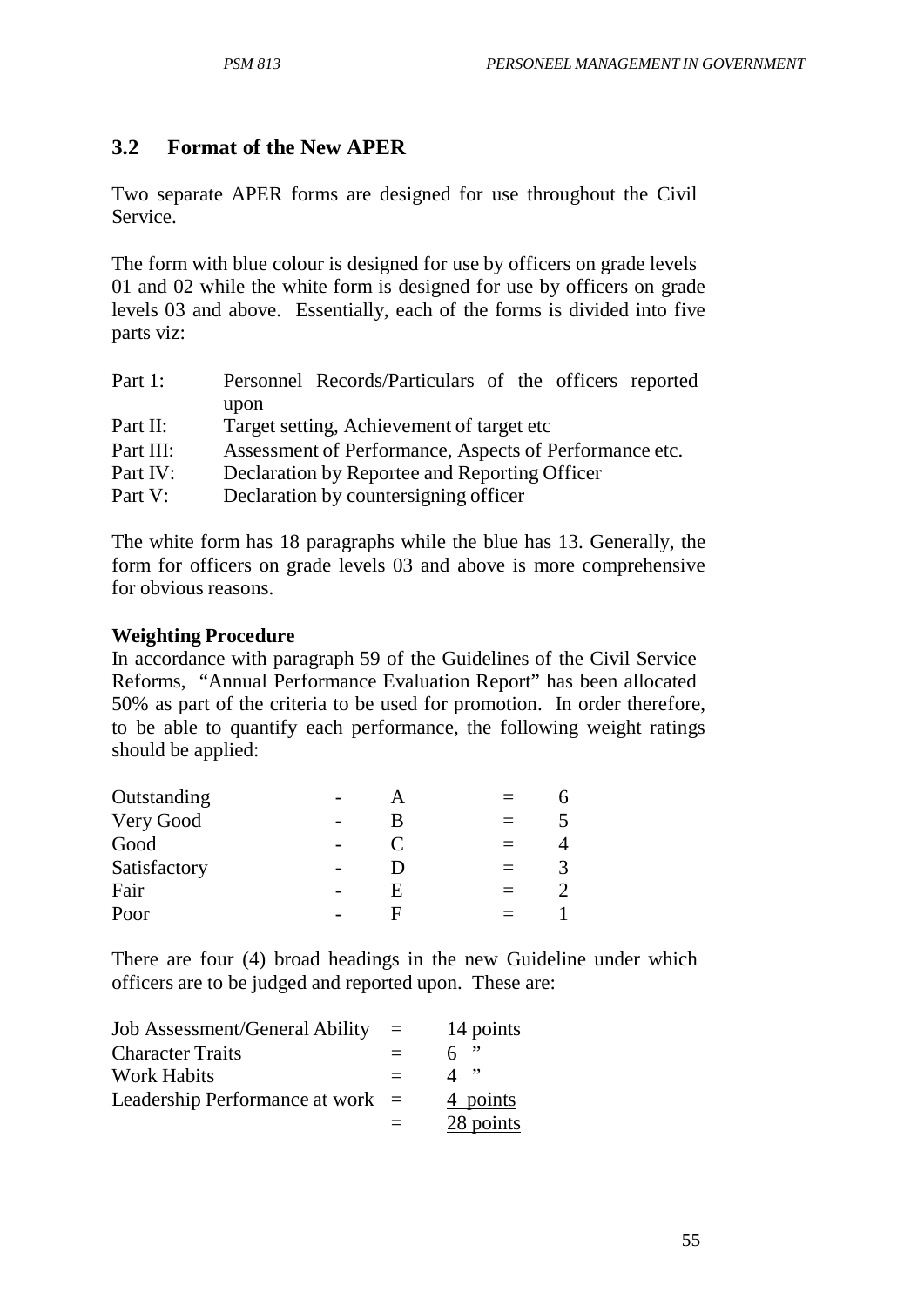To arrive at the maximum points attainable, each of the above factors is multiplied by 6 which is the maximum score allocated for an outstanding performance. The grand total thus comes to (28 x 6) 168 points. Put differently, each of the above factors gives a maximum as indicated as follows:

Job Assessment  $(14 \times 6)$  = 84 points Character Traits  $(6 \times)$  = 36 " Work Habit  $(4 \times 6)$  = 24 " Leadership Performance  $=$  24 points  $=$  168 points

If an officer scores 4 As and 10Bs in Job Assessment (General Ability), His weighting will be  $(4 \times 6 = 24) + (10 \times 5 = 50) = 74$ 84

If he scores 6Bs on Character Traits his weighting will be  $5 \times 6 = 30$ 36 points

If he scores 2 As and Bs in Leadership Performance

 $(2 \times 6 = 12) + (2 \times 5 = 10) = 22$ 24 points

If he scores 2 As and 2Bs in Leadership Performance

 $= 2x$  6 = + (2 x 5 = 10) 22 24 points

His total scores will be

| Job Assessment (General Ability) | $=$                                     | 74 |
|----------------------------------|-----------------------------------------|----|
| <b>Character Traits</b>          | $\qquad \qquad \  \  \, -\qquad \qquad$ | 30 |
| Work Habit                       |                                         | 22 |
| Leadership Performance           |                                         | 22 |
|                                  |                                         |    |

In order therefore to compute his total score in % as weighted on a maximum of 50% we have.

| $\frac{148}{ }$ x | $\frac{100}{ }$ or | $\frac{148}{ }$ x 50 |  | $\equiv$ | 44.04 |
|-------------------|--------------------|----------------------|--|----------|-------|
| 168               |                    | - 168                |  |          | 50    |

Inherent Superiority of the New APER Form Over the Old One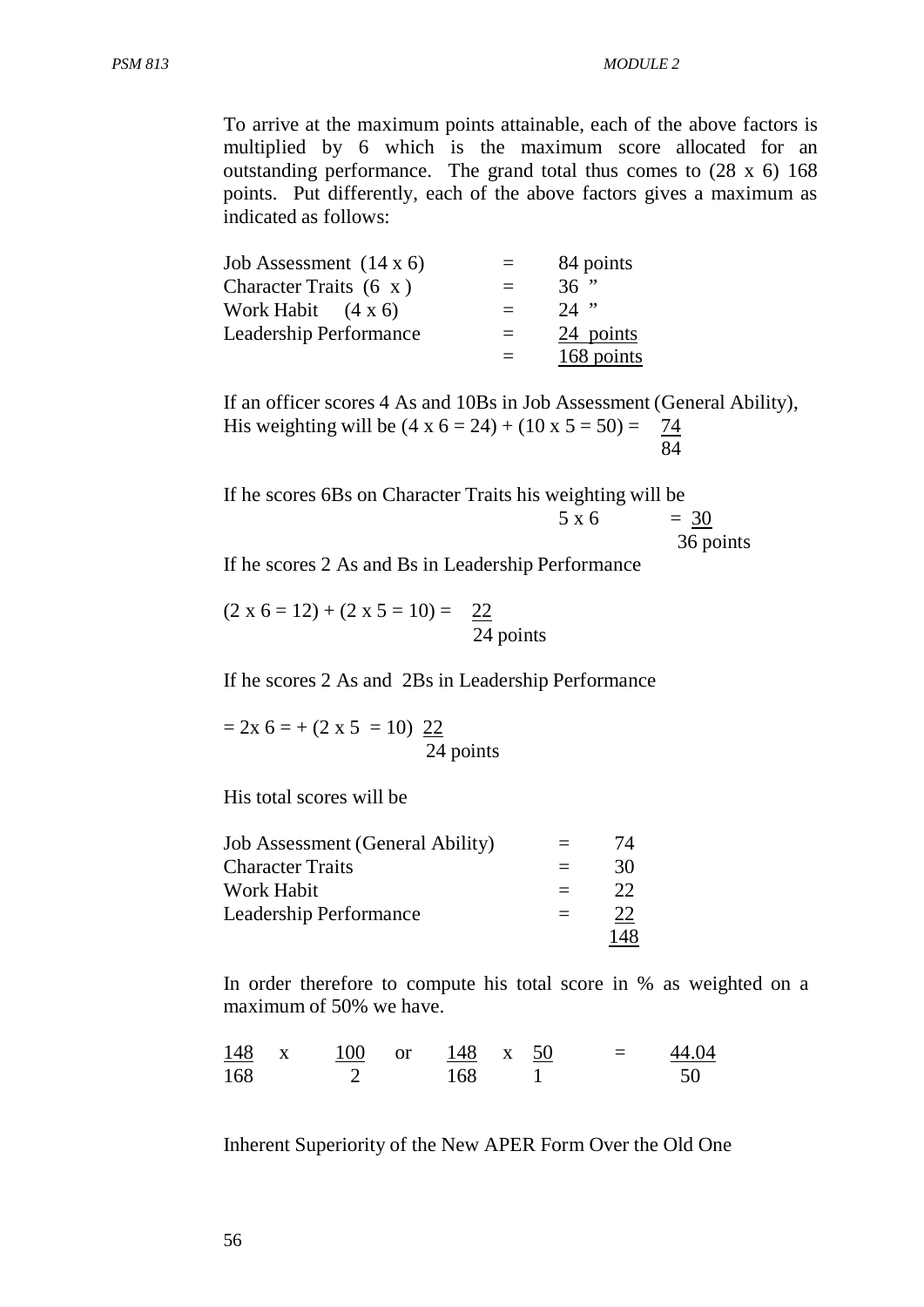Unlike the existing APER Form, the reportee sees everything written on him in the appraisal form before appending his signature.

Costs elements are introduced which novel in traditional Civil Service are setting.

Officers are now to be assessed on the basis of target set, including Performance Standards, previously agreed upon in relation to achievements , unlike hitherto when targets were not specified , and assessment was based on the amorphous job description or describing achievements in jargons.

Date of submission of report to reporting officers is indicated to check undue delay in completing reports.

Reasons are given for rating awarded

There is potential for increased dialogue between boss and subordinate on matters relating to work.

It is assumed to be less Judgmental and emotional than the old one.

Much as attractive as it may appear, it requires courage, patience and mental sophistication to operate the new scheme which appears more complex than the old one. We must however submit that the public service currently is divided in the use of the APER Forms. While some public service organisations use the old ones as earlier pointed out, others are using the new forms.

## **3.3 Organisational Problems of the APER Forms in The Civil Service**

We reproduce hereunder the submission of Omale (1992: 42-43) which appears to capture the scenario in the service:

The procedure for completion and submission of these reports is such that it left a lot of room for fraudulent practices. The Civil Service Commission has, for example, no way of knowing the names and ascertaining the signatures of the officers responsible for completing and countersigning the reports in the various Ministries. Under such a situation, an officer could get any "friendly" senior officer to complete the form on him and get it submitted to the Commission. The malpractice was made easier to penetrate by the frequent and constant movements of staff from Ministry to Ministry and thus, frequent changes in superior and subordinate officers in the Ministries.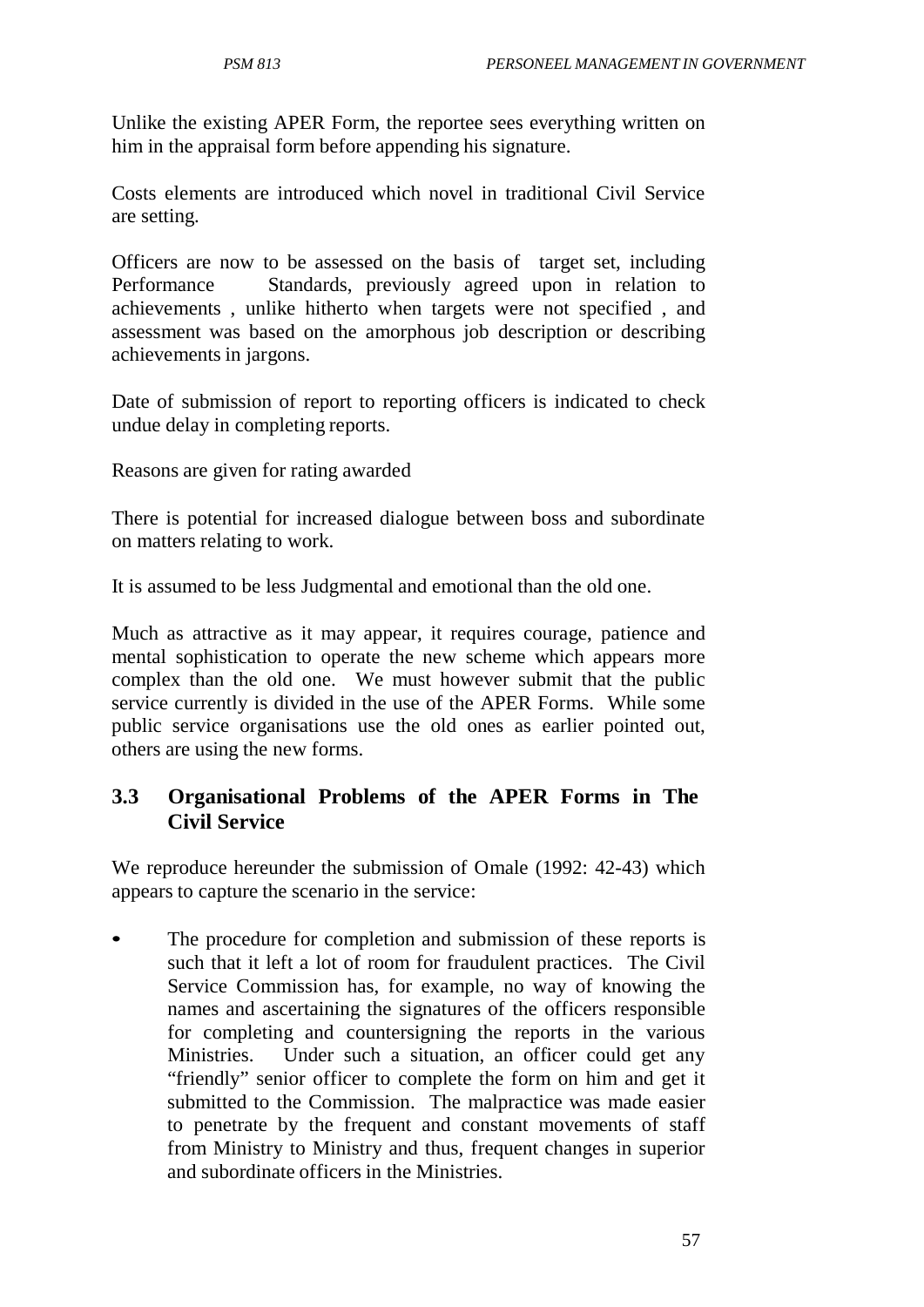Another problem connected with the evaluation reports is the use of three consecutive years' reports for consideration for promotion or punishment. Again, perhaps due to large number of these reports and the inadequacies of storage facilities as well as lack of knowledge of storage /retrieval procedures, the incidence of missing reports were rife. And when reports were missing, substitutes had to be written in arrears and, of course, even where they were written by the same officers, they were certain not to contain the same "facts" as the "lost one". Invariably, however, the officers who wrote the original ones would not be available to write the substitutes and so they would have to be written by officers under whom the officer reported upon never worked at the material time, and this occasioned fake reports.

A third problem with respect to these reports is that, with the connivance of clerical staff, officers who have adverse reports could retrieve them from the Civil Service Commission and replace them with favourable ones which they get written for them by "friendly" top officers.

## **4.0 CONCLUSION**

What all these problems boil down to is that the tool which the commission uses to assess officers for promotion and or discipline is subject to "fakery" in very many ways. The consequence of this could have been the advancement of those who least deserve it and the failure to sanction those who deserve sanction. It is not possible to assess the magnitude of such malpractices but when this is added to the falsification of performance rating which arises as a result of fear or favour, or lack of know-how in the appraisal of staff, one might be correct to attribute much of the mediocrity and inefficiency in the Civil Service to these phenomena.

## **5.0 SUMMARY**

This unit commenced by explaining the concept of performance appraisal. It then stated the objectives of performance appraisal which should expose the performance of employees on the basis of which they are either rewarded positively or negatively. The unit then described the public service experience thus analysing the system used at various periods such as the Confidential Reporting System, the Open Reporting System; and the Target System. The unit finally identified inherent problems with appraisal system in the public service.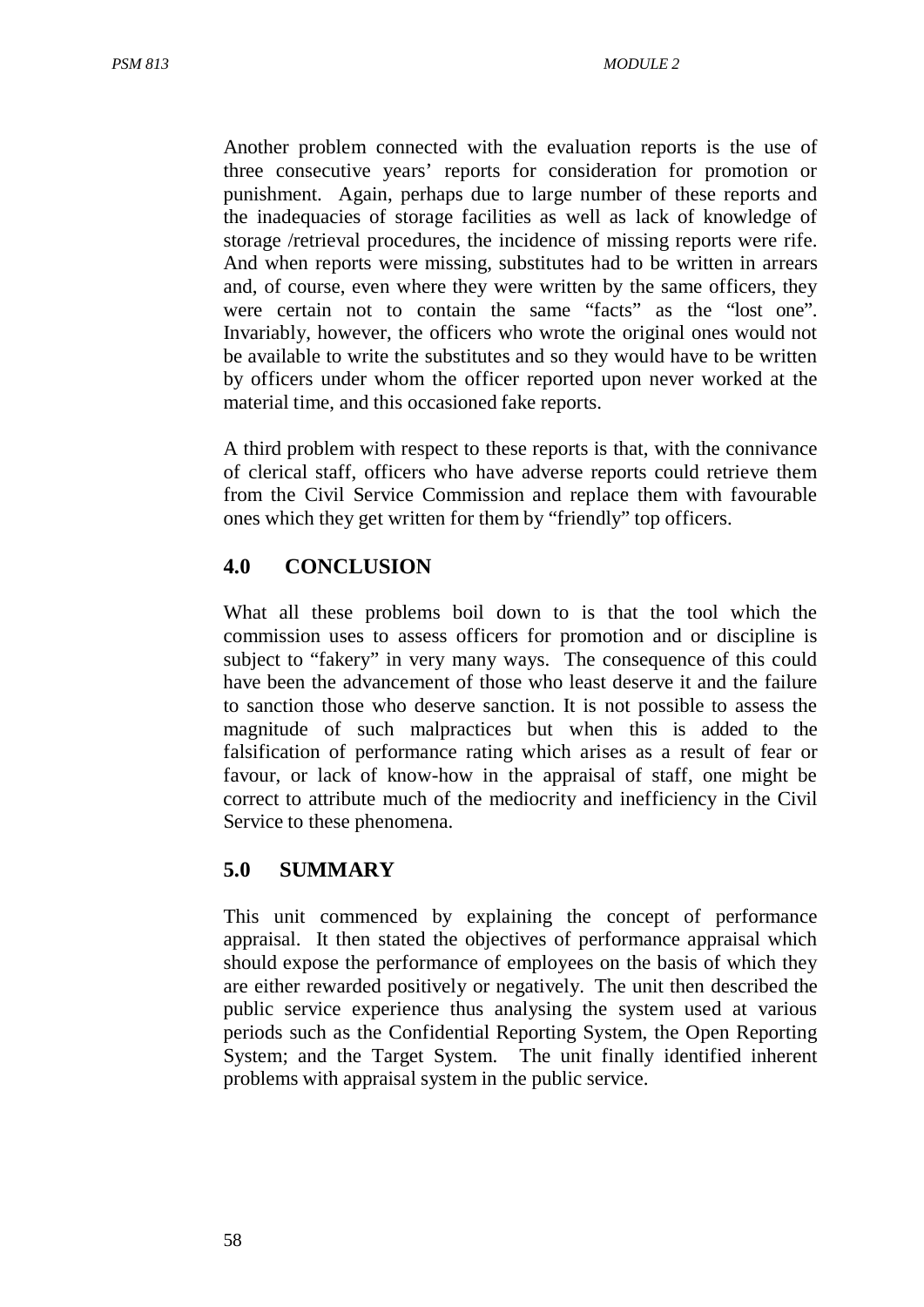## **6.0 TUTOR-MARKED ASSIGNMENT**

Compare and contrast the different systems of apprising staff in the Civil service.

## **7.0 REFERENCES/FURTHER READING**

- Akinyele (ed). *New Trends in Personnel Management: A Book of Readings.* Badagry: ASCON Press.
- Gbeja, O.O, (1992). "Staff Performance Evaluation", in Ali, D. Y. & C. I. Akinyele (ed). *New Trends in Personnel Management: A Book of Readings.* Badagry: ASCON Press.
- Maduabum, C.P (2006). *Reforming Government Bureaucracies in Nigeria: The Journey So Far.* Badagry: ASCON Press.
- Omale, I. (1992). "Past Practices in Personnel Management in the Nigerian Civil Service: Issues and Procedures" in Ali, D. Y. & C. I.
- United States of America (1980). *Guide for Improving Performance Appraisal* , *Office of Personnel Management* US/OPM Washington D.C: Government Printing Office.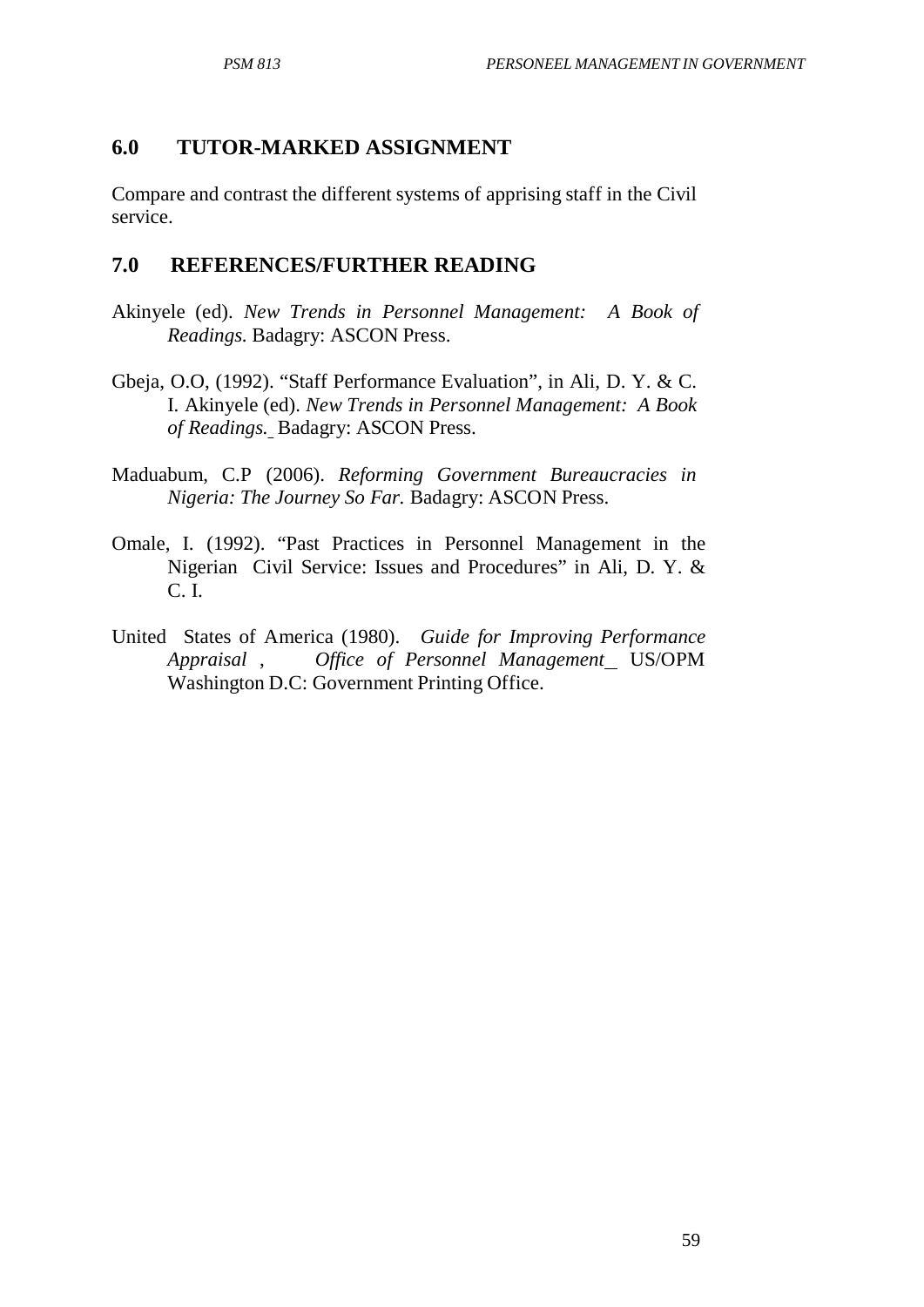## **UNIT 3 PROMOTION AND DISCIPLINE**

#### **CONTENTS**

- 1.0 Introduction
- 2.0 Objectives
- 3.0 Main Content
	- 3.1 Guidelines on Promotion Matters
	- 3.2 Discipline: Defined
	- 3.3 Disciplinary Procedures
- 4.0 Conclusion
- 5.0 Summary
- 6.0 Tutor-Marked Assignment
- 7.0 References/Further Reading

## **1.0 INTRODUCTION**

Simply put, promotion is the elevation or an advancement of an employee from his present position to a superior position. The understanding is that he is matured after relevant training and job experience to be advanced. In other words, his current capabilities can only be more fully realised in the advanced position. In the Civil Service, this is done subject to availability of vacancies. In other words, promotion is not a right but a privilege that must be earned. Similarly, people face sanctions where their behavior in the work place runs counter to the norms or standards. This sanctions which is called discipline is aimed at correcting the misbehavior.

## **2.0 OBJECTIVES**

At the end of this unit, you should be able to:

- explain the concepts of promotion and discipline
- outline the guidelines provided by the Civil Service Commission on promotion Matters
- outline the disciplinary procedures in the Public Service.

## **3.0 MAIN CONTENT**

## **3.1 Guidelines on Promotion Matters**

The following guidelines on promotion matters are however, provided by the Civil Service Commission: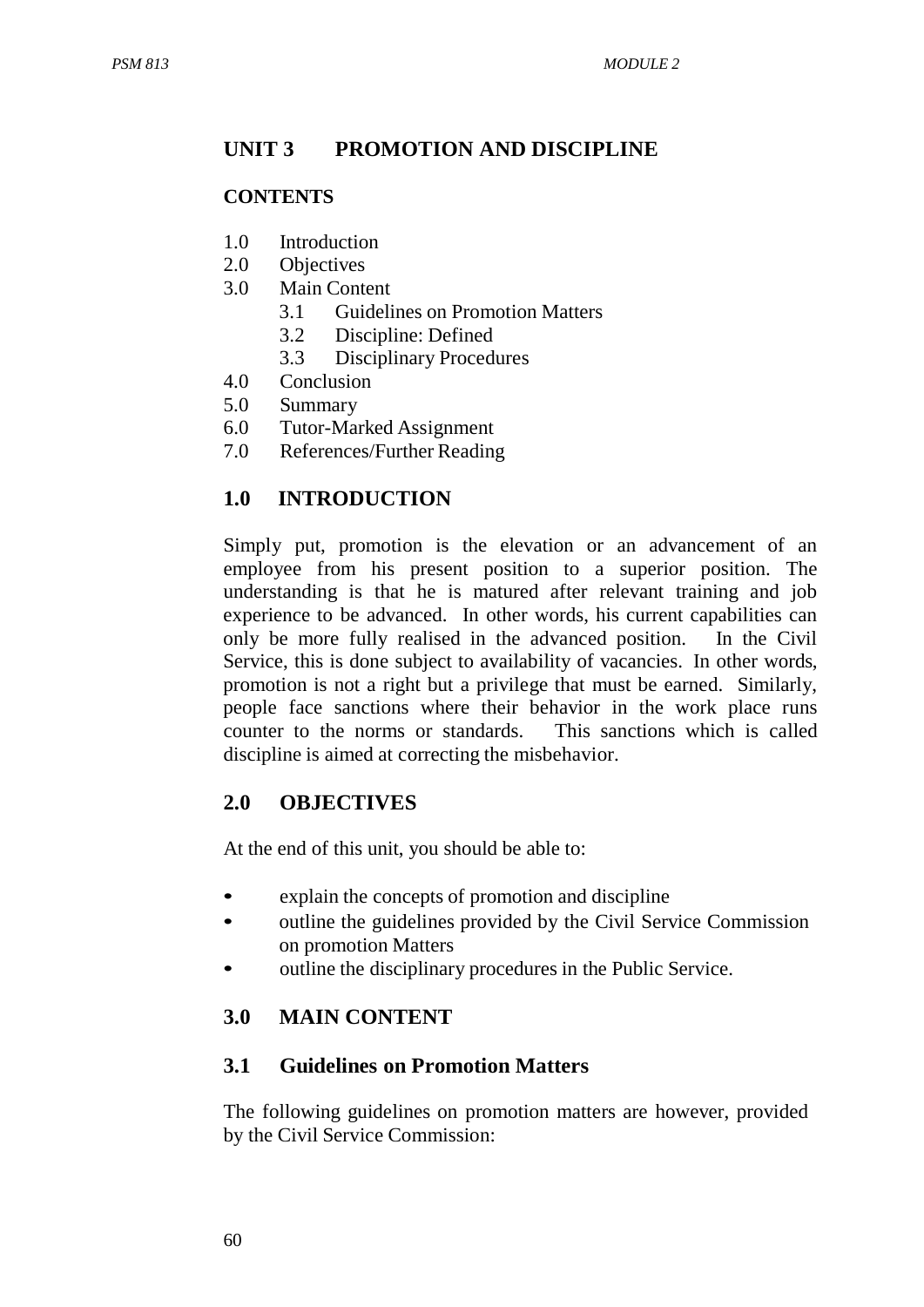### **(a) Promotion to Posts Graded Levels 02 - 06**

#### (i) **Junior Staff Committee (Headquarters/Local)**

There shall be established in each Ministry/Extra-Ministerial Office (as a delegated body) a Junior Staff Committee which shall be empowered to interview eligible officers and recommend their promotion to posts graded Grade levels 02 – 06 to the Permanent Secretary for approval and implementation. The Committee shall also recommend to the Permanent Secretary, for approval and implementation, the upgrading and conversion of eligible officers to the grades.

- (ii) The Ministry/Office shall forward returns on the promotion of the affected officers to the Federal Civil Service Commission within 3 weeks of the completion of the exercise for purposes of information, monitoring and statistics.
- (iii) Movement Forms for gazeting action shall be signed by the Director of Personnel Management of the Ministry/Extra-Ministerial Office.

Promotion exercise shall be undertaken by the Junior Staff Committee based on the following requirements:

- Number of available vacancies
- only officers who should have spent a minimum of 2 years on a grade on the date of promotion shall be considered for promotion to the next grade
- seniority list of all the officers showing such antecedents as state of origin, date of birth, dates of first and present appointments
- the APER for the last two years
- where interview/examination is involved, marks shall be awarded as follows:

| Interview            | 66 | 66 | 66 | 66 | 66 | 70% |
|----------------------|----|----|----|----|----|-----|
| APER                 | 66 | 66 | 66 | 66 | 66 | 20% |
| Seniority            | 66 | 66 | 66 | 66 | 66 | 10% |
| Overall P iss Mark " |    |    | 66 | 66 | 66 | 60% |

- Where the Scheme of Service prescribes the passing of an examination as a condition for promotion, such examination shall be regarded as a prerequisite for consideration.
- Officers who have pending disciplinary cases against them shall not be considered for promotion until they are cleared. An officer who is cleared from a disciplinary case may be considered for notional promotion if his colleagues have been promoted during that period provided that other criteria for promotion are satisfied.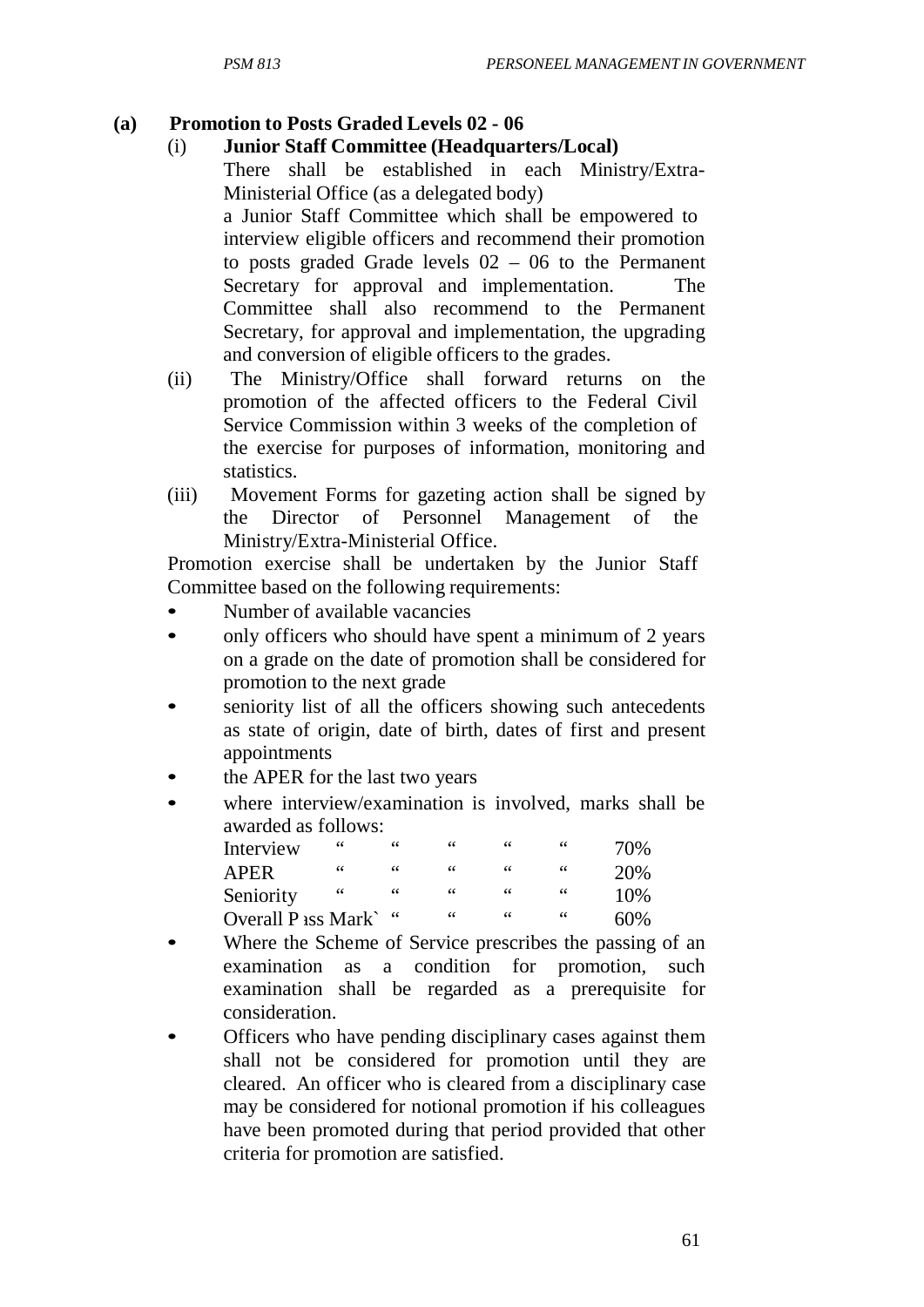#### **(b) Promotion to Posts Graded Grade Levels 07 - 14**

- (i) The Senior Staff Committee in each Ministry/Extra-Ministerial Office shall be charged with the responsibility of recommending eligible officers for promotion/upgrading and conversation to posts on salary Grade levels 07 – 14 to the Federal Civil Service Commission.
- (ii) There shall be one Senior Staff Committee in the Office of the Head of the Civil service of the Federation to be charged with the responsibility of recommending eligible officers for promotion/upgrading and conversion to posts on salary Grade Levels 07 – 14 to the Federal Civil Service Commission in respect of the following pool cadres:
	- Administrative Officer/Executive Officer Cadres
	- Library/Stores/Secretarial/Reportorial Cadres
- (iii) Ministries that house cadres of pooled officers, such as
	- **Accountants**
	- Auditors (External)
	- Engineers/Architects/Surveyors/Technicians, etc
	- Information Officers
	- Legal Officers
	- Medical/Health and Auxiliary Officers, shall have Senior Staff Committee which shall be charged with the responsibility of recommending eligible officers for promotion/upgrading and conversion to posts on salary Grade Levels 07 – 14 to the Federal Civil Service Commission.
- (iv) The Permanent Secretary of the Ministry/Extra-Ministerial Office, the Accountant-General of the Federation, the Auditor-General of the Federation as the case may be, shall be the Chairman of the Senior Staff Committee. Other members shall be all the Directors in the Ministry/Office. The Director of Personnel Management shall be a Member/Secretary of the Committee.
	- A Commissioner of the Federal Civil Service Commission shall attend meetings of the Senior Staff Committee as an Observer. His absence from the meeting of the Senior Staff Committee shall render its proceedings null and void.
	- Quorum shall be a simple majority of the membership.
- (v) In forwarding the recommendations for promotion to the Commission, the following information must be provided:
	- (a) Number of available vacancies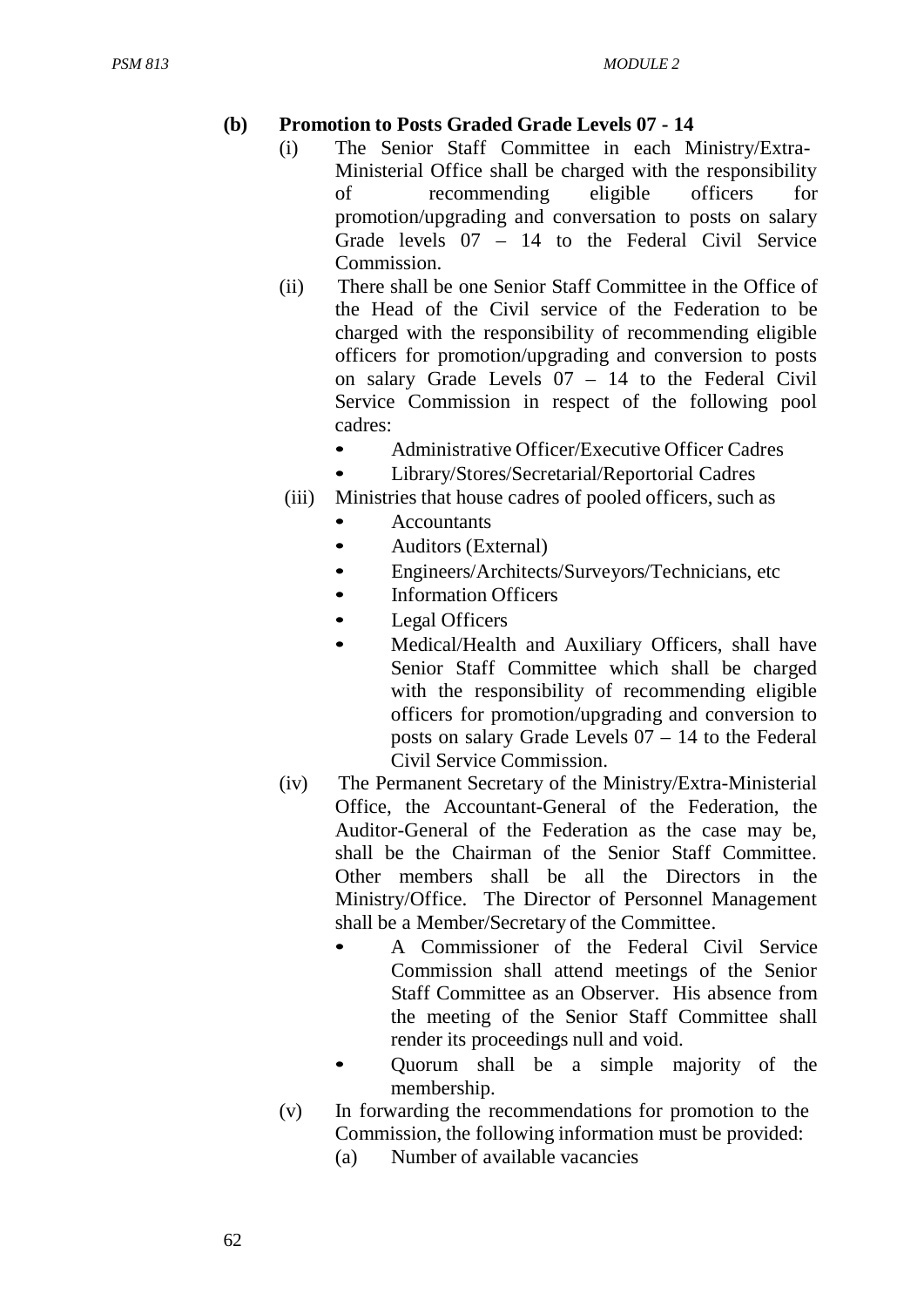- (b) Seniority list of all the officers in the field of selection showing such antecedents as State of origin, date of birth, dates of first appointment and confirmation and present appointments.
- (c) The last three years APER scores together with the average for all the officers within the field of selection.
- (d) Interview scores of the officers;
- (e) only officers who should have spent a minimum of 2 years on grade Level 06, a minimum of 3 years on grade Levels 07 – 14. And a minimum of 4 years on Grade levels15 and 16 on the date of promotion shall be considered for promotion to the next grade.
- (vi) Promotion from Grade Levels 06 07 shall be preceded by an interview/examination, except where a grade level 06 post is a training post, in which case, advancement from Grade level 06 to 07 shall be based on satisfactory report on the officer.
- (vii) Where promotion from grade Levels 08 09 is not subject to vacancy but subject to confirmation of appointment, the affected officers shall not be promoted until they have been confirmed.
- (viii) Promotion criteria shall be weighted as follows:

| Interview:          | 66 | 66                   | 66 | 70% |                        |  |
|---------------------|----|----------------------|----|-----|------------------------|--|
| APER                | 66 | 66                   | 66 | 20% |                        |  |
| Seniority           | 66 | 66                   | 66 |     | 10% (2 marks for each) |  |
|                     |    | year after Maturity) |    |     |                        |  |
| Overall Pass mark " |    |                      |    |     |                        |  |

- (ix) Officers on Grade Levels 07 13 shall be interviewed/examined by The Senior Staff Committee.
- (x) Officers who have pending disciplinary cases shall not be considered for promotion until they are cleared.
- (xi) Recommendations from the Senior Staff Committee shall be submitted to the Federal Civil Service Commission not later than six weeks from the date of the last meeting of the Committee.

### **SELF- ASSESSMENT EXERCISE**

Outline the information that must accompany recommendations to the Civil Service Commission for promotion.

### **(c) Promotion to Posts graded Grade Levels 15 - 17**

(i) The senior Staff Committees of Ministries and Pool Officers shall make recommendations for promotion to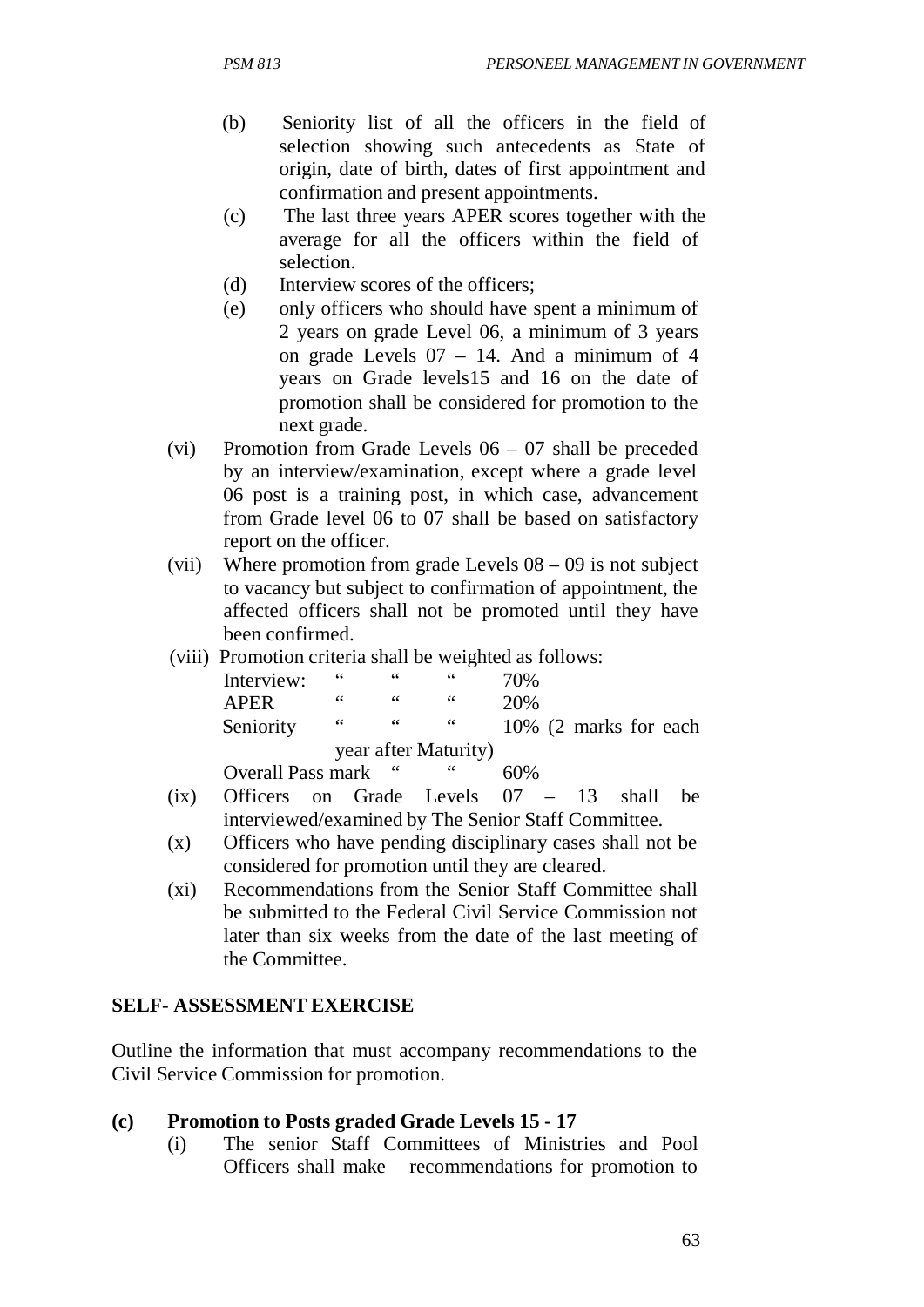posts graded Grade Levels 15 – 17 to the Federal Civil Service Commission. In forwarding the recommendations to the Commission, the following information must be provided:

- Number of available vacancies:
- Only officers who should have spent a minimum of 3 years on Grade Level 14 and 4 years on Grade Levels 15 and 16 on the date of the promotion shall be considered to the next grade;
- Seniority list of all officers in the field of selection, showing Such antecedents as state of origin, date of birth, dates of first Appointment, confirmation and present appointments;
- The scores for the last three years with the average score for all Officers within the field of selection;
- Where the Scheme of Service prescribes the passing of an examination as a condition for promotion, such examination shall be regarded as a prerequisite for consideration;
- Officers who have pending disciplinary cases against them shall not be considered for promotion until they are cleared. An Officer who is cleared from a disciplinary case may be considered for notional promotion if his colleagues had been promoted during that Period provided that other criteria for promotion are satisfied.
- (ii) The Head of Civil Service of the Federation may add his comments, if any, before forwarding the recommendations to the Federal Civil Service Commission.

### **(d) Vacancies**

(i) Promotion shall be subject to availability of vacancies, except where otherwise indicated in the Scheme of service. Ministries shall declare vacancies to the Commission within three months of the approval of the annual budget. Failure to do so may attract appropriate sanction against erring Ministries. As a means of authenticating the vacancies, a master list of approved vacancies for the current year shall be forwarded to the Commission by the Office of Establishments and Management Services each year.

## **(e) Promotion Interview**

(i) All officers due for promotion shall take written examinations. Officers on grade Levels 07 – 13 shall be interviewed/examined by the Senior Staff Committees while officers on Grade Levels  $14 - 16$  shall be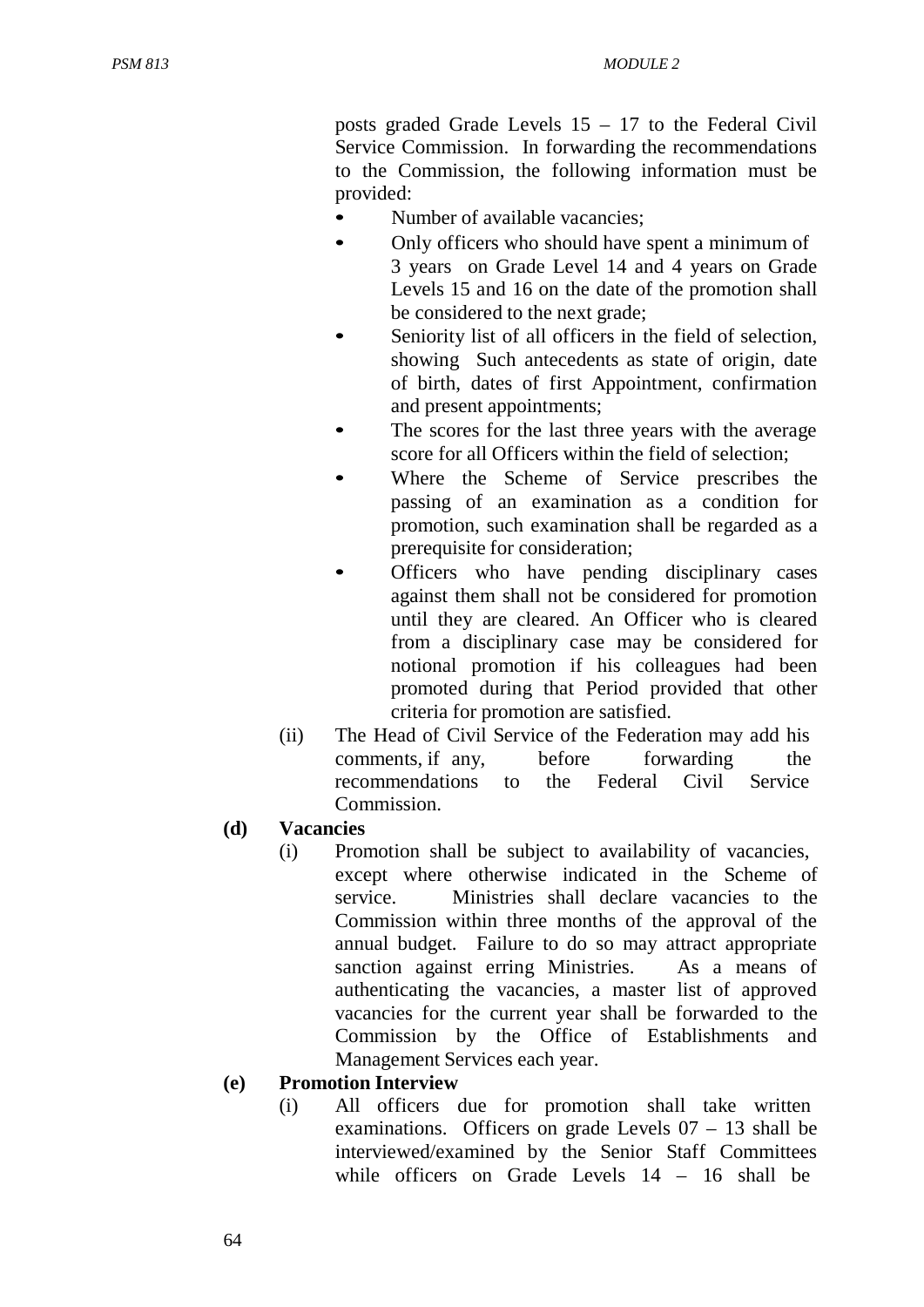interviewed/examined by the Federal Civil Service Commission. A Representative of the Head of Civil Service shall be present at the interview/examination of officers on Grade Levels 14 and 16 as an observer.

- (ii) In order to ensure fairness to all attending a promotion interview, they shall all be asked the same questions which must be set at the time and place of the interview. Where it is not possible to complete the interview in one day, fresh questions of equal weight shall be drawn on subsequent days.
- (iii) Interview/examination marks shall be awarded as follows: Interview " "  $\cdots$  "  $70\%$

| VIC W                    |    |    | 7070 |     |
|--------------------------|----|----|------|-----|
| 66<br>APER "             | 66 | 66 | 20%  |     |
| Seniority                | 66 | 66 | 66   | 10% |
| <b>Overall Pass Mark</b> |    | 66 | 60%  |     |

### (f**) Effective Date of Promotion**

Effective date of promotion shall be  $1<sup>st</sup>$  January, following the promotion exercise

### **(g) Notional Promotion**

Officers on approved leave of absence, secondment, approved study leave with pay, special assignment, etc., who fall within the field of selection shall on return appear for an interview/examination and, if successful, be granted notional promotion to put them at par with their colleagues.

Officers on approved study leave without pay may be considered for notional promotion on their return to duty after the successful completion of the course but such officers shall first appear for a promotion interview/examination and meet the criteria for promotion.

### (h) **Conversions**

All conversions from one cadre to another shall be based on the acquisition of the qualifications prescribed in the approved Scheme of Service for the cadre to which the officer seeks to convert and the possession of cognate experience. The notional date of conversion shall be the date the officer acquired the qualification or when vacancies occurred, which is the later while the actual effective date (for remuneration) shall be January 1, following the date of conversion

### **(i) Contract Officers**

- (i) Recommendations for the offer of contract appointment to an officer shall be made by the relevant Senior Staff Committee to the Federal Civil Service Commission for consideration.
- (ii) Contract officers are eligible for promotion where there are vacancies but such promotion shall not jeopardise the chances of serving career officers. However, officers who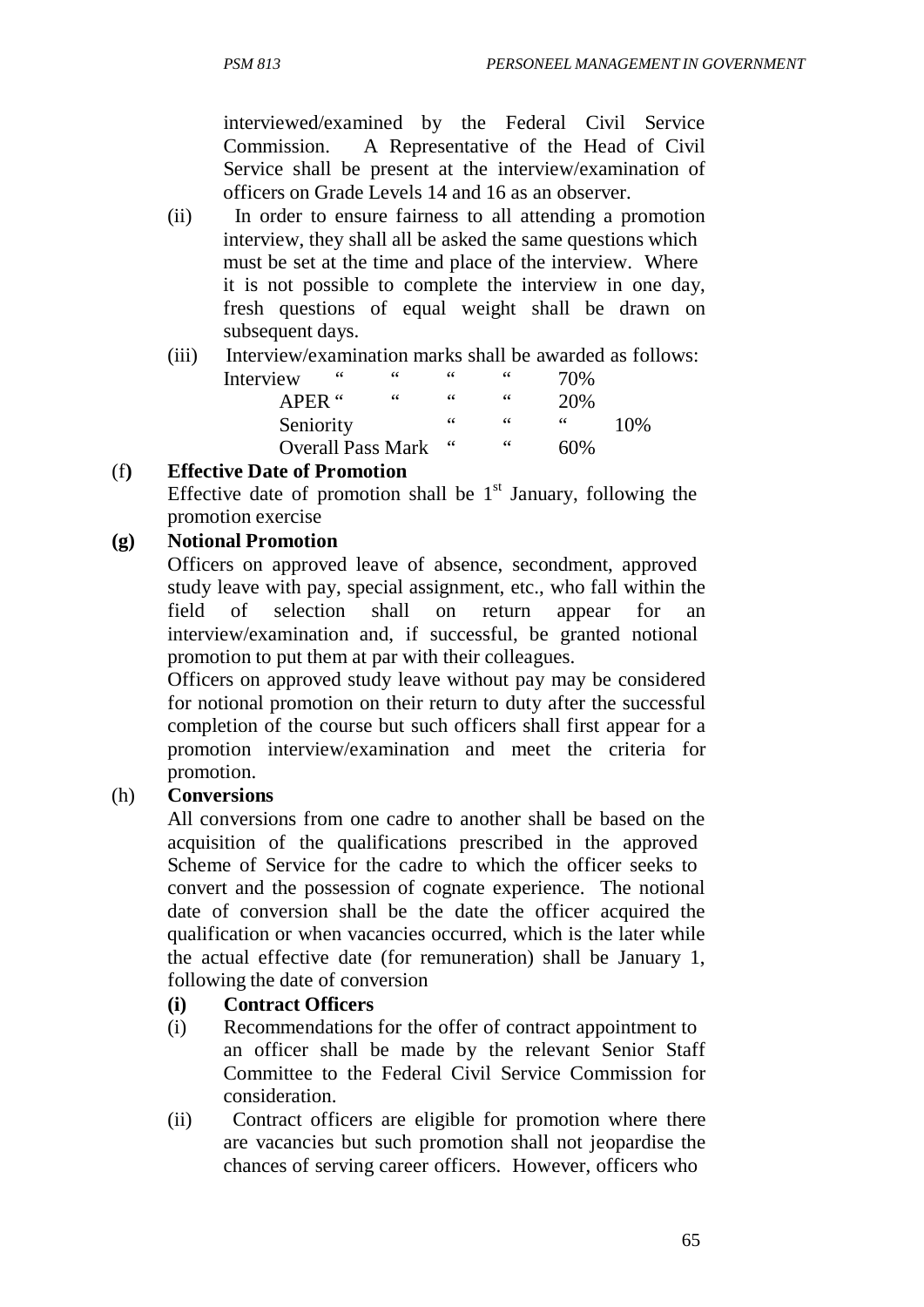have retired from the public service and are retained on contract appointment shall not be eligible for promotion. All contract appointments shall be subject to review annually and recommendations for renewal shall be submitted to the Federal Civil Service Commission for consideration.

#### **(j) Appeal on Promotion Matters**

Aggrieved officers may petition within six months after the promotion exercise. However, where a petition is submitted after six months of a decision, the petitioner shall explain the reason for the delay; otherwise the petition shall not be entertained.

## **3.2 Discipline: Defined**

The Public Service, just like any other organisation has its Norms, Values, Interests, and Standards of Behaviours etc. In order to ensure compliance to these, there are corresponding sanctions for noncompliance. This is what discipline entails. That is, modification of employee's behavior through sanctions or punishment. Some of the punishable offences in the service are: late coming, absenteeism without permission; inefficiency, leaking of official secrets; dishonesty, corruption; drunkenness, false claims against government, foul language; insubordination or disobedience of lawful order, falsification or suppression of records; failure to keep records, financial embarrassment; engaging in business without authority, engaging in political activities; and acts prejudicial to state security etc.

Where any or some of these offences are committed, the appropriate Personnel Management Organ invokes its instruments for maintaining discipline. These instruments include: Public Service Rules, Notes for Guidance; Financial Regulation; and Policy Circulars. In these documents are clearly stated the type of punishment which any of the mentioned offences will attract. Some of these types of punishment include: verbal and written queries and warnings; reprimand; severe reprimand; reduction in rank, with holding of salary increment; termination of appointment, compulsory retirement; and outright dismissal.

Again, we state hereunder, the guidelines provided by the Civil Service Commission in this regard.

## **3.3 Disciplinary Procedures**

A. If the Permanent Secretary is of the opinion that disciplinary proceedings should be instituted against any officer, he shall instruct the appropriate staff committee through the Director of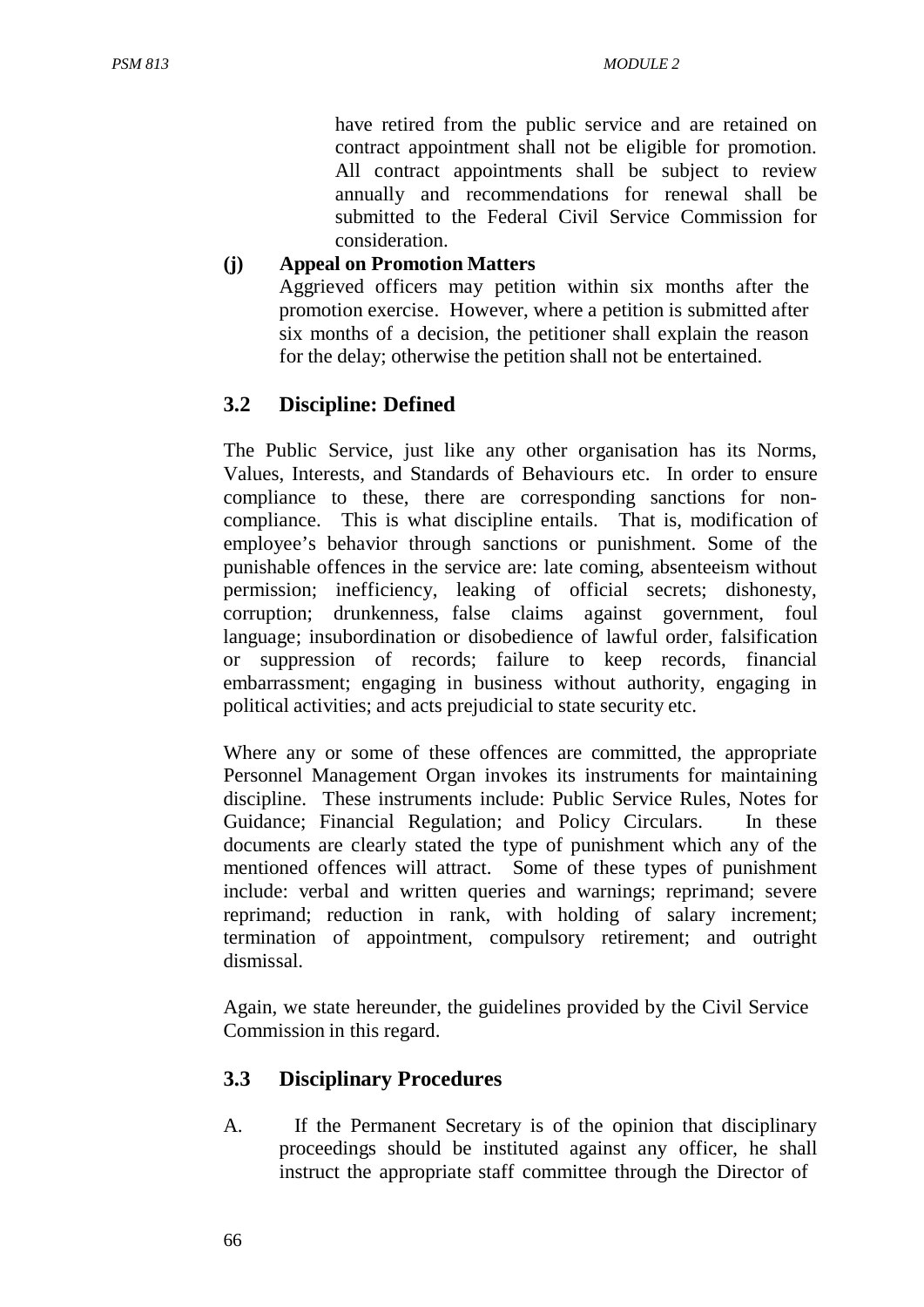Personnel Management to initiate such proceedings in accordance with these Guidelines.

- B. (i) Any act of misconduct by an officer shall without delay be dealt with under these guidelines.
	- (ii) Any case of misconduct for which adequate provision is not made under these guidelines shall be reported to the Commission, and the Commission shall issue guidelines as to how the case shall be dealt with.
- C. Any disciplinary proceeding against a female officer, which would otherwise have been taken during the time of her maternity leave, shall be postponed until her maternity leave has expired.
- D. If it appears, while the institution of disciplinary proceedings is being contemplated, or in the course of an inquiry or investigation that an offence against any enactment may have been committed by an officer, the institution or continuation of such disciplinary proceedings shall be postponed and the Director of Personnel Management shall, on the direction of the appropriate authority, unless the Police have taken action, refer the matter to the Attorney-General of the Federation. If the Attorney-General does not consider it desirable to institute criminal proceedings, the Director of Personnel Management shall, on the direction of the Permanent Secretary, prepare disciplinary charges against the officer.
- E. If criminal proceedings are instituted against an officer in any court of law, disciplinary proceedings upon any ground involved in the criminal charge may not be taken until after the conclusion of the criminal proceedings and the determination of any appeal therefrom. However, disciplinary action may be taken on the non-criminal aspects of the officer's conduct, or on any other charges arising out of his conduct, in the matter, provided that such charges do not raise substantially the same issues as those of which he has been acquitted.
- F. If disciplinary proceedings for an officer's dismissal are instituted or are about to be in instituted, and the Permanent Secretary considers that the interest of the Civil Service requires that such officer should cease forthwith to exercise the powers and functions of his office, he may;
	- (i) Interdict him if he holds a permanent appointment; or
	- (ii) Terminate his appointment, by payment of the appropriate remuneration

in lieu of notice, if the officer holds a temporary appointment.

G. If criminal proceedings are instituted against an officer or are about to be instituted, the Permanent Secretary may suspend him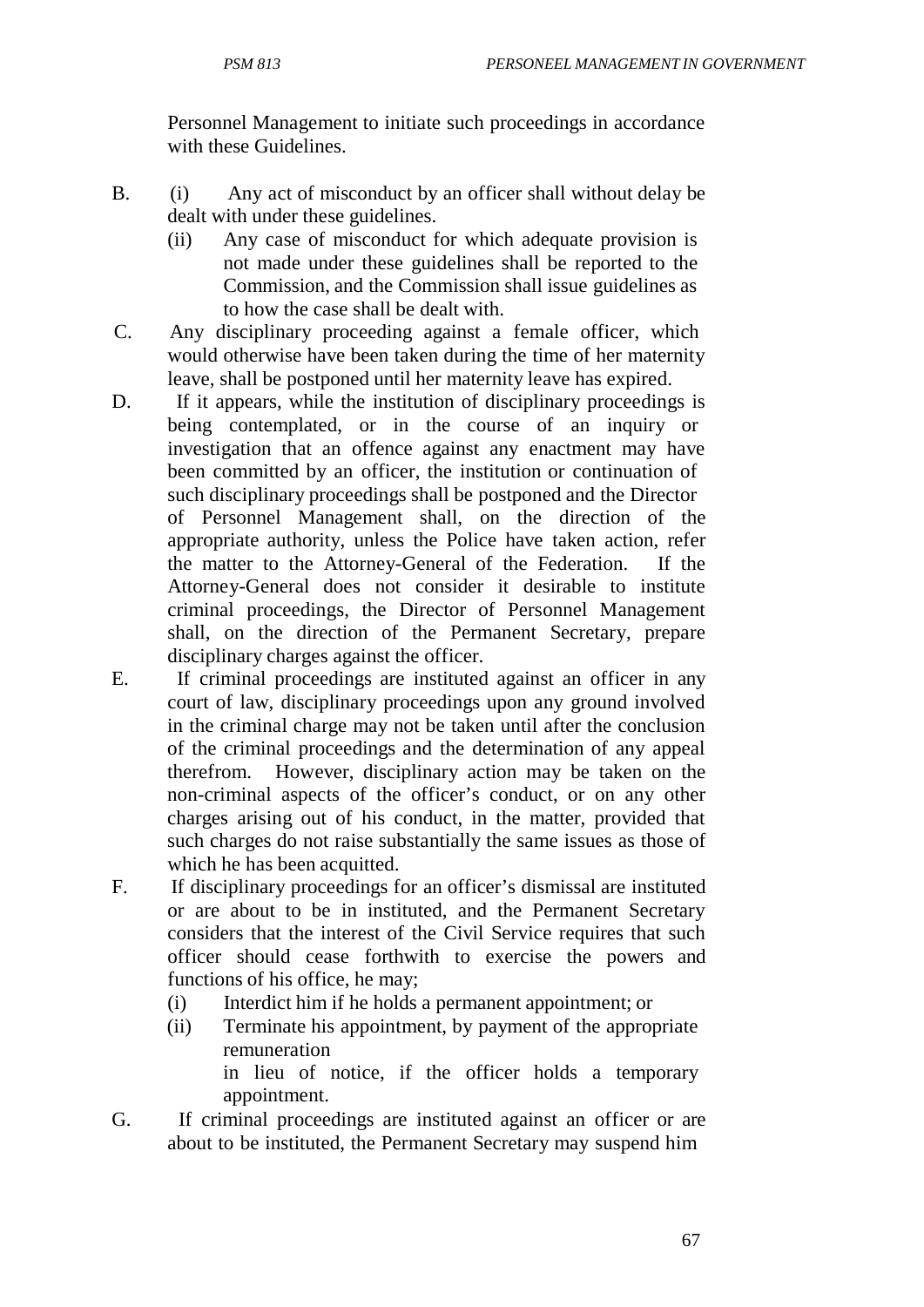from service until the determination of the proceedings or any appeal there from.

- H. (i) Where the Director of Personnel Management considers that an officer should. be interdicted under Rule F or suspended under Rule G, he shall report the case with the recommendations to the permanent Secretary
	- (ii) Where the Permanent Secretary is satisfied, after considering the report and recommendation of the Director of Personnel Management that an officer should be interdicted under Rule F or suspended under Rule G, he may order the officer to cease to exercise any powers and functions and the Permanent Secretary shall cause the case to be referred to the appropriate Committee which may confirm or deal with it otherwise.
	- (iii) If an officer is interdicted or suspended, he shall be informed in writing and the interdiction or suspension shall take effect from the date he is so informed.
	- (iv) If the criminal proceedings against a suspended officer result in his acquittal, or if the disciplinary proceedings against him (including any disciplinary proceedings with a view to dismissal instituted or continued in punishment of Rule D) result otherwise than in his dismissal, he shall be reinstated in his office by the disciplinary authority with effect from the date of the suspension or interdiction.
	- (v) Under no condition should interdiction or suspension be made to last more than 3 months in the first instance. Where the need for extension arises, the permission of the Federal Civil Service Commission shall be obtained.

Any officer who is interdicted shall not leave his station without the permission of the Permanent Secretary, and shall keep the Director of Personnel informed of the address at which instructions to him can be delivered. If he fails to comply with instructions delivered at such address within twenty-four hours of such delivery, he shall be regarded as being absent from duty without leave. Where an officer under interdiction has received permission from the Permanent Secretary to leave his station, any condition imposed by the Permanent Secretary in respect of his so leaving, shall be complied with by him and failure to do so may be regarded as misconduct for which disciplinary proceedings may be instituted under these , Guidelines

- J. (i) An officer who is under interdiction shall, subject to the provisions of Rule 1, receive such salary , not more than one half of his monthly remuneration, as the appropriate authority shall think fit.
- (ii). If disciplinary proceedings against such an officer result otherwise than in his dismissal, the whole of the remuneration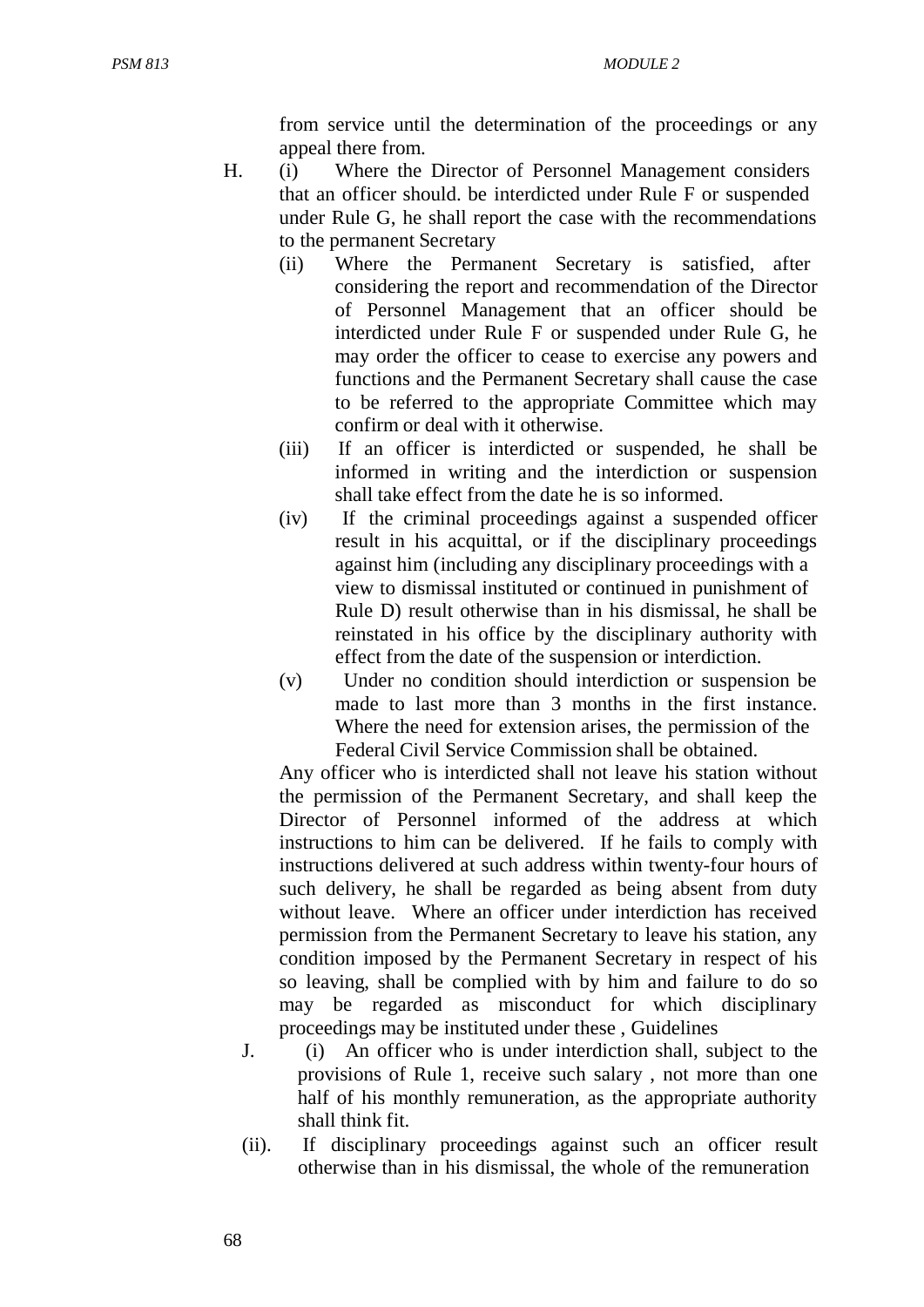withheld from him shall be restored to him when the final decision is taken.

K. An officer acquitted of a criminal charge in any court of law shall not be dismissed or otherwise punished on any charge upon which he has been acquitted, but nothing in this rule shall prevent his being dismissed or otherwise punished on any other charge arising out of his conduct in the matter, unless such charge raises substantially the same issues as those on which he has been acquitted. In the event of the acquittal or of the discharge, whether amounting to an acquittal or not, of an officer who has been charged with a criminal offence, the Director of Personnel Management shall consider whether he should recommend the institution or continuance of disciplinary proceedings against such officer, but before recommending the institution or continuance of disciplinary proceedings in pursuance of this rule, he shall, after consultation with the Permanent Secretary refer the matter to the Attorney-General of the Federation for an opinion as to whether or not disciplinary proceedings can properly be instituted or continued under these Guidelines. In the event of a discharge which does not amount to an acquittal, the Director of Personnel Management shall ascertain from the Attorney-General of the Federation that further criminal proceedings against the officer are not proposed.

- L. An officer adjudged by a court of law to be guilty of a criminal offence (other than a minor traffic or sanitary offence or the like) shall not receive any emolument from the date of such judgment, pending the decision of the appropriate authority.
- M. If an officer is convicted of a criminal offence, the Director of Personnel Management shall inform the appropriate authority in writing of the decision of the court. Copies of the charges and the court ruling shall be made available to all members of the authority.
- N. (i). Without prejudice to the power to institute disciplinary proceedings in respect of any absence from duty without leave or reasonable casue , the appropriate authority may dismiss him without following the procedure prescribed in rule L.
	- (ii). An officer shall be considered and treated for all purposes as having been dismissed from service by the very fact, and from the very date of his having committed any of the following acts of omissions.
		- (a) Absenting himself from duty without leave or reasonable course;
		- (b) Resigning or purporting to resign his appointment without having first given due notice , and without serving for the period of the notice of such resignation, or paying in lieu thereof in accordance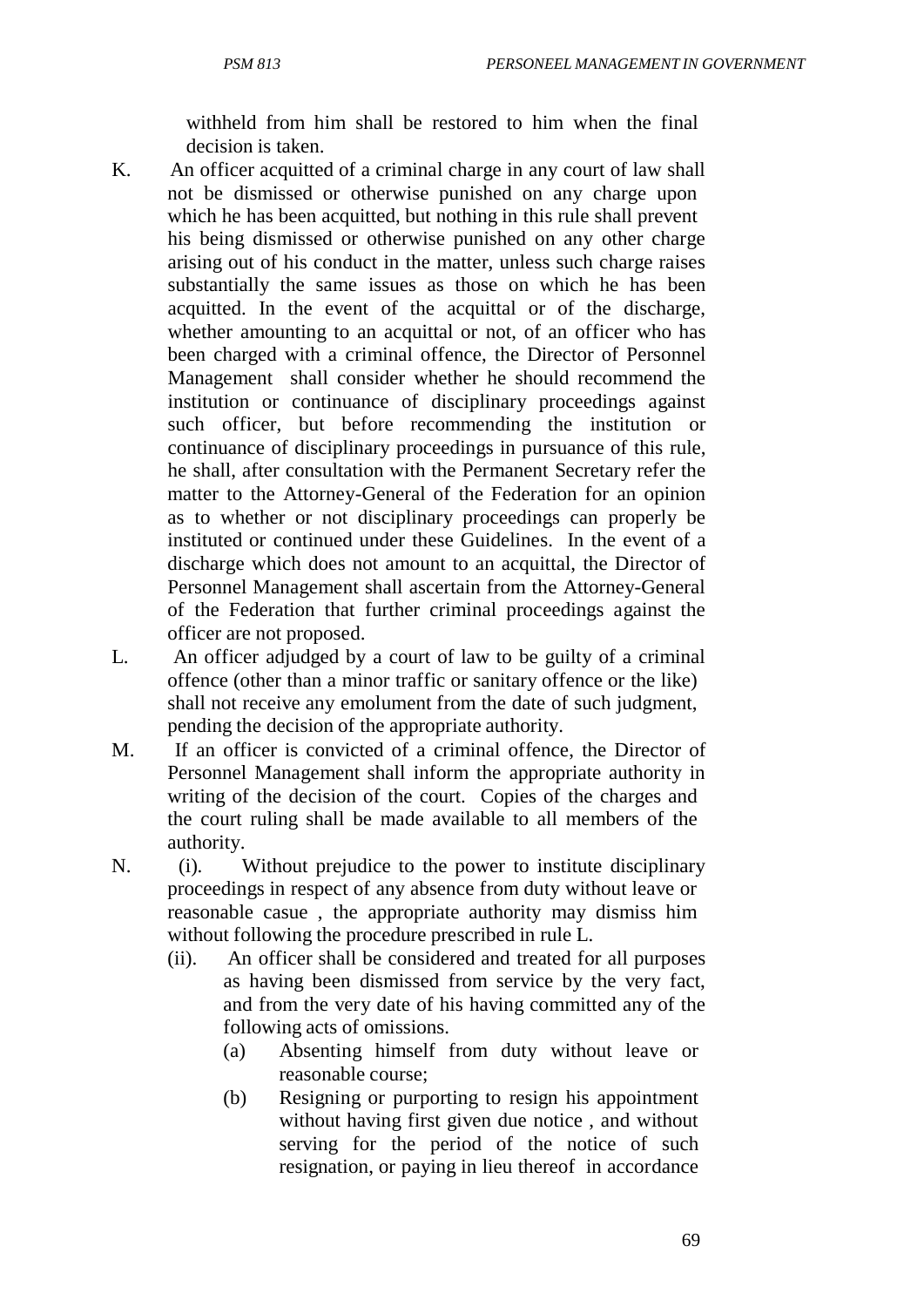with the provisions applicable in the circumstance provided that if the officer concerned can later satisfy the appropriate authority that the circumstances of his having committed any of the acts of or omissions aforementioned do not justify his dismissal from the Civil Service, the appropriate authority may, without prejudice to the power to institute disciplinary proceedings in respect of such acts or omissions and with a view to a less punishment that dismissal being imposed,, revoke the dismissal.

- IV. The following are the disciplinary measures that may be taken under and in accordance with these Guidelines.
	- (i) dismissal, termination or retirement;
	- (ii) Reduction in rank
	- (iii) Reduction in salary
	- (iv). Loss of pay/non payment for the corresponding days an officer is not at his duty post/station without authority;
	- (v) Withholding or deferment of increment
	- (vi) Surcharge
	- (vii) Reprimand
	- (viii) Written warning
	- (ix) Verbal warning
- O. Nothing in Rule N shall be construed as limiting or otherwise affecting any powers of the appropriate authority:
	- (i) To call upon an officer to retire or withdraw on the grounds of public Interest, or
	- (ii) To terminate a contract officer's appointment prematurely or to terminate a temporary appointment, or
	- (iii) To terminate or extend a probationary appointment, or to order that an officer acting in higher post should revert to his substantive appointment, or
	- (iv) To defer or withhold increment, without proceedings under Rule **B**
- P. Whenever the Permanent Secretary considers it necessary to institute disciplinary proceedings against an officer and he is of the opinion that the misconduct alleged against the officer is such as would, if proved, justify the officer's dismissal from the service, he should instruct the Director of Personnel Management to commence disciplinary procedures as follows:
	- (i) The Director of Personnel shall prepare and forward to the officer a brief statement of the facts of which the allegation against him is based and shall call on him to state in writing within a specified reasonable period, any grounds upon which he relies to exculpate himself.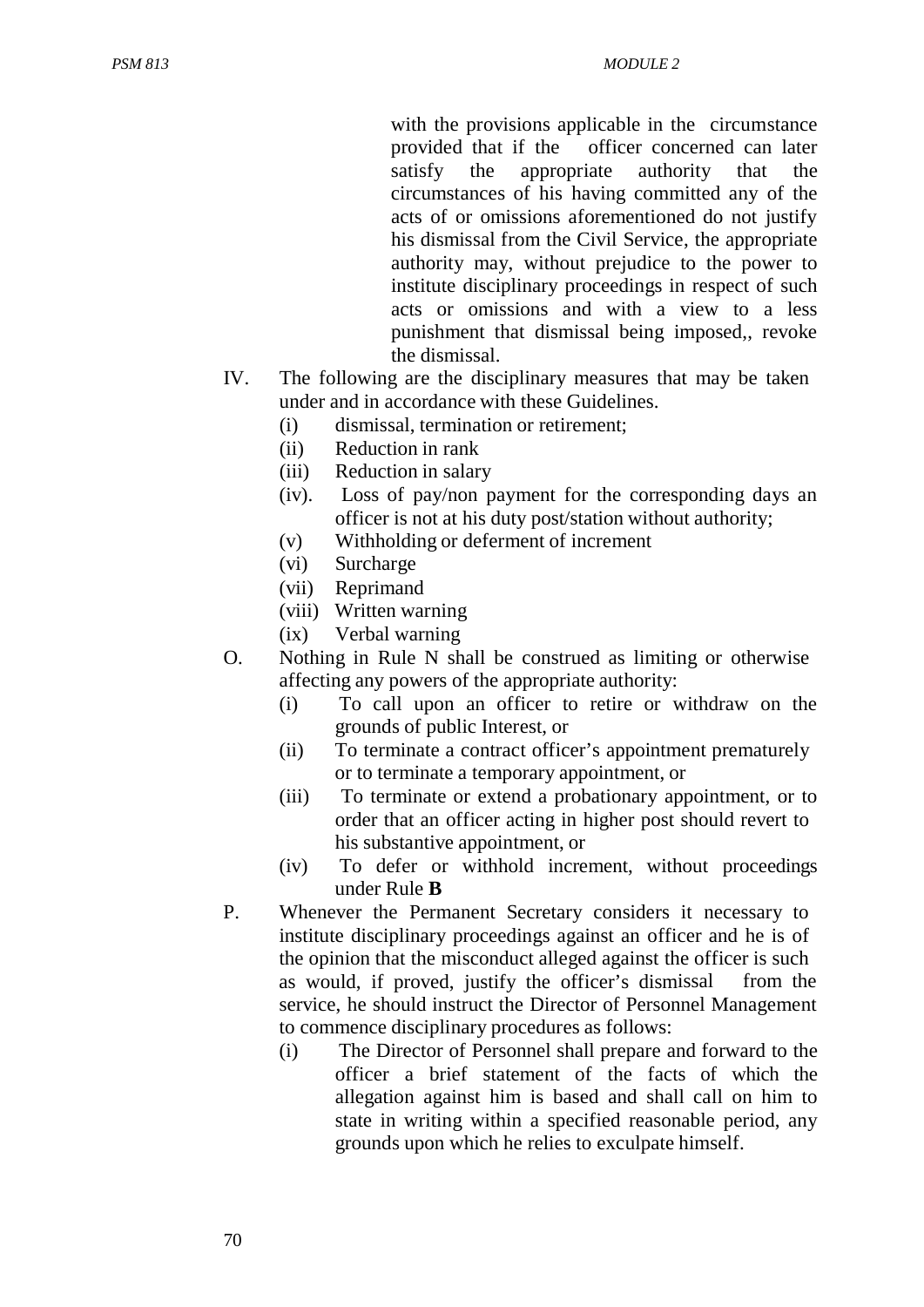- (ii) The Director of Personnel Management shall, immediately after the expiration of the specified period, forward to the appropriate Committee with his comments or recommendation any such statement as the officer may have furnished or report to the appropriate Committee the fact that the officer has failed to furnish an exculpatory statement.
- Q. The appropriate Committee on receiving the report or statement together with the comment and recommendations referred to in paragraph P (ii) above may:
	- (i) Consider the issue , depending on the clarity of the facts disclosed;
	- (ii) Seek further clarifications of any doubtful points or call on the officer to submit fresh representations through the Director of Personnel Management who shall add his own comments and recommendations as to punishments, if any , to be imposed; or
	- (iii) Appoint a special disciplinary Committee comprising at least three persons to hold an inquiry into the matter provided that none of the accusers, including all members of the relevant Committee and the Director of Personnel, shall be a member of such disciplinary Committee.
	- (iv) Forward the reports or statement together with comments and recommendations through the office of the Head of Service to the Commission for officers on Grade Levels 14 – 17

## **SELF-ASSESSMENTEXERCISE**

List the disciplinary measures that may be taken under and in accordance with the provided guidelines.

# **4.0 CONCLUSION**

Ordinarily, it is the expectation of every public servant that he/she will be promoted to the top but it does not happen that way. The structure of service is pyramidal and therefore, when a large number of people come into the service together of the entry point, not all of them will be at the top at the same time. Movement in form of promotion must therefore be earned with exceptional performances. Similarly, to guide an officer's productivity, certain behaviors are prescribed and failure to comply attracts sanctions in form of disciplinary measures.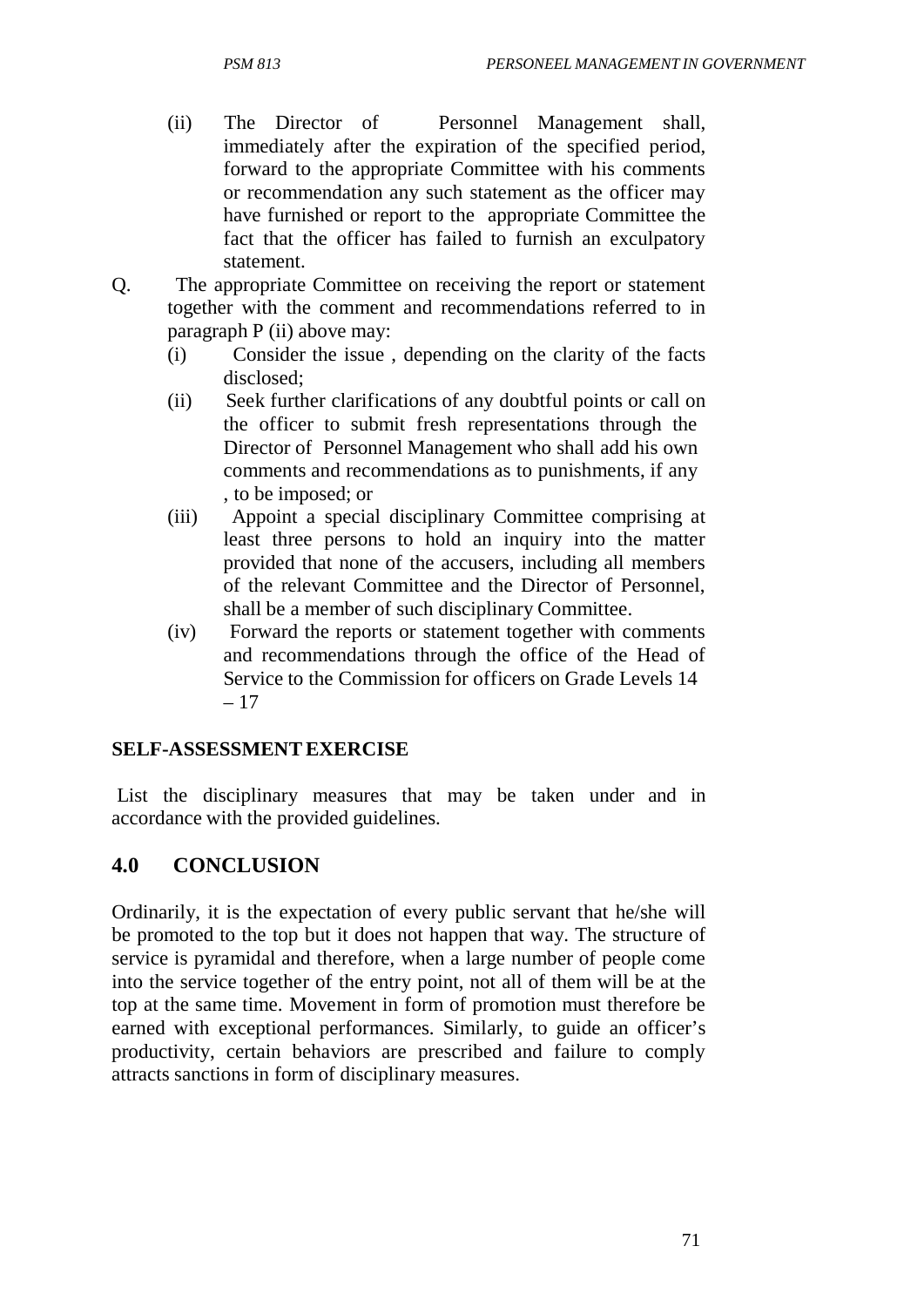### **5.0 SUMMARY**

This unit explains promotion and discipline as both positive and negative rewards respectively for performance in the service. It therefore outlines the guidelines provided by the Civil Service Commission for promotability of officers in the Service as well as disciplinary measures for erring officers.

### **6.0 TUTOR-MARKED ASSIGNMENT**

- i. State the conditions under which an officer could be promoted in the public service.
- ii. List any ten (10) offences and their attendant sanctions in the Service.

### **7.0 REFERENCES/FURTHER READING**

- Federal Republic of Nigeria (1999). *Guidelines on Personnel Matters*. Lagos: Federal Civil Service Commission.
- Maduabum, C.P, (2006). *Reforming Government Burcueacries in Nigeria: The Journey so Far.* Badagry: ASCON Press.
- Maduabum, C.P. (2008). *The Mechanics of Public Administration in Nigeria.* Lagos: Concept Publications.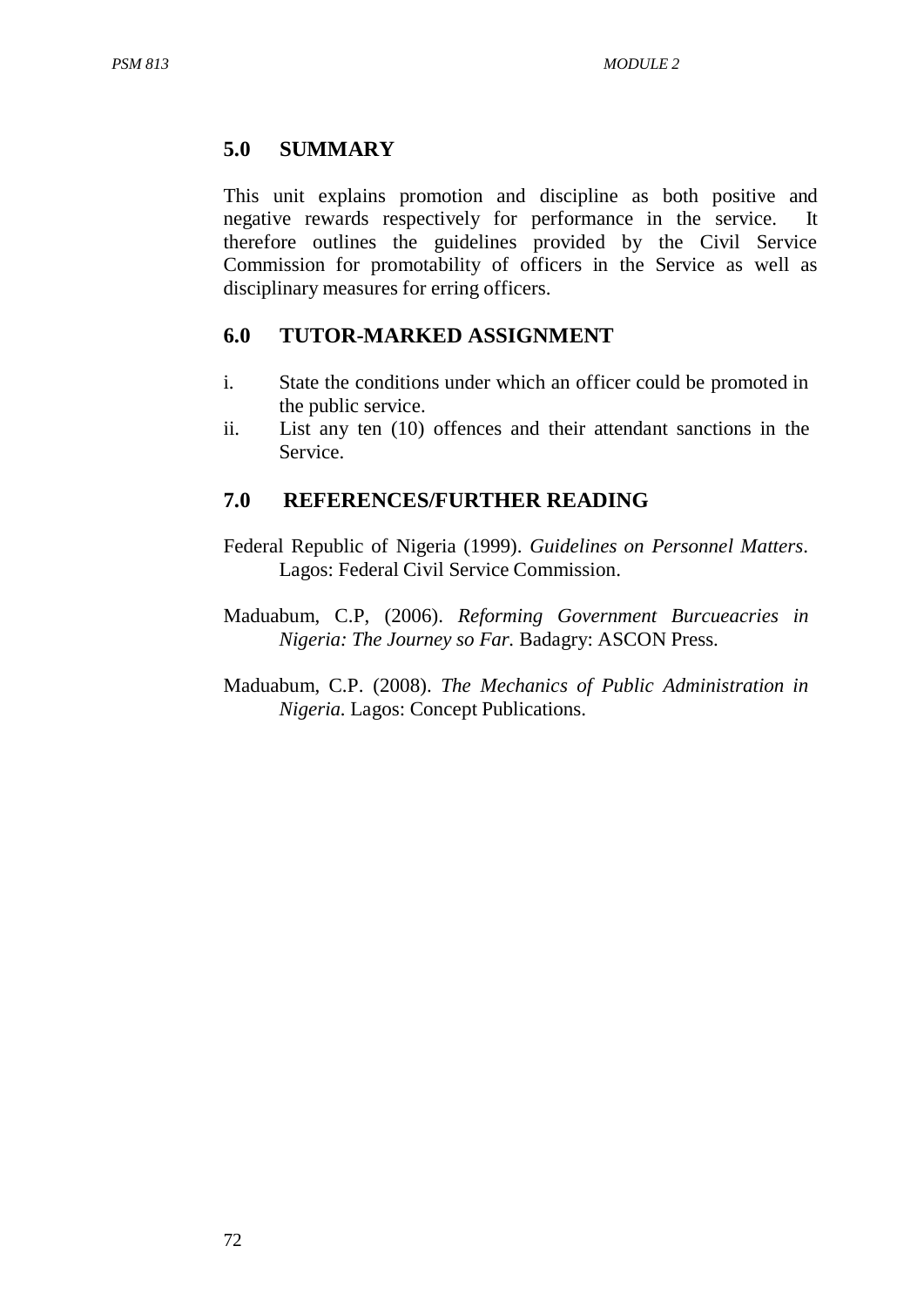# **UNIT 4 WAGE/SALARY ADMINISTRATION**

## **CONTENTS**

- 1.0 Introduction
- 2.0 Objectives
- 3.0 Main Content
	- 3.1 Conceptual Classifications
	- 3.2 Wage/Salary Reviews in the Nigerian Public Service
	- 3.3 National Salaries, Income and Wages Commission
- 4.0 Conclusion
- 5.0 Summary
- 6.0 Tutor-Marked Assignment
- 7.0 References/Further Reading

## **1.0 INTRODUCTION**

Wages and salaries constitute money paid to employees as part of the compensation for their labour or efforts towards achieving the organisational goals. The payment of wages and salaries is a reflection of a transaction between the employees and employer involved in the employment contract (Banjoko, 1996: 135). For the workers, pay has economic, psychological, social and political values. It is therefore, the most tangible thing an employee takes away from his organisation on a regular basis. The employee sees it as a mere routine as long as it comes, but where it fails to come when expected, the employee becomes frustrated because, he had already budgeted for it. The consequence is agitation, leading to union activities that may climax into strike actions, lock-outs etc. To the employer, wage/salary is important because, it often constitutes the greatest single cost of doing business and it is a major factor in attracting, retaining and motivating workers. The value and adequacy of wage/salary attract greater concern when viewed against the backdrop of the common perception that, "A Company which pays peanuts will attract monkeys"; hence, the need to ensure its efficient management.

## **2.0 OBJECTIVES**

At the end of this unit, you should be able to:

- define salary administration
- differentiate between wage and salary
- trace the evolution of wage/salary administration in Nigeria
- outline the functions of the National Salaries Income and Wages Commission.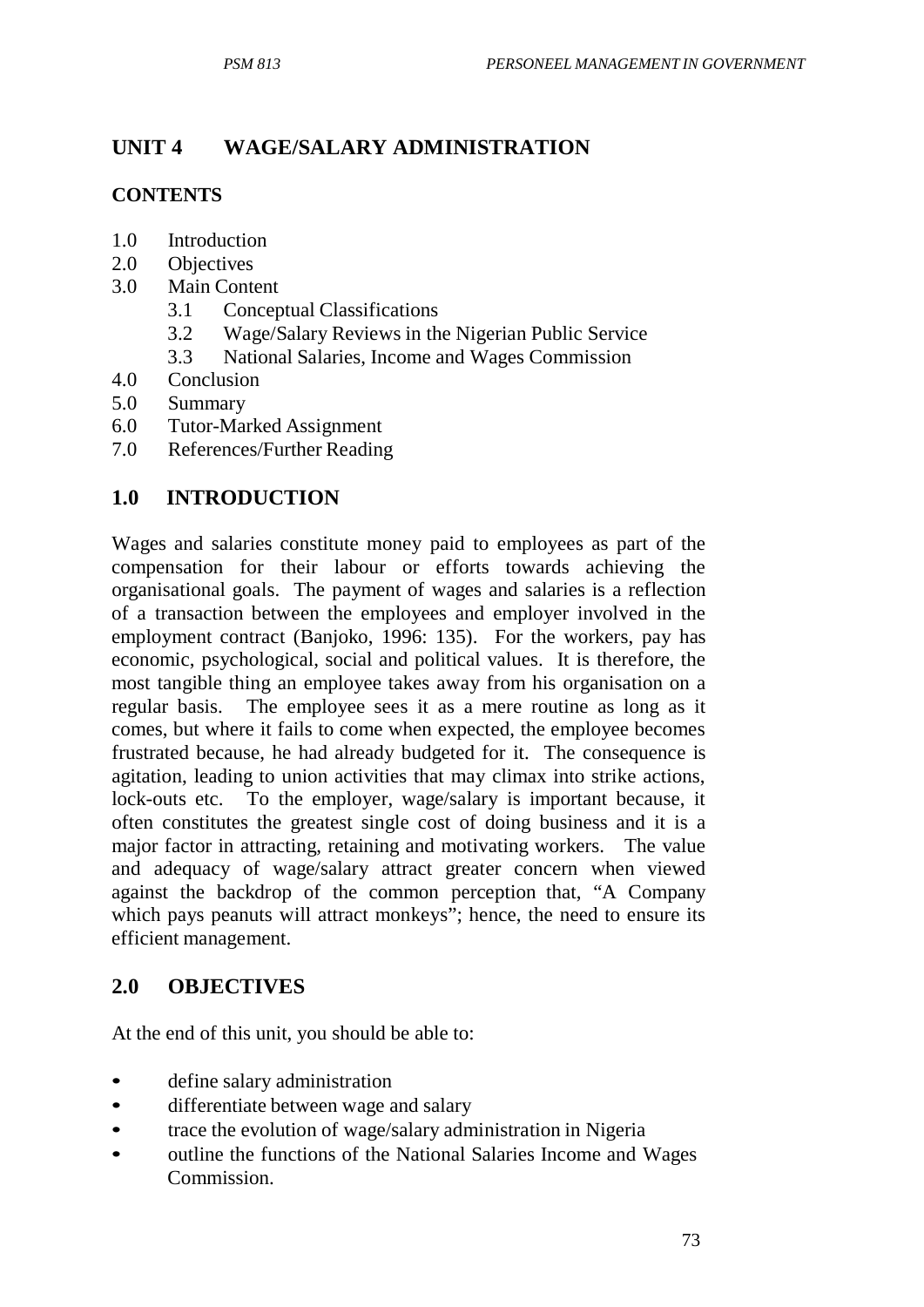### **3.0 MAIN CONTENT**

### **3.1 Conceptual Classifications**

There is however, a basic difference between wage and salary. Graham (1988): 121) explains that a wage is the payment made to manual workers while a salary is a fix periodical payment to a non-manual employee. It is usually expressed in annual terms implying a relatively permanent employment relationship, although normally paid at monthly intervals. He further explains that "salaried workers are usually termed 'staff' while, wage earners are called 'casual workers'". The two terms will however; be used interchangeably in their widest application.

The management of employee compensation generally, and in particular, wages and salaries, presents complex problems to a lot of organisations, particularly the public sector organisations which are highly complex. This is because; there is no science of pay. Flippo (1980: 148) explains further that one of the most difficult functions of Personnel Management is that of determining rates of monetary compensation. Not only is it one of the most complex duties, but it is also one of the most significant to both organisation and the employee. The management of this very important monetary aspect of employee's compensation is what is referred to as Wage and Salary administration. The need to administer and control wages and /or salaries is to ensure equity both within and outside the organisation itself and with respect to widening the local and national employment situation. In administering wages and salaries therefore, Whitmore and Ibbeton (1977:87) insist that two major considerations arise: "First is the need to regularly review the wages and salary situation in those areas where similar employment conditions and types of work pertain, and second, to hold under constant review the steadily changing factors which influence the total field of payment within the organisation itself''.

There are, however, essentially three ways to administer wages and salaries

These are:

- 1. **Adhoc**: Here, there is no attempt to evaluate jobs before assigning payment rates to them. Increases in pay are therefore given erratically, often, at the demand of workers through the union.
- 2. **Merit review**: Here, jobs are evaluated before fixing wages and salary range. Workers are appraised normally and given personal increases which will move their pay at varying speed through the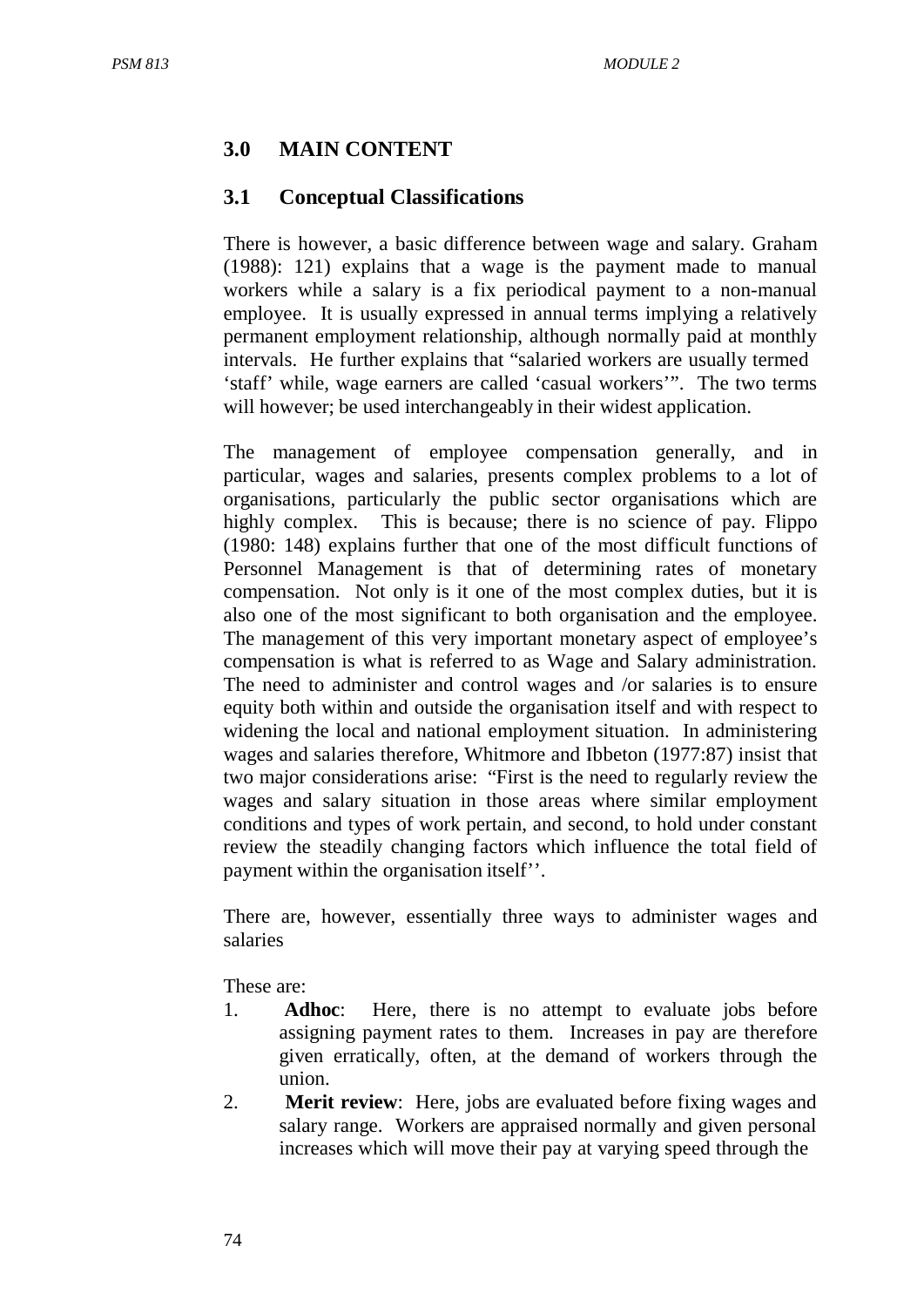range. In other words, individual efforts and merit are rewarded; and

3. **Incremental Scale**: Here, all jobs are evaluated and graded with a salary range and standard annual increment which is, automatic.

Other factors which determine wage fixation include:

- Ability to pay,
- Comparable wages
- Government policies
- productivity
- the living wage and
- Collective Bargaining.

## **3.2 Wage/Salary Reviews in the Nigerian Public Service**

The incidence of wage employment marked the beginning of industrial relations and personnel management in Nigeria. The genesis of wage employment in Nigeria is therefore, the public service. Throughout the colonial period and up to 1971, wage and salary administration in the Nigeria Public Service was by adhoc method whereby there was no job evaluation before determining pay, and increases in pay were usually in reaction to workers demand. In fact, the history of wages and salary administration in Nigeria can be traced to the numerous agitations by Nigerian employees against discrimination in employment by the colonial government. The agitations culminated in unilateral wage reviews or through committees or commissions. These are outlined hereunder:

- (i). Rice Committee of 1920 which led to the doubling of existing war bonus
- (ii) Hunts Commission of 1943 which structured the wages of unskilled labour
- (iii). Bridges Committee of 1941 which reviewed the wages of African Government Workers in Lagos and recommended compensatory awards called "Costs of Living Allowance (COLA)". This was however, not implemented. This brought Michael Imodu, the then President of the Nigerian Railway Workers Union, to limelight as he successfully organised a strike action that forced the then colonial government to implement the COLA
- (iv). Tudor Davis Commission of 1945 which harmonised remuneration in the public sector
- (v). Miller Committee of 1946 which classified unestablished labour into Grades 1, 2 and 3 and established skilled artisans into Grade 1,2 and 3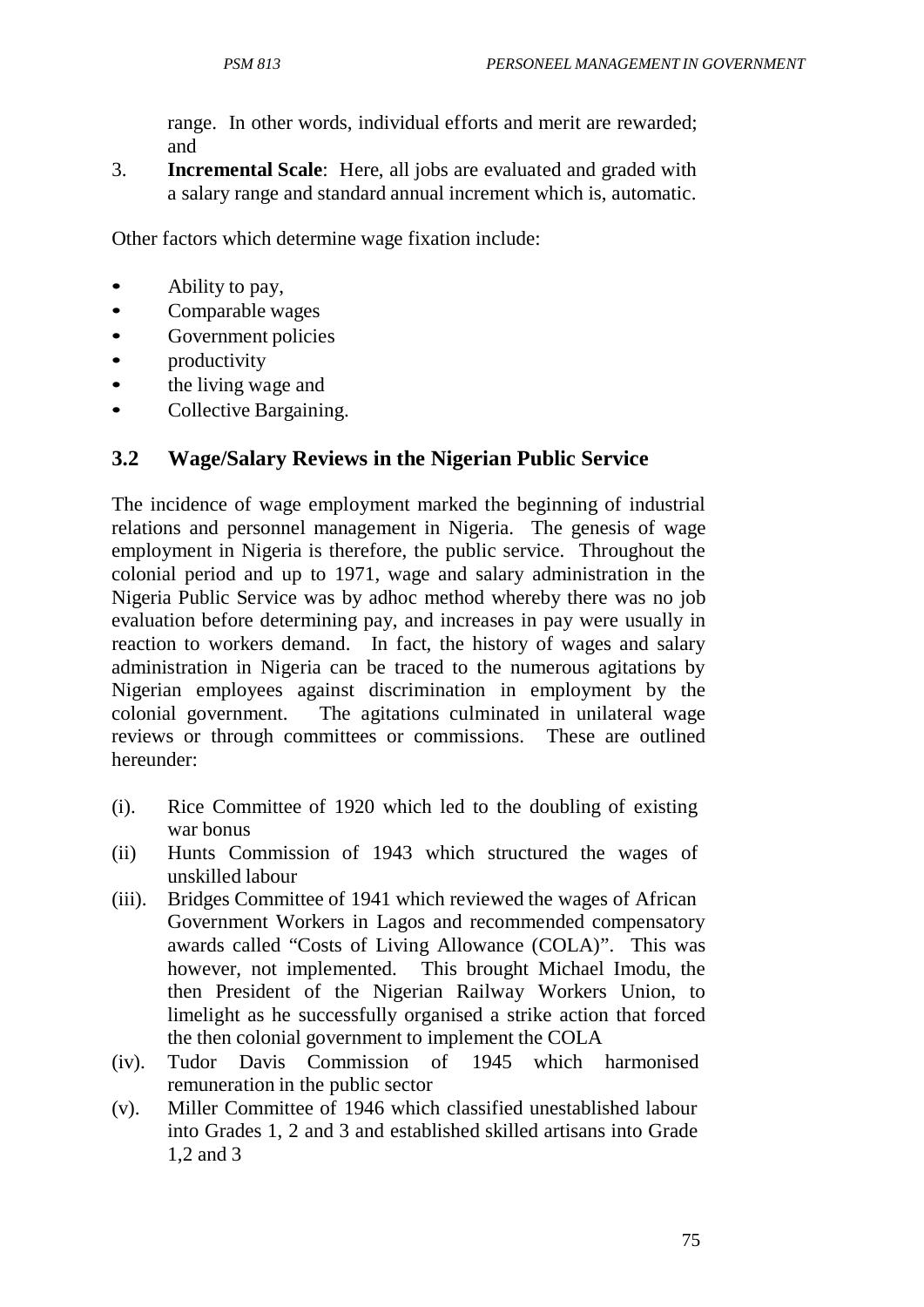*PSM 813 MODULE 2*

- (vi) Harragin Commission of 1946 which revised the structure and salaries in the public service after recommending a two-service structure Viz: Senior and Junior
- (vii). Cowan Enquiry of 1948 which introduced Whitney Councils in Nigeria for negotiating salaries in order to avert strike actions
- (viii). The Unilateral political Award of 1954 which was a salary increase of over 100% unilaterally awarded to her employees by the Western Regional Government
- (ix). Gorsuch Commission of 1954 which abolished the two structured service and established five- grade structure with parallel classes for both administrative and professional cadres. It thereafter recommended a new set of salary scales based on the revised grade structure
- (x). Morgan Commission of 1954 55 recommended increases in salaries in the Western Region at the instance of that Region's Government
- (xi) Mbanefo Commission of 1957 which recommended a progressive leveling up of minimum wages paid throughout the country
- (xii). Morgan Commission of 1963 which recommended a progressive leveling up of minimum wages paid throughout the country
- (xiii). Elwood Grading Team of 1966 which regraded all the jobs in the public service as a scientific and equitable basis for determining salaries
- (xiv) Adebo Commission of 1970 which recommended among others, zonalisation of wages and salaries; reduction of wage zone from six to three; increase in the minimum wage per zone etc
- (xv). Udoji Commission of 1972 which recommended among others: Increase in remuneration in the public service by almost 100%, generous granting of Pensions and Gratitude , compressing of over 600 salary structures, grades and posts in the administrative and professional structure to one - Unified Grading and Salary Structures (UGSS), with Grade Levels 01 to 17
- (xvi). Cookey Commission of 1982 which recommended the pulling out of the staff of Universities from the UGSS and to operate a separate structure called University Salary Structure (USS) prepared for it by the commission
- (xvii). The Onosode Commission of 1981 which reviewed the structure of salaries in the public enterprises or parastals and recommenced the removal of some parastatals from the UGSS leading to disparity in salaries of public servants and
- (xviii).Some other Unilateral Awards were:
	- 45% salary increase 'across the board' by the Presidential Reform of the ''Babangida regime'' 100% increase in allowance by the 'Abacha regime' in 1995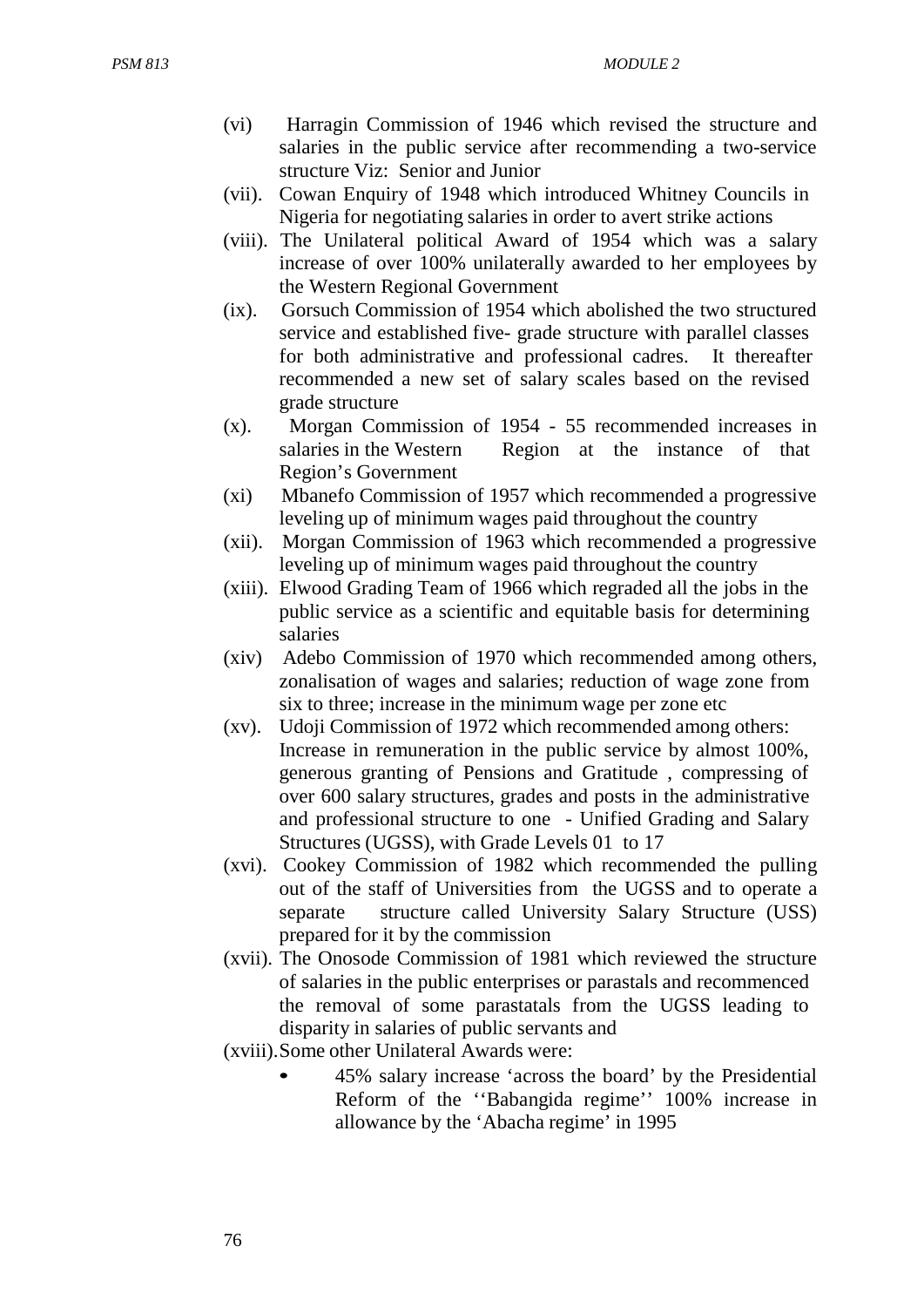- The harmonised Public Service Salary Structure (HAPSS) released by the ''Abdulaslami Administration'' with an increase of about 55%; and
- The Obasanjo Administration's minimum wage of N7,500.00 which was announced on May – Day in year 2000
- The Obasanio Administration's consolidated salary of 2007
- The Jonathan Administration's minimum wage of N18, 000 of 2011

### **SELF-ASSESSMENTEXECISE**

List the pre-independence reviews of wage/salary.

### **Two Major Issues**

Of all these reviews and scenarios, two major issues standout clearly:-

- (a) The approach of the Public Service Review Commission (a.k.a. Udoji) of 1972 -74 was the most scientific and objective approach ever adopted in salary review in the history of Public service in Nigeria till date. The Commission adopted the combined processes of Job Analysis and Job Evaluation and consequently graded all the jobs in the Nigeria Public Service, before fixing salaries. The classification emerging therefrom is as follows:
	- (i). Professional, Administrative, Technical, Technological, Clerical (PATTC) to which it gave Salary Grade Levels 03 – 12.
	- (ii). General Services Operational (GSO) to which it gave salary grade levels  $01 - 06$ ;
	- (iii). Senior Management (SM) to which it gave salary grade levels  $13 - 17$ ; and
	- (iv). Nigeria Police Force (NPF) to which it gave salary grade levels 01-17.
- (b) In January, 1991 the Federal Government under the Babangida administration introduced a new wage policy which deregulated wages and salaries in Nigeria – a major shift in wage and salary administration. According to the President in his 1991 Budget speech, " the time has come for wage fixing to reflect varieties and differences in the 'ability to pay' as between the Federal Government , the State Governments, Local Governments and Parastatals". (Quoted in Maduabum, 2006:265). The implication of this is that the federal government expected every employer in the public sector to negotiate directly with his employees or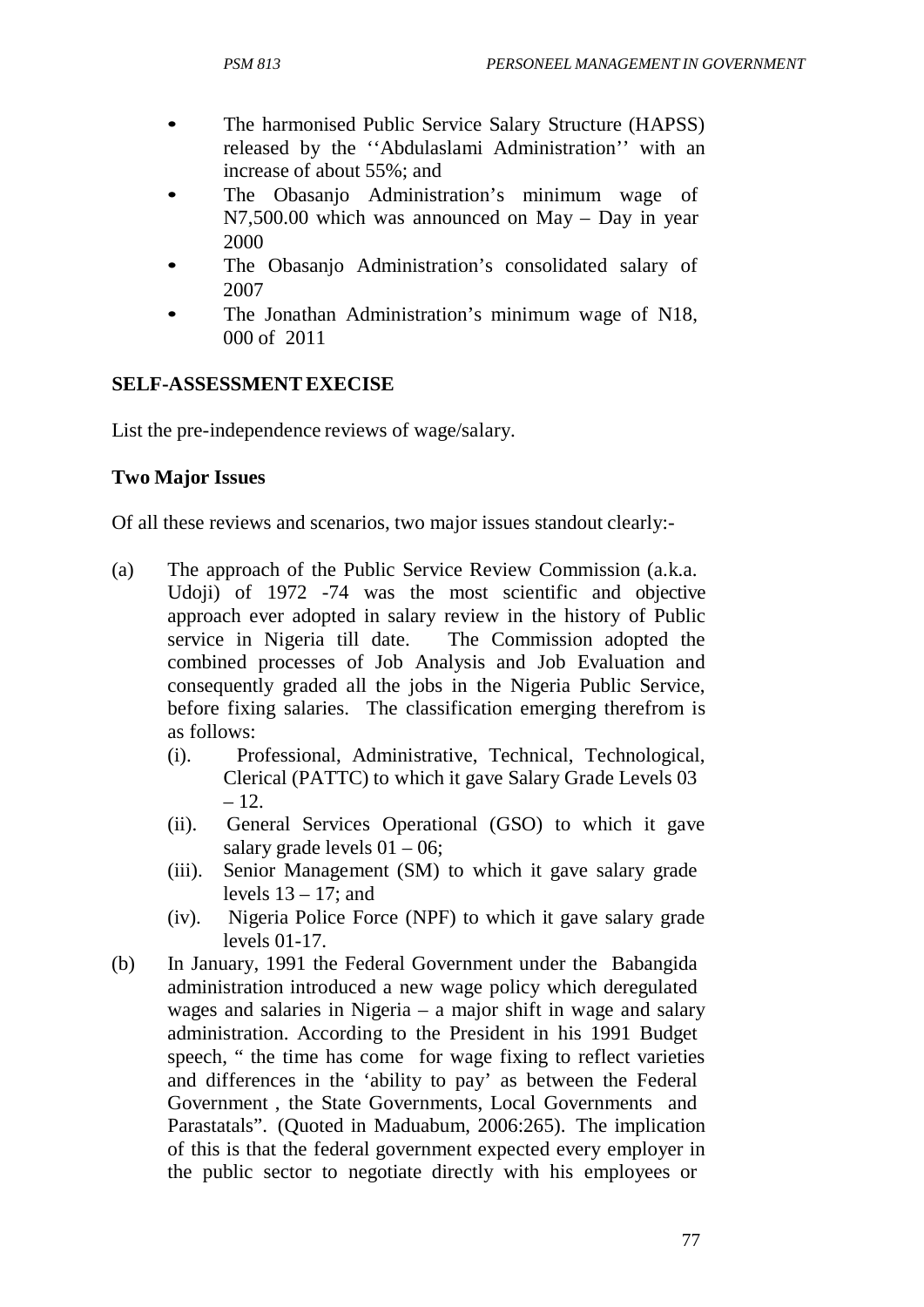unions based on capacity to pay. This is a paradigm shift in the annals of wage/salary administration in the Public Service of Nigeria.

#### **3.3 National Salaries, Income and Wages Commission**

The establishment of this commission which is currently an organ of government is a major thrust that was a clear departure from what the situation was from the onset. From the experience so far garnered, it was clear that the use of adhoc committees and, in some cases, unilateral means of awarding salaries could not successfully proffer a logical and resolute solution to the problems they were *ab initio* set to tackle. There, then, became a need to set up a permanent body which would adequately address the persistent issue of regular review of wages and salaries and its attendant problems such as strained relationship between employers and employees etc. Equally of note is the fact that, some of the adhoc commissions in the past recommended the establishment of such a body. It is against this background that the Federal Government decided to establish the National Salaries Income and Wages Commission as a permanent national facility which is expected to be a potent tool for government to adjust along annual budgetary exercises, any aspects of wages and salaries which require attention, with the aim of forestalling likely problems.

The Commission was set up by Decree No. 99 of 1993 under the then Federal Military Government of General Ibrahim Badamasi Babangida to perform the following functions as stated in part II of the decree.

- a. to advise the Federal Government on national incomes policy;
- b. to recommend the proportions of income growth which should be utilised for general wage increase
- c. to inform the federal government of current trends in wages and propose guidelines within which increases in wage should be confined
- d. to keep federal government informed on a continuing basis of movements of all forms of income an propose guidelines relating to profits, dividends, and all incomes other than wage
- e. to encourage research on wage structure (including industrial, occupational and regional) and any other similar factors such as income distribution and household consumption patterns
- f. to keep prices under continuous surveillance, interpret price movements and relate them to other developments in the national economy
- g. to propose measures for the regulation of prices and wages in the various sectors of the economy and for the control of hoarding;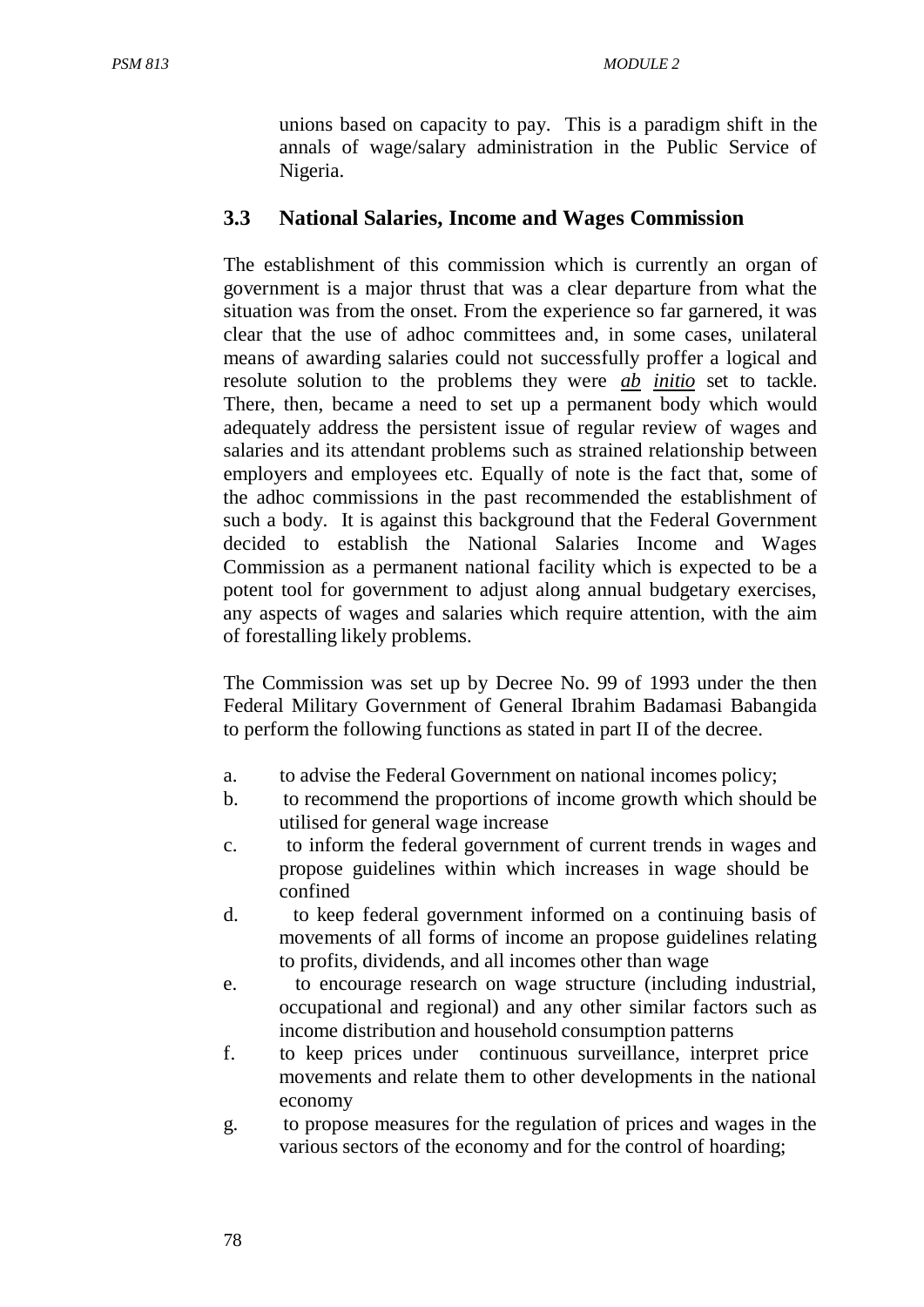- h. to encourage and promote schemes for raising productivity in all sectors of the economy
- i. to establish and run a data bank or other information centres relating to data on wages and prices or any other variable and for that purpose to collaborate with data collection agencies to design and develop an adequate information system
- j. to inform and educate the public on prices, wages and productivity, their relationships with one another and their interplay in determining standards of living and real economic growth
- k. to examine and advise on any matter referred to it by the Federal and State Governments concerning any of the functions conferred on it
- l. to examine, streamline and recommend salary scales applicable to each post in the public service
- m. to examine areas in which rationalisation and harmonisation of wages, salaries and other conditions of employment are desirable and feasible as between the public and private sectors of the economy and recommend guidelines which will ensure sustained harmony in work compensation policies in both the public and private sectors.
- n. to examine the salary structures in the public and private sectors and recommend a general wages framework with reasonable features of relatively and maximum levels which are in consonance with the national economy.
- o. to examine and recommend effective machinery for assembling data on a continuing basis, taking into account changes in the cost of living, productivity, levels of pay in the private sector and other relevant economic data on which public sector salary and other benefits can be reviewed annually.
- p. to examine the current rate of retirement benefits and recommend appropriate mechanism for periodic review of retirement benefits;
- q. to inquire into and make recommendations on any other matters which, in the opinion of the Commission, appear to be relevant to the foregoing and therefore ought, in the public interest, to be inquired into and
- r. to undertake any other activity which is likely to assist in the performance of the functions conferred on it.

With the establishment of the commission and its performance so far, it is hoped that stability in wage/salary regimes will no longer be farfetched.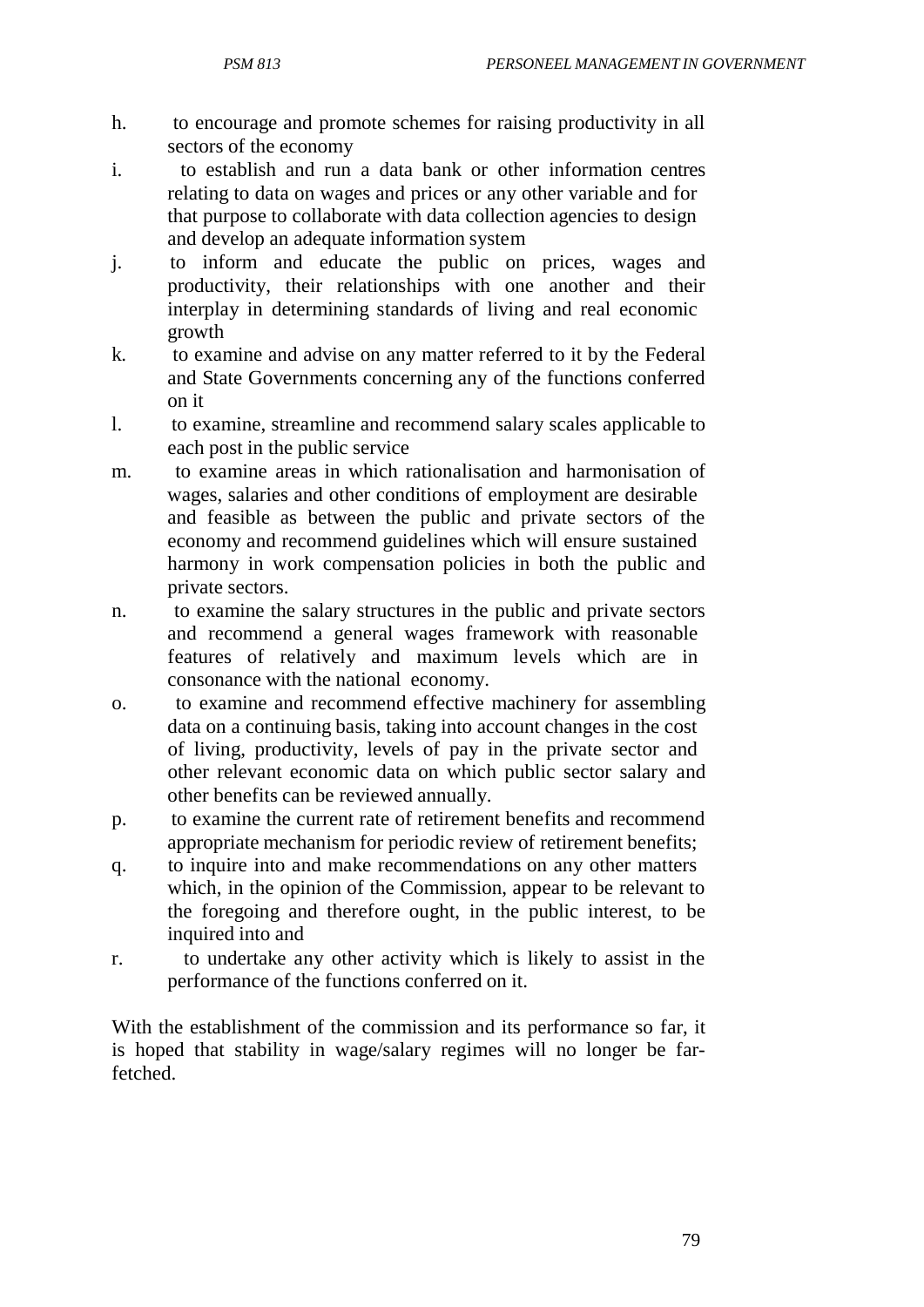## **4.0 CONCLUSION**

By way of conclusion we provide the general rules on emoluments in the service as follows:

- On first appointment emoluments shall be paid from the date of assumption of duty.
- On transfer from another government to Federal Civil Service a staff shall be eligible for the emolument attached to his/her new office with effect from the day he/she assumes duty.
- An officer on an incremental grade level shall normally be granted an increment unless he/she is on interdiction/suspension or has disciplinary action pending against him/her.
- The incremental date for an officer appointed or promoted to a post in the service shall be  $1<sup>st</sup>$  of January of the year following at least six(6) months of service or promotion.

## **5.0 SUMMARY**

In this unit, the whole gamut of wages and salaries were clarified. The unit thereafter traced the evolution of wage/salary administration in Nigeria from its inception in 1920 to date. It finally outlined the functions of the National Salaries, Income and Wages Commission.

## **6.0 TUTOR-MARKED ASSIGNMENT**

Outline the functions of National Salaries, Income and Wages Commission.

## **7.0 REFERENCES/FURTHER READING**

- Anjorin, D. (1992). "Compensation Scheme in the Public Sector", in Ali, D. Y. & C. I. Akinyele (ed). *New Trends In Personnel Management : A Book of Readings.* Badagry: ASCON Press.
- Gellerman, S. (1968). "Motivating Men with Money" in March edition of *Fortune Magazine*. U.S.A.
- Maduabum , C.P. (2006). *Reforming Government Bureaucracies in Nigeria: The Journey So Far.* Badagry: ASCON Press.
- Maduabum. C.P. (1998) ."Wage/Salary Administration: A Sour Point in Labour- Management Relations in Nigeria", *African Administrative Studies***.** No 50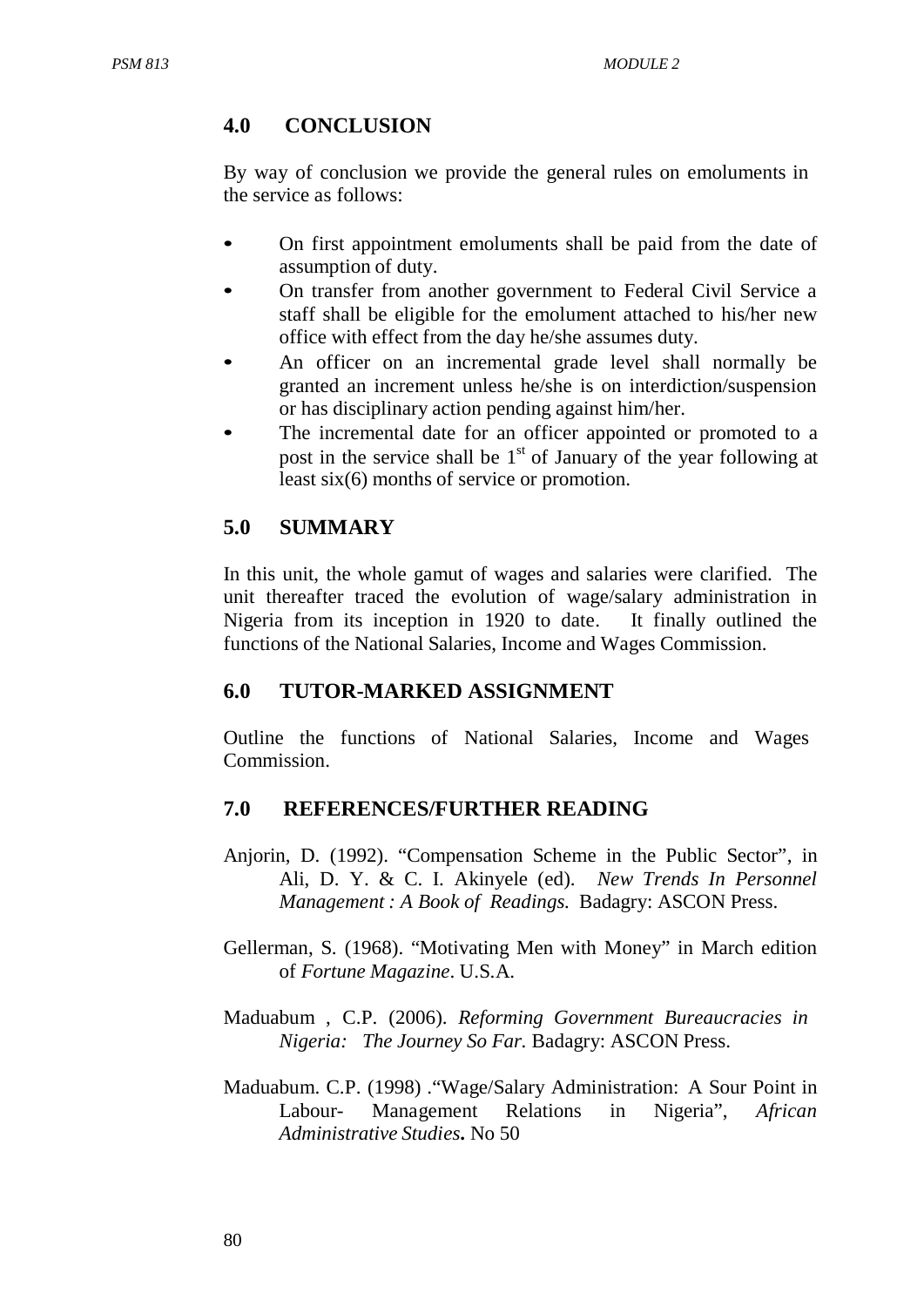Whitemore, A. & Ibbefon, J.F.R. (1977). *The Management of Motivation and Remuneration***.** London: Business Books Ltd.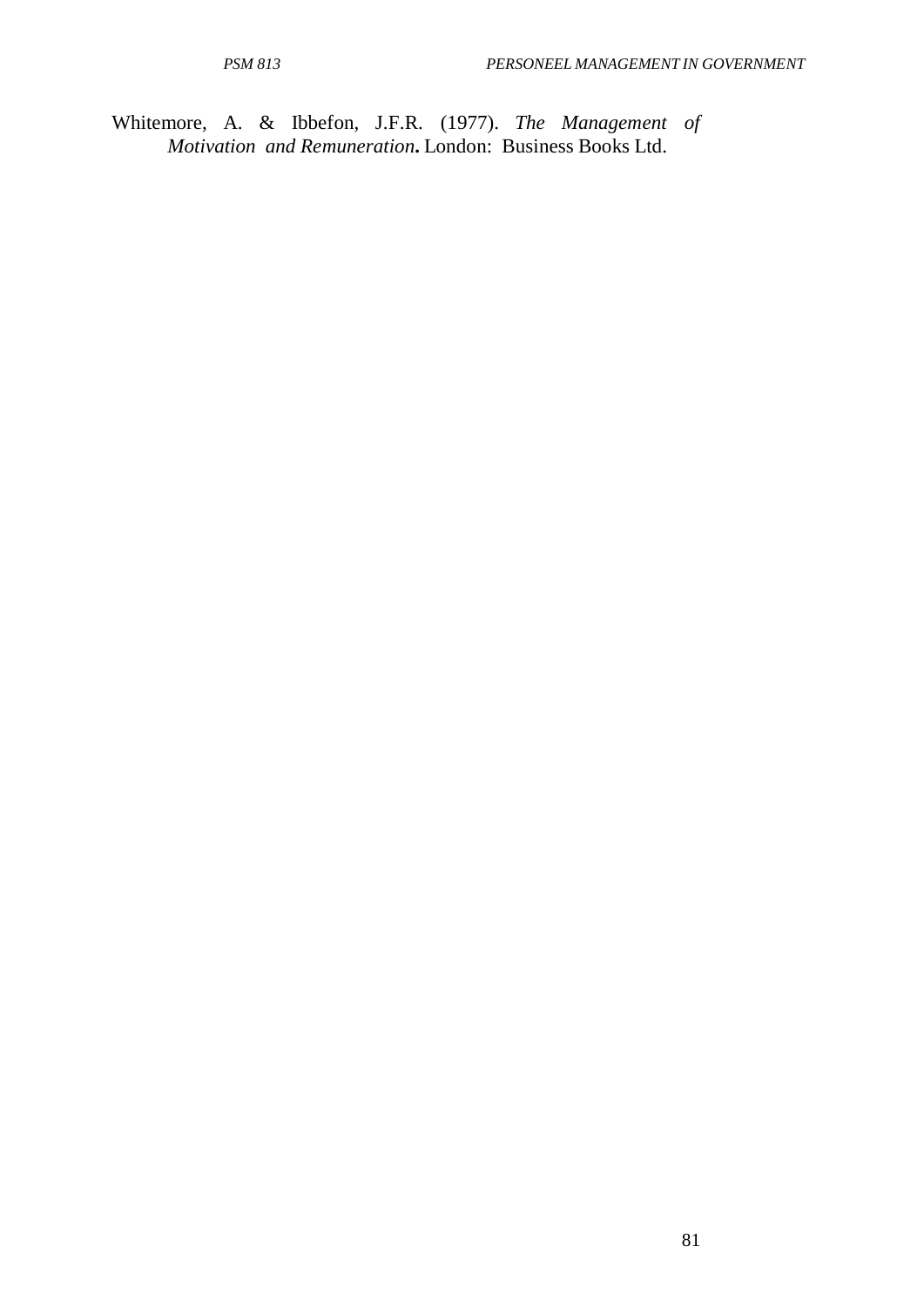### **UNIT 5 EMPLOYEE WELFARE SERVICES**

#### **CONTENTS**

- 1.0 Introduction
- 2.0 Objectives
- 3.0 Main Content
	- 3.1 Leave Matters
	- 3.2 Medicals
	- 3.3 Responsibilities of Ministries and Extra-Ministerial **Offices** 
		- 3.3.1 Responsibility of Health Care Provider
		- 3.3.2 Medical Examination
		- 3.3.3 Facilities for Medical Treatment
		- 3.3.4 Medical Treatment Overseas
		- 3.3.5 Medical Check Up
		- 3.3.6 Sick Leave
	- 3.4 Obligation of Government when an Officer Dies
	- 3.5 Compensation and Insurance for Loss of Life
	- 3.6 National Health Insurance Scheme (NHIS)
- 4.0 Conclusion
- 5.0 Summary
- 6.0 Tutor-Marked Assignment
- 7.0 References/Further Reading

## **1.0 INTRODUCTION**

Employee Welfare Services are services outside salary which are provided to the employee in order to make him happy and willing to put in his best. To this extent, it is clear that these services perform motivational functions. As stated by Ajileye (1992: 157), apart from specific recommendations of the various public service review commissions in the past, there is continued government efforts to motivate public servants through the introduction of welfare schemes like pensions and gratuity, housing and transport subsidy, loans to build or purchase own house , provision of club houses and staff canteens, introduction of staff buses, supply of drinking water where there are shortages, review of fringe benefits, granting of meal subsidy, motor vehicle refurbishing loans, creation of games and sporting activities at, or near the place of work and measures to address individual complaints and frustrations through fair rules and regulations, and house journals. One of the highly impressive welfare packages enunciated as a policy in the public service is the establishment of day-care\_centres close to the secretariat of the Civil Service for use by nursing mothers.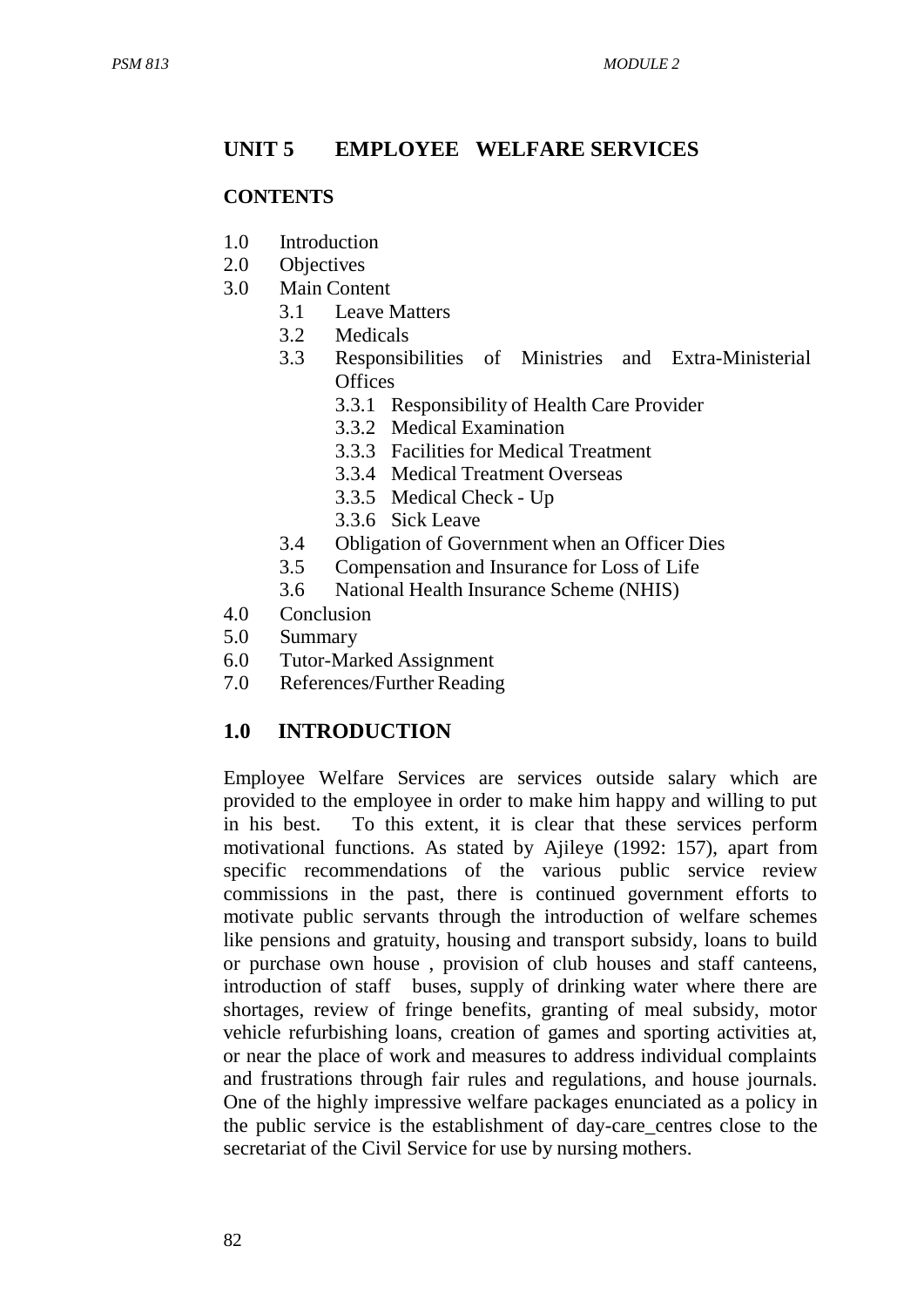## **2.0 OBJECTIVES**

At the end of this unit, you should be able to:

- explain the concept of welfare services
- identify the welfare services available to a public servant
- state benefits of welfare services to both the employee and his employer.

# **3.0 MAIN CONTENT**

In view of the fact that the monetisation policy has absorbed such services as transportation (provision of vehicles at government expenses) and accommodation, they will not be discussed in this unit.

## **3.1 Leave Matters**

Leave refers to the authorised absence of an officer from duty for a specific purpose as provided for in the Public Service Rules. The types of leave in the service are described as follows:

1. **Annual leave** is the absence of an officer from duty for a period as may be authorized by superior officers in accordance with the grade of the beneficiary as follows:

| __  |                 |                  |
|-----|-----------------|------------------|
| (a) | GL 07 and above | 30 calendar days |

- (b) GL  $04 06$  21 calendar days
- (c) GL 03 and below 14 calendar days
- 2. **Proportionate leave** is a vacation granted to a new or retiring officer in proportion to the number of days he/she has put into service.
- 3. **Deferred leave** is that which an officer is granted in exceptional circumstances by the Permanent Secretary or Head of Extra ministerial Department to carry forward to the next leave year because of exigency of duty.
- 4. **Causal leave** is the absence of an officer from duty for a short period not exceeding an aggregate of 5 working days within a leave year as may be authorised by a superior officer. The casual leave shall only be granted after an officer has exhausted his/her annual leave.
- 5. **Sick leave** is the absence of an officer from duty on account of ill health as authorised by a health care provider.
- 6. **Maternity leave** is the authorised absence from duty of a serving female officer granted by a superior officer on account of pregnancy covering prenatal and postnatal period.
- **7. Examination leave** is a special leave granted an officer for the purpose of taking an examination.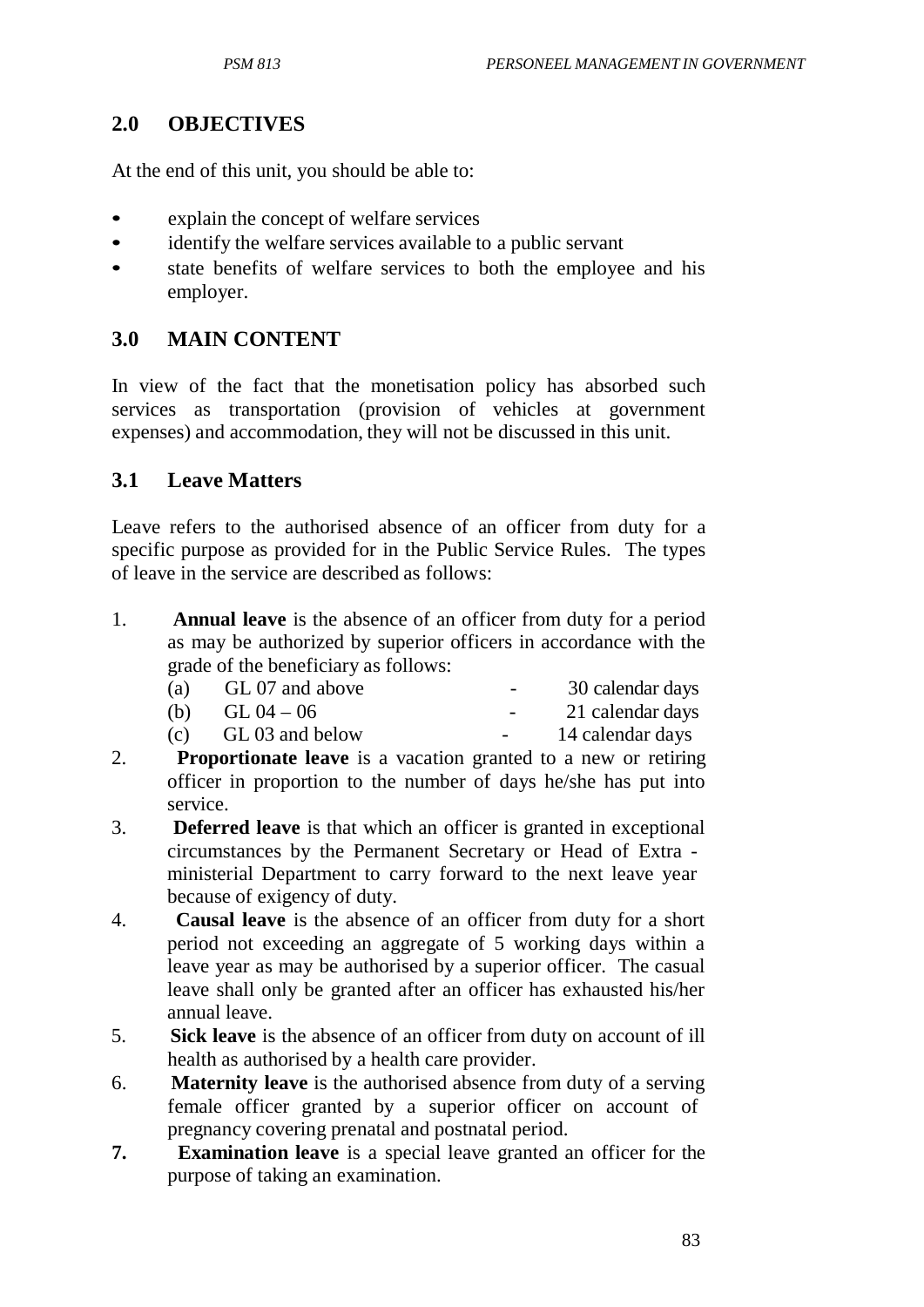- **8. Sabbatical leave** is the absence of an officer on Grade Level 15 or equivalent and above from duty for the purpose of research either within or outside Nigeria for a period of twelve months. A qualified officer is entitled to this once in five years.
- **9. Study Leave** is the leave granted to a confirmed serving officer to undertake an approved course of study within or outside the country. There are three types of study leave as stated below:
	- (a) In-Service Training;
	- (b) Study leave with pay; and
	- (c) Study leave without pay.
- 10. **Leave for religious purposes** is granted to officers going on religious pilgrimages other than officials assigned to cover such activities, and such leave shall be part of their annual leave.
- 11. **Leave of absence** is absence of an officer from duty authorised on grounds of public policy
- 12. **Pre-retirement leave** is a special leave granted an officer to cover three months before the commencement of the effective date of retirement.

## **3.2 Medicals**

A number of relevant concepts need to be clarified, namely: Health, Safety, and Health Care Provider (HCP).

Health can be defined as the condition of a person's body and mind or the state of being physically and mentally healthy. On the other hand, safety is concerned with the prevention of accidents and hazards. The health and safety of workers/employees are important to both the employer and the employee. But a health care provider can be described as a body qualified and registered to provide health care services. In our discussion, a health care provider must be duly appointed in accordance with the National Health Insurance Scheme (NHIS). Details about NHIS are contained in the later part of this unit.

## **3.3 Responsibilities of Ministries/Extra Ministerial Offices**

In each ministry/office, the Administration/Personnel Management Departments are to maintain an up-to-date record of the residential addresses of the officers and staff employed there. So, whenever an officer's absence from duty is not explained by him/her within 2 hours, enquiry must be made at his recorded address to ascertain the cause of absence, which could be due to illness.

Whenever an officer becomes so ill that he/she is physically unable to present himself/herself for medical examinations, the circumstances and his /her whereabouts should be reported by the ministry/office to the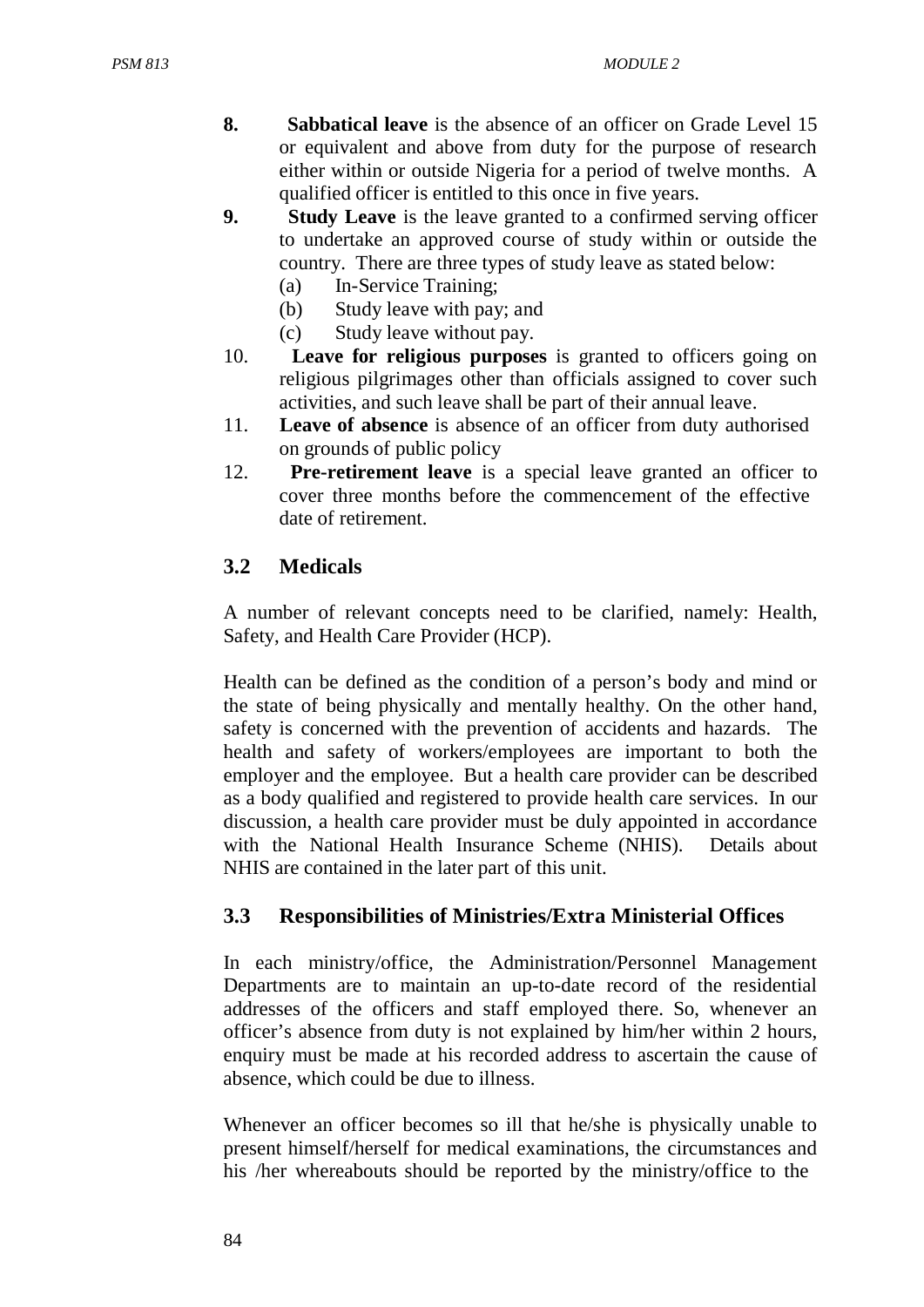nearest health care provider. And when it is desirable to appoint a medical board to ascertain whether or not the officer is physically capable of performing his duties, it is the responsibility of the Permanent Secretary/Head of Extra-ministerial office to initiate action in that regard.

## **3.3.1 Responsibility of Health Care Provider**

When an officer presents himself/herself to a health care provider for examination, the latter is to examine and treat him/her and give him/her a certificate as the health care provider considers appropriate or, if he/she is admitted to a hospital as an in-patient, inform his/her ministry/extra-ministerial office.

# **3.3.2 Medical Examination**

On first appointment, an officer is to be examined by a duly appointed health care provider, who will certify that the officer is sound in health for employment in the pensionable establishment. Thereafter, every five years, an officer is to present himself to a health care provider for examination to certify that the officer is sound in health and fit to continue in service, without bias to government policy on the right of individuals, as this pertains to specific diseases from time to time. The fee for such examination shall be paid by the government. The medical certificate, reports of medical boards and dental treatment reports, are to be treated as strictly confidential. But this does not preclude the keeping of an officer's record in the Ministry of Health.

The permanent Secretary/Head of Extra - ministerial Office may at any time call upon an officer to present himself/herself to an approved health care provider, or to a duly constituted medical board for medical tests.

# **3.3.3 Facilities for Medical Treatment**

The medical facilities in Nigeria provided to all officers and their families and the scale of charges are to be determined by the National health Insurance Scheme**.** However, a staff that prefers to be treated by a private practitioner instead of availing himself/herself of services of an authorised health care provider will personally bear all expenses incurred through such treatment.

# **3.3.4 Medical Treatment Overseas**

Every application for medical treatment abroad must be supported by a consultant's report from an authorised health care provider. It must be submitted to the Permanent Secretary, Federal Ministry of health by the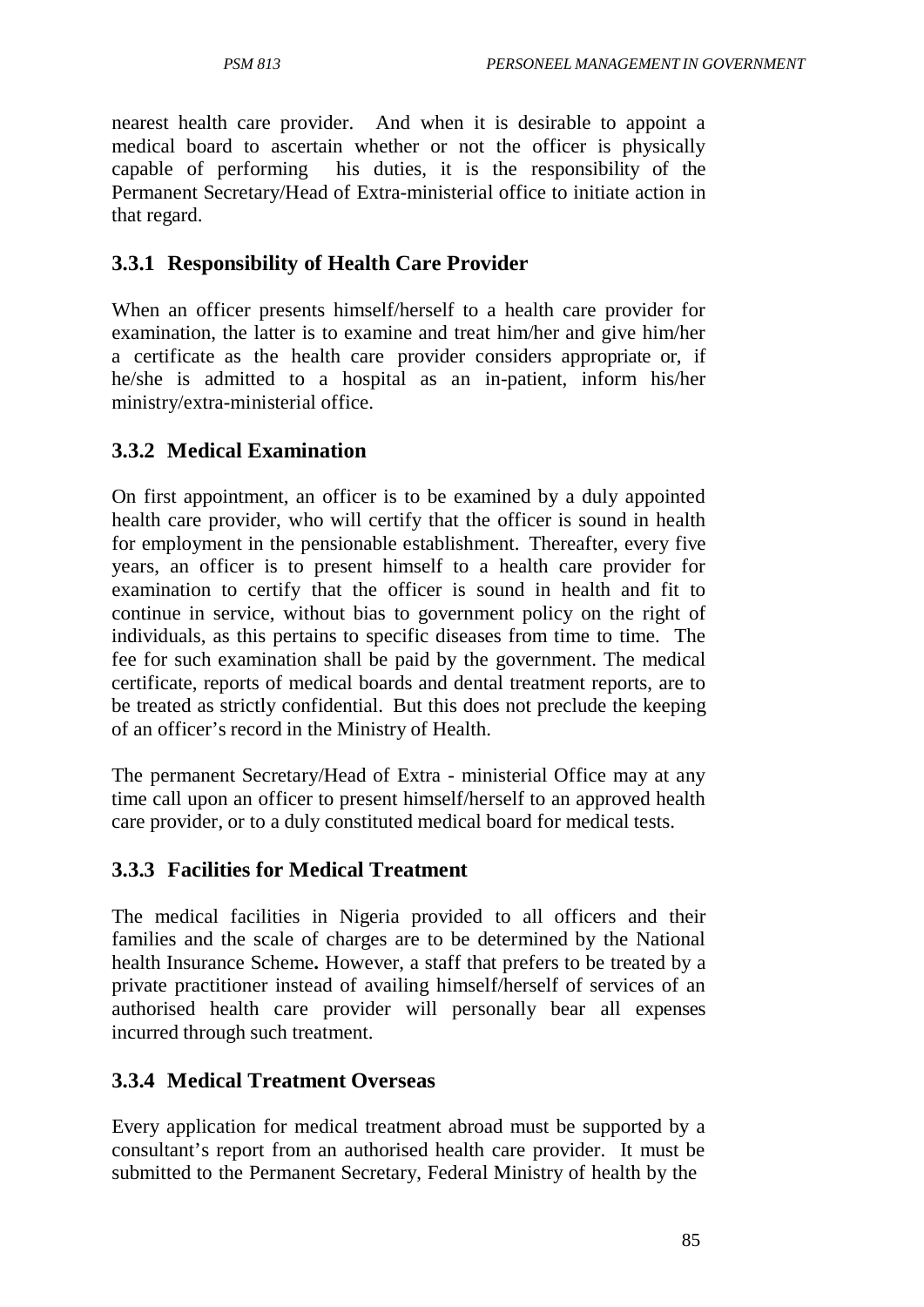sponsoring ministries or parastatals/organisations. The Permanent Secretary will then make his recommendations to the Heads of Civil Service of the Federation. Approval will be notified to the applicant by the Head of Civil Service of the federation with copies to the Federal Ministries of Finance and Foreign Affairs and the appropriate Nigerian mission abroad. As a further control measure, the choice of consultants/clinic abroad will be made by the Nigerian mission. However, where contact already exists between a patient and a consultant, the mission may endorse the arrangement. The mission's medical consultant will vet all bills before settlement to ensure that they are proper and reasonable.

Permission may be granted an officer's spouse to accompany him/her, at government expenses, where the ailing officer is considered to be in ''life or death'' condition, in consequence of which immediate medical treatment or hospitalisation abroad is recommended. In such a case, the commitment of the Federal Government shall be limited to the provision of return air passage for the two of them, together with the payment of estacode rate in respect of only one spouse. This is because if the patient is hospitalised, his/her spouse will remain in a hotel, or that if the officer remains as an outpatient, the two of them will utilise the same hotel accommodation. Even then, this privilege is not automatic as it is a necessary requirement that a specific approval from the competent authority must be obtained prior to the journey abroad.

## **3.3.5 Medical Check - Up**

Officers on Grade Levels 16 and above are entitled to medical check-up locally once a year while officers on Grade Levels 12 to 15 are entitled to medical check-up locally once in two (2) years. However, if, as a result of such check-up, it is recommended that a further medical consultation should be undertaken/given abroad, permission to do so may be granted by the President or Head of the Civil Service of Federation, as the case may be. Expenses incurred in respect of medical check-ups authorised under this scheme should be settled by the relevant ministry/extra-ministerial office.

### **3.3.6 Sick Leave**

An officer not being on leave of absence who is absent from duty on ground of ill health will, provided such absence is covered by proper authority , be regarded as being absent on sick leave. The maximum aggregate sick leave an officer not hospitalised can take is forty-two (42) calendar days within a year. Where the officer has been absent from duty on grounds of ill health beyond 42 calendar days within a year, he/she should be made to appear before a medical board with a view to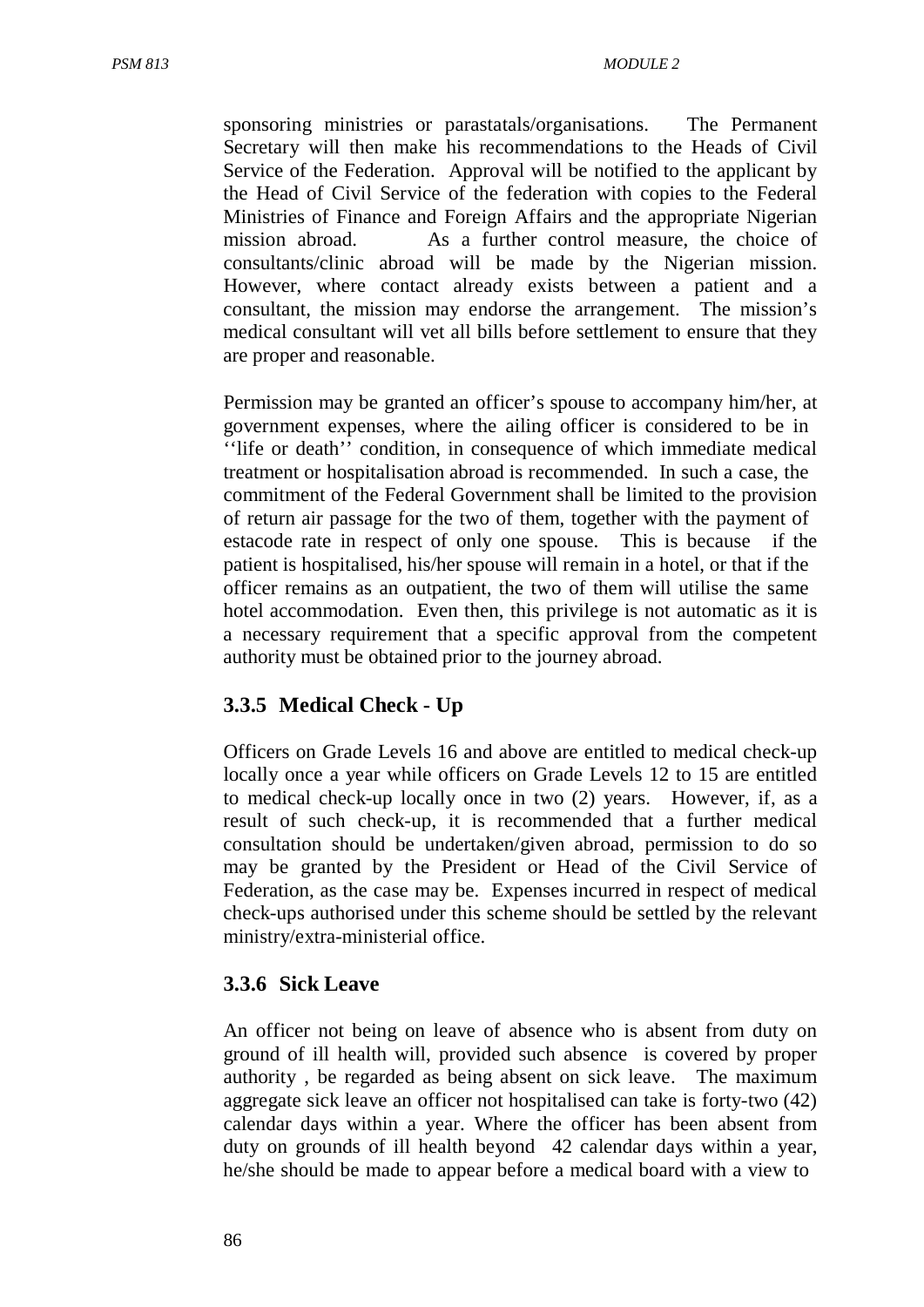ascertaining whether or not he/she should be invalidated from service. Such period, in excess of the prescribed aggregate, will be without pay and will be reckoned with for purpose of pension.

An officer incapacitated as a result of injury sustained in the course of his/her official duties shall be entitled to draw full emolument until he/she is discharged from sick leave of permanently invalidated. And any officer recommended by a medical board or a health care provider as permanently invalidated will forthwith commence vacation leave prior to retirement.

An officer hospitalised may be allowed three (3) month's sick leave in the first instance on the certificate of an approved health care provider. Beyond that period, his/her permanent secretary/head of extraministerial office must make arrangement for him to be examined by a medical board so as to ascertain whether he should be invalidated from the service or allowed further paid sick leave.

### **SELF-ASSESSMENTEXERCISE**

List the medical issues that must be addressed as part of welfare services.

## **3.4 Obligation of the Government When an Officer Dies**

When a pensionable officer dies in the service of government, government shall handle the following:

- 1. Preparation of the body for embalmment, where necessary
- 2. Settlement of mortuary bills
- 3. Provision of coffin or casket at the approved rate and
- 4. Payment of the cost to the family, not exceeding more than one page adverts in one national newspaper for the publication of obituary.

## **3.5 Compensation and Insurance for Loss of Life**

Again, where an officer dies after the completion of the minimum period of qualifying service, his/her legal representative or his/her next –of- kin shall receive his /her entitlement under the life insurance policy maintained under Section 9 (3) of the Pension Reform Act 2004.

The following persons, when travelling by air, land, or sea at government expense, will be eligible for free insurance cover to be provided by the ministry/extra ministerial office of the staff concerned as follows: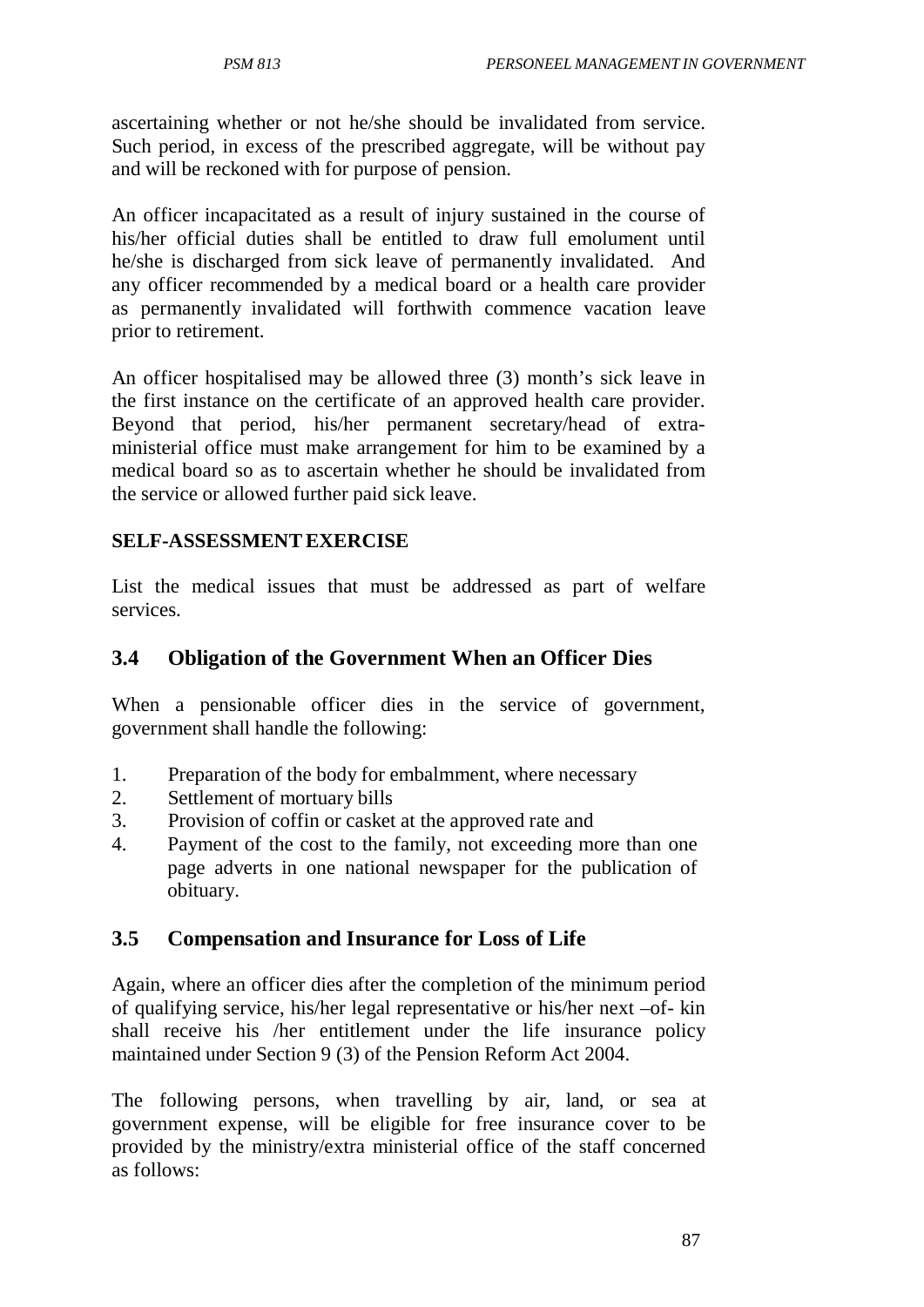| <b>Traveller</b>    | <b>Capital Benefits</b> |
|---------------------|-------------------------|
| <b>Staff</b>        | N2, 000,000.00          |
| Wife of Staff       | N1,000,000.00           |
| Child of Staff      | N1,000,000.00           |
| Non-Official        | N1,000,000.00           |
| <b>Youth Corper</b> | N1,000,000.00           |
|                     |                         |

#### **3.6 The National Health Insurance Scheme (NHIS)**

This scheme came into being by virtue of Act No.25 of 1999. However, the commitment date stood at May 29, 2005 in the formal sector. The aim is to provide comprehensive health care delivery at affordable cost. In terms of coverage, the programme covers various categories of persons: civil servants, armed forces, police and allied services, tertiary institutions, organised private-sector workers, voluntary contributors and persons in Diaspora. The informed-sector programme covers the urban self-employed, rural community dwellers, prison inmates, children under five and permanently disable persons.

To join the scheme, individuals have to collect and complete registration forms from National health Insurance Scheme officers. Registration is free. Ordinarily beneficiaries are limited to oneself, spouse and four children (who are under 18 years of age). However, forms are available for additional children, wives and extra dependants. These would be covered by a surcharge.

### **Contributions**

Currently, contributions are fixed at a total of 15% of basic salary per staff. The employer pays 10% while the employee pays 5%. Variable flat rate(s) contributions are established for all the informal sector programmes.

#### **Benefits**

Beneficiaries would enjoy outpatient care, prescribed drugs, diagnostic test, maternity care, consultation with specialists, hospital care in a standard ward for a stay limited to 45 days per annum, eye examination, dental care and counseling.

#### **Implementation**

- Every subscriber is issued a computerised identity card for use diligently and fraud-free access to health care.
- Beneficiaries are at liberty to select any hospital/clinic of their choice, whether government or private, as long as it is accredited.
- Beneficiaries can change their health care provider after six (6) months if they deem the services unsatisfactory.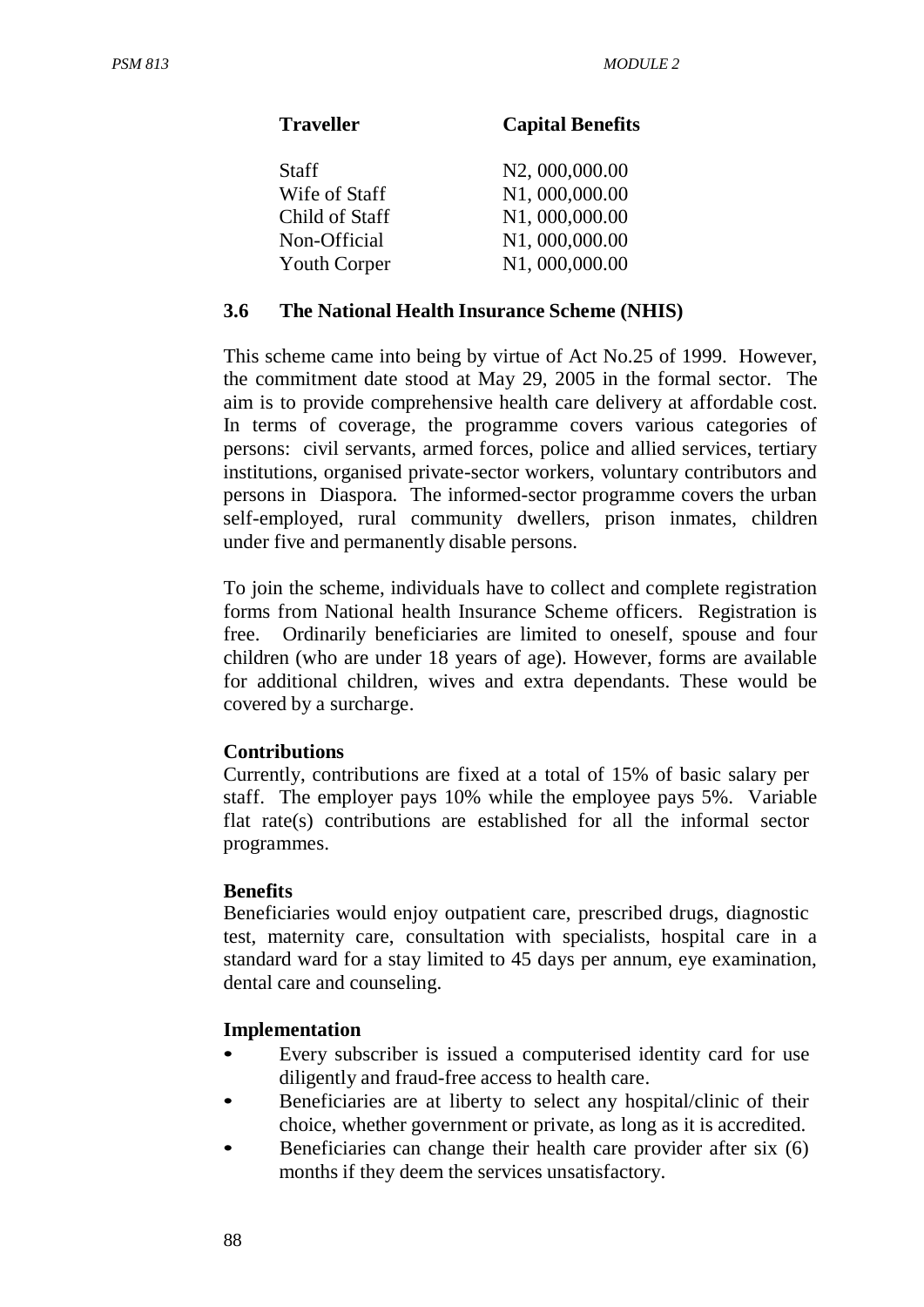• Beneficiaries would be able to access prescribed drugs from the National Health Insurance Scheme accredited pharmacy they wish.

## **4.0 CONCLUSION**

It should be noted that staff welfare scheme is goal-oriented. It helps to resolve organisational conflict and problems that are directly related to the degree or level of employee satisfaction. Other purposes are to increase employees' involvement and identification with their organisation and to get management to address the employees' personal and work - related problems before they ever arise and to assure them that they are important members of their organisation.

## **5.0 SUMMARY**

It is certain that employee welfare services provide a positive source of motivation. Aside from basic salaries and job - related allowances which can motivate employees to give their best to their jobs, there are other things. These were discussed in this unit. They include: Level matters, medical issues, organs responsible for ensuring provisions of such services. The unit equally addressed provisions of the National Health Insurance Scheme and, finally, government's obligations when an officer dies in service.

## **6.0 TUTOR-MARKED ASSIGNMENT**

- i. What are the functions of the National Health Insurance Scheme?
- ii. What are the benefits of employee welfare services?

# **7.0 REFERENCES/FURTHER READING**

- Ajileye, J.A. (1992). "Staff Welfare Scheme: A Strategy for Motivation" in Ali Ali, D. Y. & C. I. Akinyele (eds). *New Trends in Personnel Management: a Book of Readings.* Badagry: ASCON Press.
- Federal Executive Council (2008). *Public Service Rules* (Revised Edition). A Document in the Office of Head of Civil Service of the Federation, Abuja.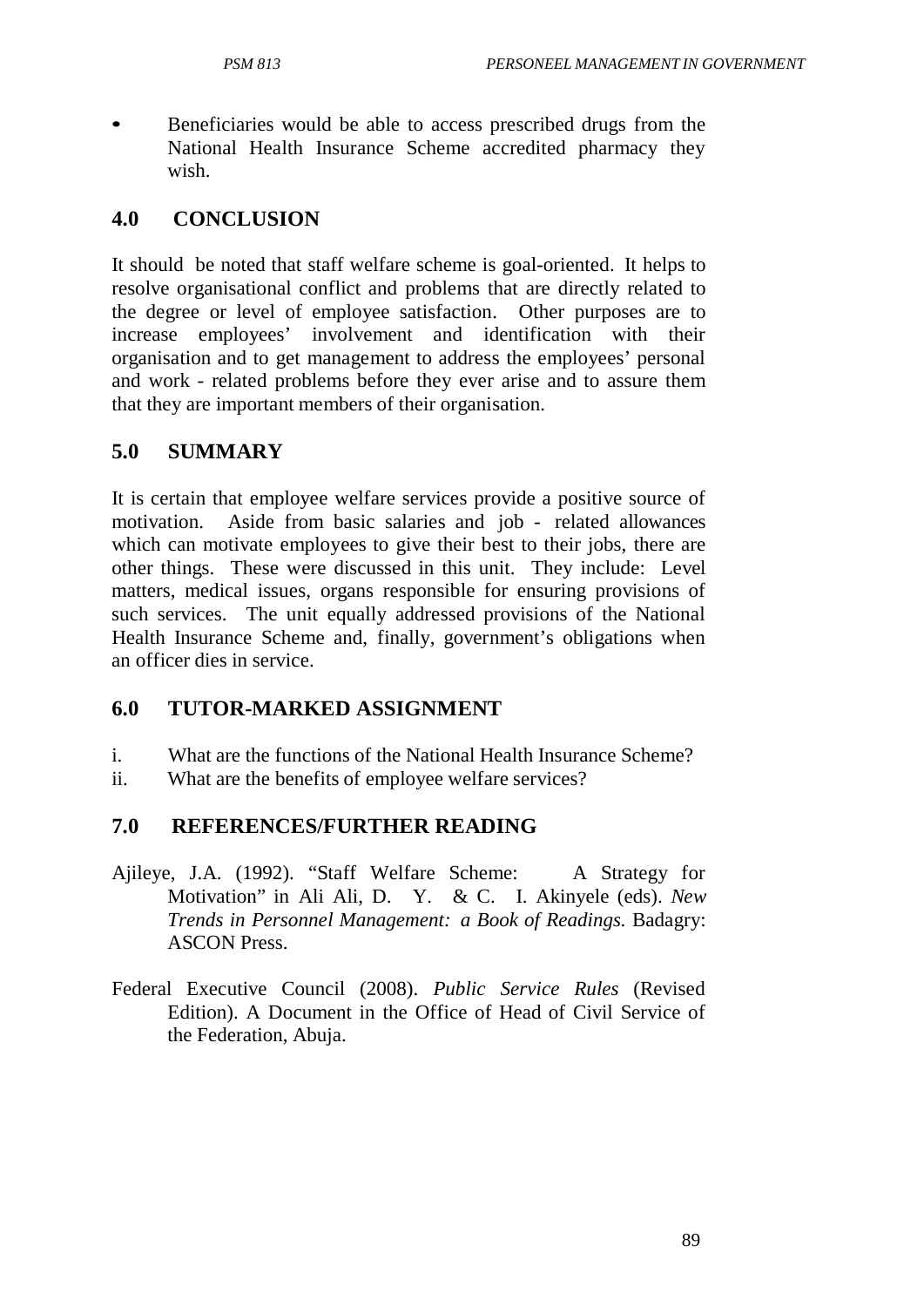# **UNIT 6 INDUSTRIAL RELATIONS**

#### **CONTENTS**

- 1.0 Introduction
- 2.0 Objectives
- 3.0 Main Content
	- 3.1 Conceptual Clarifications
	- 3.2 Scope and Content of Industrial Relations
	- 3.3 Handling Industrial Relations at the Micro Level
	- 3.4 Handling Industrial Relations at the Macro Level
	- 3.5 Settlement of Trade Disputes
	- 3.6 Disputes in Essential Services
- 4.0 Conclusion
- 5.0 Summary
- 6.0 Tutor-Marked Assignment
- 7.0 References/Further Reading

# **1.0 INTRODUCTION**

Globally, industrial relations practice did not start until the Industrial Revolution in Europe when they started having formal employment in industries. And in Nigeria, it started with the coming of colonial masters when they brought formal paid employment. Since then, the public service had had a good share of it. In fact, the first two unions in Nigeria (i.e. the Nigerian Union of Teachers and the Railway Workers Union) operated in the public service. At the beginning, industrial relations practice was rough but seems to have improved with time.

## **2.0 OBJECTIVES**

At the end of this unit, you should be able to:

- explain the concepts of labour management relations and industrial relations
- describe the structure and roles of the industrial relations unit in the services
- describe the machinery for negotiation in the services
- discuss internal and external machineries for dispute settlement
- describe the steps to take in establishing and maintaining effective labour management relations.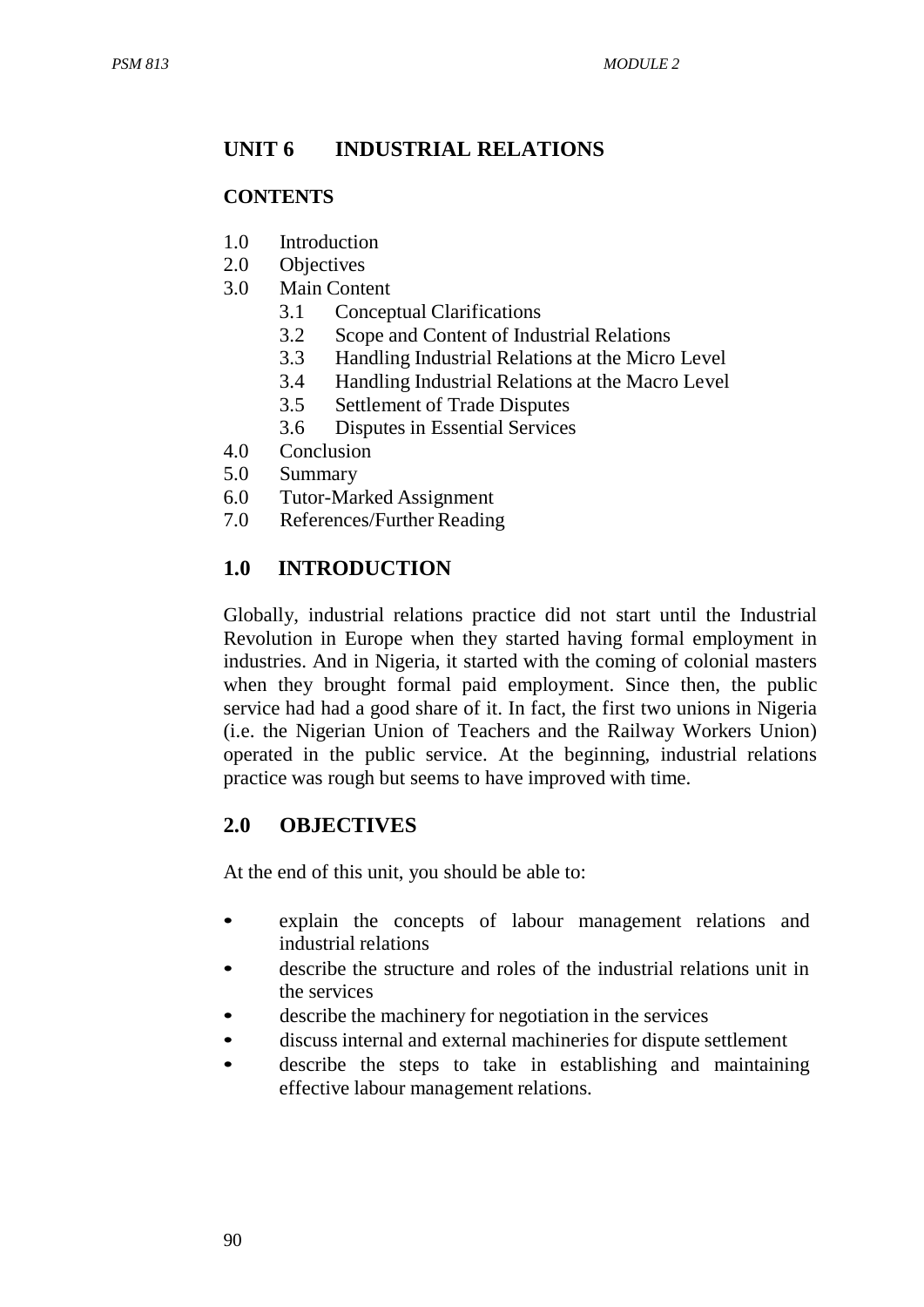## **3.0 MAIN CONTENT**

### **3.1 Conceptual Clarifications**

Organisations are made of people who constitute the labour force. Generally, the labour force can be classified into five levels, namely:

- Top management
- Senior management
- Middle management
- Supervisory management and the
- Rank and file.

On the other hand, the labour forces can be grouped into two based on the circumstances in which the five levels listed above find themselves.

The two groups are:

- a. Management: made up of top and senior management personnel who occupy privileged positions and represent the employer in an organization and
- b. Employees: Made up of middle and supervisory management personnel as well as lower level personnel who support management in carrying out the day-to-day functions of the organisation. They are also known as ''workers'' or ''labour''.

The interaction between these two groups (i.e. management and labour) in an organisation is known as labour Management Relation. It becomes Industrial Relations the moment government comes into it as a third party. Yesufu (1982) describes industrial relations as "the whole web of human interaction at work which is predicated upon, and arises out of the employment contract."

## **3.2 Scope and Content of Industrial Relations**

The scope of industrial relations embraces relationships between management and labour; between labour and labour; between labour and the state; among management staff; between employers (management) and the state; as well as among the state, employers and labour.

In specific terms, an industrial relation is concerned with labour issues which include the following:

- a. Employment problems and security
- b. Conditions at work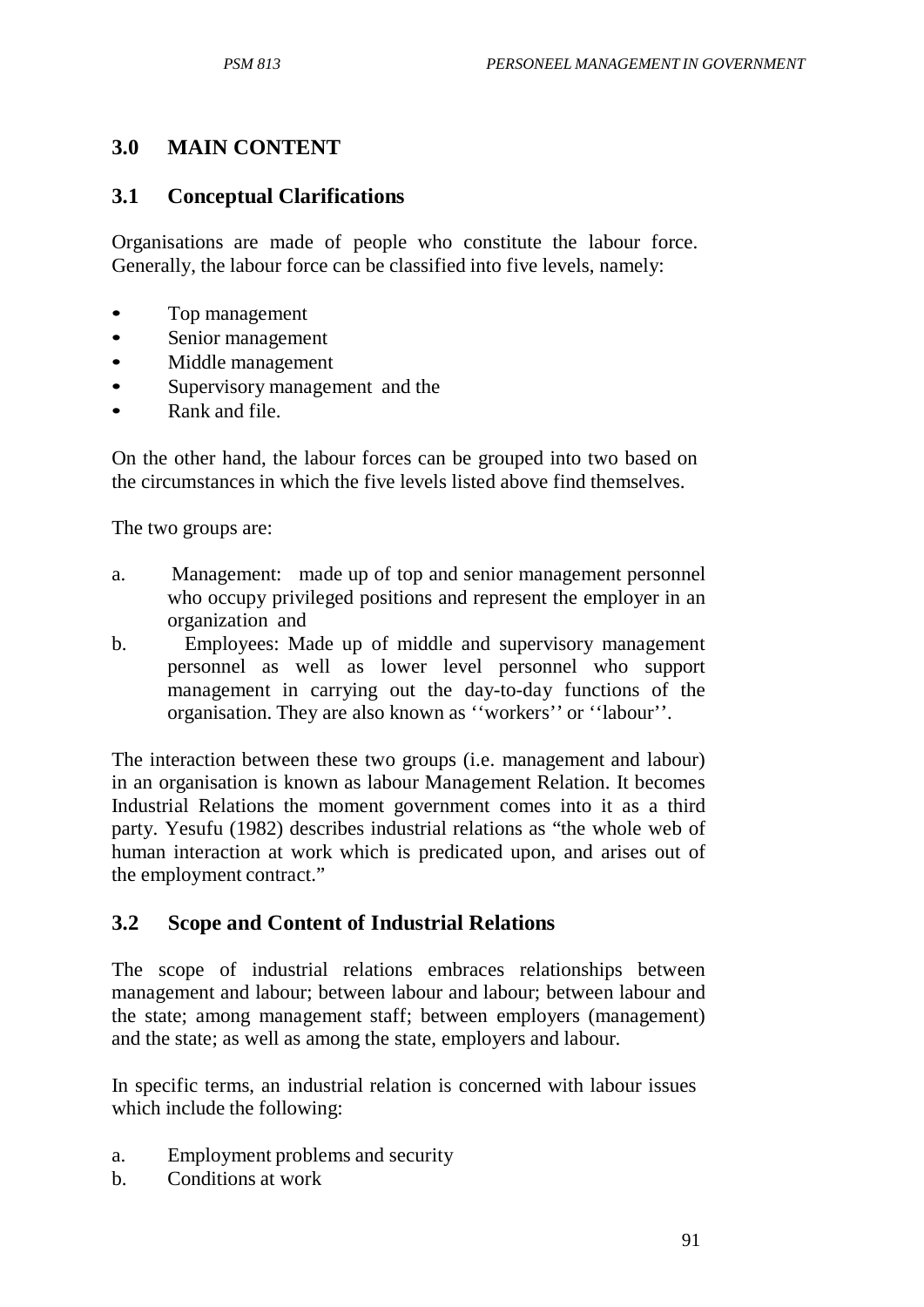- c. Remuneration in terms of level, frequency, method of payment and wage-fixing
- d. Labour grievances and disputes
- e. Levels of production and efficiency
- f. Safety, health and welfare at work and
- g. Social security like maternity leave, workmen's compensation, retirement, etc.

### **3.3 Handling Industrial Relations at the Micro Level**

Here, we are talking about industrial relations within ministries and extra ministerial office. Labour relations matters are handled by a unit within the Administration or Personnel Manager Department. The unit, which is headed by an officer of the rank of Assistant Director, has three major roles to play. These are:

- Advisory that is, giving expert advice to the management on how to promote good relations in the work place
- Services in the sense that some services are actually provided by the unit. Such services include:
	- a. Setting in motion the machinery and procedure for labourmanagement consultation
	- b. Handling workers'/ labour' s grievances
	- c. Dealing with union executives and
	- d. Organising industrial relations training.
- Strategic by developing strategies and policies which aim to contribute to the creation and maintenance of a good climate for labour – management relations.

In terms of arrangement for negotiation and discussion, the union in any ministry/office always comes together and meets with the management on the platform of a negotiation council to discuss and negotiate peculiar problems or local issues. Any agreement reached is usually within the broad policy of the government.

### **3.4 Handling Industrial Relations at the Macro Level**

This refers to the way industrial relations matters are handled either at the national public services level or at the federal public services level which goes beyond individual Ministries and Extra- ministerial offices. At the federal level, government has some agencies that carry out industrial relations functions. They include:

- The Federal Ministry of Labour;
- The Office of Establishments and Pensions; and
- The National Salaries, Income and Wages Commission.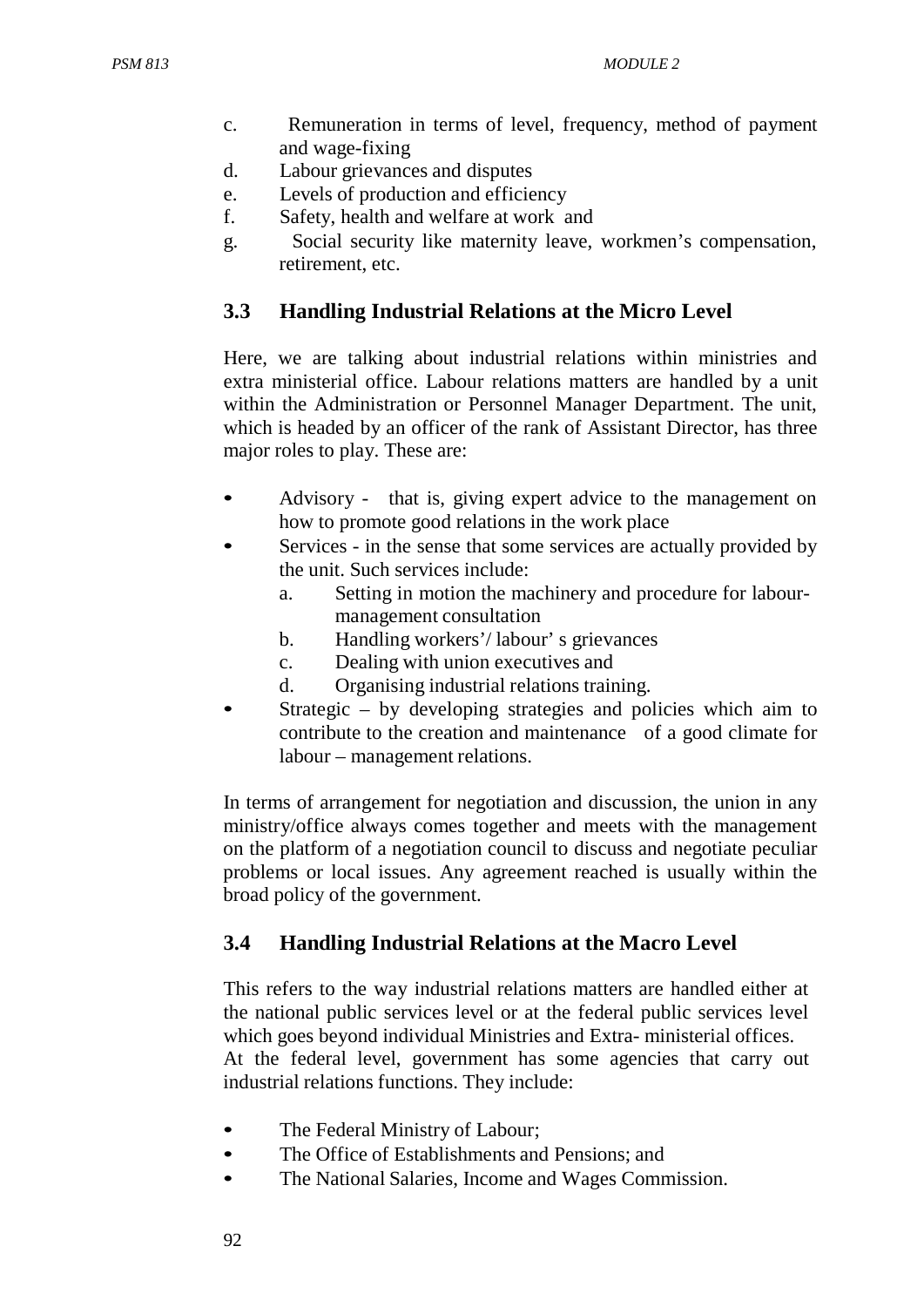In terms of machinery for collective bargaining and discussion at the service-wide level, there is the National Public Services Negotiating Council where both federal and state governments are represented.

At the state level, there is the Office/Bureau of Establishments which handles labour relations matters. Major negotiations and discussions at the state level are carried out on the platform of the State Joint Negotiating Council between representatives of the various unions and government officials.

## **3.5 Settlement of Trade Disputes**

Conflicts or trade disputes are inevitable in any work organisation. Hence, the need to establish procedures for orderly and quick resolution of disputes so as to maintain industrial peace and harmony. There are two sequential approaches to dispute settlement. These are internal and the external machineries.

#### **Internal Machinery**

This is a pre-agreed or self – imposed undertaking by the parties to resolve all grievances, whether individual or collective, through specified machinery without resort to industrial action. This involves a grievance procedure. The Nigerian civil service does not have a clear cut grievance procedure. Rather, what it has are disciplinary procedures and a procedure for writing petitions and appeal by an individual over matters relating to appointments, promotion and discipline. For a collective grievance, representatives of both union (s) and management of a ministry / office or government can always meet to settle the dispute. But, if it is a service-wide matter, the union(s), led by their officials, can always meet. A typical example is the case of Academic Staff Union of Universities (ASUU) and government team.

#### **External Machinery**

This is the statutory procedure as outlined in the Trade Disputes Act of 1976. The procedure becomes relevant if the internal machinery has been exhausted and no agreement has been reached. This machinery involves the following;

- Mediation
- Conciliation
- Arbitration and
- National Industrial Court.

#### **Mediation**

This is the first method of third party intervention in settling a trade disputes. It requires that, if attempts to settle a dispute through the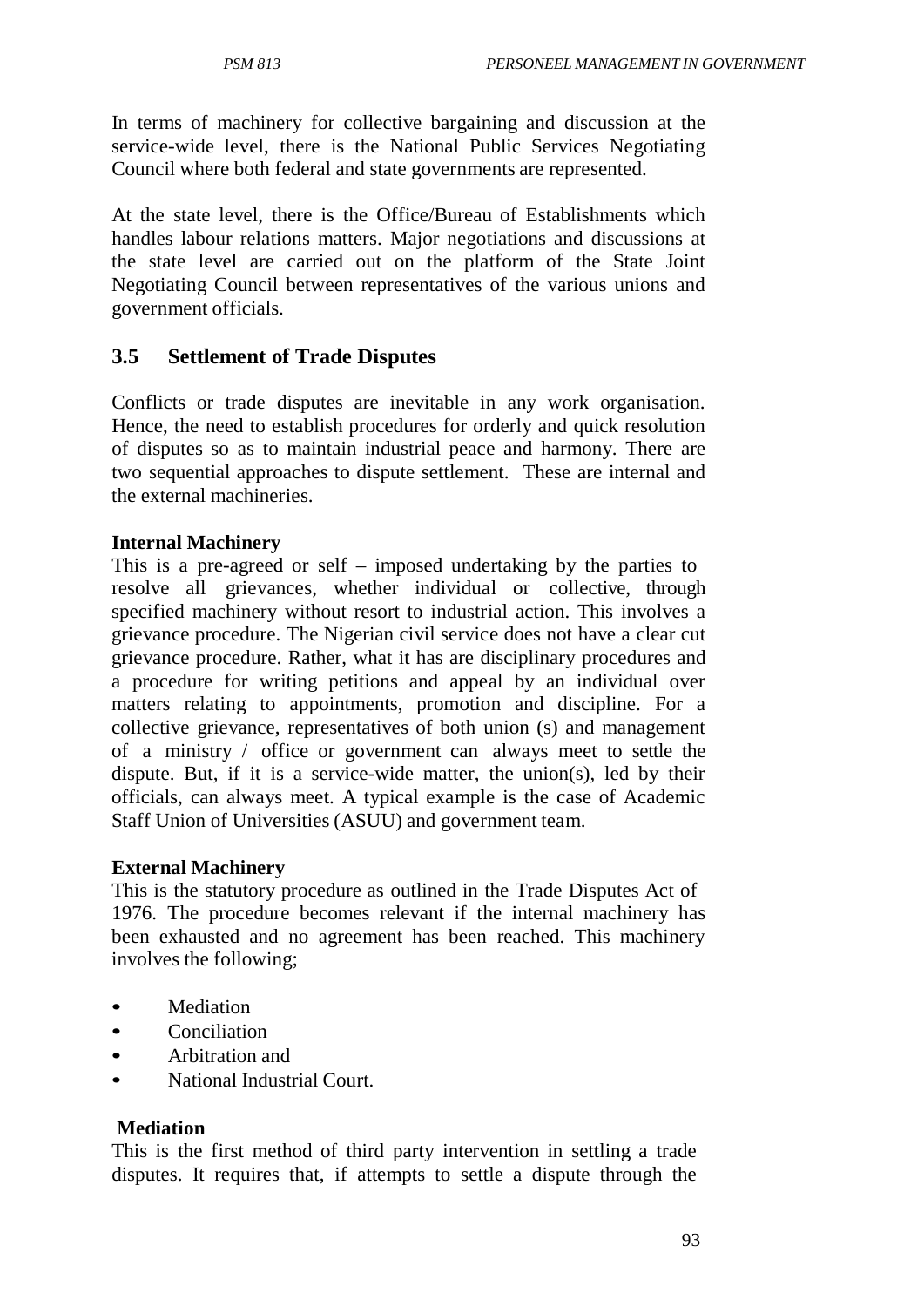internal machinery fails, the parties to the dispute shall, within seven days of failure, or within seven days from the date on which the dispute arises or is first apprehended, meet together by themselves or their representatives, under the chairmanship of a mediator mutually agreed upon and appointed by or on behalf of the parties, with a view to settling the dispute amicable. A mediator has no formal authority to impose a settlement but rather, acts as a facilitator for the parties.

#### **Conciliation**

In the event of failure of the mediator, the matter should be reported to the Minister of labour who may then decide to appoint a fit person as conciliator. The conciliator is usually an official of the Ministry of Labour. The conciliator brings the parties together, encourages them to discuss their differences and assists them in developing their own proposed solution.

If a settlement is reached within seven (7) days of his appointment, the conciliator shall forward a memorandum on the terms of settlement signed by the representatives of the parties to the Minister. But, if no settlement is reached within seven days, the conciliator is again expected to inform the Minister of Labour who will then decide on the next line of action.

#### **Arbitration**

Within 14 days of the failure of the conciliator to settle the dispute, the Minister of Labour is empowered to refer the dispute for settlement to the Industrial Arbitration Panel (IAP). The Industrial Arbitration Panel has 21 days to consider a trade dispute and make an award. On receipt of the award, the Minister must publish the details and allow not more than 21 days within which any of the parties who is not satisfied, may raise an objection. If no objection is raised, the award is confirmed and thus becomes legally binding on both parties. However, if it is rejected by either of the two parties, the Minister may refer it back to the panel or refer the dispute to the National Industrial Court (NIC). As a matter of law, all intra-union disputes are to be referred to the Industrial Arbitration Panel (IAP) or the NIC for necessary action.

#### **The National Industrial Court (NIC)**

Disputes that are not resolved by the Industrial Arbitration Panel are automatically referred to the National Industrial Court (NIC) for adjudication. The court has exclusive jurisdiction to:

- Make final awards for the purpose of settling trade disputes
- Determine questions as to the implementation of
- Any collective agreement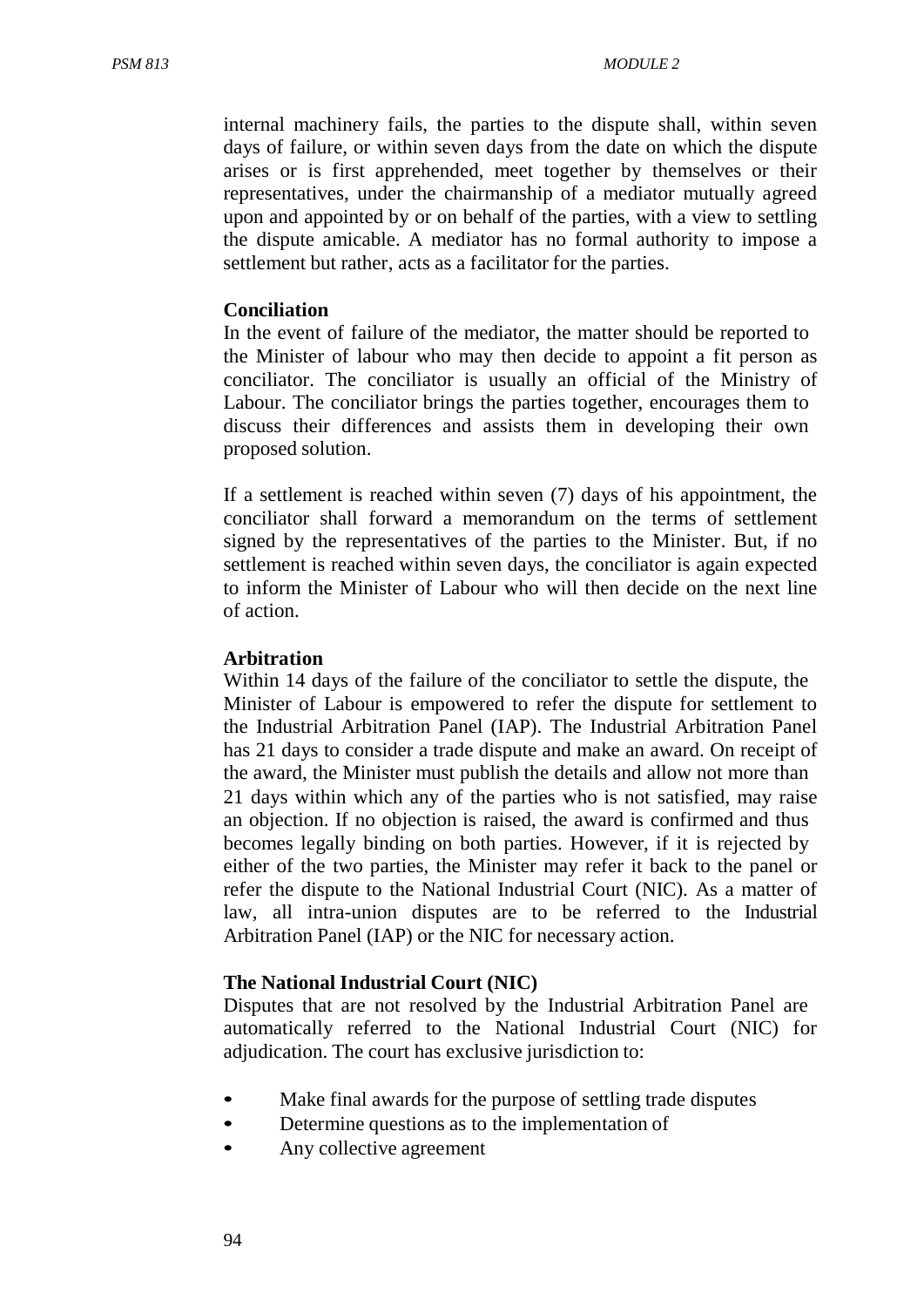- Any award made by the Industrial Arbitration Panel or the National Industrial Court itself;and
- Any term of settlement of any trade dispute as recorded in the memorandum of agreement following conciliation. The National Industrial Court has 30 days limit for determining trade disputes.

#### **Board of Inquiry**

The Trade Dispute Act (sections 23 and 24) empowers the Minister of labour to appoint a board of inquiry which primarily is fact-finding machinery. The board will cause inquiry to be made into reasons for the disputes and the circumstances. The board may proffer solutions to the extent that it may aid negotiation but it does not, in principle, serve as settlement machinery. It is important to state that the appointment of a board of inquiry is not in the direct line of conciliation and arbitration procedures.

#### **SELF-ASSESSMENTEXERCISE**

The Trade Dispute Act of 1976 establishes machinery for resolving disputes in the services. What are they?

## **3.6 Disputes in Essential Services**

Essential services include such services as electricity, water supply, medical, cable, postal and telephone, banking, military, police, prisons, fire brigade, and so on. With regard to disputes in this sector, the Trade Disputes (Essential Services) Act of 1976 provides that disputes in essential services can be apprehended by the Minister and referred to the National Industrial Court without passing through conciliation or the Industrial Arbitration Panel. The same Act also bans the use of strike and lockout in the essential services sector.

#### **4.0 CONCLUSION**

It must be emphasised that Industrial Relations is concerned with the systems, rules and procedures used by unions and employers to determine the reward for effort and other conditions of employment, to protect the interest of the employed and their employers, and to regulate the ways in which the employers treat their employees. This of course includes the processes of collective bargaining as well as formal procedure agreement.

#### **5.0 SUMMARY**

This unit discussed the concept of labour Management Relations and when it becomes Industrial relations. It identified such issues as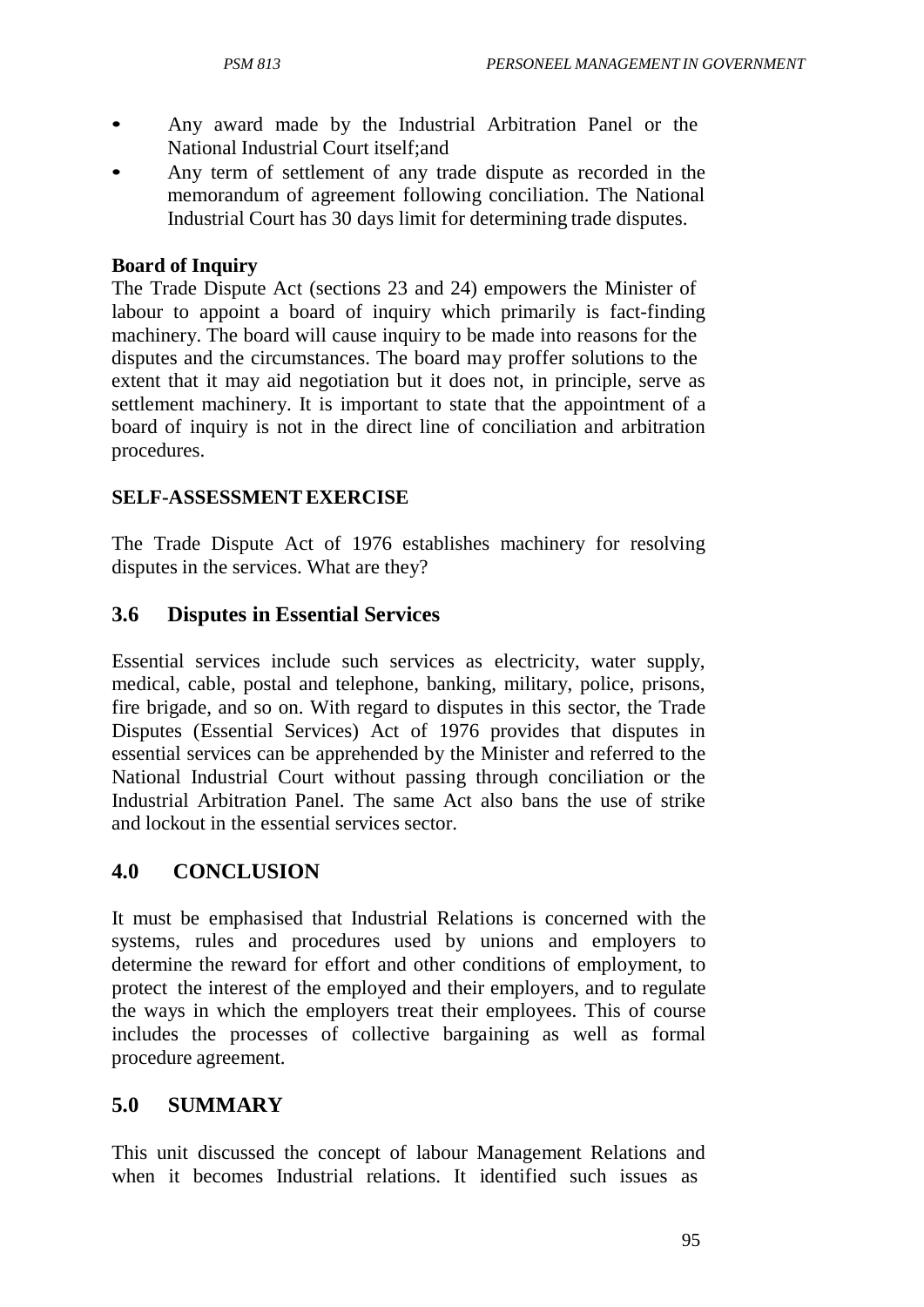employment problems and security; conditions at work, remuneration, grievances and disputes, safety, social security e.t.c. as being the concern of Industrial Relations. The unit equally discussed the handling of industrial relations both at the micro and macro levels. It finally examined the machinery for resolving disputes in the public services.

## **6.0 TUTOR-MARKED ASSIGNMENT**

- i. List the labour issues that are of concern to Industrial Relations.
- ii. Describe the machinery for resolving disputes in the public service.

## **7.0 REFERENCES/FURTHER READING**

- Ana'naba, W. (1971). *The Trade Union Movement in Nigeria.* New York: African.
- Eniaiyejuni, B.O. (2005). *Management of Industrial Relations in Nigeria.* Lagos: Concept Publication Ltd.
- Otobo,D. & Omole, M.A (eds) (1992). *Readings in Industrial Relations in Nigeria*. Lagos: Malthouse Press Limited.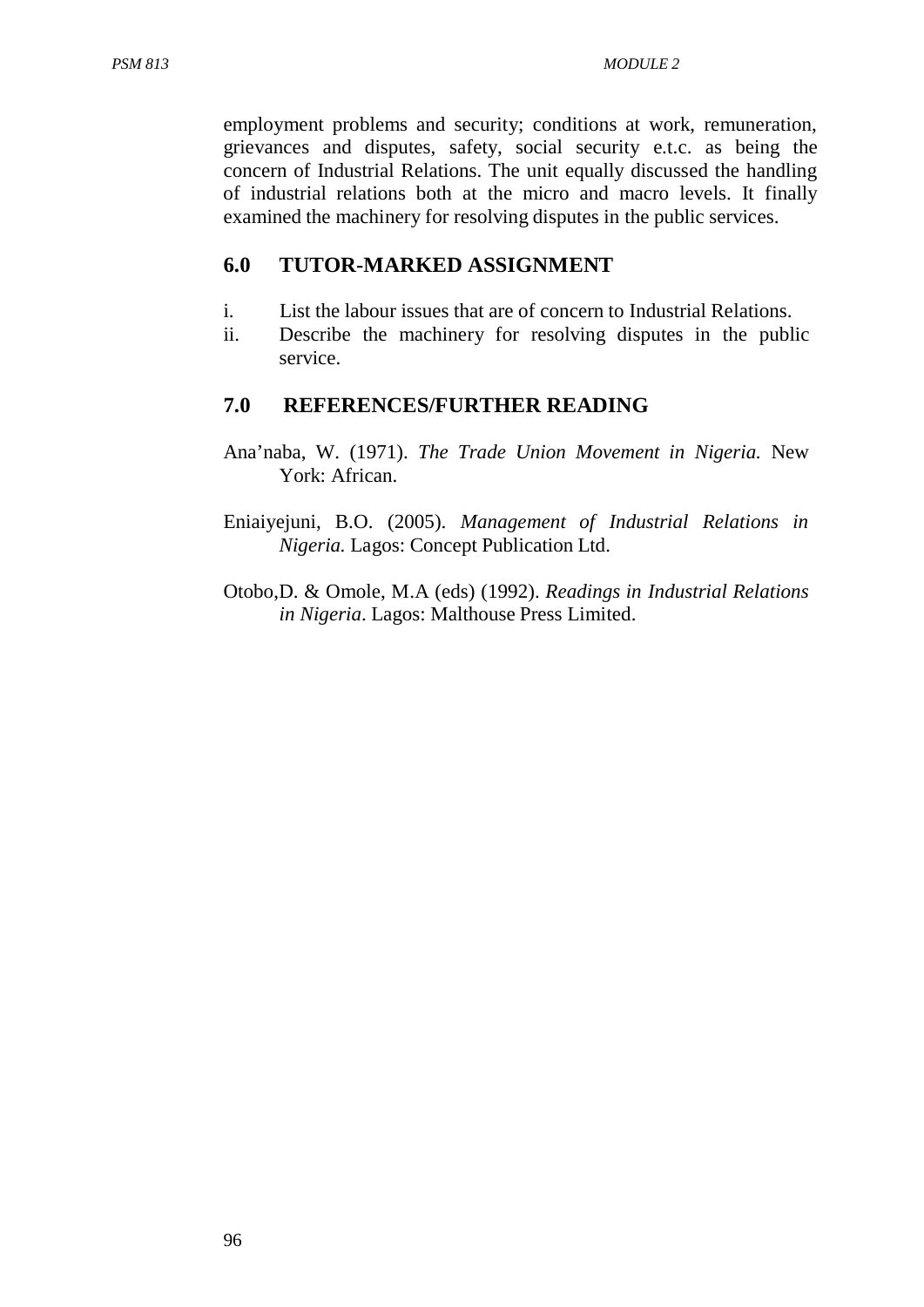# **MODULE 3 PERSONNEL DISENGAGEMENT**

- Unit 1 Personnel Records
- Unit 2 Pension Administration<br>
Unit 3 Prenaration for Retirement
- Preparation for Retirement
- Unit 4 Reforming Personnel Management Organs in the Public Service

# **UNIT 1 PERSONNEL RECORDS**

# **CONTENTS**

- 1.0 Introduction
- 2.0 Objectives
- 3.0 Main Content
	- 3.1 Conceptual Clarifications
	- 3.2 Aims of Personnel Records
	- 3.3 Life-Cycle of Personnel Records
	- 3.4 Types of Personnel Records
	- 3.5 Problems of Managing Personnel Records
	- 3.6 Suggestions for Effective Management of Personnel Records
	- 3.7 Computerisation of Personnel Records
- 4.0 Conclusion
- 5.0 Summary
- 6.0 Tutor-Marked Assignment
- 7.0 References/Further Reading

# **1.0 INTRODUCTION**

In the Public Service there is general lack of adequate information and data for government's decision- making and operations. But, the problem is not really that of lack of data. The fact is that plenty of data are available in the Ministry and Departments and in the rest of the country. The perennial problem is that the available data are never harnessed, processed, collated, analysed and stored in a manner to facilitate retrieval and usability. All these have been due to the high degree of levity with which everybody seems to regard hard information and data for decision – making and operations.

# **2.0 OBJECTIVES**

At the end of this unit, you should be able to:

state what a record/personnel record is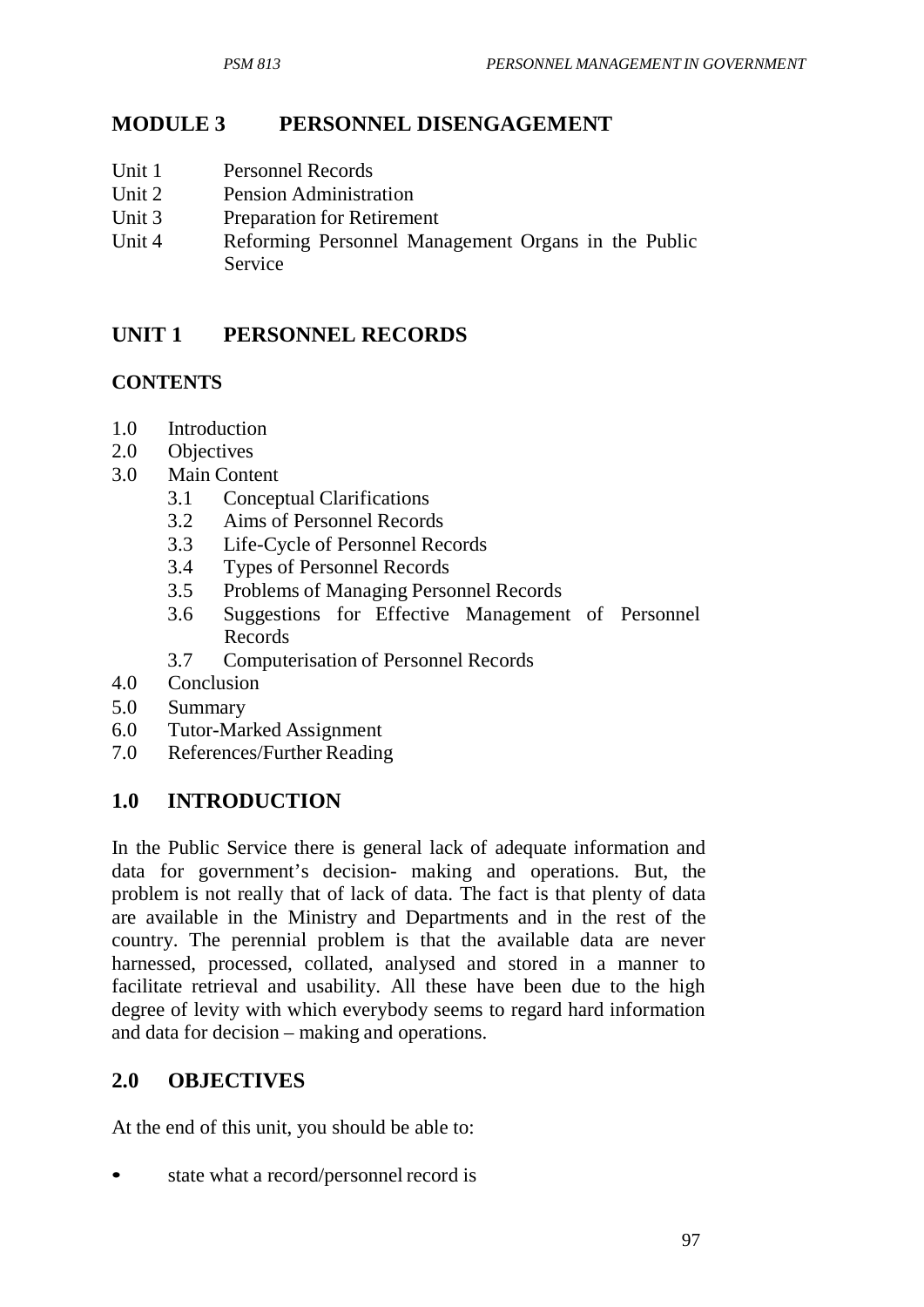- identify the aims or purpose of such records
- construct the life-cycle of personnel records
- differentiate types of personnel records
- identify problems of managing personnel records
- make suggestions for effective management of records / personnel records.

### **3.0 MAIN CONTENT**

## **3.1 Conceptual Clarifications**

Records, according to the *Concise Oxford Dictionary* (1970) is a register set down for remembrance or reference and which has been put in writing or other legible shape. Thus, against this background, Hill (1988) sees record as the history upon which present action is based in an effort to determine the future. It is obvious that this definition is not all that helpful. Rather, a record should be seen as the systematic and careful setting (or writing) down of important events or facts either for remembrance or for future reference, or both. A more comprehensive and detailed definition of records is provided by the Cabinet Office in London thus:

• any paper, photograph, microfilm, drawing, chart, magnetic tape or any copy of a printout thereof, that has been generated or received by any organisation and had been used by that organisation or its successor as evidence of its activities, or because of the information contained therein..

Against this background, personnel records provide the basic information for manpower policies, plans, and procedures. They enable management to know more about their workforce and the knowledge and skills available which can thus contribute to improving and maintaining productivity.

Every employee record, according, to Hill (1968) must, therefore, have complete information necessary to identify his/her occupation as well as his/her salary, promotion, e.t.c. Records are, therefore, essential elements in the information systems which support the activities of organisations.

# **3.2 Aims of Personnel Records**

Personnel records are kept for a variety of reasons, depending on the objectives, functions and environment of the organisation. As a guide, the following are regarded as being pertinent: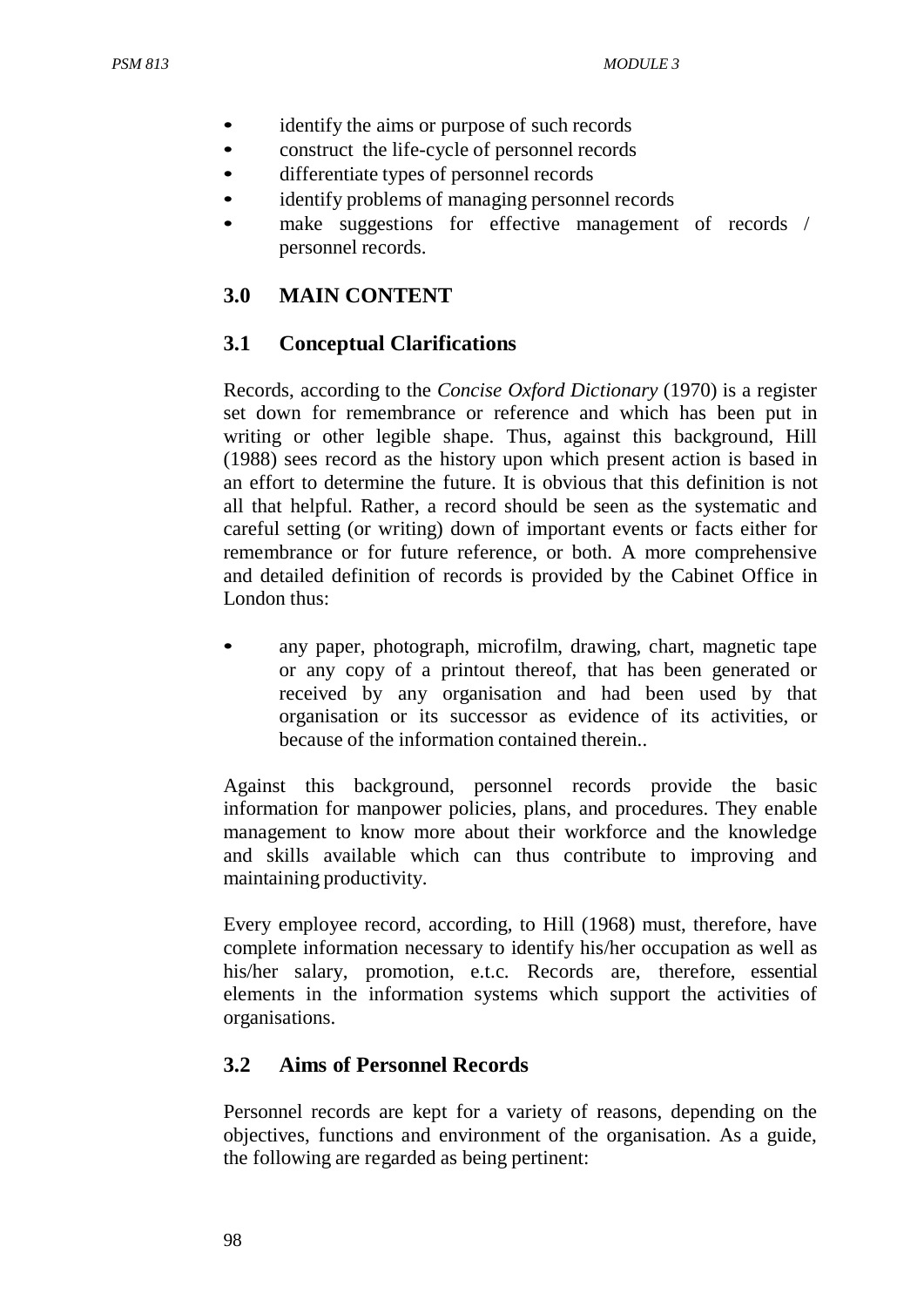- To furnish the much needed information on organisational manpower, which is useful for both internal and external management of the organisation
- To provide accurate information on manpower planning in terms of educational qualifications, cognate experience, knowledge and skills of employee, their potentials and placement opportunities;
- To generate information on human resource research. That is, necessary information is supplied to validate hiring, selection, placement and promotion criteria
- To furnish information on employee strengths and weaknesses, so that appropriate training and development schemes can be designed and implemented in a systematic fashion
- To provide information on how best to conduct industrial/employee relations
- To generate information on the capability and productive profiles of each employee. That is, manpower recognition which will assist in determining bonus payments, advancement/promotion, demotion, transfers, e.t.c and
- To provide factual data as a basis for decision-making in every area of personnel work, e.g., manpower forecasting and planning; recruitment and selection; training and development and health and safety (Armstrong, 1977).

# **SELF-ASSESSMENTEXERCISE**

What are the aims of personnel records?

# **3.3 Life-Cycle of Personnel Record**

Records, according to experts, contain information and data from which decisions are made, plans developed and control exercised. It is, therefore tantamount to stating the obvious by saying that such records must contain correct information in the proper form and shape, and be made available as and when required "on a need to know basis." If this is not so, then the value of such records will diminish. Records managers must, therefore, know the life-cycle of records in order to enhance their utility value. Six distinct phases are discernible in any records life-cycle; as depicted below.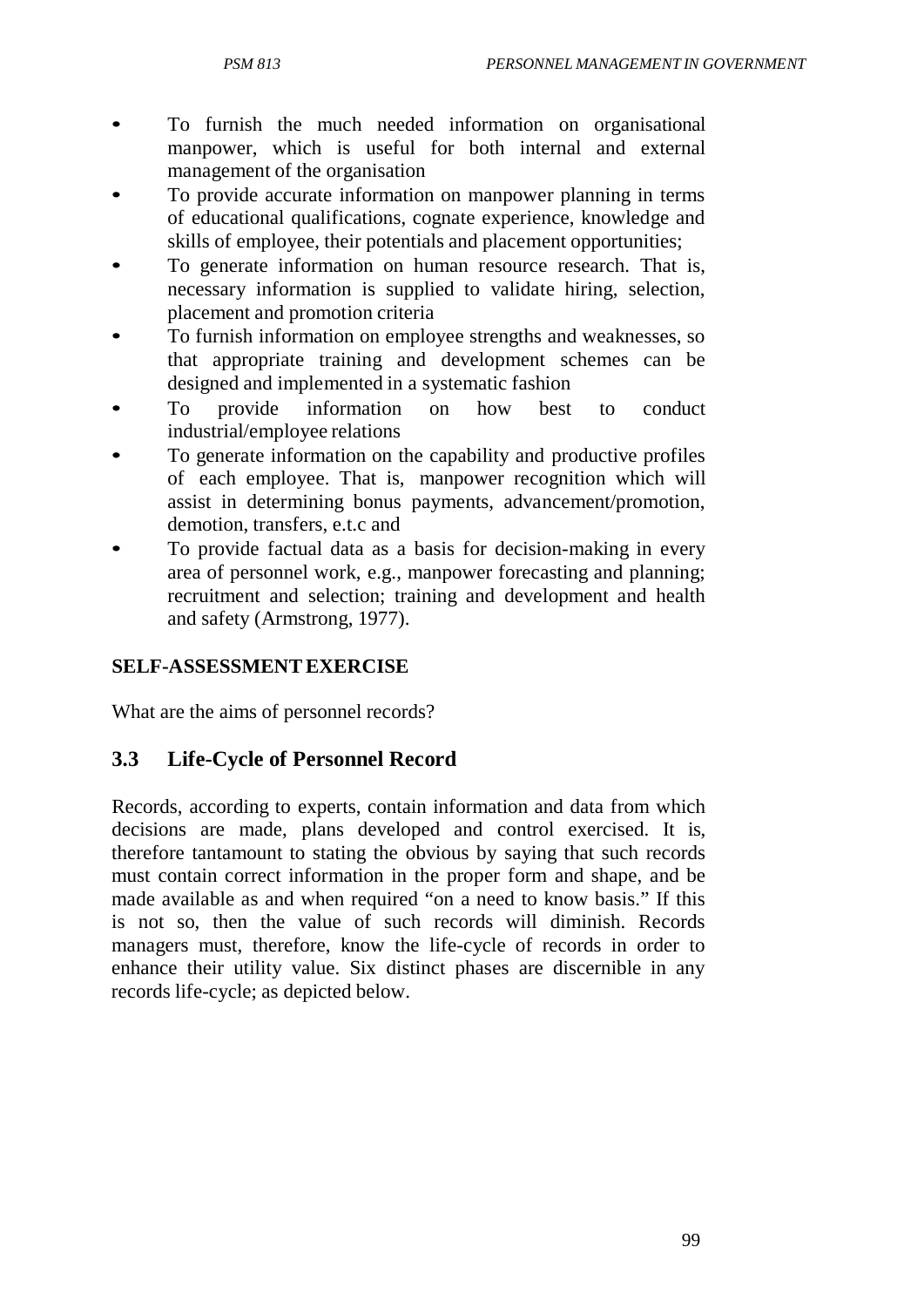

**Fig. 1.1: Life-Cycle of a Record/Personnel Records**

Personnel records creation has three distinct phases (Torrington and Chapman, 1979). The first phase deals with information about the job itself (Working Party, 1978) and goes further to spell out the job description, and the man specification prior to advertising the vacant job. The second phase is the completion of the standard Application Form. Here, the prospective employee (or new employee) inserts required or requested biodata in the blank spaces provided in the form. This serves as the core of his permanent records to which references will often be made. The third phase deals with pieces of additional information elicited both during the interview process and when offer of appointment is accepted and upon assumption of duty.

#### **3.4 Types of Personnel Records**

Personnel record, as earlier on noted, is a sub-set of the Personnel Information System (PIS). It is also another sub-set of general records system; other types of record being policy, and cases or Transaction Records. In essence, personnel records serve as data bank of people, that is, the organisation's workforce. This is because people are employed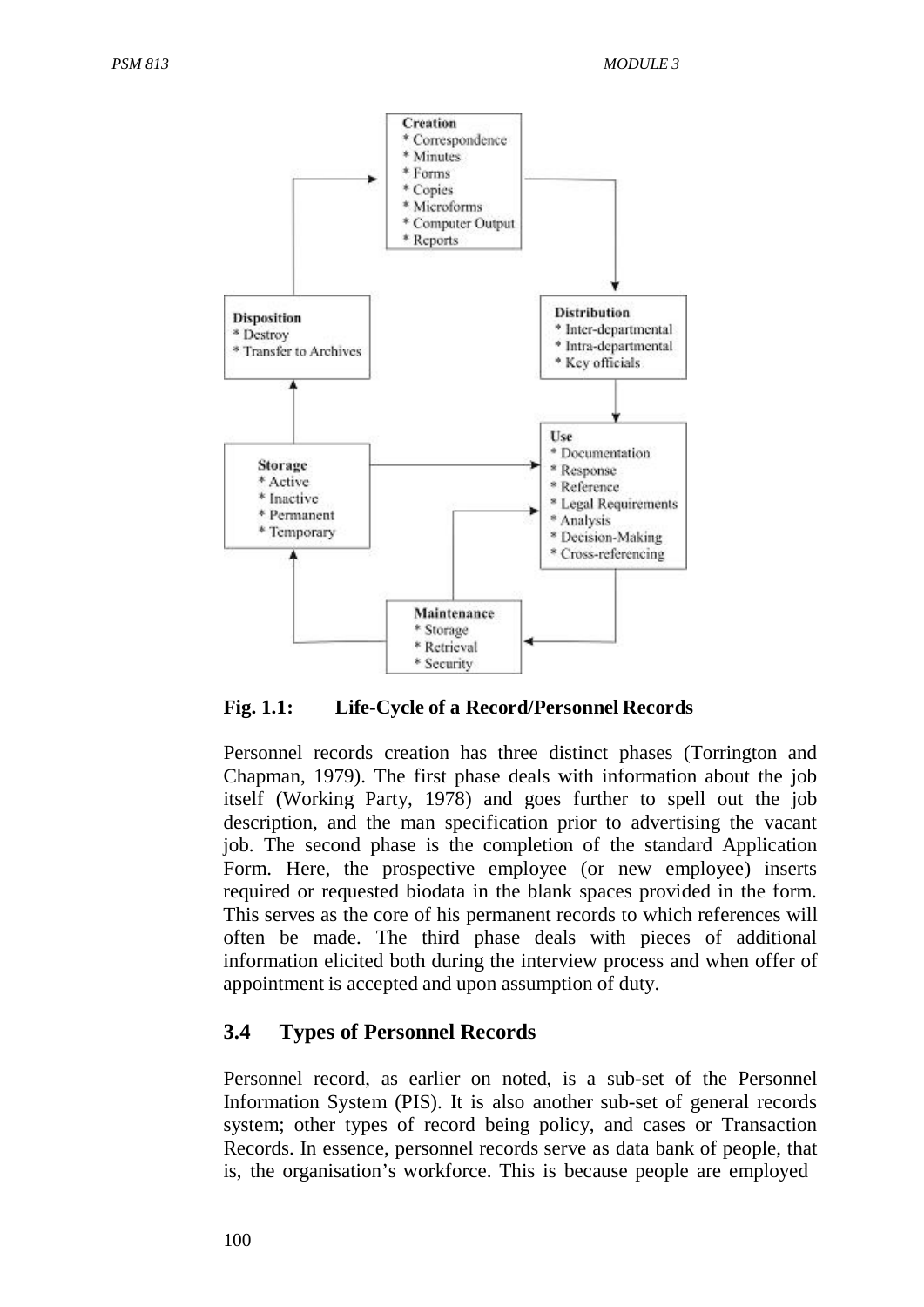because of their strength and their capacity to perform. Personnel records must, therefore, contain data about people on:

- the capacities, and characteristics of individual employee, e.g., age, sex, qualifications and experience
- career progression of each employee
- records of training received, etc
- records of performance and productivity
- audit of employees in post (Working Party, 1978).

Arising from this, the following variety of personnel records can be readily identified:

- Personal file (Open and Confidential)
- Records of Service
- Personal History Cards
- APER forms as completed by each job-holder
- Bond Agreement Forms as completed by each employee
- Salary Records
- Pension Records
- Establishment Records
- Staff Training and development records, etc.

# **3.5 Problems of Managing Personnel Records**

A number of problems associated with the handling of personnel records can be identified. In a nutshell, these are as follows:

- In accurate, incomplete and incorrect document
- Explosive volumes of records-which is tantamount to overcreation or over-generation of data and attendant duplication. Hence, the Records Management Society of Great Britain (1987) reveals that most organisations create, process, and expend more resources on information services than are necessary
- Lack of safeguards on the confidentially, accuracy and relevance of personal information
- Poor and inadequate storage facilities-manifest in accommodation and equipment infrastructure
- Increasing search time- which is a manifestation of poor retention and retrieval procedures
- Increasing retention of useless and outdated records-which is indicative of absence of regular record census
- Absence of validation mechanism- which is a function of the problems originally inherent in input data collection to ensure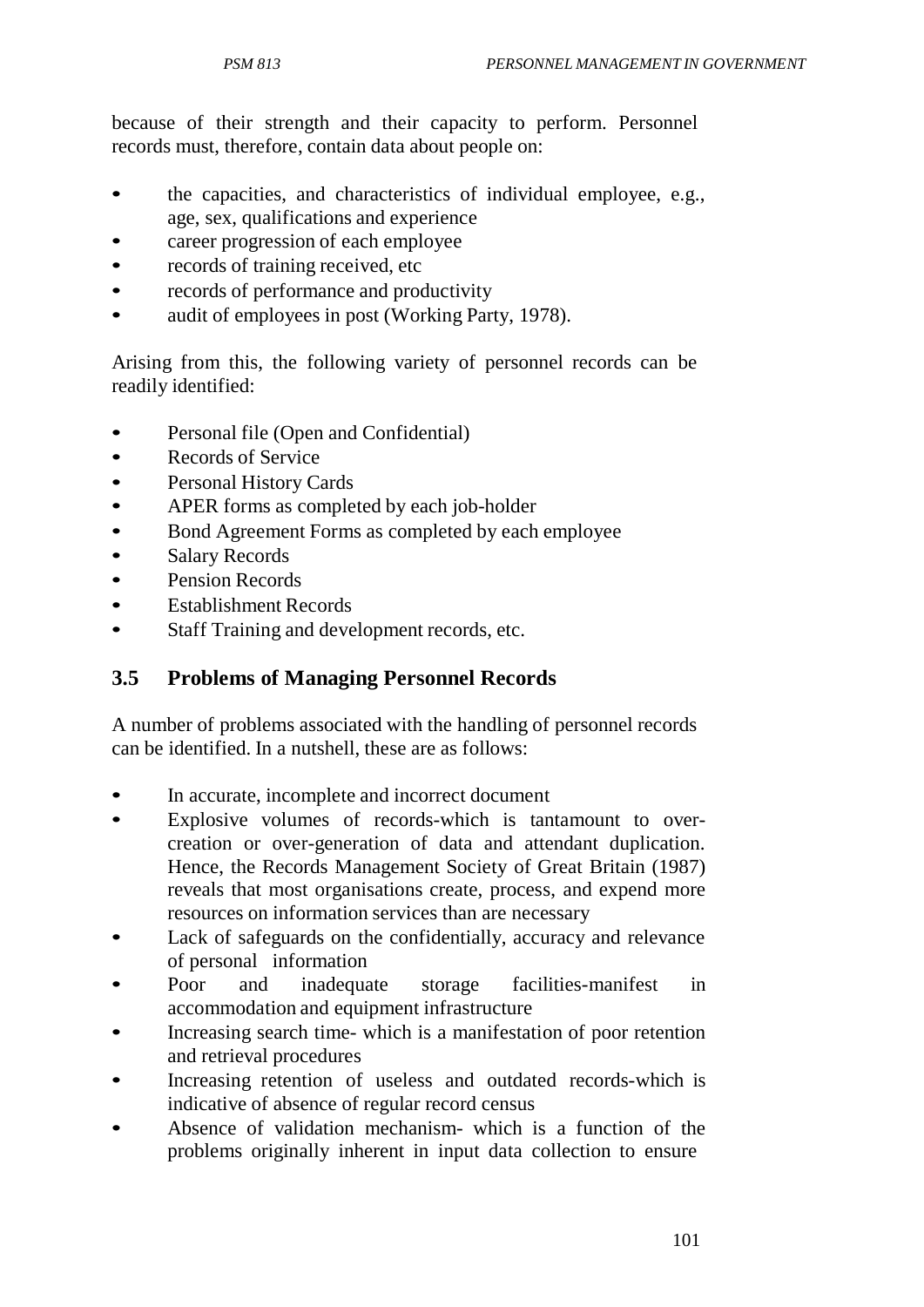that it is correct and updating to ensure its currency, reliability and verifiability

- Uncontrollable access, misplacement and loss of vital documents; and
- Low calibre staffs are put in charge of records, arising from low value attached to records, or misinformation about the value of good record-keeping in organisational life.

# **3.6 Suggestions for Effective Management of Personnel Records**

In view of the myriad of problems identified above (the list is, however, not exhaustive) it has become necessary that there should be an attitudinal change to records keeping. This is because of the increasing realisation of the importance of records as the giant ''memory'' of organisation. Records are the product of office work, which are inevitable to effective organisational transactions. They are necessary corollary to efficient and effective planning, organising, controlling and communicating within organisations. Against this background, the following broad suggestions are proffered.

## **Management Concept**

- Adoption of Records Management Concept. This is the application of systematic analysis and control of records from their creation through processing, maintenance and protection to final disposal. It is the control of quantity, quality and cost of records.
- There should be clear definition of user needs.
- Personnel records systems should be designed to meet felt and real needs; and such a system should be sufficiently flexible to be adaptable to the increasingly changing and complex needs.
- There must be open communication between the users and the record manager. This will ensure that users are well informed and cooperative
- Redundant records must be identified and disposed of promptly on a regular basis
- A monitoring technique must be adopted to maintain high standards, and to measure performance on regular basis.

#### **Periodic Records Inventory**

A records inventory or census is a comprehensive gathering of information about records created or processed by an organisation. This is to ensure that only essential records are created, used, maintained and stored. The inevitable advantages of such census are as follows: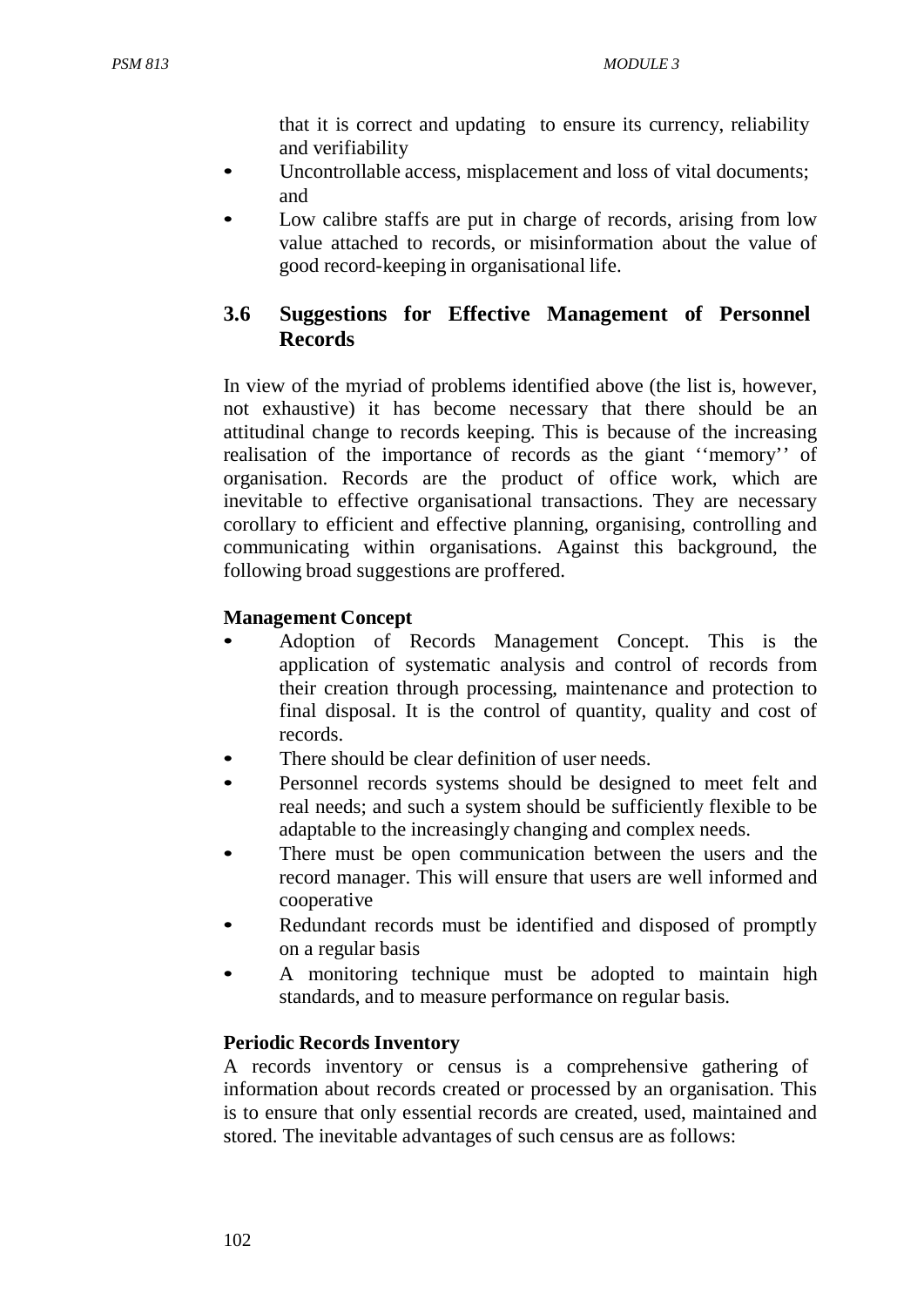- Records being held can be easily identified
- Ouick determination of the media on which they are held
- It will help to determine the purpose of the records
- The inventory will reveal the appropriateness of records under retention, and It will assist in determining the relevance and suitability of such records in meeting user/management needs in making cost-effective decisions.

# **3.7 Computerisation of the Personnel Records System**

The best approach to computerising the records system will be determined by a number of factors, viz:

- Nature of the records themselves
- Objectives and nature of the organisation
- The organisational structure-is it centralised or decentralisation? (Gallagher, 1986)
- Fund availability and
- Human factor (Peltu,1985)

After installation, the system must ensure:

- Confidentiality of data
- Flexibility
- Easy use and
- Data accessibility on "a need to know basis "-through the use of a password.

The advantages of computerisation over the manual system, according to the Pay and Manpower Statistics Working Party,(1978) include:

- Greater capacity and flexibility in the use of data
- Greater processing capability for sorting, aggregating or manipulating data analytically or mathematically
- Greater speed of processing
- Greater range of input capability
- Facility for automatic output in a range of usable forms and
- Greater flexibility and continuity in development

# **4.0 CONCLUSION**

In view of the crucial role of records as the life-blood of a flourishing organisation, it is hereby suggested that a records management association should be formed. The association will ensure high professional standards in the management of records in the personnel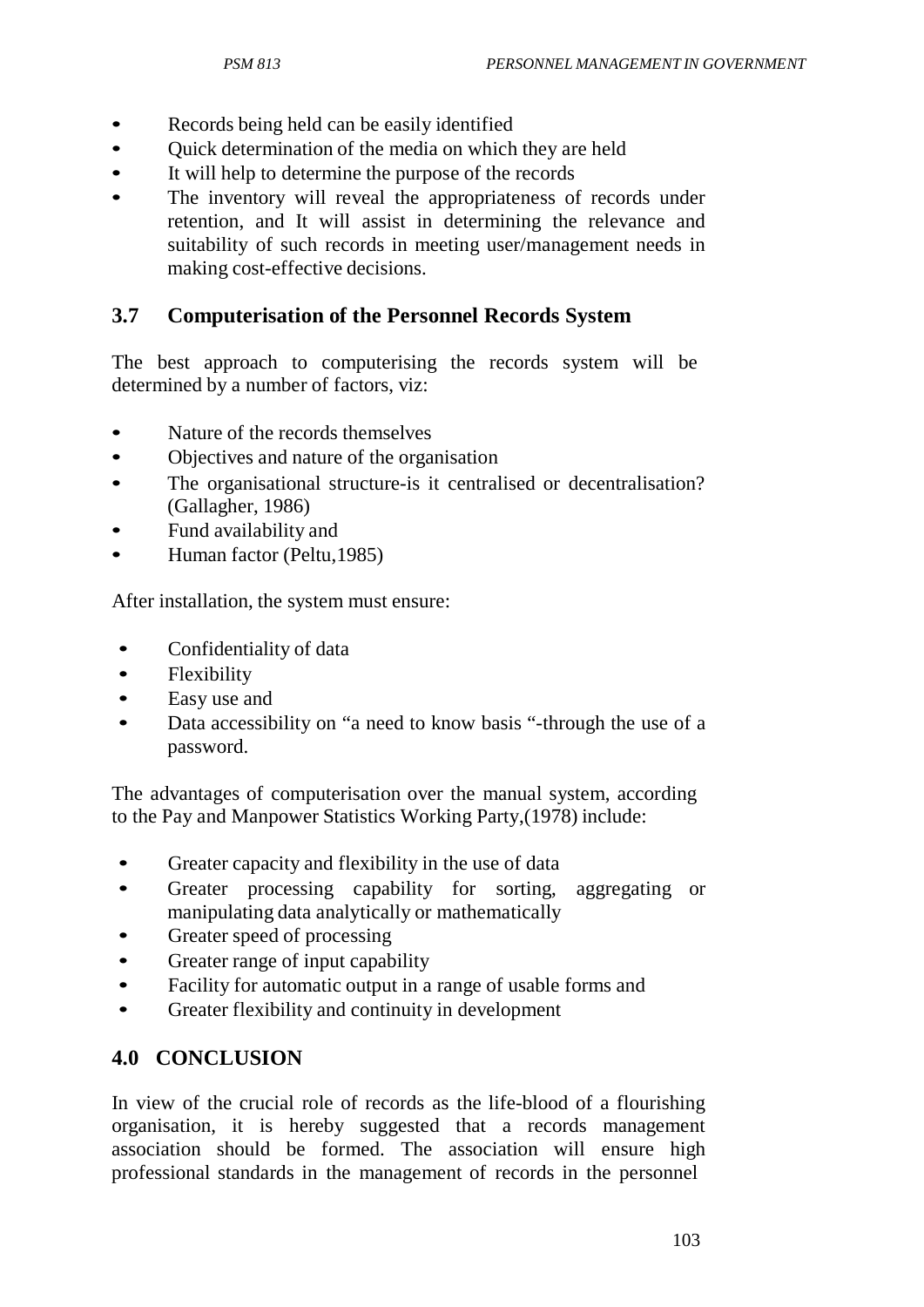departments of all ministries and parastatals throughout the country. No other period is more opportune for the establishment of such a body than this era of professionalism in the civil service, which is the hallmark of the new Civil Service Reforms.

# **5.0 SUMMARY**

This unit observed a high degree of levity with which everybody seems to regard hard information and data for decision-making and operations. It identified some of the aims of personnel records and links these to their life-cycle to demonstrate the organic unity between the two. A few endemic problems were equally identified. And the unit propounded a number of remedies and options which include periodic records inventory, computerisation and the establishment of the Records Management Association.

## **6.0 TUTOR-MARKED ASSIGNMENT**

Identify the problems of personnel records in Nigeria's Public Service and proffer solutions for solving the problems.

## **7.0 REFERENCES/FURTHER READING**

- Cabinet Office, London, Records Management Programme Adviser for Departmental Records Officers, (DROs) Guidelines Nos. 1-9.
- Dyer, B. (1979). *Personnel System and Records* (3rd ed.). Britain: Gower Press.
- Gallagher, M. L. (1986). *Computers and Personnel Management*. London: Heinemann.
- Pay and Manpower Statistics Working Party (1978). Guidelines for the Development of Personnel Record System in Local Authorities (2nd ed.).
- Peltu, M. (1985). *Using Computers: A Manager's Guide*. Manchester: National Computing Center.
- Records Management Society (of Britain), (1987).Records Management Information: *A Bulletin of RMS*. Editor: Graham Southwood, January, 1987.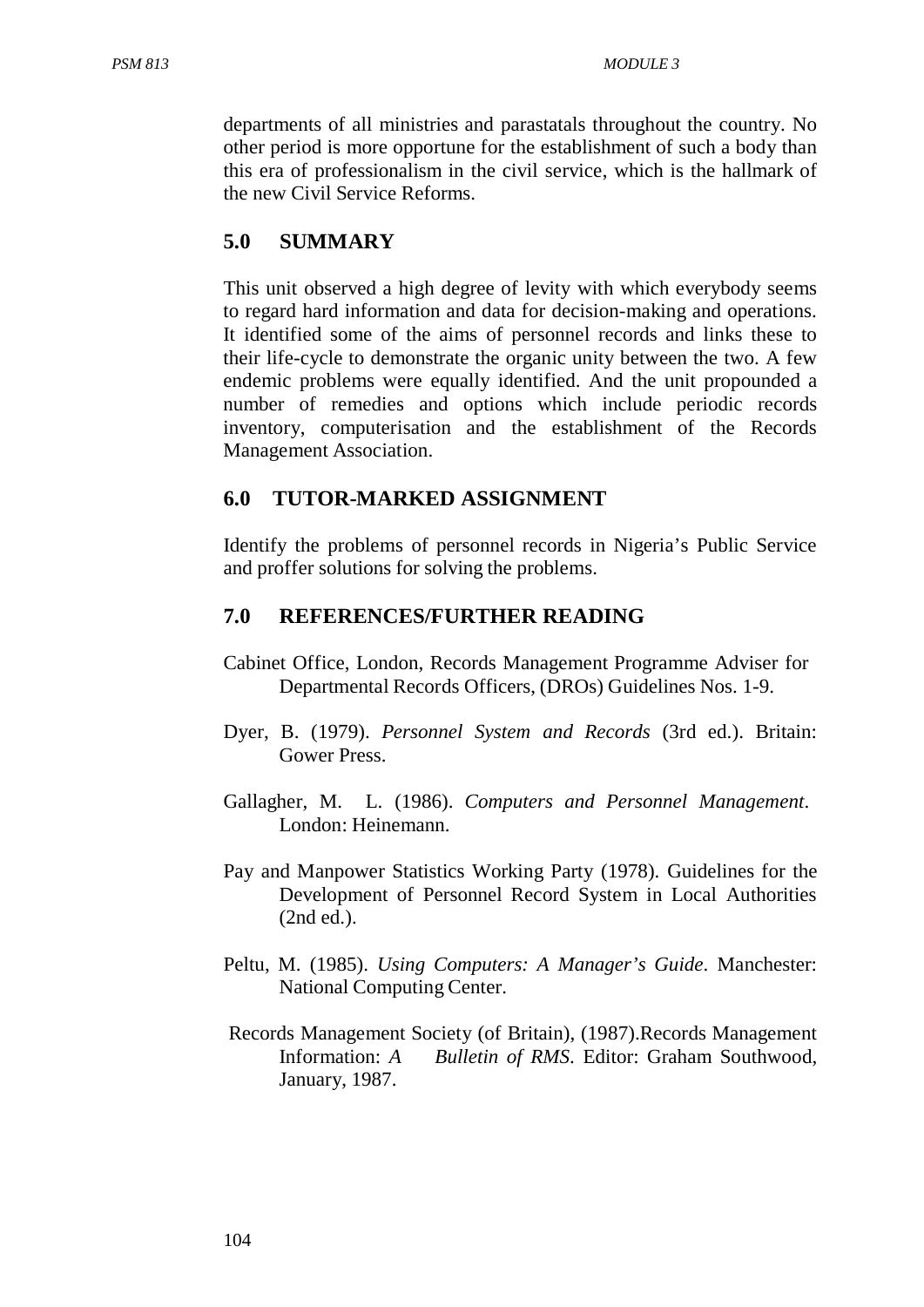# **UNIT 2 PENSION ADMINISTRATION**

## **CONTENTS**

- 1.0 Introduction
- 2.0 Objectives
- 3.0 Main Content
	- 3.1 Conceptual Clarifications
	- 3.2 Arrangement under the Non-Contributory Scheme
	- 3.3 Implementation of the Non-Contributory Scheme
	- 3.4 Objectives of the Pension Reform Act. 2004
	- 3.5 Features of the New Scheme
	- 3.6 Withdrawal from Retirement Savings Account
	- 3.7 Death of an Employee
	- 3.8 Transitional Arrangements
	- 3.9 Institutional Arrangements
	- 3.10 Security of Contributions
	- 3.11 Processing of Retirement Benefits
	- 3.12 Group Life Insurance Policy for Employees
	- 3.13 Documentation Requirements
- 4.0 Conclusion
- 5.0 Summary
- 6.0 Tutor-Marked Assignment
- 7.0 References/Further Reading

# **1.0 INTRODUCTION**

The purpose of the pension scheme is to provide the employees of an organisation with a means of securing, on requirement, a standard of living reasonably consistent with that which they enjoyed while in service. In effect, pension administration refers to the totality of plans, procedures and legal processes of securing and setting aside of funds to meet the social obligation of care which employers owe their employees in retirement or in case of death.

# **2.0 OBJECTIVES**

At the end of this unit, you should be able to:

- define some relevant terms
- discuss the legal framework for pension administration in the service
- discuss the challenges posed by the contributory pension scheme
- state the benefits of the contributory pension scheme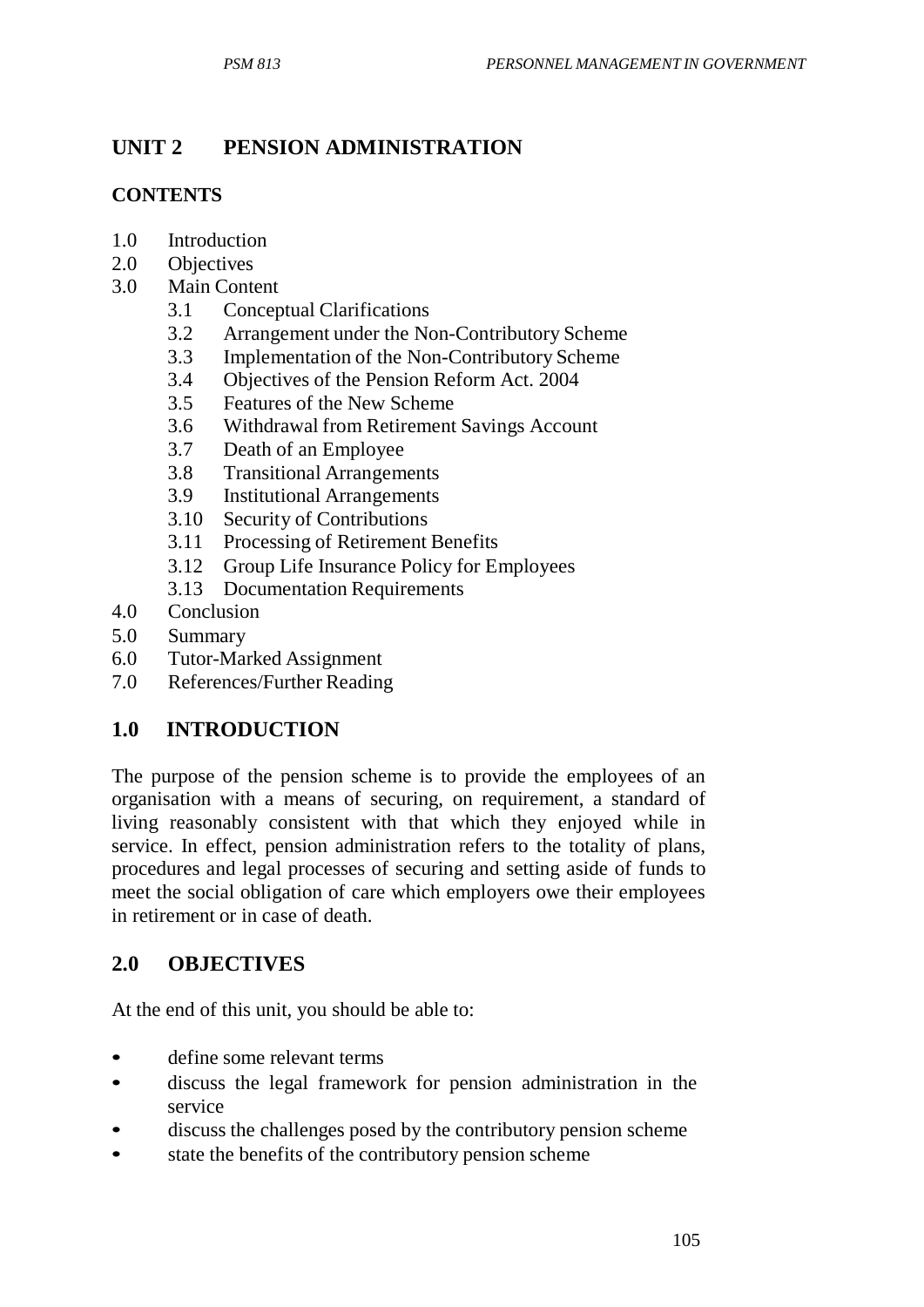• describe the institutional arrangements put in place under noncontributory as well as contributory pension scheme.

## **3.0 MAIN CONTENT**

### **3.1 Conceptual Clarifications**

''Gratuity'' refers to a lump sum of money paid to an employee by the employer on the basis of the percentage of final salary attached to the years of service put in by the employee. On the other hand, ''pension'' refers to a fixed amount paid an employer or his representatives at regular intervals, usually on a monthly basis, to a retired employee or his/her assignee till death for past services rendered.

#### **3.2 Arrangement under the Non-Contributory Scheme**

The Pension Act No. 102 of 1979 was the basic pension law from which other pension laws have developed in the Nigerian public service. The law had retrospective effect from April 1, 1974. The other laws which catered for specific occupational groups but retained the major components of the pension Act 102 of 1979 include:

- The Armed Forces Pensions Act No. 103 of 1979
- The Pension Rights of Judges Act No.5 of 1985 and
- The Amendment Acts Nos. 57 of 1988; 29 of 1991; and 62 of 1991.

The arrangement under these laws was that the employers (federal, states and local governments) would be fully responsible for the payment of gratuity and pension to their respective retired officers.

The laws provided that only employees on permanent and pensionable appointment were entitled to receive retirement benefits, if they retired in pensionable circumstances. The qualifying service for gratuity and pensions shifted from 10 years and 15 years to five years and 10 full years respectively. Again, an officer who retired voluntarily could not draw pension until he/she attained the age of 50 years.

Under this arrangement, the benefit scheme was graduated based on the officer's length of pensionable service while the computation of the officer's benefits was based on his total annual emolument. The computation of benefits is shown in the table below.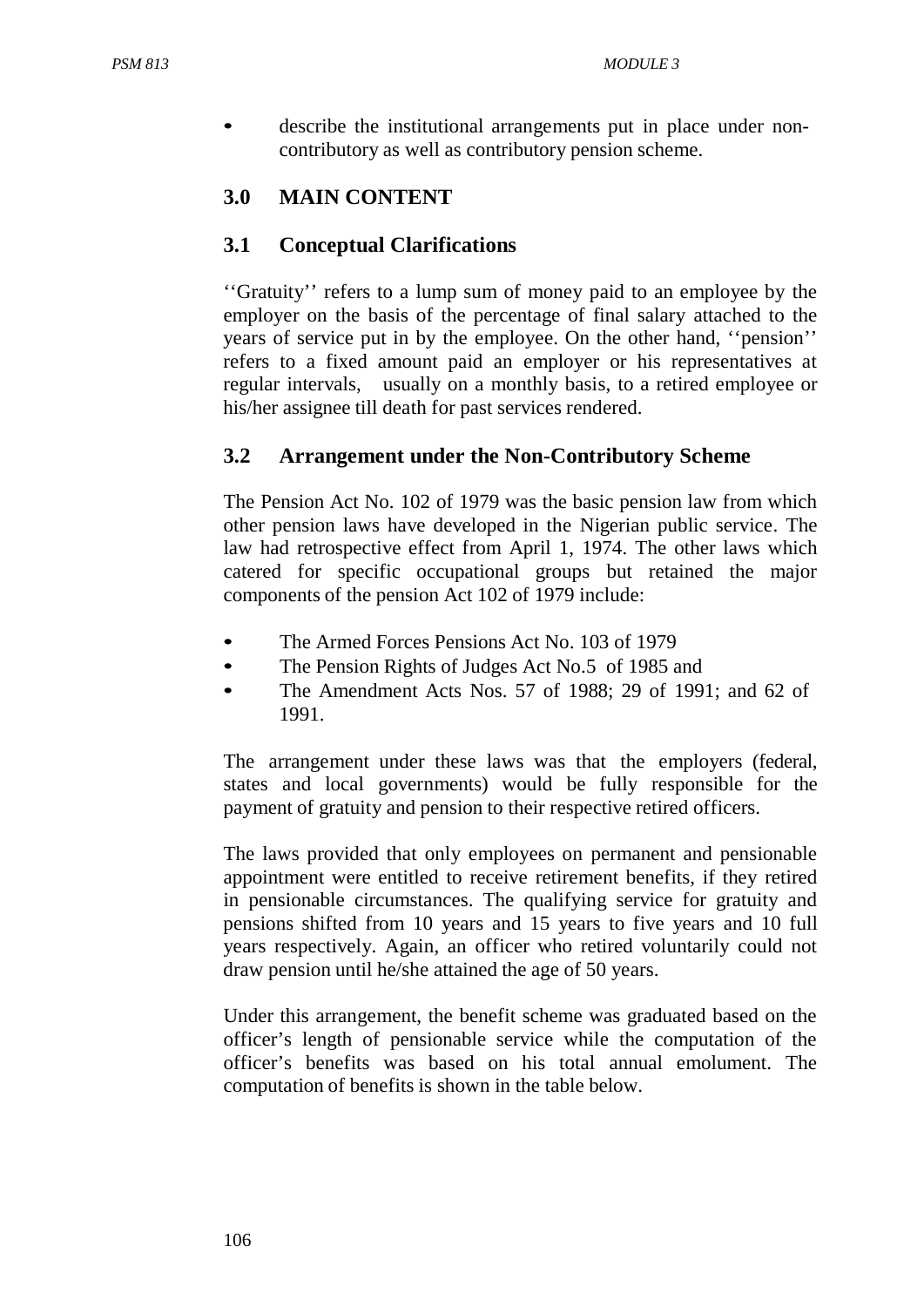|                  | Years of Qualifying Gratuity as Percentage Pension as Percentage |                              |
|------------------|------------------------------------------------------------------|------------------------------|
| Service          | Final<br>Total<br>of                                             | Final<br>Total<br>of         |
|                  | Emolument.                                                       | Emolument.                   |
| 5                | 100                                                              |                              |
| 6                | 108                                                              |                              |
| $\boldsymbol{7}$ | 116                                                              |                              |
| $8\,$            | 124                                                              | $\qquad \qquad \blacksquare$ |
| 9                | 132                                                              |                              |
| 10               | 100                                                              | 30                           |
| 11               | 108                                                              | 32                           |
| 12               | 116                                                              | 34                           |
| 13               | 124                                                              | 36                           |
| 14               | 132                                                              | 38                           |
| 15               | 140                                                              | 40                           |
| 16               | 148                                                              | 42                           |
| 17               | 156                                                              | 44                           |
| 18               | 164                                                              | 46                           |
| 19               | 172                                                              | 48                           |
| 20               | 180                                                              | 50                           |
| 21               | 188                                                              | 52                           |
| 22               | 196                                                              | 54                           |
| 23               | 204                                                              | 56                           |
| 24               | 212                                                              | 58                           |
| 25               | 220                                                              | 60                           |
| 26               | 228                                                              | 62                           |
| 27               | 236                                                              | 64                           |
| 28               | 244                                                              | 66                           |
| 29               | 252                                                              | 68                           |
| 30               | 260                                                              | 70                           |
| 31               | 268                                                              | 72                           |
| 32               | 276                                                              | 74                           |
| 33               | 284                                                              | 76                           |
| 34               | 292                                                              | 78                           |
| 35               | 300                                                              | 80                           |

**Table 2.1: Retirement Benefits Table**

However, for judges, they were entitled to 100% of their total emolument after serving for fifteen continuous years as a judge of the High Court. In the case of academic staff of universities, Pension Act 11 of 1993 stipulates that a person who retires as a Professor in the university, or has been continuously in the service of a university in Nigeria up to retiring age, shall be entitled to 100% of his/her terminal annual emolument as pension. The same goes for the Armed Forces, Service Chiefs, including the Inspector-General of Police who would also take 100% of their total emoluments as pension. Again,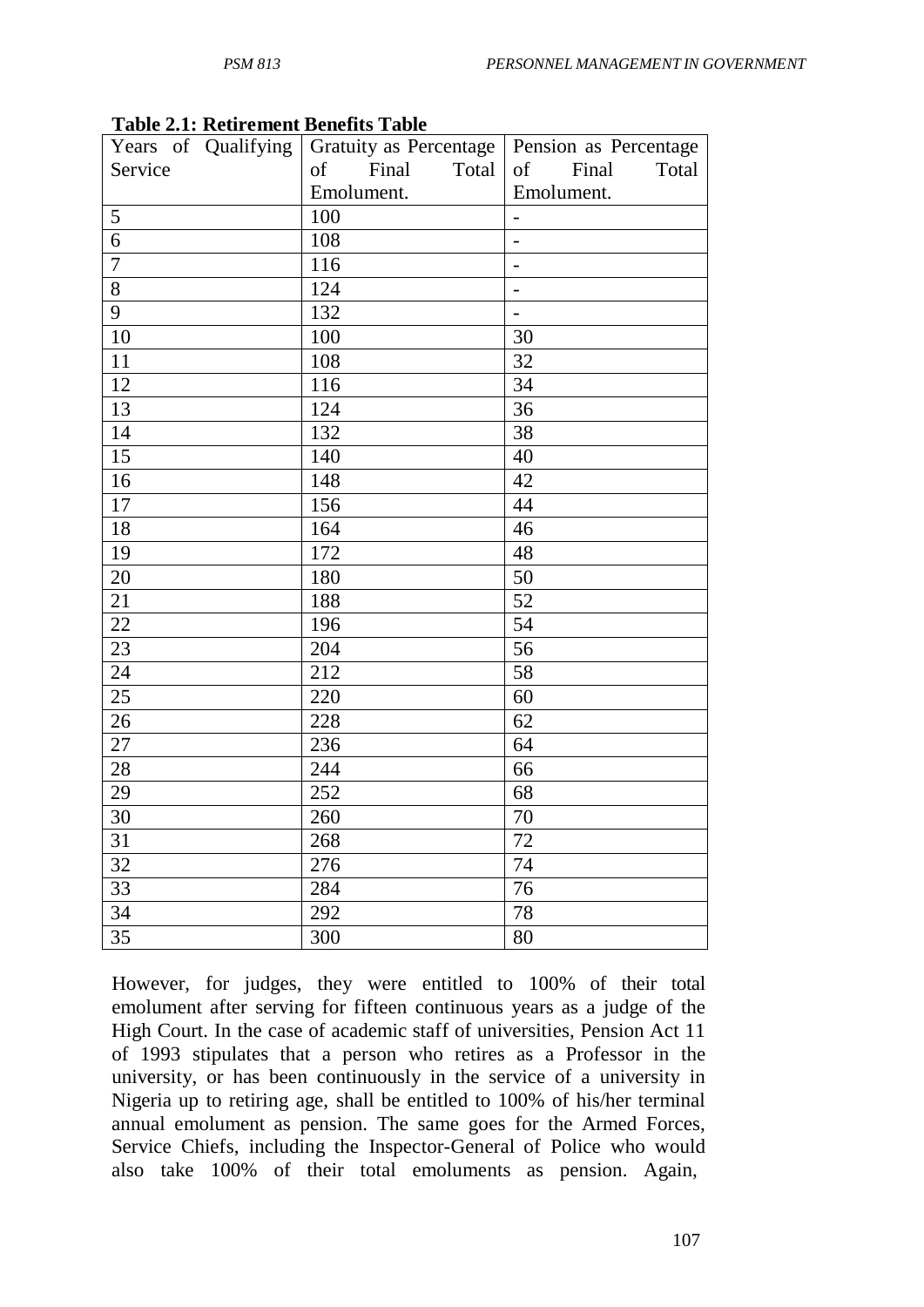followingthe recommendation of the National Council on Establishments, via Establishment Circular No. B.63216/S.1/X/757 of June 23, 1998, government approved that officers appointed from the government service to the post of Head of Service were to earn 100% of their annual emolument as pension for life, and similarly Permanent Secretaries, who have put in a minimum of twenty (20) years of pensionable service, would earn 100% of their annual emoluments as pension for life.

## **3.3 Implementation of the Non-Contributory Scheme**

This scheme was based on a defined benefit scheme. If an officer retired from service, and, provided he had served the qualifying period for pension, he/she was entitled from the pension fund to a lump-sum gratuity and a pension for life payable on monthly installments.

The state governments were responsible for retirement benefits of their staff from the Consolidated Revenue Fund charges. Until a proper account was made of the funds previously obtained, a state government would not receive further funds from the Consolidated Revenue Fund. At the federal level, by a Circular Ref. No. B.49951/S.4/V1/337 of August  $21<sup>st</sup>$ , 1985, the payment of gratuities was decentralised. By this, each ministry/extra ministerial department was expected to apply to the Establishments and Pensions Office for funds to settle the gratuities of its retiring staff. The objective was to remove the problems and delay experienced when the pensions and gratuities were solely paid by the Establishment and pension's office. Until a proper account was made of the funds previously obtained, the ministry/extra ministerial department would not receive further funds from the Establishments and Pensions Office.

However, the implementation was characterised by a number of problems. Firstly, there was lack of funding resulting from inadequate budgetary allocation. The situation was so bad that the outstanding pension liabilities had accumulated and stood at about N2 trillion as at January, 2004. In fact, the proportion of pension to salaries increased from 16.7% to 30% between 1995 and 1999. Secondly, pension administration was weak and inefficient; hence, there were delays in pension processing and lack of transparency. Thirdly, there were cases of outright embezzlement in the civil

In the light of the foregoing, the Federal Government thought it wise to embark on Pension Reform as part of its overall reform agenda. Following the passage of the Pension Reform Bill by the National Assembly, the President signed it into law on June 25, 2004. This marked the birth of the Pension Reform Act 2004.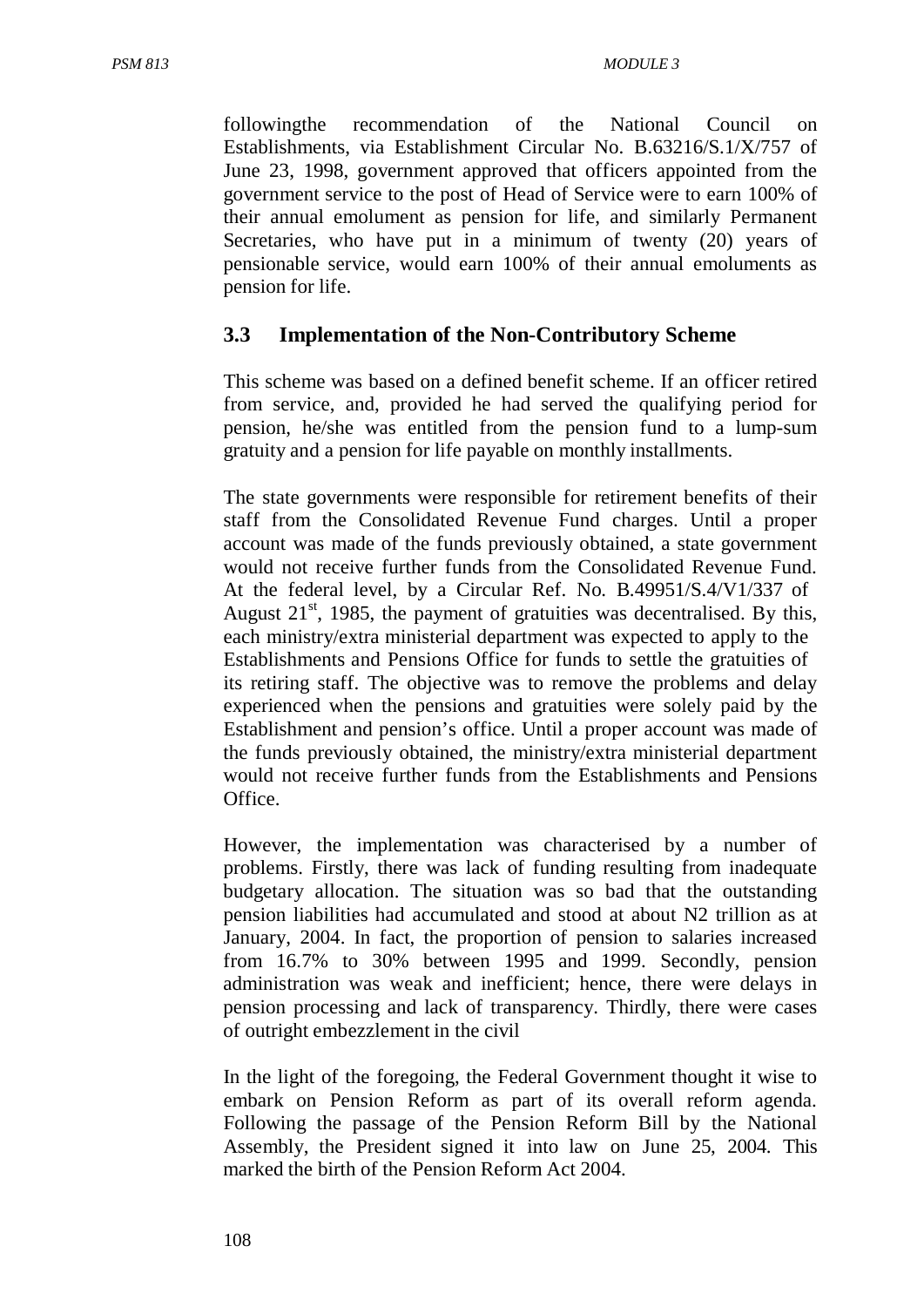# **3.4 Objectives of the Pension Reform Act 2004**

The objectives of the Act, among others, are to:

- Ensure that retirement benefits are paid as and when due
- Empower the workers, and promote a saving culture
- Ensure transparent and efficient management of pension funds
- Establish a uniform regulatory and supervisory framework
- Encourage wider coverage.

## **SELF-ASSESSMENTEXERCISE**

Outline the objectives of the Pension Reform Act.

#### **3.5 Features of the New Scheme**

It is contributory, in the sense that both the employer and the employee jointly contribute a minimum of 15% of employee's basic salary, housing and transport allowances. The employer contributes 7.5% and the other 7.5% is contributed by the employee. However, in the case of the military, the employer contributes 12.5% while the employee contributes 2.5%. The foregoing notwithstanding, the employer may choose to bear the full burden that the contribution shall not be less than 15%. Again, an employee can also make additional contributions.

Every employee is expected to open and maintain a Retirement Savings Account (RSA) in his name with any Pension Fund Administrator (PFA) of his/her choice. The employee shall notify his/her employer of the PFA chosen. The employer deducts the contribution and remits same on monthly basis to the Pension Fund Custodian(PFC) not later than 7 working days from the day the employee is paid his/her salary. The PFC in turn will notify the Pension Fund Administrator within 24 hours for the later to credit the employee's Retirement Savings Account (RSA). Contributions are invested on behalf of the employee by the Pension Fund Administrator. The employee cannot transfer his/her Retirement Savings Account from one PFA to another more than once in a year without adducing any reason for such transfer.

The scheme covers all employees in the public service of the federation, all employees of the Federal Capital Territory, and employees in the private sector, working for organisations with five or more employees. At the same time, certain categories of officers are exempted. They are employees with three years or less to their retirement, existing pensioners and some members of the judiciary.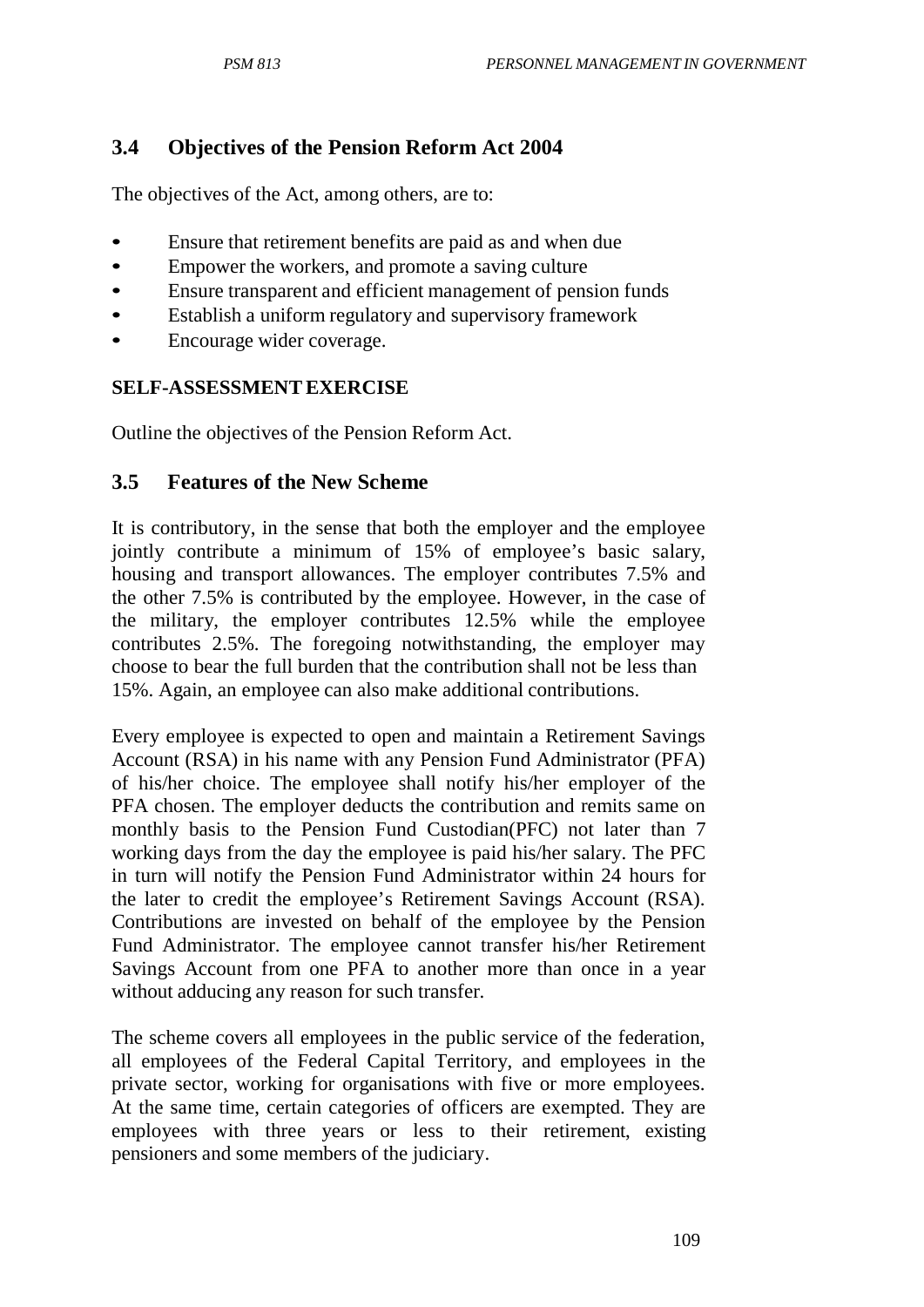An Additional Voluntary Contribution Account (AVC) can be opened by those eligible and those exempted under the Retirement Savings Account. Withdrawal from the account can be made before the end of five years subject to taxation or after five years without tax. The account increases the value of retirement benefits available for distribution at the point of retirement.

# **3.6 Withdrawal from Retirement Savings Account**

Account holders can only withdraw from the account upon retirement or attaining the age of 50 years, whichever is later. However, an account holder can withdraw from the account before the age of 50 years if he/she is retired on medical grounds or in accordance with the terms and conditions of his/her employment. The modes of withdrawal are as follows:

- 1. Programmed monthly or quarterly withdrawals calculated on the basis of expected life span
- 2. Annuity (an agreed amount paid at stated intervals) for life purchased from a life assurance company with monthly or quarterly payments
- 3. Lump—sum withdrawal, provided that the amount left after withdrawal shall be sufficient to procure annuity, or fund programmed withdrawal that will produce an amount not less than 50% of the account holder's annual remuneration as at the date of retirement.

# **3.7 Death of an Employee**

The Act provides that the employer shall maintain a life assurance policy with a minimum of thrice the total emolument in favour of each employee. Where an employee dies, his entitlement under the life assurance policy will be paid into his Retirement Savings Account. Benefits would be paid to beneficiaries under the will of the employee. But in the absence of a will, benefits would be paid to the following:

- 1. Spouse and children of the deceased
- 2. Recorded next of kin or any person appointed by the probate registry as administrator of the deceased's estate.

# **3.8 Transitional Arrangements**

Employees under any of these schemes before the Pension Reform Act, and having over three years to retirement, will be issued with bonds called Federal Government Retirement Bonds for the value of their accrued pension rights. The bond is redeemable upon retirement and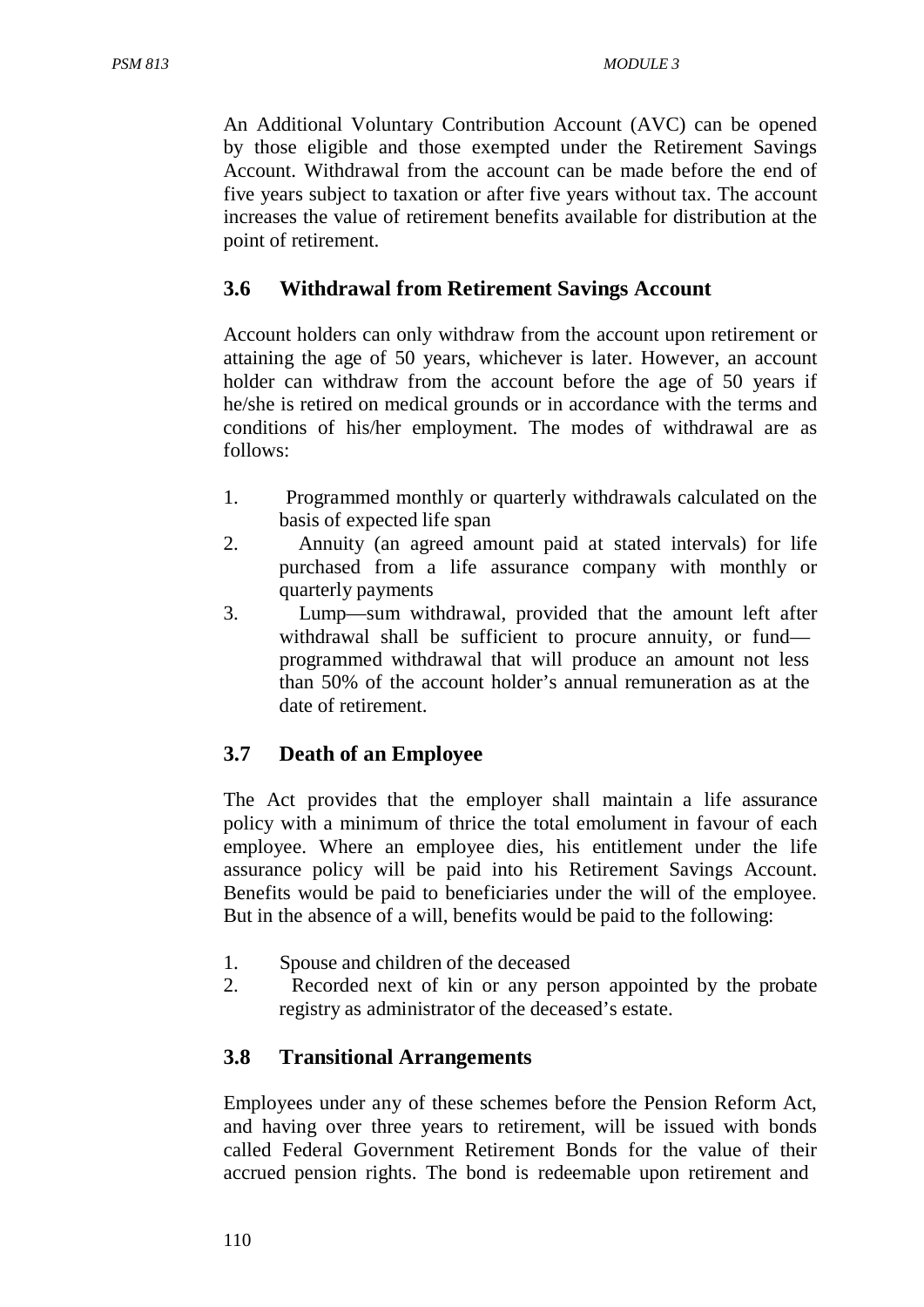added to the Retirement Savings Account. The supervision and management of the issuance and redemption of the bond is handled by PenCom.

### **3.9 Institutional Arrangements**

#### **(a) National Pension Commission (PenCom)**

This body is made up of 13 members, including a part-time Chairman and a Chief Executive Officer referred to as the Director-General. Others are four (4) full-time commissioners, and one representative each from the Office of the Head of Civil Service of the Federation, Federal Ministry of Finance, Nigeria Labour Congress (NLC), the Nigerian Union of Pensioners,(NUP),the Nigeria Employers' Consultative Association(NECA), THE Central Bank of Nigeria (CBN) And the Securities and Exchange Commission(SEC). The functions of PenCom include the following:

- (i) Regulation and supervision by way of:
	- Overall policy formulation
	- Approving, licensing and supervising of Pension Fund Administrators and Pension Fund Custodians
	- Maintaining a National Data Bank
	- Receiving and investigating complaints
- (ii) Inspection and examination of books by:
	- Investigating affairs of various operators
	- Publishing a list of operators annually
	- Taking reports from Auditors of PFA and PFC

(iii) Imposition of sanctions.

#### (b) **Pension Fund Administrators(PFAs)**

According to the list of Pension Fund Administrators posted on PenCom website, there were 23 Pension Fund Administrators as at January 1, 2009, namely:

- AIICO Pension Managers Limited
- ARM Pension Managers Limited
- Crusader Sterling Pensions Limited
- First Alliance Pension & Benefits Limited
- First Guarantee Pensions Limited
- IBTC Pension Managers Limited
- Leadway Pension PFA Limited
- Legacy Pension Managers Limited
- NLPC Pension Fund Administrators Limited
- Pension Alliance Limited
- Premium Pension Limited
- Sigma Vaughn Sterling Pensions Limited
- Trust Fund Pensions Plc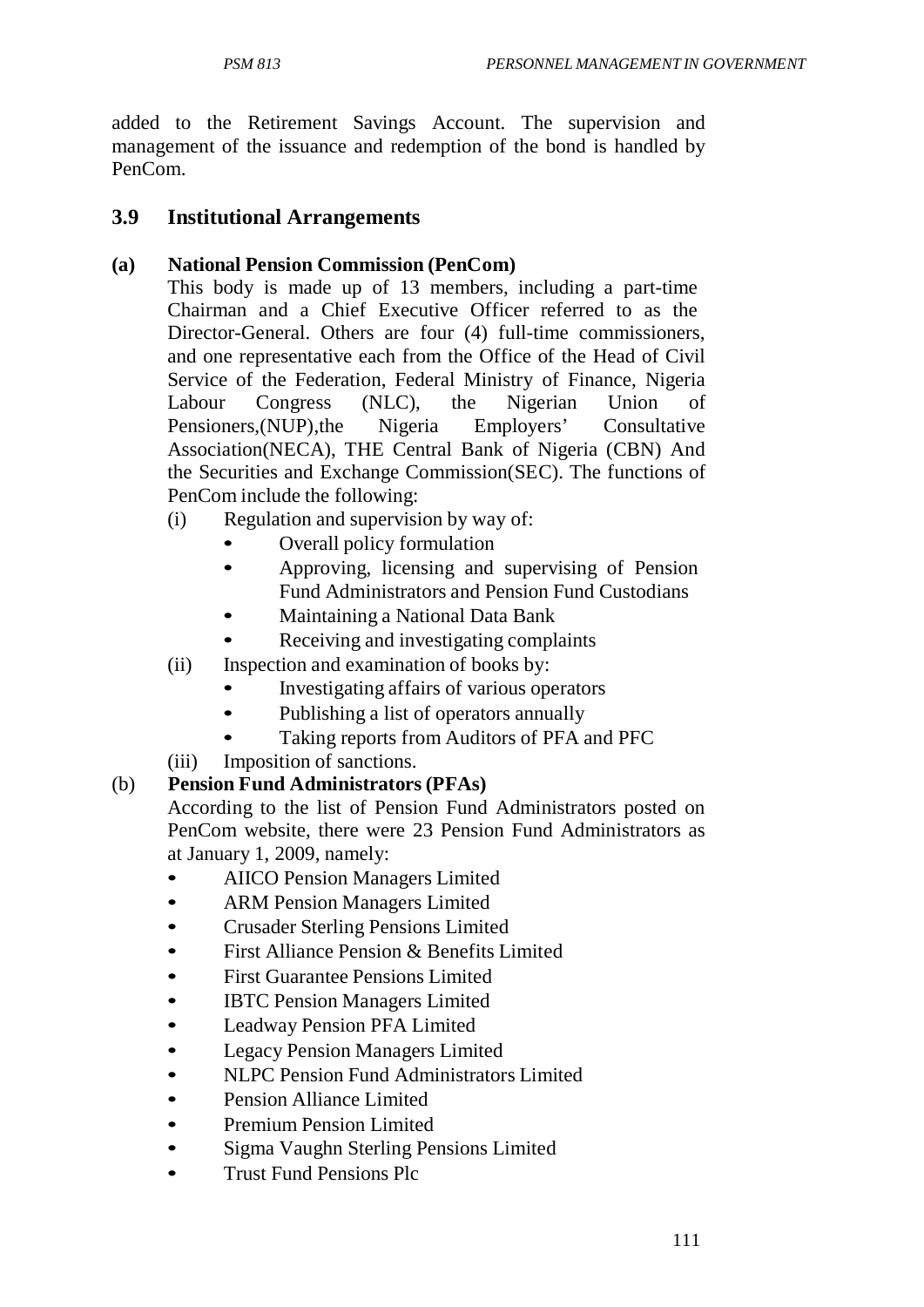- Oak Pensions Limited
- Penman Pensions Limited
- Anchor Pension Managers Limited
- APT Pension Fund Managers Limited
- Amana Pension Managers Limited
- Evergreen Pensions Limited
- Royal Trust Pension Fund Administrator Limited
- CRIB Pension Fund Administrator Limited
- Future Unity Glanvils Pensions Limited and
- Fidelity PENSION Managers.

Although another PFA, known as Standard Alliance Pension Fund Administrator was presented to the public on Thursday, February 14, 2008, the name was not posted.

The functions of Pension Fund Administrators include the following:

- (i) To open and maintain Retirement Savings Accounts for employees that use them
- (ii) To invest and manage the pension funds in a manner prescribed by PenCom
- (iii) To provide regular information to the employees or beneficiaries
- (iv) To pay retirement benefits to employees in accordance with the provisions of the Pension Reform Act 2004; and
- (v) To report to PenCom.

#### **(c) Pension Fund Custodians (PFCs)**

Just as the name suggests, PFCs are responsible for the warehousing of the pension fund asset. They are licensed financial institutions and the shareholders are to guarantee the pension fund assets held by the custodians. As at January 1, 2009, only names of four (4) custodians were posted on the net by PenCom. They are:

- UBA Pensions Custodian Limited:
- **Zenith Pensions Custodian Limited:**
- First Pensions Custodian Nigeria Limited; and
- Diamond Pension Fund Custodian Limited.

Their functions are to:

- Receive contributions from employers and notify the Pension Fund Administrator within 24 hours of receipt for the Pension Fund Administrator to credit the Retirement Savings Account of the employees concerned
- Hold pension fund assets on trust for its clients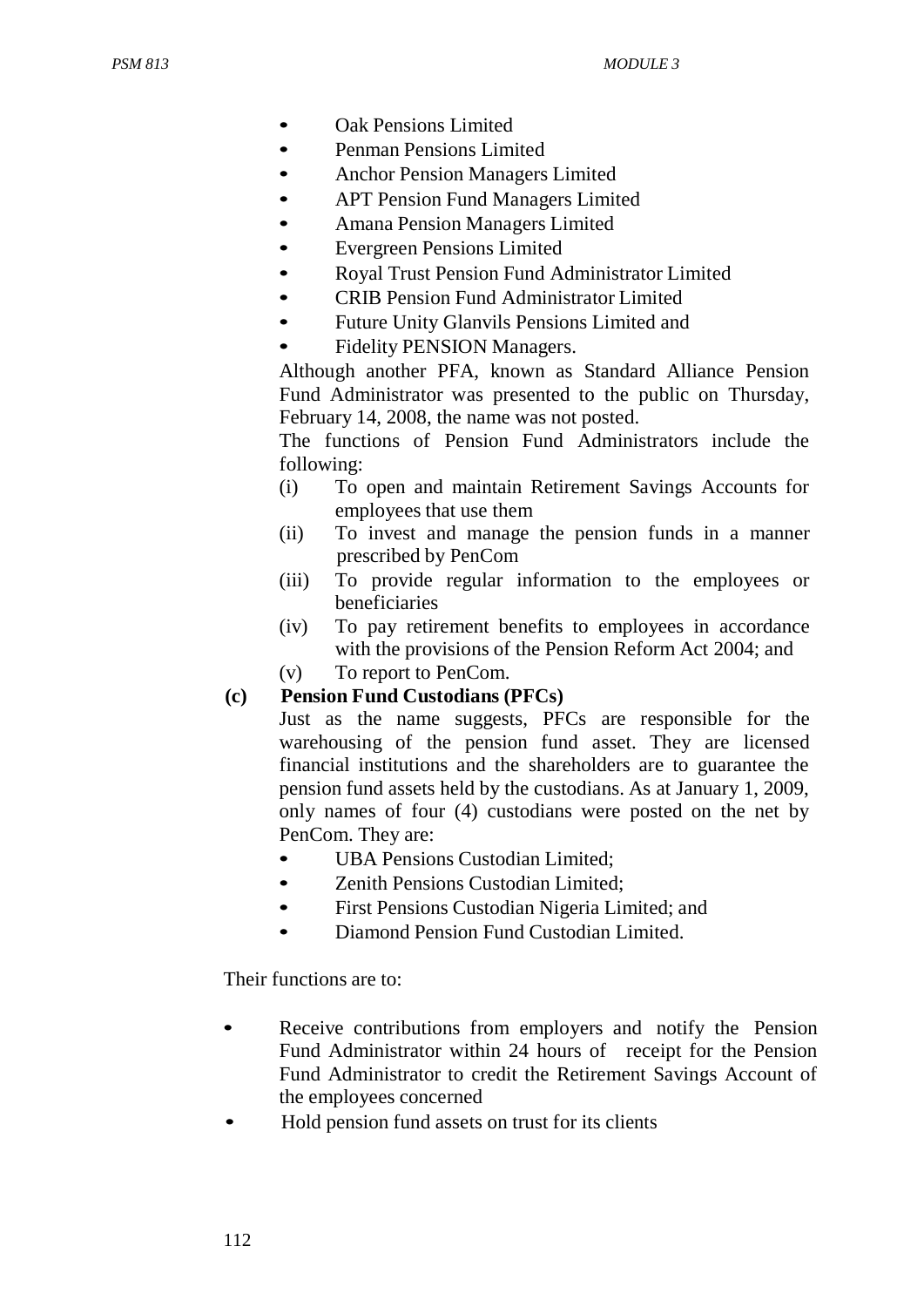- Execute transactions and undertake activities relating to pension fund investments upon instructions from the Pension Fund Administrators and
- Report to PenCom.

## **3.10 Security of Contributions**

PenCom is the regulatory body set up to monitor the activities of PFCs to ensure that investments made with the funds are in line with the laiddown prescriptions. Aside, a stakeholder of the custodian is licensed financial institutions with a minimum net worth of N50 billion and a total balance sheet of not less than N125.0 billion. The parent company of the Pension Fund Custodian (PFC) issues a guarantee for the full sum of funds held in the Pension Fund Custodian's bank account on behalf of the Pension Fund Account. In addition, the PFC insures all assets under custody against fire, burglary, etc. The PFC also takes fidelity guarantee insurance cover on all its employees.

With all the foregoing in place, the contributions of employees are secured.

## **3.11 Processing of Retirement Benefits**

In order to ensure that officers receive their retirement benefits promptly, departmental pension officers are required to forward the upto-date record of service of the officers accompanied with the under listed documents:

- Pension Form GEN,62(in duplicate) with two recent coloured passport photographs
- Birth certificate or sworn declaration of age
- Record of Service
- Acceptance letter of retirement
- Letter of appointment or gazette publications of first appointment
- Letter of confirmation of appointment or gazette publication
- Clearance Certificate of none-indebtedness signed by Director of Finance and Accounts
- Evidence of last promotion
- Current Personnel Emolument Card/Last Pay Certificate
- Evidence of transfer of service(where applicable)
- Evidence of condonation and merger of service(where applicable)
- Carbon copy of audited computation sheet of terminal benefits
- Signed payment voucher for receipt of gratuity (if applicable). and
- Stamped Death Certificate (for deceased officers).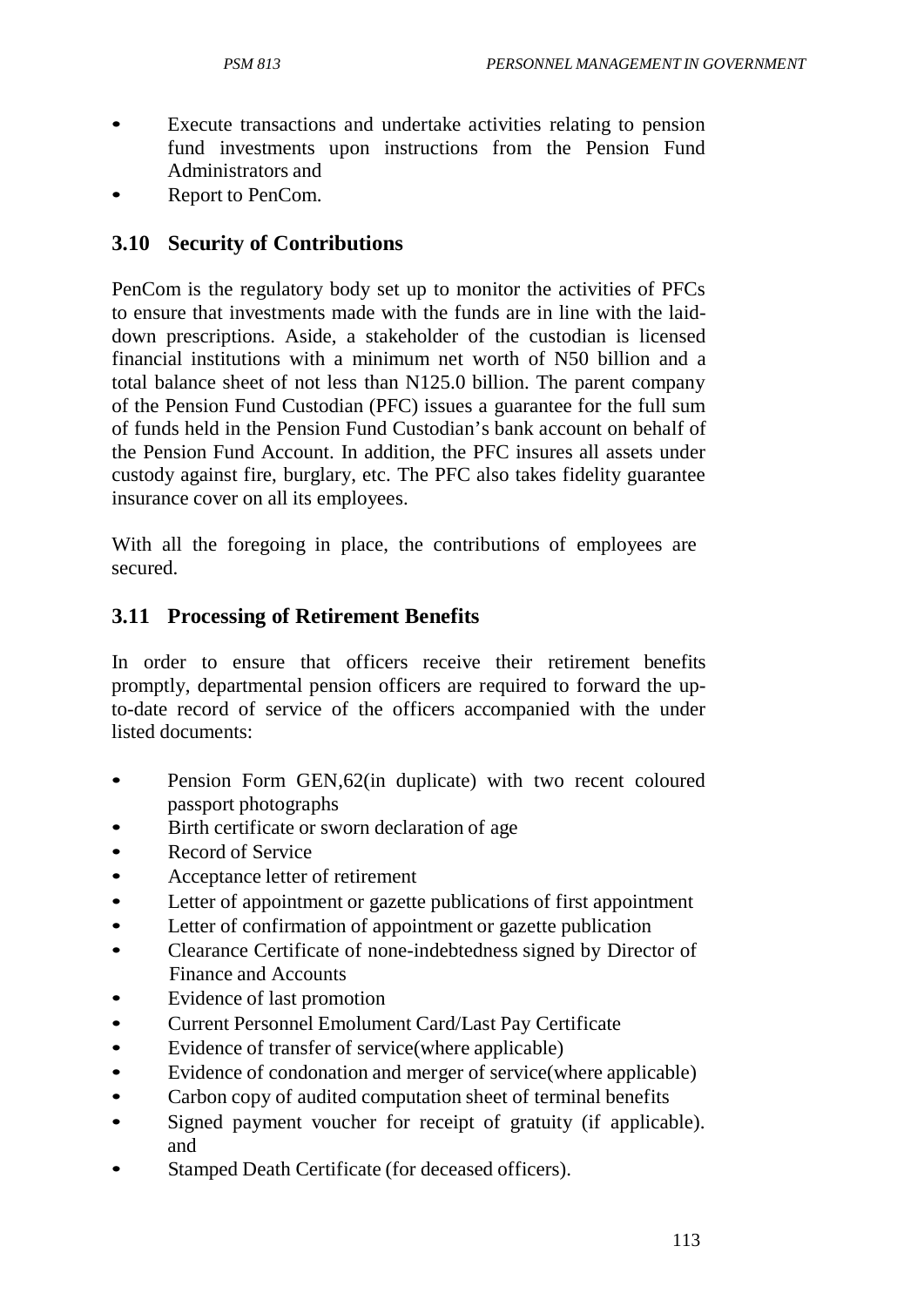Public Service Rule 020809 provides that "forwarding of departmental files and other documents not expressly structured above shall no longer be a condition for processing of retirement benefits."

## **3.12 Group Life Insurance Policy for Employees**

Section 9(3) of the Pension Reform Act provides that every employer, to which the Act applies, shall maintain life insurance policy in favour of its employees for a minimum of three times the annual total emolument of the employees. The life insurance policies are to be provided only by selected insurance companies and not Pension Fund Administrators.

For effective implementation of the section, the National Insurance Commission(NAICOM)and National Pension Commission(PenCom) have anchored the "Guidelines for Life Insurance Policy for Employees" to be followed by employers and insurance companies.

## **3.13 Documentation Requirement**

- Each employer shall obtain an insurance certificate from the insurer.
- Such certificate shall be accompanied by a schedule which shall indicate, amongst other things, the period of coverage, the number and details of staff at inception/renewal date, their total emoluments, the benefit payable and the annual premium/date of full payment.
- The insurance certificate shall be issued to employers by the insurer within a month from the policy inception/renewal date.
- Employers shall display a copy of the insurance certificate in a conspicuous place within the premises, for the information of the employees, as evidence of having taken such policies.
- Employers shall send a copy of the insurance certificate with the schedule of benefits to the National Pension Commission and the Pension Fund Administrators where the employees maintain their Retirement Savings Accounts (RSAs) not later than  $31<sup>st</sup>$  March every year.
- Employers shall be required to commence renewal negotiations in writing, within two (2) months to the expiration of the current insurance coverage. Such negotiation must be conducted before the last day of the current cover.
- Full payment of the insurance premium shall be made, at the latest, on the first day of insurance cover.
- Where an employer fails to effect full payment of premium at the stipulated time, the insurer shall report such failure to the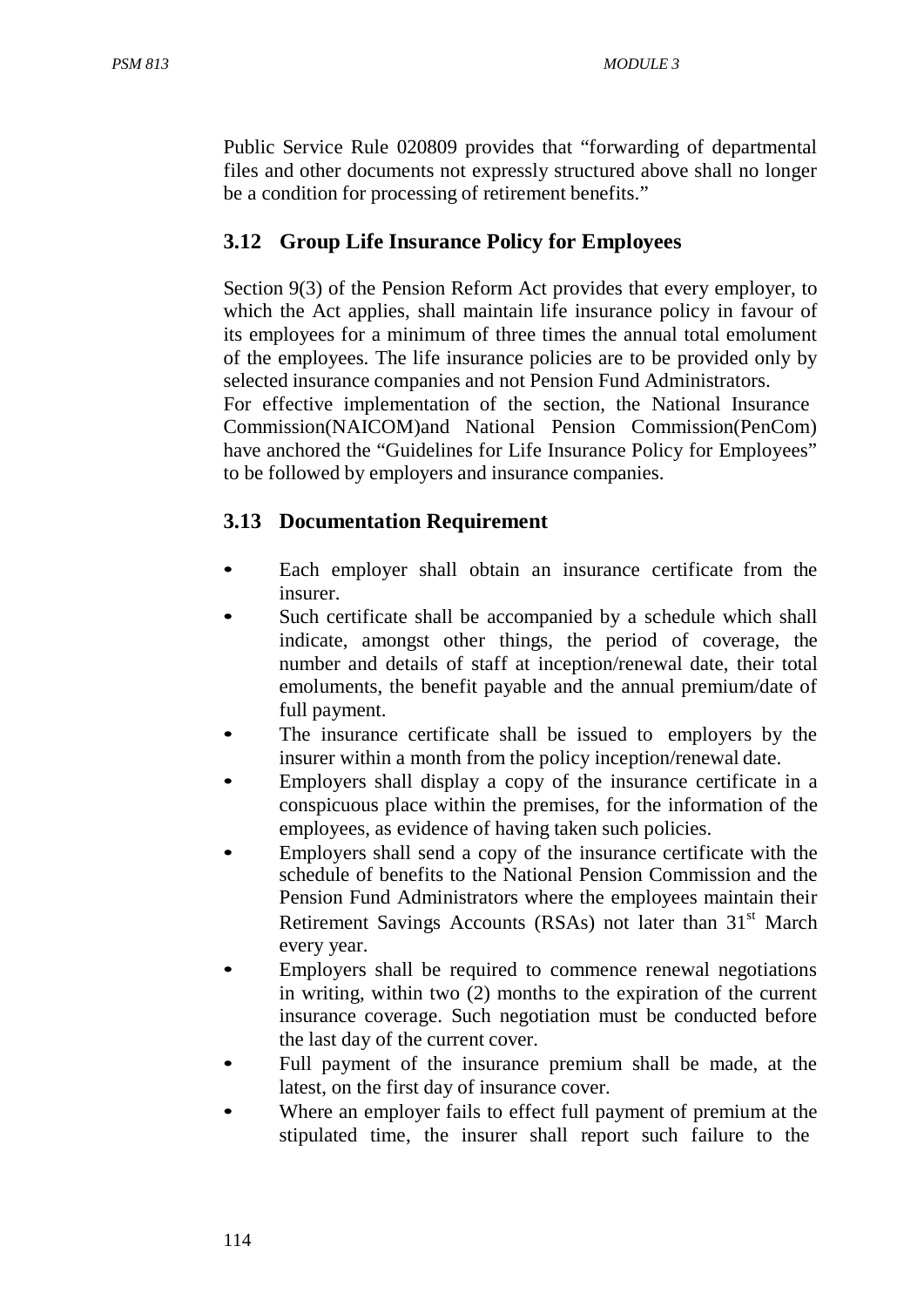National Pension Commission within fourteen (14) days of nonreceipt of premium.

# **4.0 CONCLUSION**

Pensions are supposed to take care of the employed after spending more than half of his adult life serving an organisation. It is an obligation on the part of the employer hence it has to be adequately managed.

# **5.0 SUMMARY**

Discussions in this unit deliberately connected from what the situation was before the Pension Act of 2004. The unit thereafter examined the objectives of the new scheme, its implementation framework and procedures as well as the relationship between the National Pension Commission and the Pension Fund Administrators (PFAs) etc. The unit also discussed briefly the Group Life Insurance Policy.

# **6.0 TUTOR-MARKED ASSIGNMENT**

Outline the advantages of the new pension scheme.

# **7.0 REFERENCES/FURTHER READING**

- Establishment Circular No. B.49951/S.4/V1/337 of 21st August, 1985. Establishment Circular No. B.632/S.4/X/757 of 23rd June, 1998.
- Federal Government of Nigeria (1979). *Pension Act No. 102 of 1979*.Lagos: Government Printers.
- Federal Government of Nigeria (2004). *Pension Reform Act, 2004*. Lagos: Government Printers.
- National Pension Commission (2006). "Guidelines for Life Insurance Policy for Employees" in *The Guardian Newspaper* of Thursday, June29, 2006, pp. 54—56.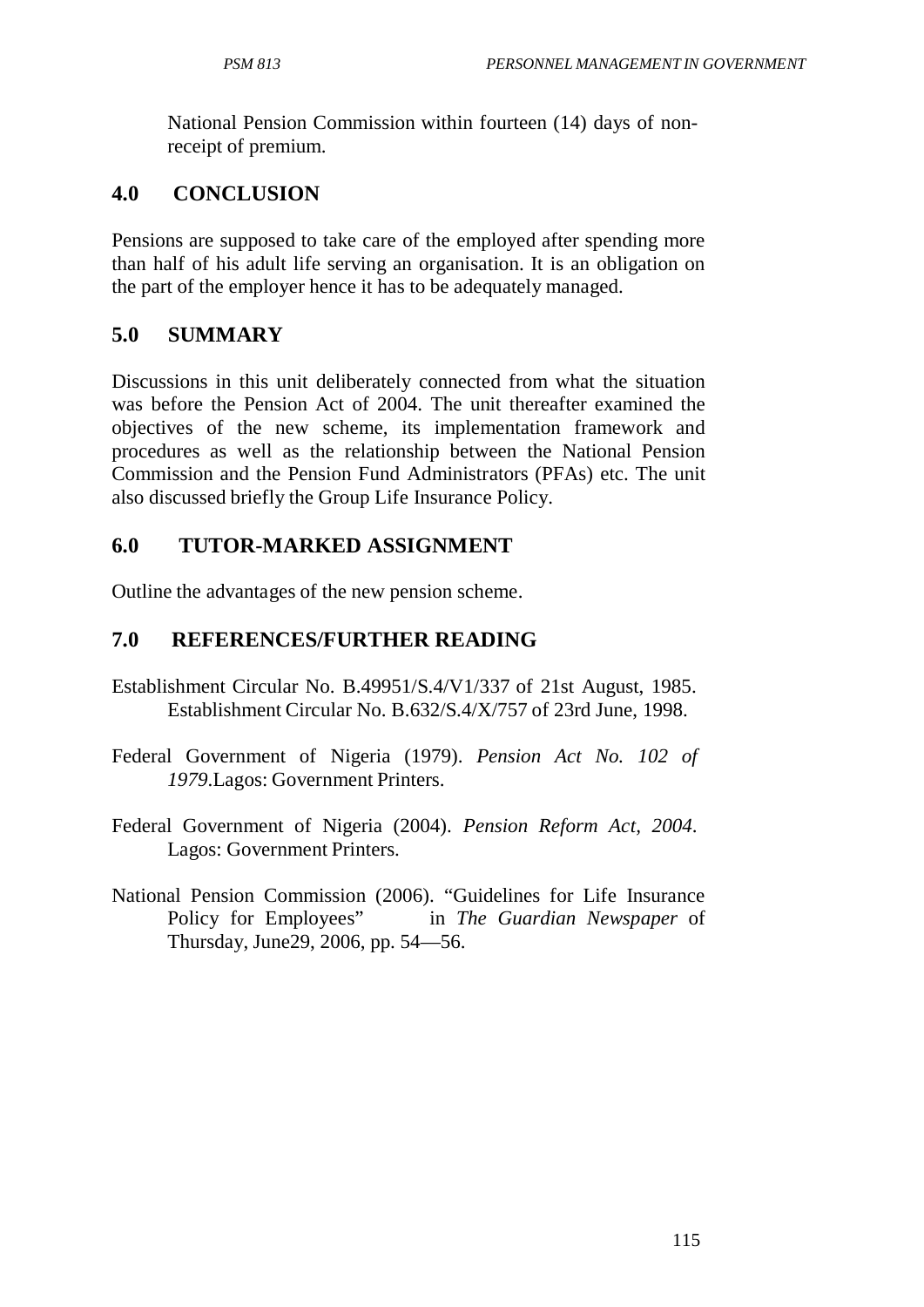## **UNIT 3 PREPARATION FOR RETIREMENT**

#### **CONTENTS**

- 1.0 Introduction
- 2.0 Objectives
- 3.0 Main Content
	- 3.1 The Need to Plan for Retirement
	- 3.2 Strategy for Retirement
	- 3.3 The Challenge of Starting a Business
	- 3.4 Considerations
	- 3.5 Acquisition of Resources to start a Business
- 4.0 Conclusion
- 5.0 Summary
- 6.0 Tutor-Marked Assignment
- 7.0 References/Further Reading

#### **1.0 INTRODUCTION**

Retirement is one phenomenon that many workers dread to undertake hence the numerous cases of swearing and re-swearing of affidavit in other to adjust one's age as he approaches the age of qualification for retirement. Wehmer (2000:1005) defines retirement as giving up or being caused to give up one's work, especially on reaching pensionable age. He further explains that the concept entails going away into seclusion for recuperation; being removed from circulation. In support, Phil long (1997:12) defines the concept as (i) the state or condition of being withdrawn from society or publicity; and (ii) a withdrawal from occupational or business activity. From the foregoing definitions we can infer that retirement is a major component of disengage

- Physical and mental pressure which arise with age. This informs administrative pecking of retirement age
- Financial solvency; that is the ability of individuals to afford not being in employment usually for others
- The need for employers to open up higher position to staff who are more active mentally and physically
- Disenchantment with the work environment, business ethics, or economic, social or political order
- Ill-health and
- Desire to have greater control over ordering of one's life and the extent of time spent working.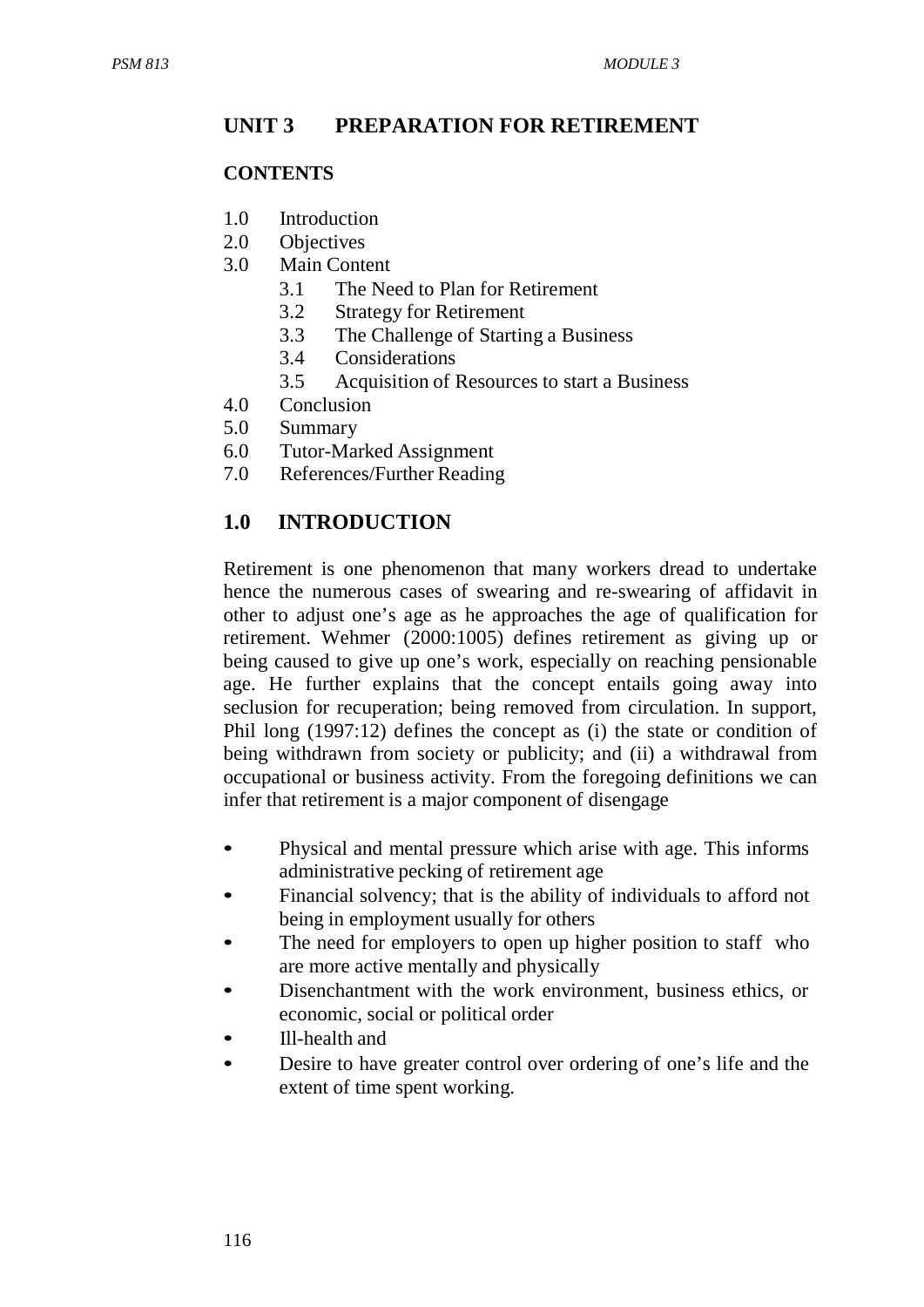# **2.0 OBJECTIVES**

At the end of this unit, you should be able to:

- explain the need to plan for retirement
- describe the strategy for retirement
- identify challenges of starting a business
- outline other considerations and action plans.

# **3.0 MAIN CONTENT**

## **3.1 The Need to Plan for Retirement**

There is a lot of argument in favour of planned retirement. First, it has become a fact of life that the period of gainful employment in a person's life is a part of his whole existence and therefore should contribute to its enrichment and fulfillment. This enrichment, it has also been asserted, should continue beyond one's retirement. Secondly, the state of the retired population is one aspect of society and should constitute an issue of national importance. Thirdly, there is the number and a near geometric rate of growth of the population of retired people to contend with. Fourthly, there exists large numbers of noticeable healthy and active retired people.

Besides, unplanned retirement creates some avoidable problems, notable among which are:

- a state of boredom
- a condition of financial anxiety
- distress
- a tendency to lapse into a state of apathy and complete inactivity
- unexpected death within a few years of retirement
- disintegration of health, strength, attitudes and general well-being
- loss of contact with colleagues and
- feeling of dissatisfaction and an unfulfilled life.

Fortunately, there are veritable advantages or benefits derived from a well-prepared retirement plan. The following benefits readily come to mind:

- good health
- adequate security
- provides some kind of preoccupation<br>• reduces concern for money
- reduces concern for money
- eliminates a feeling of uselessness and not being wanted and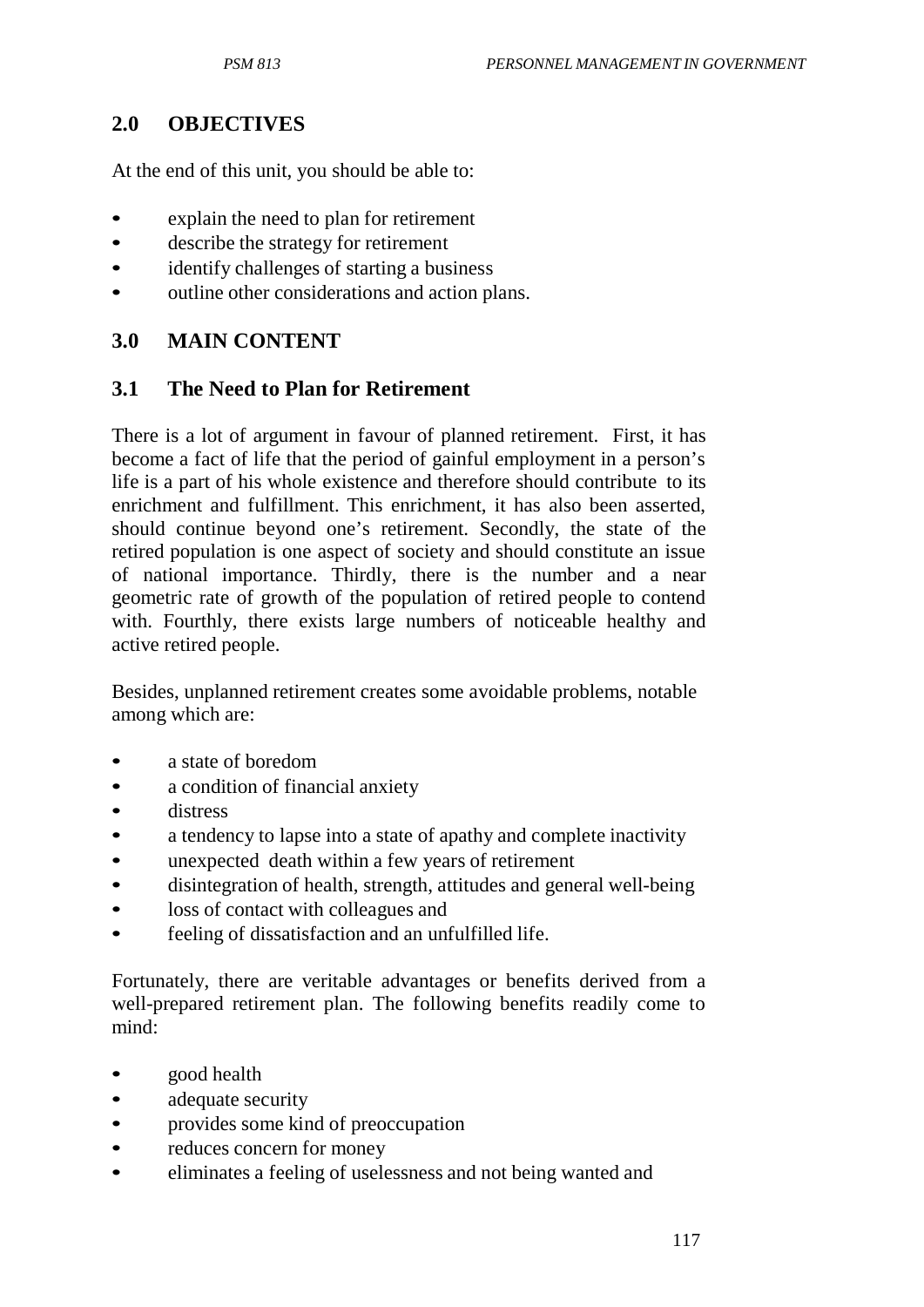eases the process of adjustment to a completely different framework for one's life.

#### **SELF- ASSESSMENT EXERCISE**

What are the benefits derived from a well-prepared retirement plan?

### **3.2 Strategy for Retirement**

For retirement to be meaningful to retirees, retiring and prospective retiring officers, it should be seen as a multi-party exercise, involving the Government, Employers, the Employees, the Society and Family. Each of these parties should be prepared to act in a way that will ease or smoothen the pains of separation from what perhaps has been a life-long career.

In order to ensure satisfaction therefore, the following specific lines of action are suggested:

- There should be gradual disengagement from work
- counseling sessions should be held for officers
- Employers should make adequate financial provisions for the prompt payments of retirement benefits lump-sum
- There should be post –retirement support so that employers would still make available to their retired staff, usual social, sporting and **health facilities**
- Employees preparing for retirement should start developing new interests outside the employer's circles and
- Above all, retiring staff should identify and start pursuing, postretirement occupations suitable for their styles.

With regards to the last strategy, a choice can be made between the following:

- Writing
- Getting another paid job
- Pursuit of hobbies
- Serving as volunteer
- Starting one's own business a small or medium size business

#### **3.3 The Challenge of Starting a Business**

One of the strategies being adopted by the Government to reduce unemployment is to encourage the youth, the retired and retiring persons to take up self-employment. But as we all know, self-employment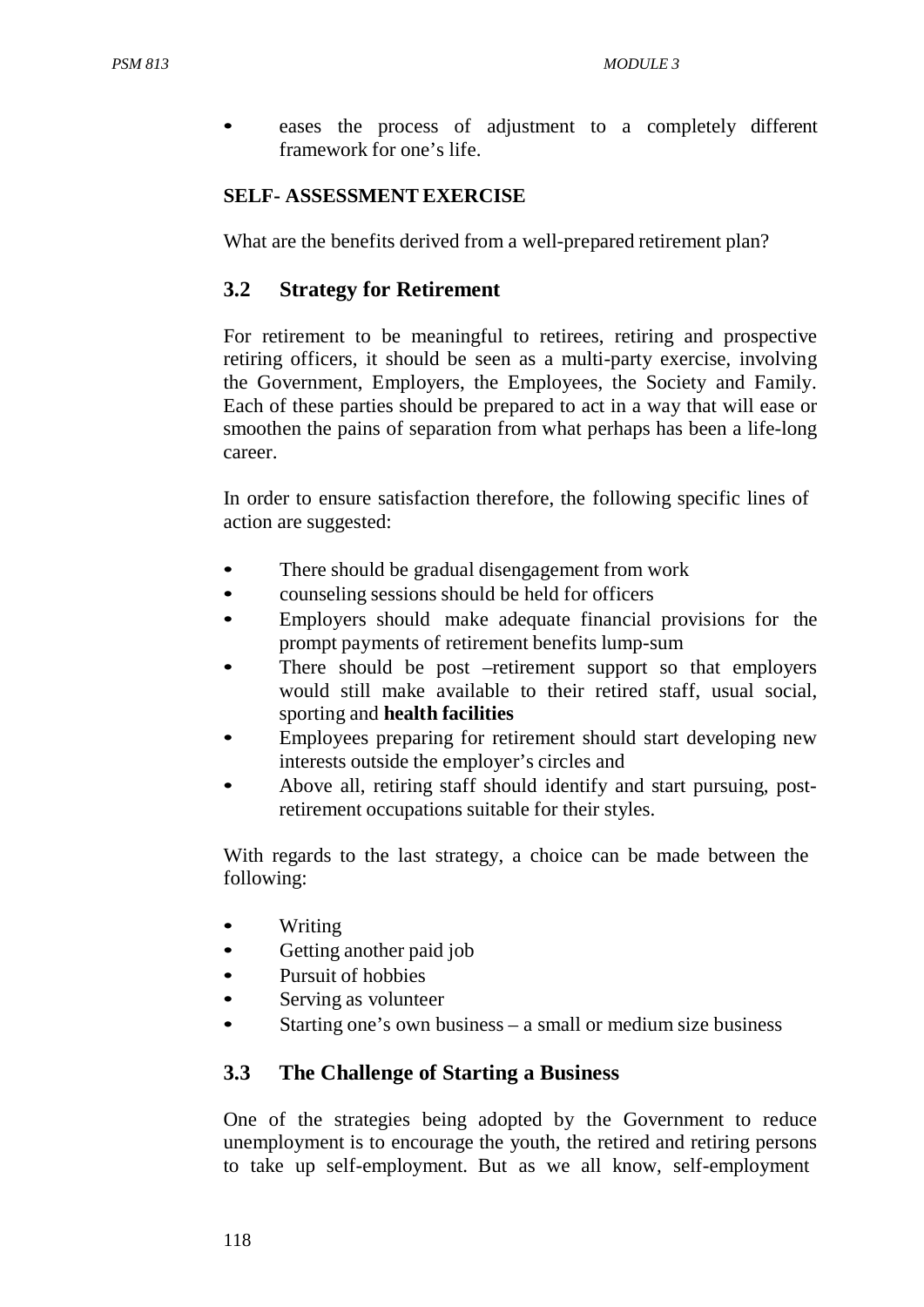cannot be for everyone. Indeed, self-employment is more meaningful to those who are entrepreneurial.

In 1803, Jean Baptist described the entrepreneur as the agent who "uses all means of production and who finds in the value of products the establishment of the entire capital he employs and the value of the wages, the interest and the rent which he pays, as well as the profits belonging to himself". He added that an entrepreneur commonly but not necessarily supplies either his own or borrowed capital, but in order to succeed, he must have "good judgment, perseverance, and a good knowledge of the world as well as well as business". He must also possess the art of leadership and administration. Therefore, the entrepreneurial function is that of bringing together,, the factors of production and the provision of continuous management, as well as that of risk-bearing.

Generally, studies have shown that entrepreneurs think and behave differently from other people. Their thoughts are by:

- Concern about doing well
- Achieving a standard of excellence set by themselves or by other people.
- Doing better than they have done
- They like to win in competition
- They need to succeed because doing well at a challenging task provides them with major sources of pleasure and satisfaction in life . Thus, the desire to achieve cannot be satisfied by money.

The foregoing identified entrepreneurial characteristics can be summarized as follows:

- The desire to take personal responsibility for decisions
- Preference for decisions involving a moderate degree of risk and
- An interest in concrete knowledge of the results of decisions.
- An entrepreneur, therefore, can be conceived as a person who initiates, establishes, organises, maintains and expands economic activity of an enterprise. Therefore, the first challenge of starting a business is to develop an entrepreneurial attitude. (Fadeyi,  $1991: 10 - 12$ .
- In other to perform these tasks, the entrepreneur needs specific skills, abilities, traits and motives. In this respect, it has been established that:
- The trade entrepreneur is very hard working, knowledgeable in marketing and commercial aspects of production, is generally an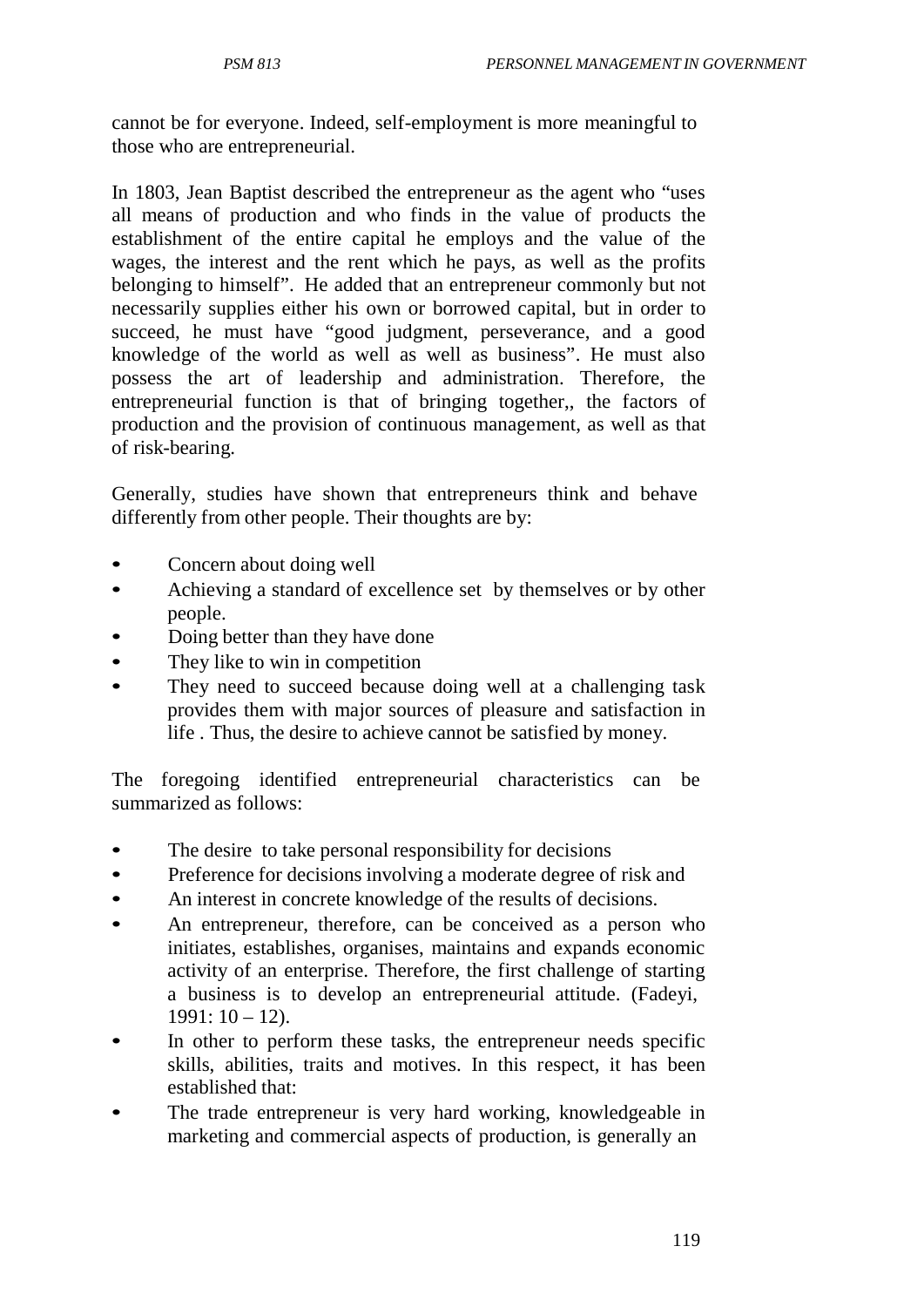advocate in terms of education, and training, is calculative and secretive in his activities.

The technically qualified entrepreneur is full of enthusiasm, wants to try out new things, has creative urge, is a self-reliant, intelligent and hard working. He has learnt to use at least the basics management tools and techniques, including human relations. He is generally successful and his success has made him future-oriented and generally able to bring about expansion diversification in productive activity.

The entrepreneurs who have earlier been artisans or workers in small or large factories are intelligent, have a limited range of skills, narrow vision, are independently spirited, are conscious of economic use of resources though poorly equipped in so far as modern managerial skills are concerned.

Graduate engineers and previously experienced/employed persons also do very well as entrepreneur managers when they choose to set up a manufacturing enterprise. Some of the well educated and equipped among the traders also acquit themselves very well.

The foregoing underscores the importance of other challenges or the key success factors (KSF) required in starting and running a business, namely: strong motivation, identification of a business idea or project, self-confidence and operational competence, and ability to muster necessary resources. These imply that starting a business as an alternative to employment requires as much planning as does the preparation for retirement.

#### **3.4 Considerations**

Having decided to start a business, it will be useful to consider the following questions and the suggested action plans.

- 1. What does it take to start one?
	- a. Technical competence
	- b. Mental ability
	- c. Human relations (interpersonal skills)
	- d. High achievement drive
	- e. Creativity
- 2. In which direction should one look?
	- a. Manufacturing (converting raw materials to useful products)
	- b. Merchandising (buying and selling)
	- c. Service (do someone else's donkey work)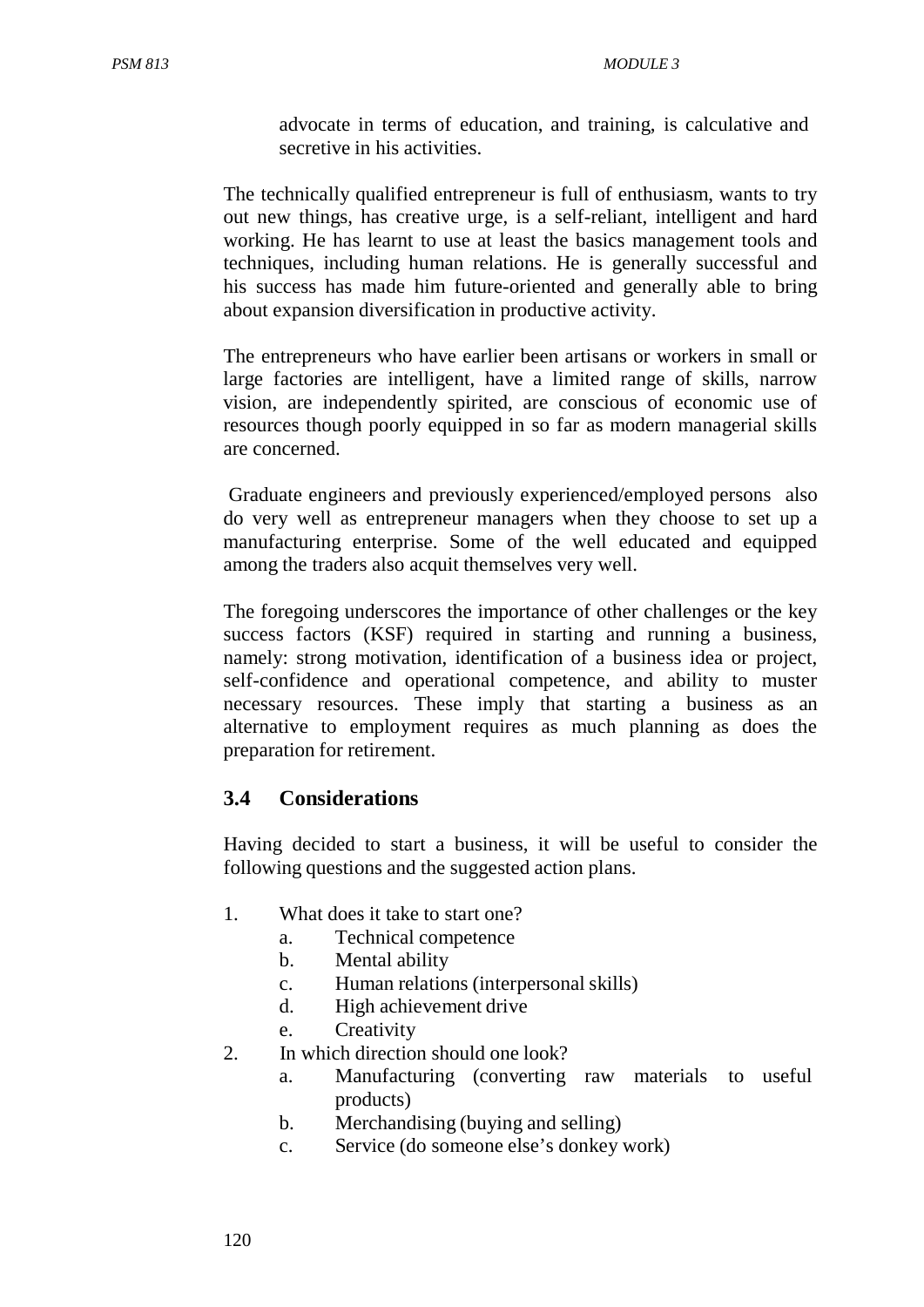- 3. Wish to start where to start from, when?
	- a. Start by first finding the business,
	- b. Then the capital
	- c. Not by the other the way round
	- d. Best time to start is now.
- 4. How do you find the business?
	- a. Think
	- b. Think of what people need, what you need
	- c. A product or service, existing or not, Be creative;
	- d. Talk to established small business owners.
	- e. Visit the Ministry of Commerce and Industry (also for information on registration)
	- f. Ask a banker (He may help with capital later)
- 5. Buy an-going small business?
	- a. This is alright provided the price is good and you are prepared to assume control immediately. You bare the best manager. But get an expert to help assess the business. You must find answers to the following questions:
	- b. Why is the business being sold?
	- c. What is the present physical condition?
	- d. What is the condition of the inventory and other assets?
	- e. What are the liabilities?
	- f. How many of the personnel are going to remain?
	- g. What type of competition does the market face?
	- h. What does the overall financial picture look like?
- 6. Suppose the option is to start a new business? Then start right now, you may end up big.
	- a. First, carry out a market research
	- b. Determine to whom product/service will appeal.
	- c. Where do such people live? How are they?
	- d. Are there any competitors in the area?
	- e. How well established are they?
	- f. What does the future of the business look like?

Once a business idea has been conceived and validated, it becomes relatively easy to build up the business plan. In this regard, a business plan is seen as a detailed description of why, how and when an enterprise will achieve a stated level of profitability. After reading the plan, a prospective investor or other interested party should know precisely what the management or sponsors of the business intend to do with the money and the human resources at its disposal.

The length and sequence of contents in a business plan will vary with the complexity of the proposed venture. Certain key elements are always needed, however, to describe why, how and when economic success will be accomplished. In general, the sponsor must articulate a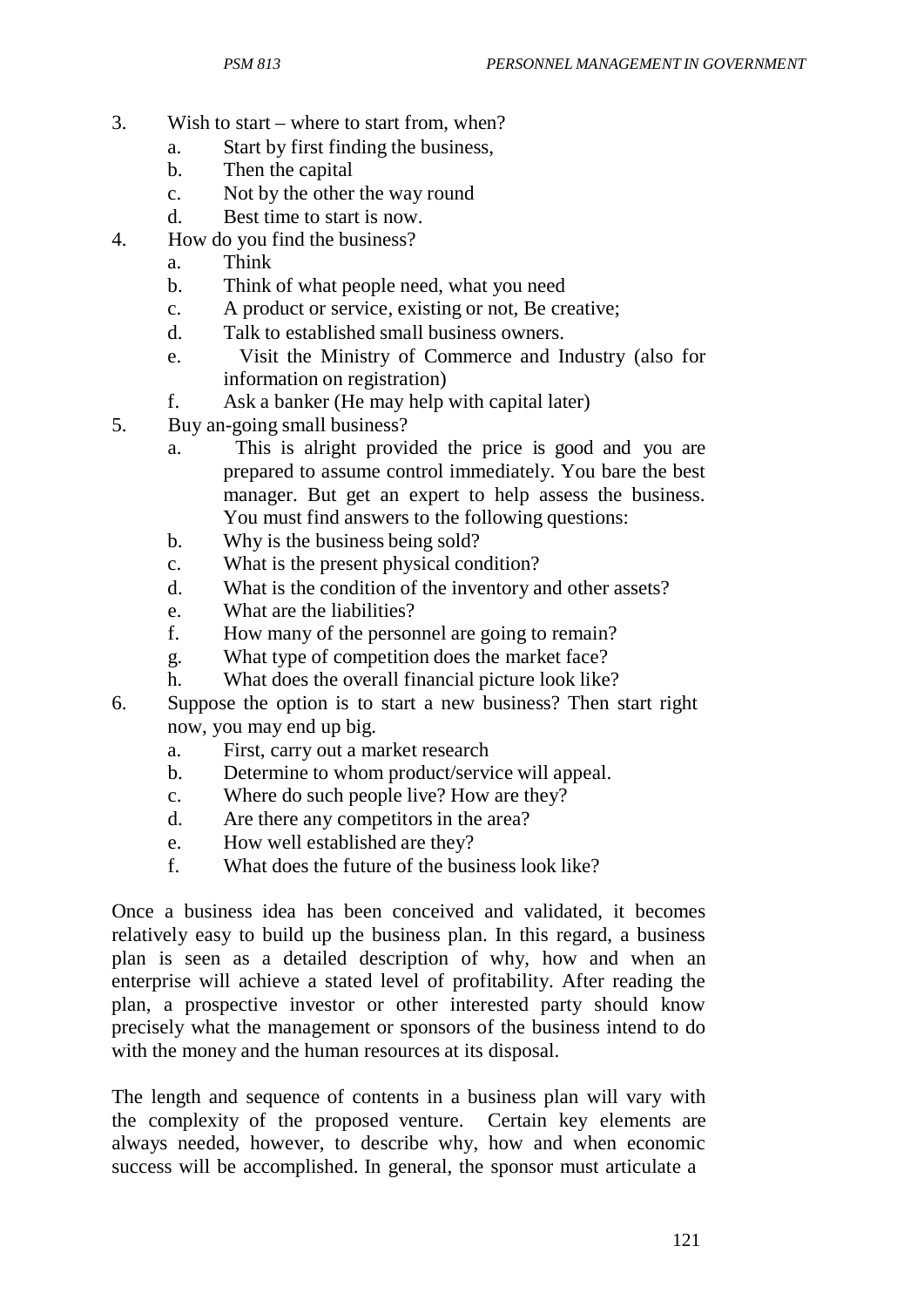crisp picture of the business venture, its background, critical success factors, products and services. Next, the sponsor must explain WHY the business will succeed. This "why" is answered by identifying "who" outside the enterprise is interested in and qualified to buy what the business has to sell and the way it plans to sell it ( the marketing component). Then the sponsor must spell out "who" in the enterprise that will do "what", to produce and market the product or service (the organization and management component). This is the HOW. Finally, the sponsor should cover WHEN the business will succeed by showing the planned flow of funds into and out of the business over time (the financial plan component).

#### **3.5 Acquisition of Resources to Start a Business**

All businesses require inputs. These inputs can be categorised into two, namely: basic and supplementary. Basic resources are those that are very fundamental for the business to function, whereas supplementary resources are those inputs that are secondary in nature to the business . For a business to operate effectively, its basic resources or inputs must be acquired and put in place. These inputs are:

- Location land, premises or building
- Equipment machinery, utensils and appliances/equipment. The various research institutes in Nigeria now develop local technology.
- Labour staff or workers at various levels.
- Materials ingredients and/or raw materials. The Raw Material Research and Development Council has identified and documented uses and sources of locally available industrial raw materials).
- Capital equity fund and loan.

Capital is need in all aspects of business – and will be sourced from the sponsor's personal contribution or equity or from borrowing, or both. Sourcing capital through borrowing especially from banks desires more than a passing reference. This is so because, more than half of loan application to banks do not see the light of the day. This unfortunate situation occurs principally because most loan applications do not fulfill the basic requirements for qualifying for a loan. On receiving a loan application, the bank will want to see the actual or projected financial report (Balance Sheet) of a business, a reasonably accepted yield on a proposed commitment. The credit analyst will be influenced by the economic climate vis-à-vis the profitability of an underlying productive venture and the management structure and financial superstructure of a borrowing company/business. Therefore, to qualify for a bank loan, a prospective borrower will first need to pass what is known as the two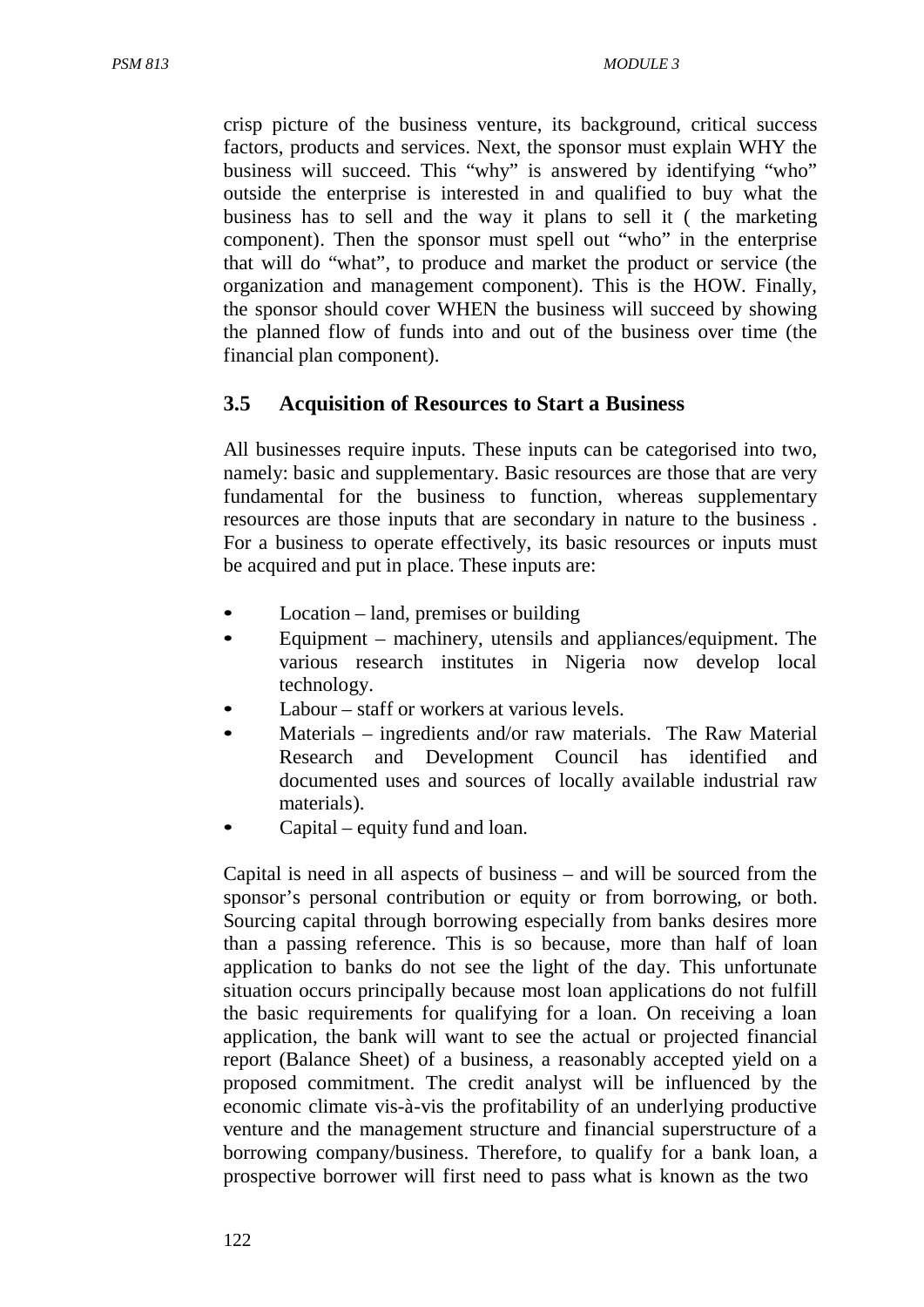C's test, that is, the test of Character, and Capability, and then the following issues will form the basis of a final decision:

- Relevance of purpose of borrowing to the need of the company/business
- Evidence that the loan sought is adequate to finance the target project.
- Prospects of repayment (as revealed in the analysis of profit and loss account and projected cash inflow/budget).
- Financial condition or a state of health of the business based on capital base, net worth and liquidity ratio
- Adequacy of securities pledged.
- Ability of the management
- Industrial stability

Capital can also be sourced from the various Government funding schemes like the Matured People's Programme of National Directorate of Employment, the Working-For-Yourself Programme of the Federal Ministry of Industries, the Entrepreneurship Development Programme of the Nigeria Bank for Commerce and Industry, the National Economic Reconstruction fund, the Small and Medium Enterprise (SME) Scheme, and the African Enterprises Fund (AEF). The statement made by a onetime Chief of General Staff of the Nigerian Army, Major General Oladipo Oladiya is informative. He stated that "Planned retirement makes the future a better place to live, and it helps to increase the chances of longevity of the retiring officer." In addition, we have identified other beneficial effects of planned retirement such as:

- It allows officers/individuals to prepare for the future by developing series of ideas that will eventually be pruned down to one
- It allows the individual to examine his /her strengths and weaknesses in respect of what to do after retiring
- It prepares the mind for the challenging task of Managing one's life as against having others manage it
- It challenges one's mental alertness to seeking opportunities within one's immediate environment and using one's initiative to determine the best option to take and
- It removes the psychological effect of the fear of the unknown after retirement.

# **4.0 CONCLUSION**

Retirement is an inevitable phase of a public servant. Sine every human being goes through stages of evolution in his life, retirement should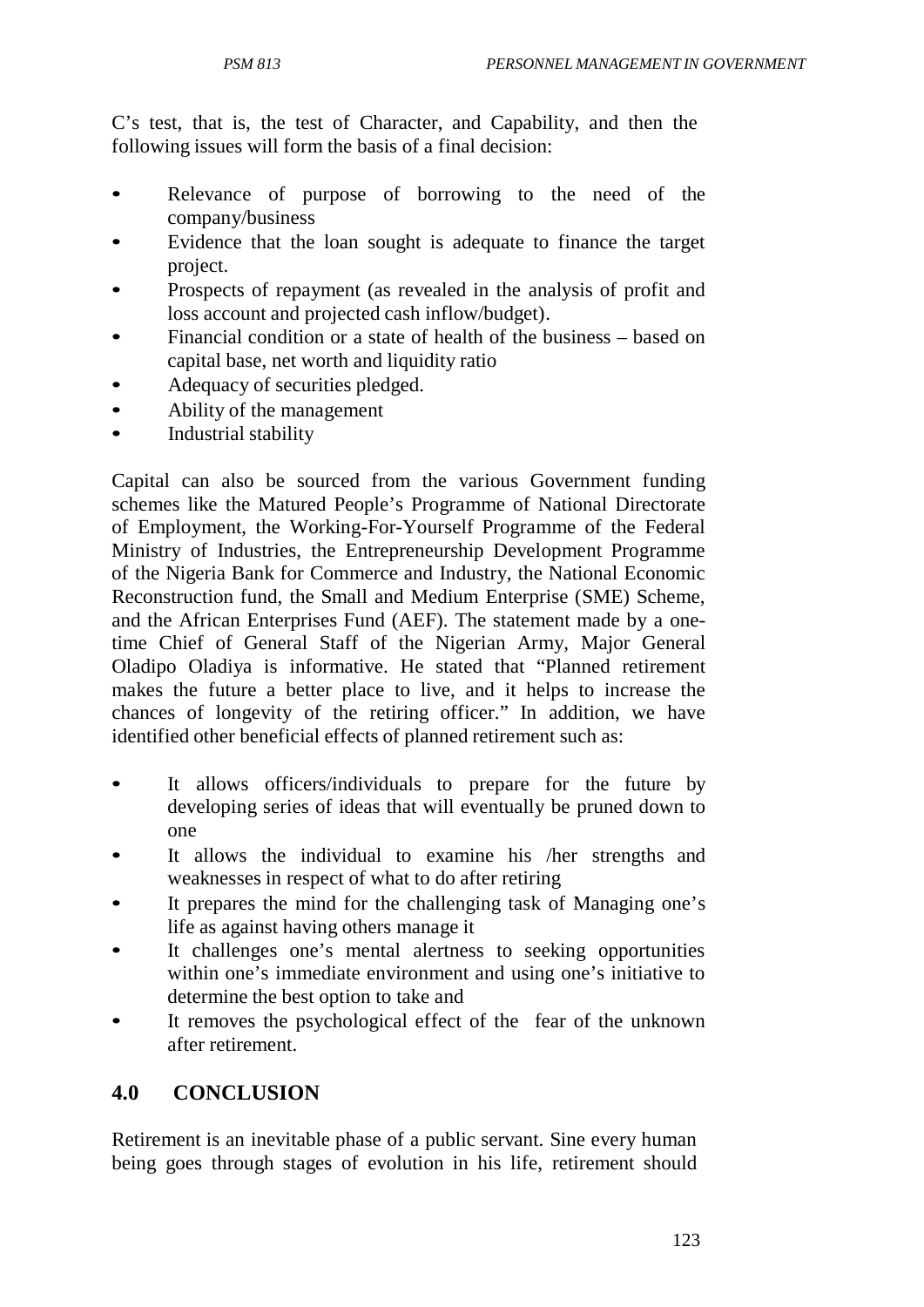therefore be that phase which should be looked forward to. Unfortunately, many do not look forward to it hence, they do not prepare for it. It is a natural phenomenon that someone who spent more than half of his adult life in a sort of regimented activity will definitely feel strange when such an experience comes to an end and is immediately followed by a more or less direct opposite type of life. This therefore underscores the need to plan for retirement hence a subject of discussion in this unit.

# **5.0 SUMMARY**

This unit explained the concept of retirement and the need to plan for retirement. The unit identified various strategies to be adopted in retirement. These strategies include: psychological, emotional, physical etc, in order to ensure balance health of the retiree. One of the strategies for retirement is what to do after retirement. A popular occupation these days is being self employed by starting your own business. The unit hence dwelt extensively on this by identifying the challenges and opportunities.

# **6.0 TUTOR-MARKED ASSIGNMENT**

- i. Identify strategies that should be adopted for a smooth retirement.
- ii. Outline the issues to be considered in starting a business.

#### **7.0 REFERENCES/FURTHER READING**

- Fadeyi, B. (1991). "Implications of and Preparation for Retirement." An unpublished paper presented at the Seminar on Preparing Civil Servants for Retirement, held at the Administrative Staff College of Nigeria (ASCON), Topo-Badagry.
- Osinnowo, F.A.O. (1990). "Sourcing of Equipment and Available Technology for Small Scale Industries." An unpublished paper delivered at the Small Enterprise Development Consultancy course for Common Wealth Countries held at ASCON, Topo-Badagry.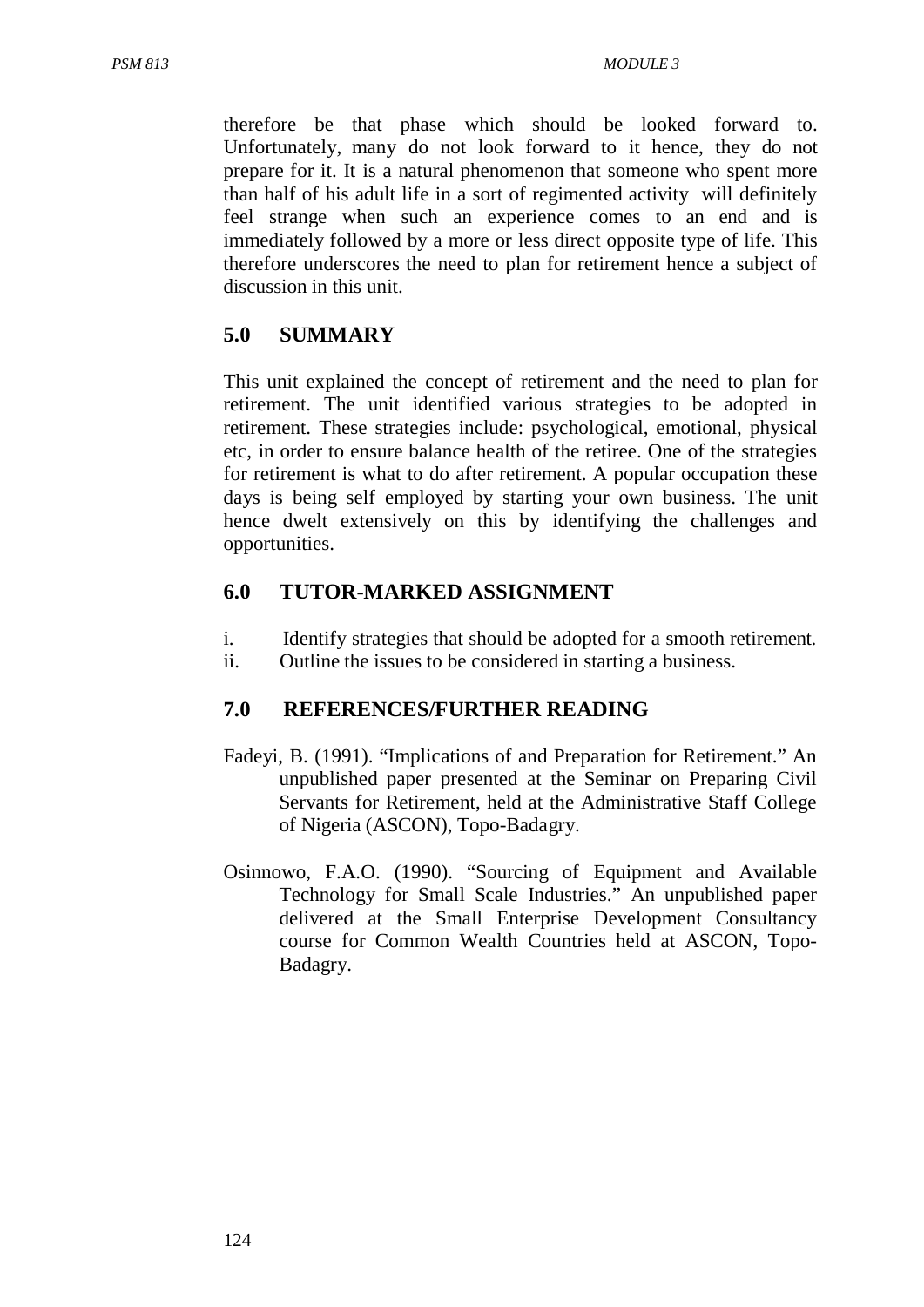# **UNIT 4 REFORMING PERSONNEL MANAGEMENT ORGANS IN THE PUBLIC SERVICE**

## **CONTENTS**

- 1.0 Introduction
- 2.0 Objectives
- 3.0 Main Content
	- 3.1. The Scenario Before 1988
		- 3.1.1. Public/Civil Service Commission
		- 3.1.2. Ministry of Establishment
		- 3.1.3. Office of the Permanent Secretary
	- 3.2. The Current Situation
		- 3.2.1. Framework at the Micro-level
		- 3.2.2. Framework at the Macro-level
		- 3.2.3. Extra-Ministerial Departments
		- 3.2.4. Parastals and other Bodies
- 4.0 Conclusion
- 5.0 Summary
- 6.0 Tutor-Marked Assignment
- 7.0 References/Further Reading

### **1.0 INTRODUCTION**

This unit discusses the various structures that have been put in place for managing personnel in the public service. Amendment or otherwise of these structures by reform actions in quest of improved outfit, problems identified in the process, as well as actions or inactions of the various structures are also discussed. The chapter equally discusses enhancement or inhibition of management of personnel in the service by these various structures.

The institutional framework emanated from a simple structure in 1914, referred to as the Secretariat which housed five senior officers, top among whom was a Chief Secretary. Around this were grafted specialised departmental organisational structures. The increased size of the public service over the years and the complexity of management that accompanied it instigated various changes. However, the point should be made that most of the review commissions and anels that were set up, made little contributions towards restructuring the already existing structures as they mainly focused action on improved wages and salaries and other conditions of service and/or benefits to public servants. Attempts at restructuring are identified as follows: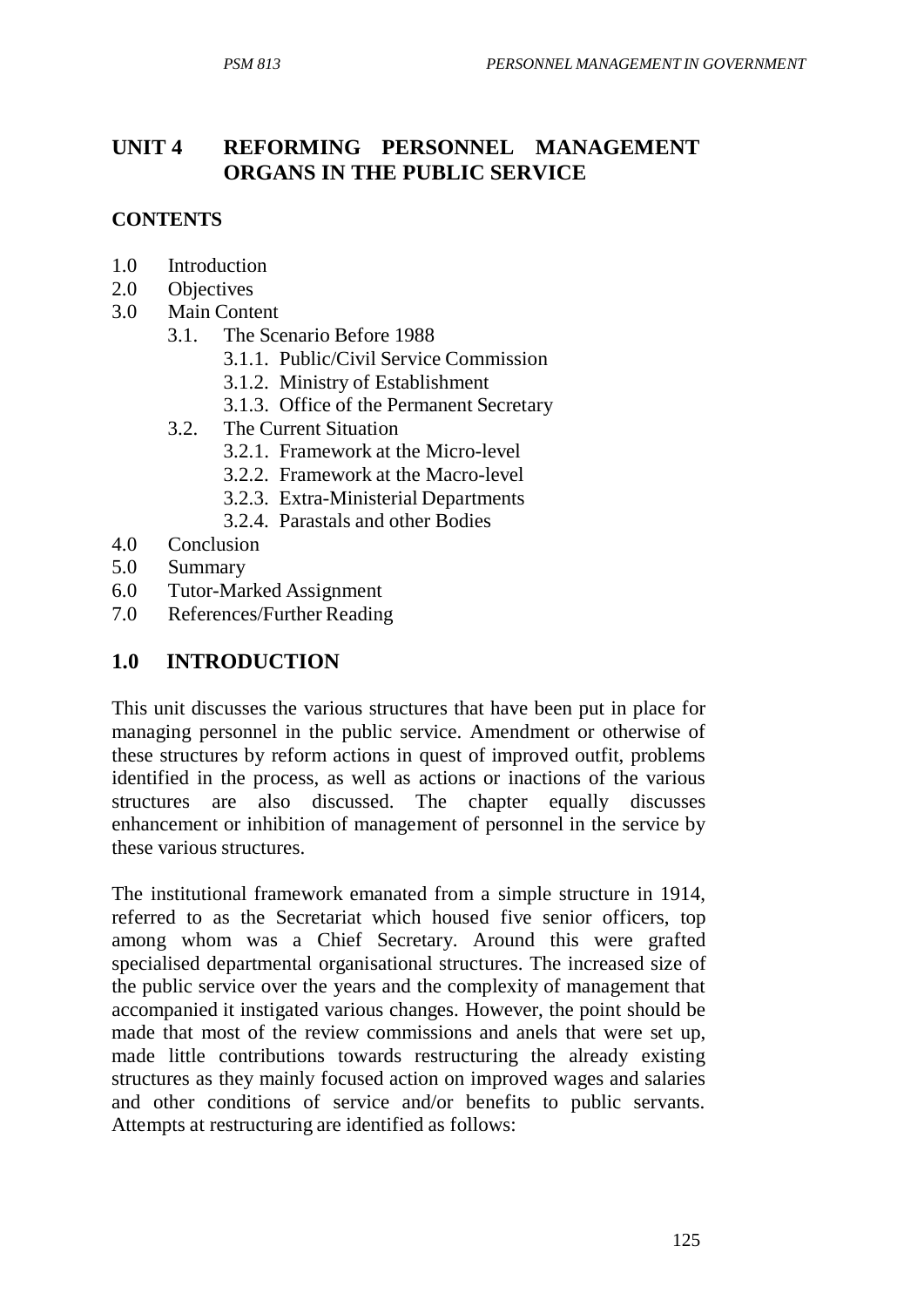- 1946 Harragin Commission was responsible for institutionalising two structures of senior and junior service; and
- 1954 Gorsuch Commission –responsible for introducing five structures so as to have a comfortable middle part.
- Although the Udoji Commission of 1972-74 introduced a number of changes, in terms of re-structuring, it is credited mainly with merging the then existing numerous salary structures into one unified grade salary structure.

# **2.0 OBJECTIVES**

At the end of this unit, you should be able to:

- describe the personnel management organs in the Public Service prior to the 1988 Civil Service Reforms
- analysed the impact of the 1988 Reforms
- explain the current situation.

# **3.0 MAIN CONTENT**

## **3.1 The Scenario Before 1988**

The scenario before 1988 was an institutional framework that could be categorised into:

• three, namely: Public Service Commission, the Establishment Department of the then Office of Head of Civil Service, and the Permanent Secretaries' Office. In addition to these were two other categorisations called the "Pool Service" or the "Centrally Deployed Classes" and "Professional Class". The Centrally / Deployed Classes constituted an agglomeration of officers whose services were required in every ministry and extra-ministerial department and were thus, posted from one ministry to the other after serving a minimum of three years in a ministry. The 'Dotun Philips Study Team referred to this group of officers as "Jack of all Trades", and thus attempted to dislodge them through professionalisation. However, the merit of this pool officer's arrangement is that they gain experiences as the move from ministry to ministry. All these experiences, they would find invaluable later-on as top civil servants. Examples of this group are Administrative Officers,

Accounts/Stores Officers, Executive Officers, and Personal/Confidential Secretaries, etc.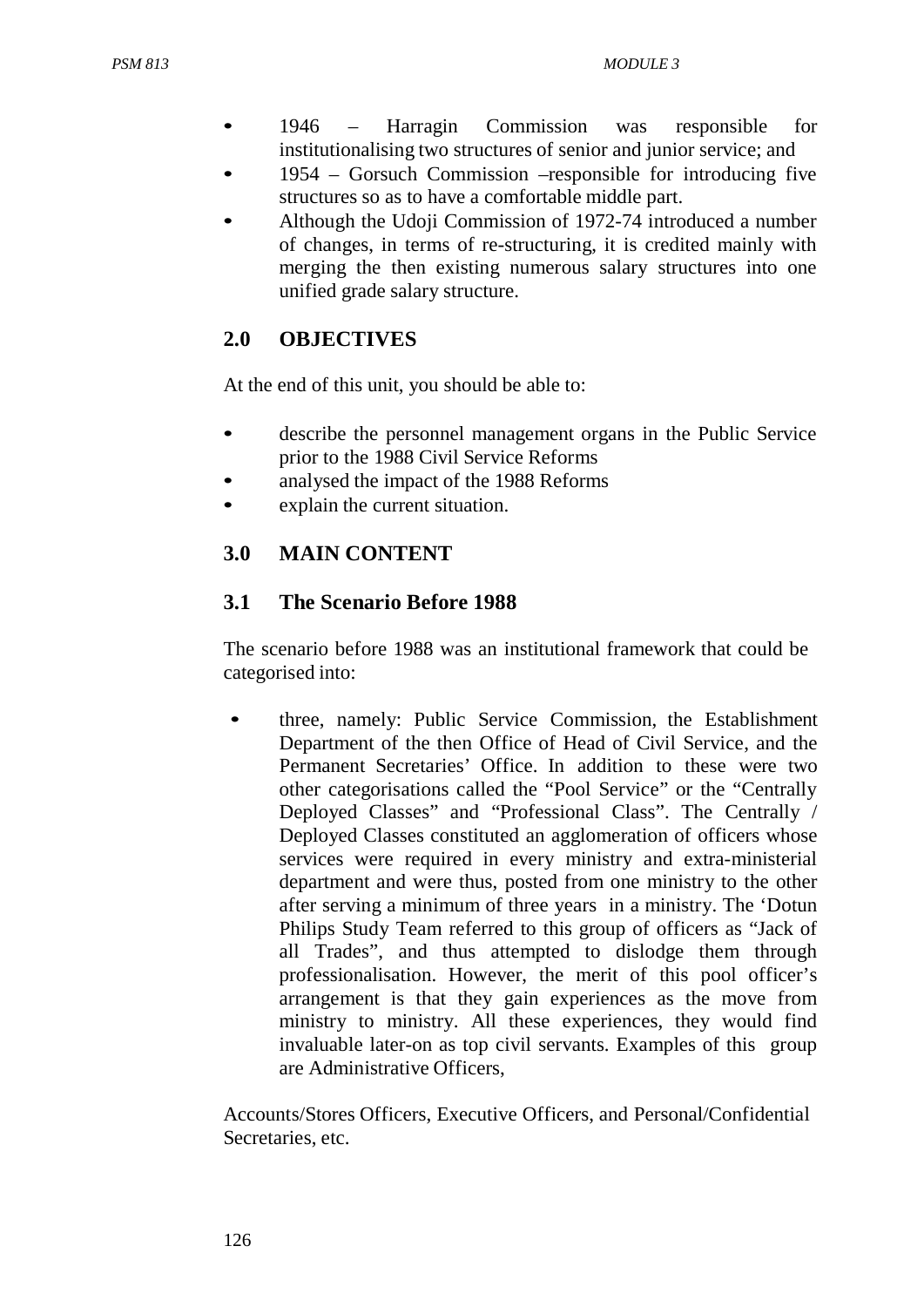Functions of these main organs were as follows:

## **3.1.1 Public/Civil Service Commission**

This Commission was charged with:

- The responsibility for appointment, promotions and discipline of all cadres and levels of officers in the service. The Commission however delegated the powers to appoint, promote, and disciple of junior staff (that is, those on Grade levels 01-06) to the Permanent
- Secretaries who undertook these functions in their respective ministries/departments. In each ministry/department, there existed Department Advisory Committee (DACs) and Selection Boards in accordance with the provisions of section 16 (1) of the Public Service Commission Regulation of 1971.

This section had stated that Advisory Committees and Ministerial or inter-Ministerial Selection Boards may be constituted at the request of the Commission to consider candidates for appointment or promotion, and the commission itself may summon any of such candidates for interview. It is instructive to note, however, that the Public Service Commission (which is more commonly referred to currently as the Civil Service Commission) system in Nigeria is a legacy of British Colonial Administration. Its existence as of today is constitutionally entrenched. In other words, the constitution of the Federal Republic of Nigeria *inter alia*, vests it with the powers:

- (a) " to appoint persons to offices in the Federal Civil Service and
- (b) to dismiss and exercise disciplinary control over persons holding such offices."

Since independence in 1960, many changes have taken place in the socio-economic and political life of Nigeria. The Federal Civil Service has grown tremendously in size as well as in the scope and complexity of its functions. As a result, the Civil Service Commission has, since 1967, increasingly delegated some of its powers to Permanent Secretaries, Heads of Extra-Ministerial Departments and Heads of Pool Services. The inevitable delegation of powers by the Commission was occasioned not only by the need to enforce discipline, and thereby enhance efficiency in the service, but also an attempt at reducing the workload of the commission thereby ensuring its operational efficiency. In exercising the powers delegated to them in respect of appointment, promotion and discipline, Ministries/Departments were enjoined to comply with the procedure laid down in the **Notes for Guidance** issued by the Civil Service Commission.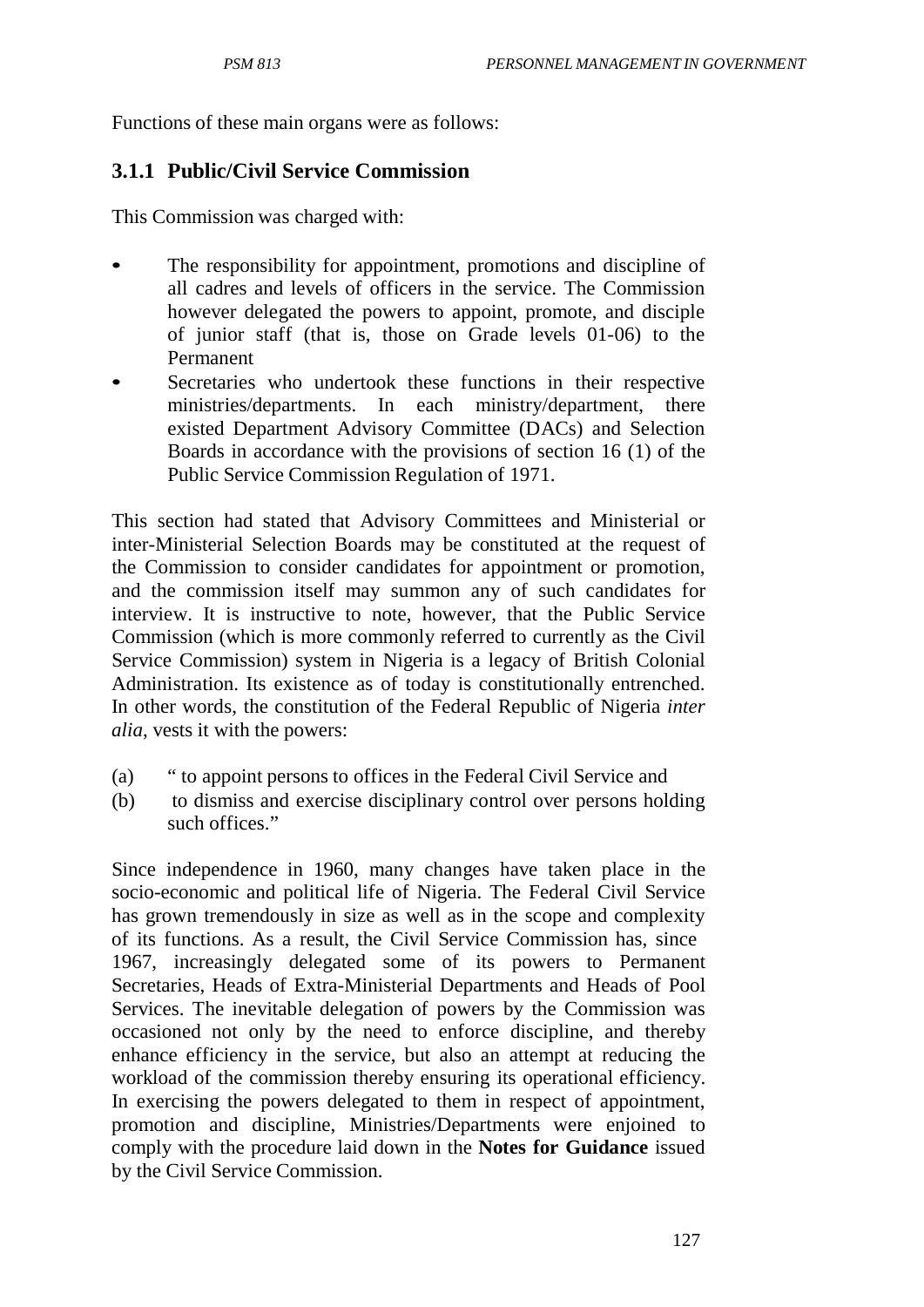The scenario therefore appeared confusing and yawned for streaming. This was later to be adequately addressed and redressed by reform actions. The main problem encountered by the public Service commission was the style of structure which isolated it from the operating ministries/departments. This is because, as the situation exists in the private sector in which a lot of improvements are observed, it is expected that an operating unit should be autonomous at least to the extent of hiring, motivating, and firing the staff who work for it. Another problem encountered by the Commission was the burgeon of the service over time. The composition and complexion of the Commission could not keep pace with the increase, with the result that its volume of work increased over and above what the Commission could cope with. At least, the Udoji Commission of 1972 – 74 picked holes with the public service commission along these lines.

#### **3.1.2 Ministry of Establishment**

This had at various times either diminished or reduced to a department in the office of Head of the Civil Service and at other times metamorphosed into a full-fledged ministry all at the whims and caprices of the particular government in power. Its functions were:

- 1. specifying conditions of service
- 2. the implementation and continuous review of the civil service rules
- 3. the determination of staff numerical strength and grading within the service
- 4. the preparation and maintenance of staff records and statistics;
- 5. conduct of staff reviews and
- 6. consultation with staff unions and associations.

The problem arising from this arrangement is the dichotomy between the Public Service Commission and the Establishments Ministry or Department. This is because, there existed two separate organs handling personnel job. The implication of this is that the organ which was in charge of determining availability of vacancies and knows the urgency attendant to the filling of such vacancies was different and distanced from the organ that had the knowledge of the training needs of the service. In addition, the person that trained was different from the person that promoted hence, training never counted in the promotability of officers, particularly senior administrative positions.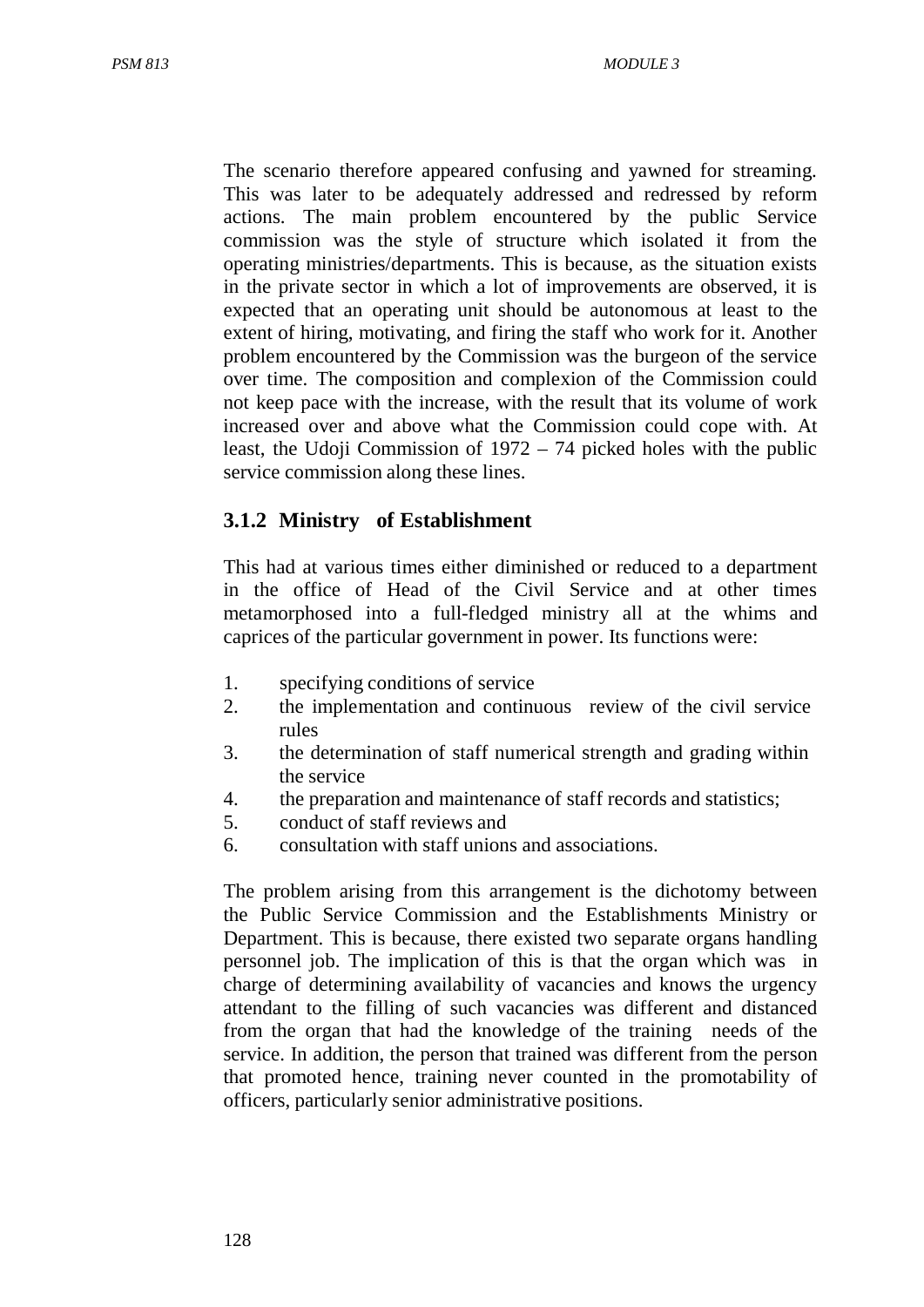### **3.1.3 Office of the Permanent Secretary**

This office never possessed defined and separate existence. This is because each ministry had the delegated responsibility for employment, promotion, and discipline of all its junior staff on grades levels 01-06. In addition, the office had delegated powers to give temporary appointments to officers on grade level 07, pending their interview by the Civil Service Commission. Each Permanent Secretary also had the responsibility to report on all senior officers in his ministry to the Public/Civil Service Commission and to liaise between his ministry and the Establishment/Ministry/Department on staff matters, particularly welfare. The Secretary for Administration and Finance in each ministry as well as the Staff Officer played leading roles in the employment, promotion and discipline of junior staff. They recommended action on any of these functions through the Department Advisory Committee (DAC) to the Permanent Secretary for his necessary action.

The problem with this ministerial in-house arrangement was that, in employment matters , it hardly paid heed to merit principles probably in response to the constitutional provisions on the application of the ''Federal Character'' in employment. Although the point still has to be made that in the first place, the existence of vacant positions were hardly published. The best it did was to shortlist candidates found to be *prima facie* suitably qualified for interview from its usually burgeoning file containing unsolicited applications. Secondly, those who got to receive letters of invitation to the employment interviews were mainly relatives and hangers-on as well as house –boys of top officials of government. As clearly articulated by Omale (1992), notes such as "We Spoke" "bearer is my in-law's daughter", "please absorb as a store-keeper", were rampant in the ministries, shortly after budget had been approved and ministries given the go ahead to recruit. This has been the remote cause of constant conflicts between the Establishment Department and the Ministries. Accusations and counter-accusations between the two organs were rife. While the establishment department, which is saddled with the responsibility of ensuring that ministries did not over-employ by approving or disapproving the budgetary allocation regarding staffing, accused the ministries of indiscriminately recruiting officers over and above the number approved in the budget without clearance from it, the ministries on the other hand, accused the establishments department of indiscriminately slashing down the number of staff which they require and which they made provisions for in the budget. Another problem with the ministerial personnel office was that it was invariably staffed with non-personnel experts. The so-called staff officers who played leading personnel roles, because they were usually the first to come into contact with the new entrant and were the ones closest in contact with most members of staff, were mainly officers who belong to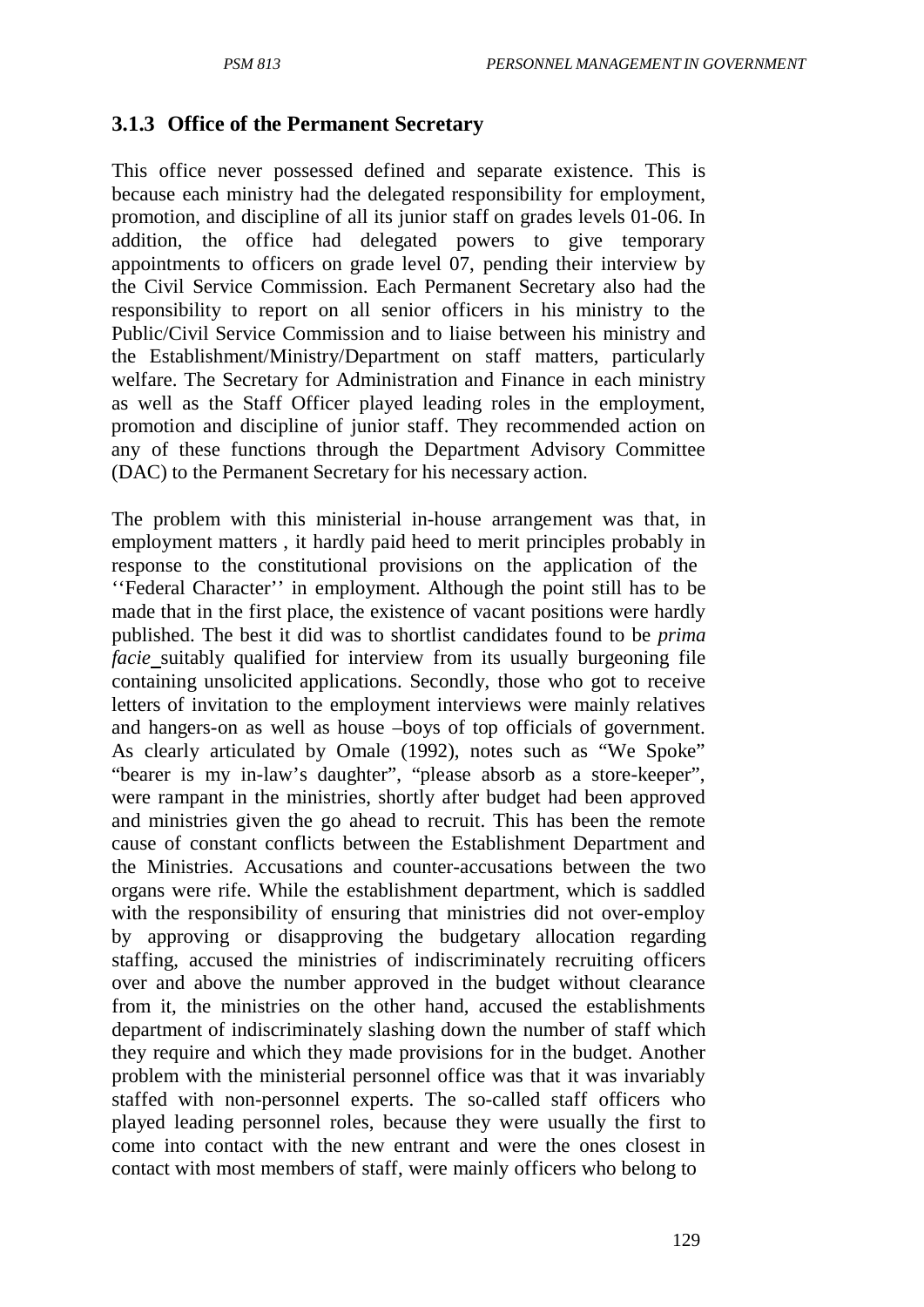the executive cadre, who probably started their careers as clerks. All through their lives, they had been trained as procedures and regulations men. They were "one track '' men who by training and experience, were defenders of the "established order" and deniers of benefits to staff and the public (Omale, 1992).

Reform action on the institutional arrangement seems to have resolved these problems, at least to a large extent. For instance, the bulk of the job of hiring, motivating and firing etc. now rests with the operating ministries/departments. The responsibilities of the Civil Service Commission as articulated in Decree No. 43 of 1988 are stated *inter alia*:

- (i) Recruitment of staff into Grade leves 07 to 10 in the service. In doing so, the Commission was expected to adhere to the principle of "Federal Character" at those points of entry
- (ii) Set up general and uniform guidelines for appointment, promotion and discipline
- (iii) Monitor the activities of each Ministry/Extra-Ministerial Department on appointment, promotion and discipline in order to ensure that the guidelines are strictly and uniformly adherer to;
- (iv) Serve as an Appellate Body for all petitions from Ministries/Extra-Ministerial Departments regarding appointments, promotion and discipline.
- (v) Maintain comprehensive and up-to-date personnel records for the entire civil service
- (vi) Review and propose modifications constantly in the operational methods and organisation structure of the Civil Service.

Another solution to the problem of the tripartite arrangements particularly the dichotomy and overlap in roles and functions of the Public Civil Service Commission and Establishment Department, seemed to have been effected at the initial implementation of Decree No 43 of 1988, when both organs were integrated under the ambits of the Public Service Commission.

The problem of in-house ministerial arrangement was arrested through the provisions of the 1988 reform which stipulate that the Ministries and Extra-Ministerial Department then had greater autonomy regarding personnel matters. They were given full powers to promote and discipline officers on grade levels 07 to 10 while the powers to appoint them was still being retained by the Civil Service Commission. Part of the provisions of the reform under its professionalisation ''clause'' was the establishment of a Personnel Management Department in each ministry essentially for the handling of personnel matters in that ministry. To further streamline the personnel functions in the ministries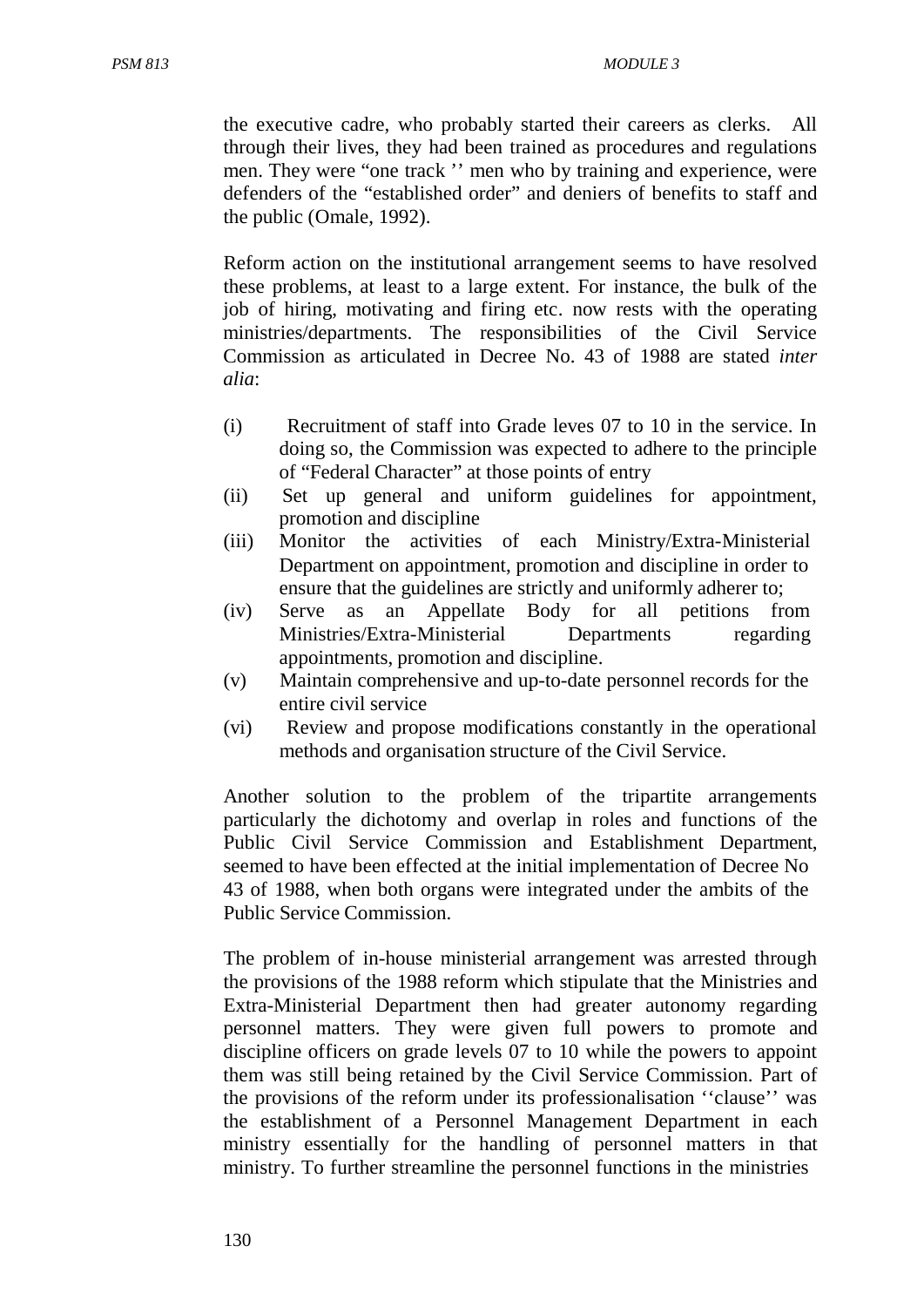and Extra-Ministerial Departments, the reforms provided for the establishment of Personnel Management Board in each Ministry /Extra-Ministerial Department. This Board handled the appointment, promotion and discipline of staff in that ministry/department. The Board also had two main committees – the Senior Staff Commission (SSC) and the Junior Staff Committees (JSC).

The institutional arrangement was such that for the Ministry/Extraministerial department that have area offices in the states, they should have two Junior Staff Committees; Junior Staff Committee (Local) which handled the appointment, promotion and discipline of junior officers on Grade levels 01-06 at the Local level or outstation that is, in the area or state in which that ministry /department is operating. The composition of the committee was not less than five senior officers in the Department in such state office. The Chairman of that committee was the most senior officer in that department but should not be below Grade level 10 while other members were not below Grade Level 08. At the Headquarters, the committee was known as Junior Staff Committee (JSC) (Headquarter). Again, the members were not less five, but this time, they were not below grade level 12, and the Chairman was the Director of Personnel in that ministry.

The Senior Staff Committee (SSC) perform similar function, but for senior officers on grade levels  $07 - 13$ . The SSC appointed officers only on grade levels 11 to 13 as the Civil Service Commission did the same for those on grade levels 07 to 10. The Committee was composed of nine members of not below grade level 14, a member of the Civil Service Commission who had an observer status, and the then Director-General of the ministry as the Chairman. The other categories of senior officers were handled by the Personnel Management Board (PMB). The Board handled the appointment, promotion, and discipline of these officers. The Board comprised of all directors in the Ministry, a Civil Service Commissioner an observer, the then Director-General of the Ministry, and the Honorable Minister/Commissioner as the Chairman. It should be noted that the presence of the Civil Service Commissioner

at both the Senior Staff Committee SSC and the Personnel Management Board (PMB) was to ensure that the guidelines provided by the Commission were strictly adhere to. In addition, the practice of recruiting Junior staff at the headquarter and deploying them to states stopped since each state office was empowered to carry out that function through its Junior staff Committee (JSC) and in so doing ensure that the principles of 'catchment area' (employing officers from the state) was strictly adhere to. Similarly, the composition of each Ministry's Personal Management Board and its Committee was such that, it in the words of Professor Dotun Philips, it should have fair geo-political representation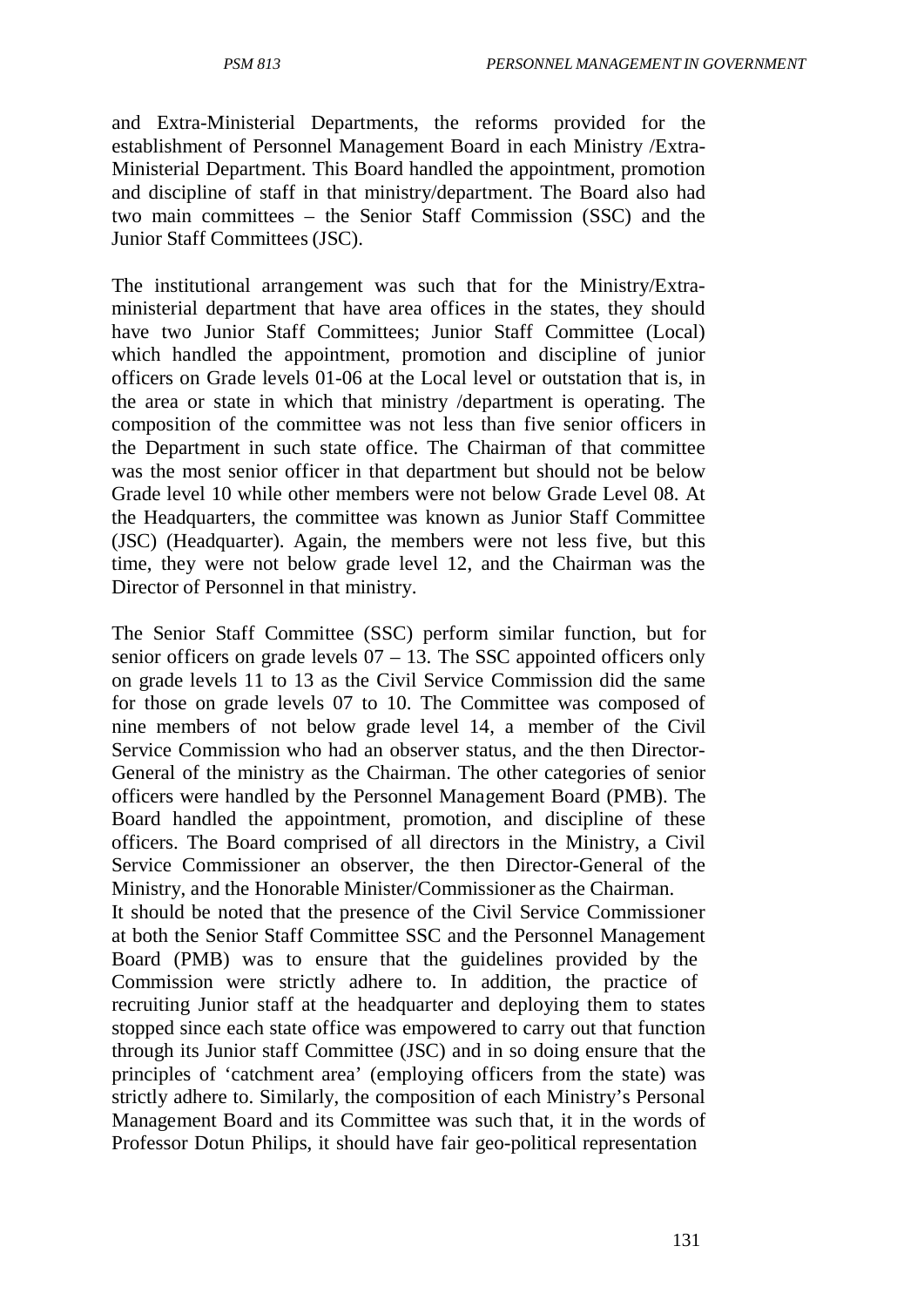so that officers from just one area of Nigeria would not monopolies these bodies.

Another vital personnel office which we earlier addressed was the defunct Public Service Department in the Office of Head of the Civil Service. This department was responsible for the pooled officers or centrally deployed cadre officers such as the Administrative and Executive Officers. This was the department that moved this category of officers from one Ministry/Extra-Ministerial Department to another with its attendant problems. One of the major problems of such an arrangement was that these categories of officers continue to be generalist administrators as long as they remained in the service. The 1988 Reforms however abrogated the practice of pooling offices and scrapped the Public Service Department. This further gave impetus to the professionalization of the civil service, which was one of the highlights of the reform. With this arrangement, every officer was expected to make his career in a Ministries/Extra-Ministerial Department of his choice. The erstwhile administrative/executive officers were supposed to be provided with a choice to belong to any of the three common management departments of Personnel Management; planning, research and Statistics; and Finance and Supplies in a particular ministry.

#### **SELF -ASSESSMENT EXERCISE**

Itemise the responsibilities of the Civil Service Commission as articulated in Decree No 43 of 1988.

## **3.2 The Current Situation**

The last section of this unit discusses practices with regards to the management of bureaucrats in Nigeria, in the new Millennium (year 2000) and beyond. For ease of analysis, we shall approach the institutional arrangement as currently being practiced from two levels viz. the Micro level, which discusses the superstructure put in place within each ministry and Extra-Ministerial Department; and Macro level, which discusses the super structures within the service but outside the Ministry/Extra-Ministerial Department yet exercising considerable influence with regards to practices within the Ministries and Extra-Ministerial Departments. The practices are all based on the recommendations of the Civil Service Review Panel (a.k.a. Ayida panel) of 1994, which set out to resolve the discrepancies identified in Decree Nos. 43 of 1988 and 80 of 1993 respectively. It should be pointed out that not all the recommendations of the panel were accepted by Government. However, those that were accepted were subsequently adopted and implemented.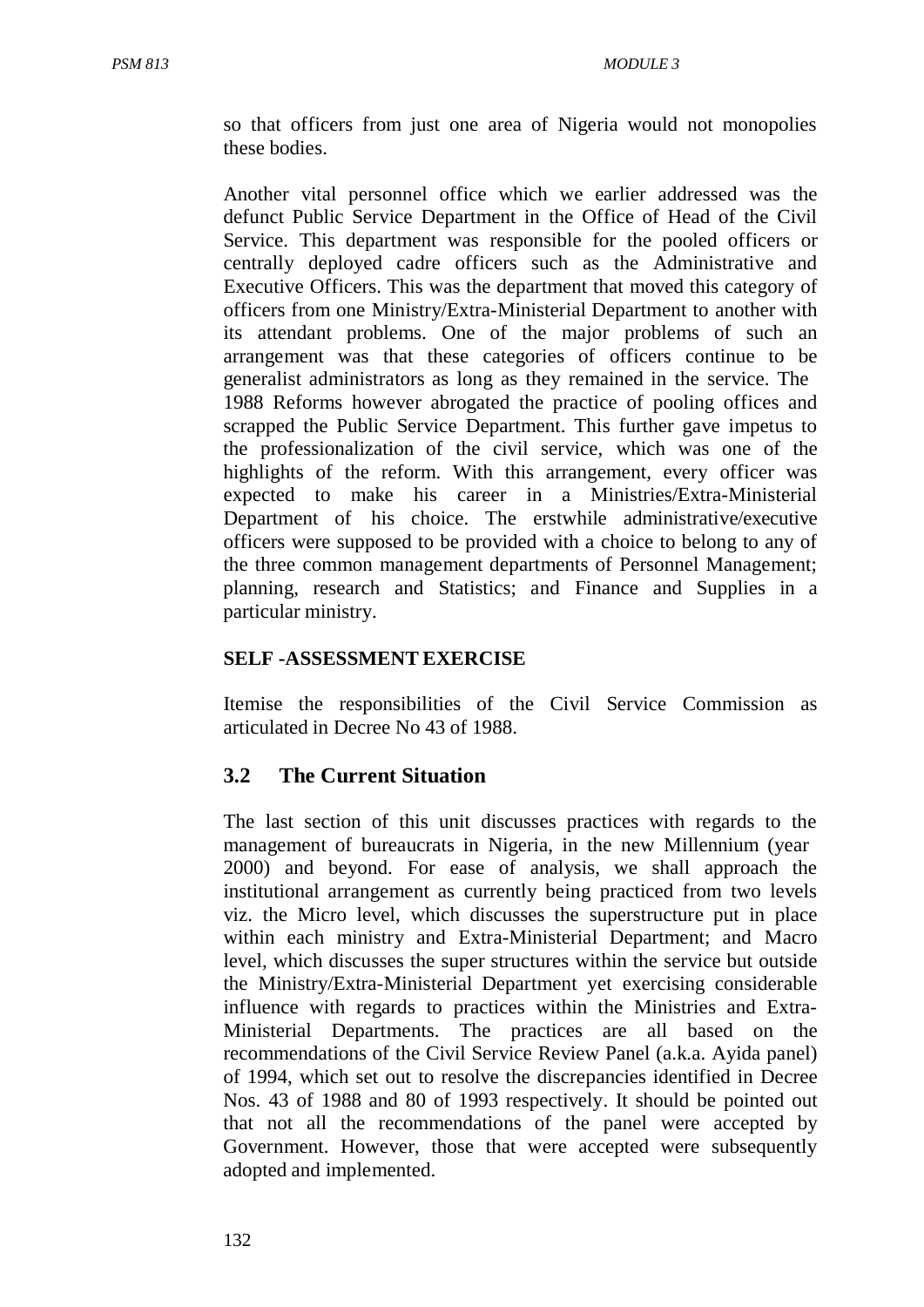# **3.2.1 Framework at the Micro level**

In each Ministry /Extra-Ministerial Department exist the following:

- Junior Staff Committee (JSC) Local ( for only the Ministries/Extra-Ministerial Department that has area offices)
- Junior Staff Committee (JSC) Headquarters'
- Senior Staff Committee (SSC); and
- Management Staff Committee (MSC)

## **Junior Staff Committee (JSC) Local**

Officers of given Ministries/Extra-ministerial departments in the states or at zonal levels have Junior Staff Committee which is responsible for handling personnel matters particularly appointments, promotion and discipline of junior officers on GLs.  $01 - 06$ . The composition of the committee should not be more than nine and not less than seven members. The Chairman is the Director of Personnel Management Department while other members should be senior officers of not less than GL. 08 at the state, area or zonal offices. The arrangement is such that where there are no officers on these levels or where the number of officers on these levels is less than seven, more officers but not exceeding three in number, would be sent from the Headquarters. The composition of the committee should as much as possible reflect the federal character of the federation. Quorum at meetings of the Junior Staff Committee should be five members, including the Chairman.

## **The Junior Staff Committee (JSC) Headquarters**

The Junior Staff Committee (JSC) at the Headquarters of each Ministry/Extra-Ministerial Department comprises of not more than nine and not less than seven senior officers who must not be below Grade level 12. The Director of Personnel Management Department is the Chairman. The committee handles personnel matters particularly appointments, promotion and discipline of junior officers on Grade levels 01-06 at the headquarters of the Ministry/Extra-Ministerial Department. The composition of the committee equally reflects the federal character of the federation as much as practicable. Quorum of the meetings is usually five members including the Chairman.

## **Senior Staff Committee (SSC)**

Senior Staff Committee (SSC) exists in each Ministry/Extra-Ministerial Department.

The Committee comprises of all the Directors in the Ministry, Civil Service Commissioner as an Observer, the Permanent Secretary of the Ministry as Chairman, and the Director of Personnel Management as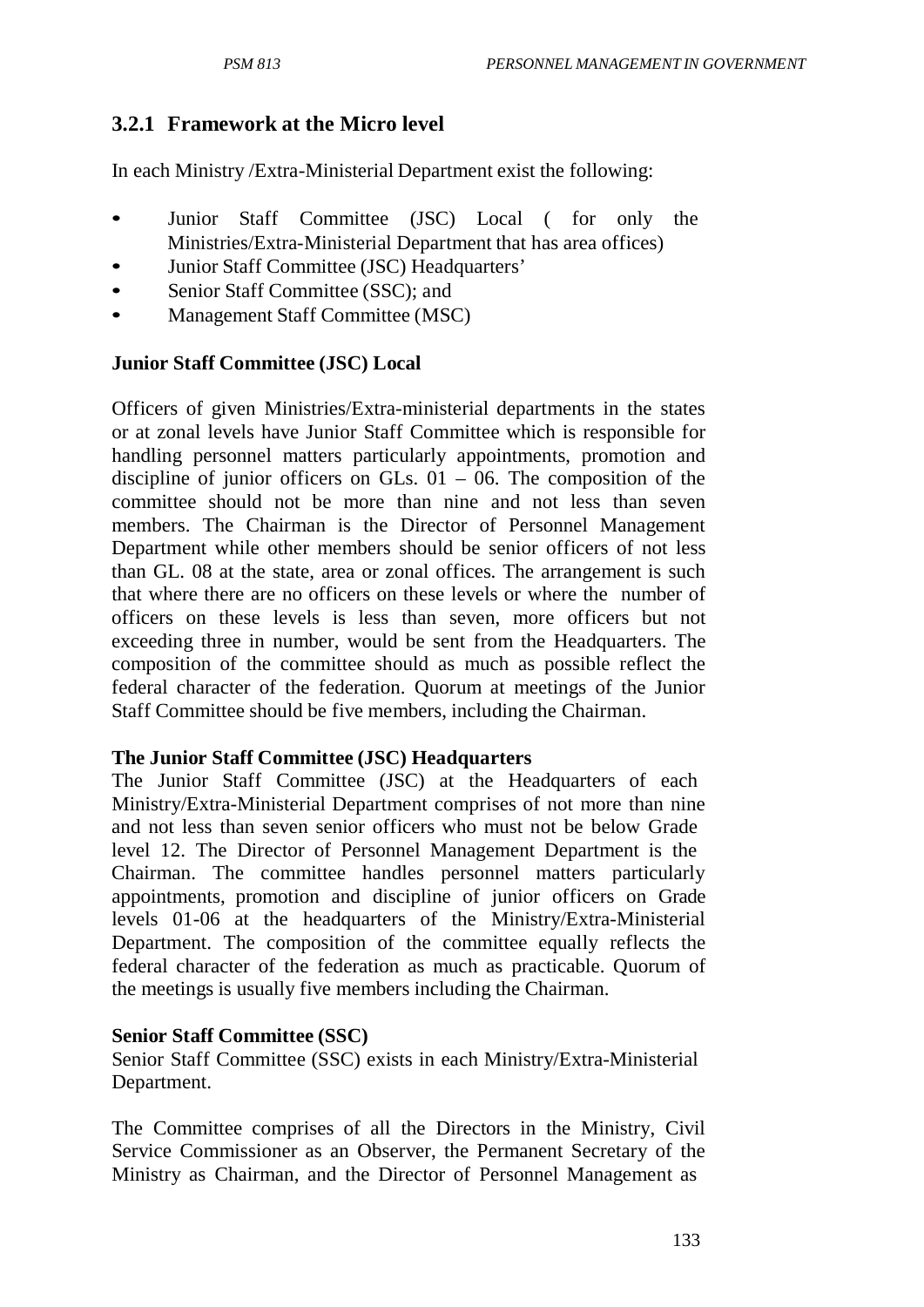Member/Secretary. The committee handles personnel matters of officers on Grade Levels 07 – 13 (except of course pool cadres). It does not however handle appointment of senior officers at entry points of Grade Levels 07 – 10 as this is directly handled by the Civil Service Commission. In addition, recommendations of this committee in respect of senior officers on grade levels 07-10 are forwarded to the Civil Service Commission for ratification.

#### **Management Staff Committee (MSC)**

The practices are all based on the recommendations of the Civil Service Review Panel (a.k.a Ayinda panel) of 1994 which set out to resolve the discrepancies identified in Decree Nos 43 of 1988 and 80 of 1993 respectively. It should be pointed out that not all the recommendations of the panel were accepted by government; but those that were accepted subsequently were adopted and implemented.

#### **Management of Pool Officers Cadres**

Officers belonging to the newly introduced pool cadre are located in two areas vis: the office of Head of Civil Service; and peculiar Ministries /Extra-Ministerial Departments. Discussions of the management of pool officers would therefore be guided by such areas of location.

#### **Office of Head of Civil Service**

In this office, is a Senior Staff Committee which handles cases of pool officers controlled by the office. In this category are: Administrative Officers; Executives Officers; Librarians; Library Officers; Secretarial Cadre; and Stores, Supply and Purchasing Officers all on grade levels 07-13. Whatever is recommended by the SSC here is usually subjected to the approval of Civil Service Commission. The composition of the committee is as follows: Permanent Secretary. Public Service Office as the Chairman, while other members include: Permanent Secretary, Civil Service Commission; Director, Office of Establishment and Management Services Director, Ministry of Finance; Director, Ministry of Education; Director, Ministry of Works and Housing; and Director, Public Service Office, who should, in addition, serve as the Secretary . A Commissioner from the Civil Service Commission is also a member but with an observer status.

#### **Peculiar Ministries/Extra-Ministerial Departments**

These include: Ministry of information and Culture; Justice; Office of Accountant –General; and Office of Auditor-General. In each of these also is a Senior Staff Committee. The Chairman in each of the ministries is the Permanent Secretary. In the case of the Accountant - General's Office, the Accountant- General is the Chairman. And the Auditor-General is the Chairman of the committee in his office. In each, all the Directors are members and a Civil Services Commissioner is also a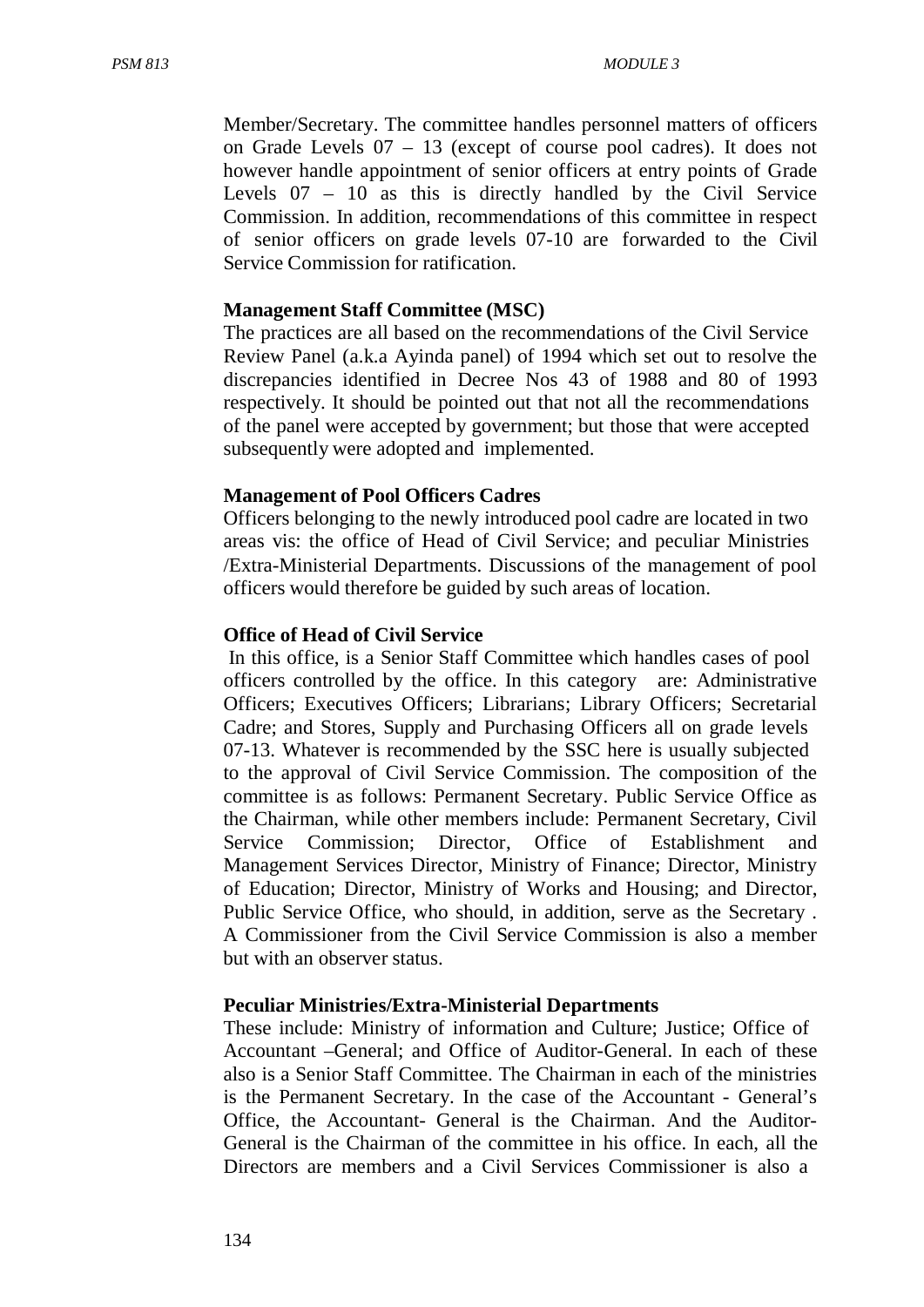member with an Observer Status. Here also, the committee handles the cases of officers on grade levels  $07 - 13$ . Whatever recommendations that are made by the senior staff committee is forwarded directly to the Civil Services Commission.

In all cases, however, both the Senior Staff Committee (SSC) and the Junior Staff Committee (JSC) are expected to meet regularly but not less than two times a year.

## **3.2.2 Framework at the Macro Level**

As earlier stated, there are certain super structures which are, strictly speaking, outside the ministries and extra-ministerial departments, but which, as part of the civil service, exercise enormous influences on the operations within the ministries. Such influences, sometimes, come in form of directives through circulars or provision of guidelines for operations etc. They sometimes function as vital links between the Ministries and Extra-Ministerial Departments and the Head of the executive arm of government, that is, the President or Vice President. These structures are:

- Office of Secretary to the Government of the Federation
- Office of the Head of the Civil Service of the Federation and
- The Federal Civil Service Commission.
- Each of these is, however, replicated in each of the States of the Federation.
- Office of the Secretary to the Government of the Federation

The duties of the Secretary to the Government of the Federation include:

- Serving as Secretary to the National Council of State, Federal Executive Council , and other Constitutional Councils which are Chaired by the President or Vice president
- Coordinating the activities of Ministries and Government Agencies, especially on the implementation of government policies and decisions
- Dealing with constitutional, political and economic matters as may be referred to the Presidency
- Administrative Tribunals and Commissions of Enquiry
- Coordinating National Security and Public Safety matters
- Protocol matters
- Coordinating appointment to Statutory Bodies and Agencies
- Dealing with the matter relating to conditions of services of political office holders in the Executive, Legislature and Judiciary ;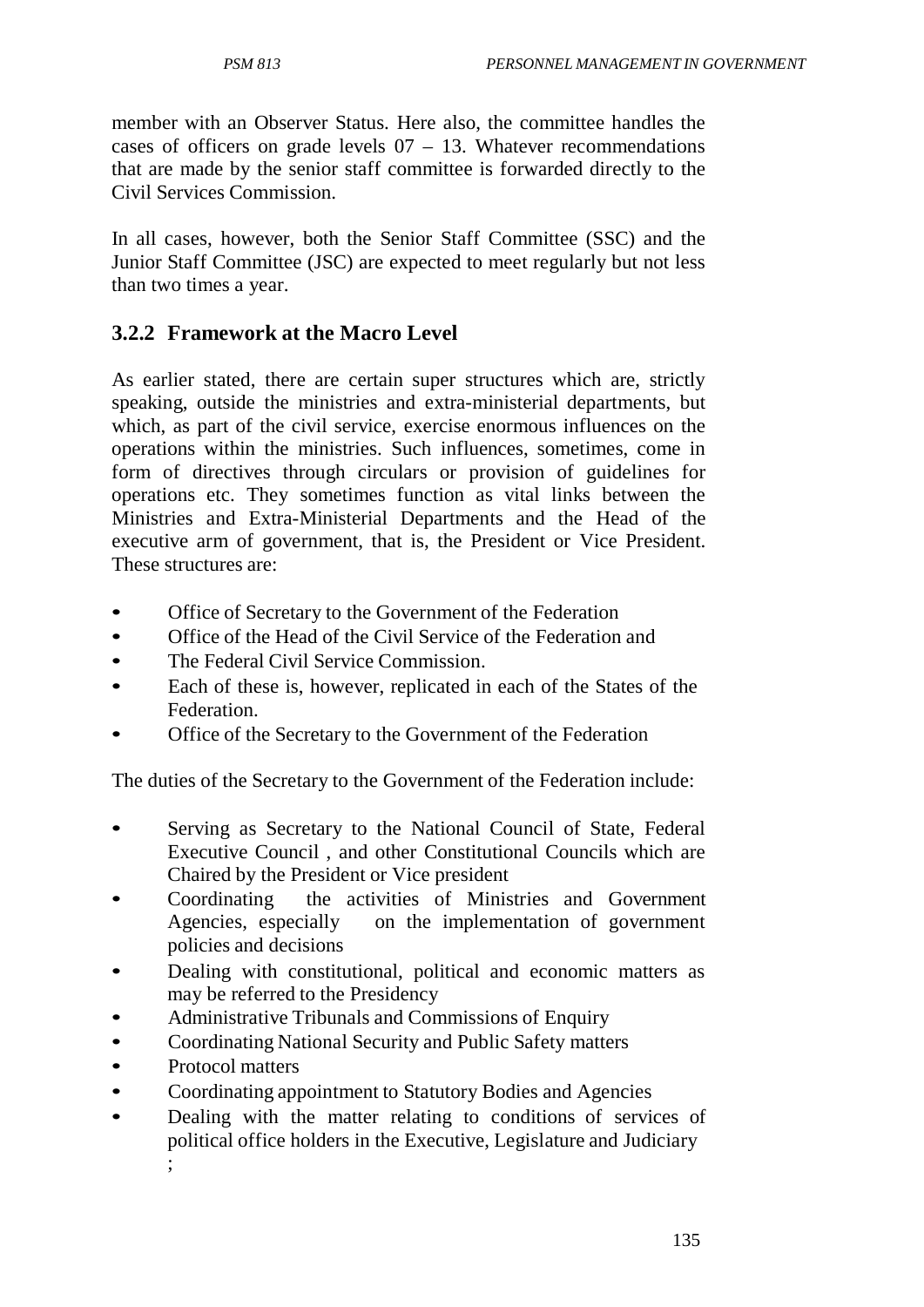- Processing matters on prerogative of mercy
- National Honours and Award
- Petitions and Appeals to the President from non public officers
- Liaison with Secretaries to State Governments
- Residential accommodation for Political Office Holders

Management of the following departments:

- Cabinet Secretariat
- General Services Office
- Political Affairs Office
- Economic Affairs Office
- Special Services Office
- Ecological Funds Office
- Police Affairs Office and
- Special Duties Office:

#### **Office of the Head of the Civil Service**

The duties of the Head of Civil Service of the Federation include:

- To provide leadership and direction to the Civil Services by maintaining high morale, Esprit-de-corps and good image of the service
- Fostering professionalism among civil servants
- Advising the President, in consultation with the Chairman, Federal Civil Service Commission, on the appointment and deployment of Permanent Secretaries;
- Promoting good relations between Ministers and other political office holders on the one hand, and Permanent Secretaries and other Civil Servants on the other hand
- Career development of all Senior Management Staff (GL.14 and above), including training scheme for such officers
- Establishment matters of the Civil Services
- Providing management services to the Civil Service
- Personnel records and statistics of the Civil Service
- Civil Service Pension Schemes
- Staff salaries, Wages and allowances of the Civil Service
- Civil Service Training Institutions
- Should be in attendance at the Federal Executive Council Meetings
- Coordinating Industrial Relations of the Civil Services and providing the Secretariat for the Public Services Negotiating Councils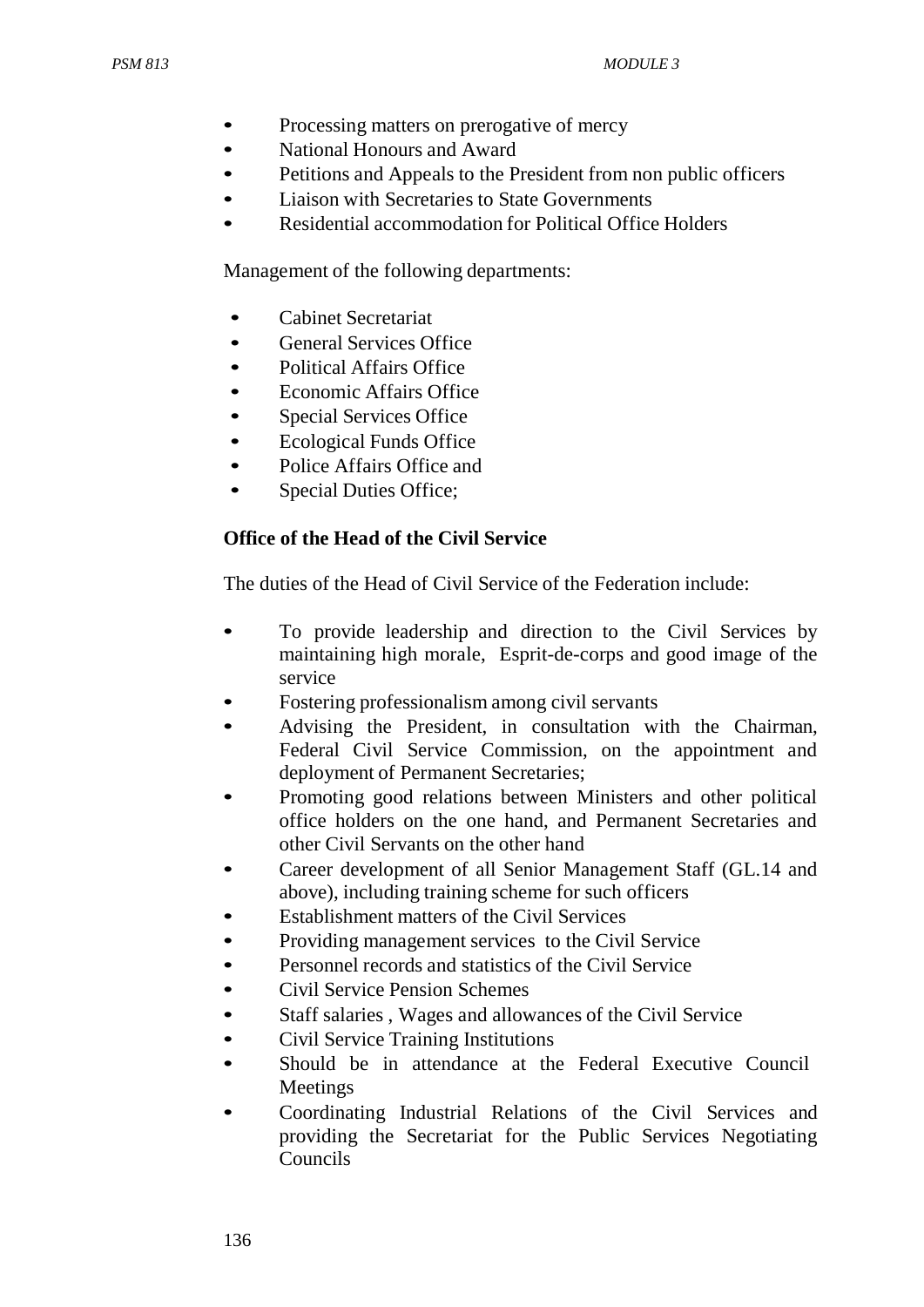- National Council on Establishment
- Service Welfare Matters
- Allocation of Office and Rsidential accommodation to civil servants
- Providing staff for newly established and ad-hoc bodies
- Managing the following offices headed by Permanent Secretaries
- Public Service
- Service Welfare
- Establishments and Management Services
- Manpower Development
- Liaison with States Heads of the Civil Service.

# **Civil Service Commission**

This is a statutory body established by the constitution of the Federal Republic of Nigeria. With regards to its composition, paragraph 10, part 1 of the third schedule of the constitution of the Federal Republic of Nigeria, 1999, states *inter alia*:

"The Federal Civil Service Commission shall comprise the following members: a Chairman; and not more than fifteen other members, who shall, in the opinion of the President, be persons of unquestionable integrity and sound political judgment."

The roles of the Commission include:

- Employment of officers on grade levels 07- 17 after due consultations with the relevant ministries and extra-ministerial departments and staff pools
- Ratification of promotions by Ministries, Extra-ministerial departments and pools for officers on grade levels 07 – 17
- Discipline of all officers on grade levels  $14 17$
- Serving as an observer at the Management Staff Committee and Senior Staff Committee meetings
- Serving as an appellate body on matters of appointment, promotion and discipline;and
- Updating, issuing and circulating 'Guidelines for Appointment, Promotion and Discipline as well as Notes for Guidance Series' regularly.

# **3.2.3 Extra-Ministerial Departments**

The Civil Service is defined, in accordance with the constitutional provisions as Ministries and Extra-ministerial Departments. Experience and findings from researches undertaken in the past inform clarification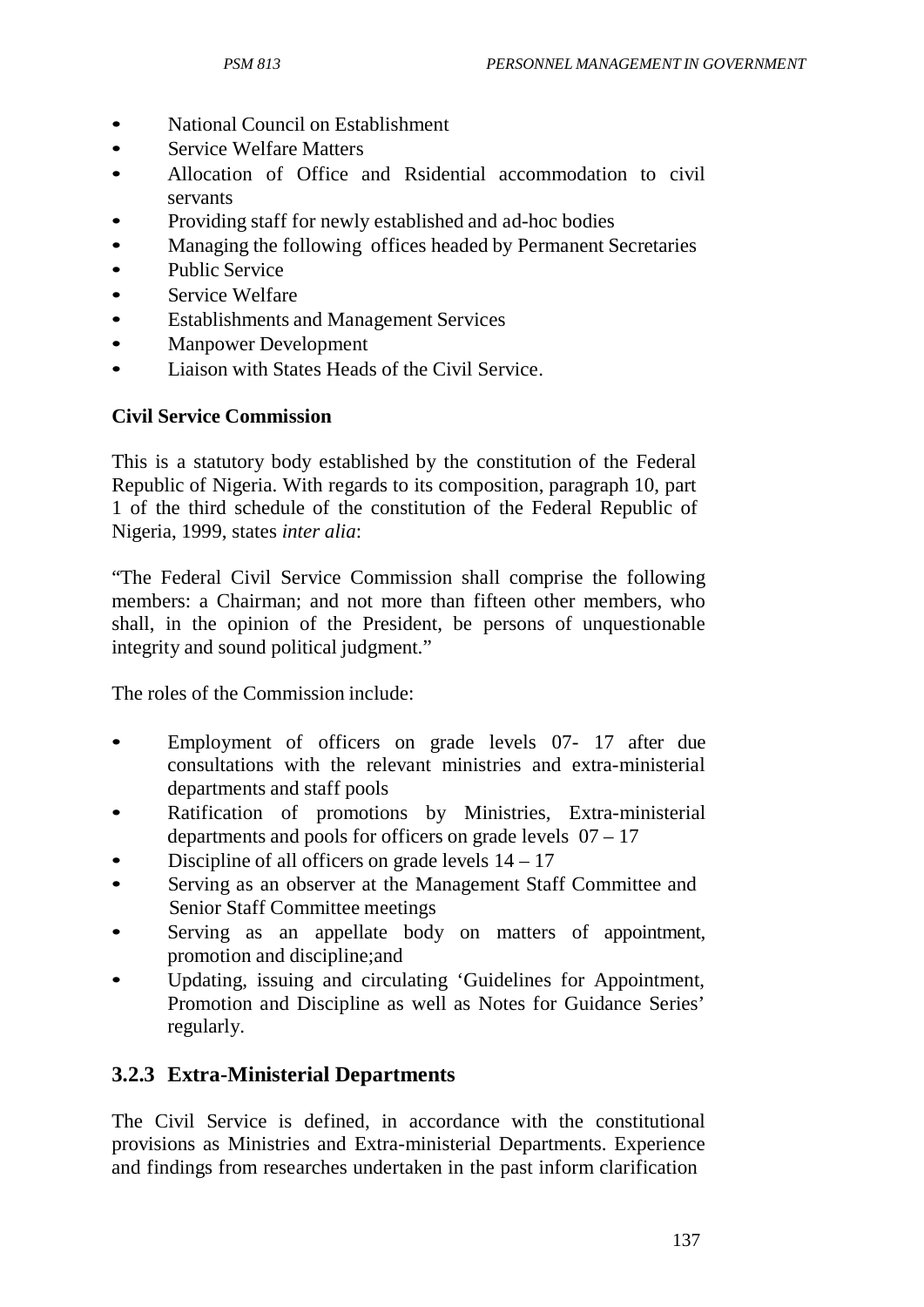of these concepts. While bodies referred to as Ministries appear straight forward and easily understood, bodies that belong to the extraministerial departments appear confusing. Aside from Offices located in the Offices of the Secretary to Government and Head of Civil Service respectively, each of which is headed by a Permanent Secretary, the following are also included as extra-ministerial departments:

- Office of the Auditor- General
- Civil Service Commission
- Judicial Service Commission
- National Electoral Commission
- National Population Commission
- Public Complaints Commission
- Revenue Mobilization, Allocation and Fiscal Commission
- Code of Conduct Bureau
- Federal Character Commission
- National Human Rights Commission
- National Boundary Commission
- National Salaries, Income and Wages Commission and
- Police Service Commission.

By character and composition, the newly established Anti-Corruption Commission fall within the purview of extra-ministerial department. Each of the above is headed by a Chairman on a similar status as an Honourable Minister but does not belong to the Executive Council. A similar arrangement, which exists in the ministry, where a civil service head (that is a Permanent Secretary), is the Accounting Officer, is replicated in the Extra-Ministerial Departments. In this case, however, the Civil Service head, who is not designated Permanent Secretary, is the Accounting Officer. Depending on the type of extra-ministerial department, he is sometimes referred to simply as "Secretary" or "Executive Secretary".

#### **3.2.3 Parastatals and Other Bodies**

Again, the constitutional provisions on the concept of the Public Service as defined in this unit, encompasses essentially the Civil Service and Parastatals cum-other bodies. For the management of staffers of these bodies and parastatals as well as the state public services, it is not mandatory that the modus operandi adopted at the federal civil service should be the case. These other organs are at liberty to adopt and adapt whichever method that suits their uniqueness. It is therefore beyond the scope of this unit to identify the parastatals one after the other for purposes of analyzing the framework adopted by them. Suffice it to state that the essential elements of what we discussed in this unit could be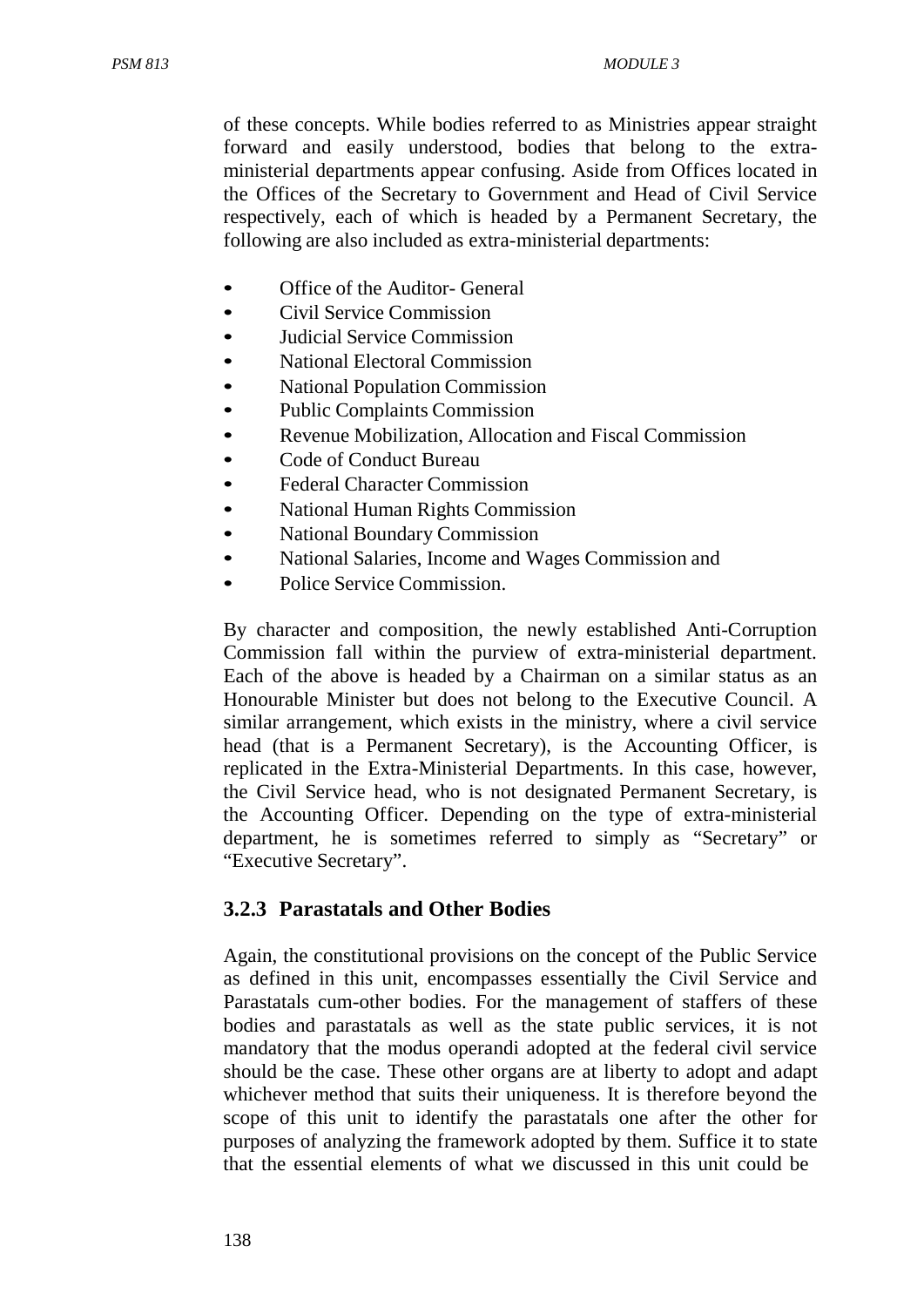identified in these parastatals and other government agencies. However, the recently revised and released Civil Service Rules as well as Financial Regulations, now titled Public Service Rules etc., were deliberately designed by government to encompass all its Agencies such as parastatals. The implication is that, a uniform *modus operandi*, with regards to rules and regulations etc. is being enforced in the civil service and parastatals as well as other Governmental Agencies.

## **4.0 CONCLUSION**

Structure is inevitable for effective management of any outfit. This belief informed the establishment of such structures for managing personnel in the public service. However reforms ensured that personnel management organs are structured and restructured to meet the demand of a certain period which of course includes the current dispensation.

## **5.0 SUMMARY**

Reforming personnel management organs in the public service to various forms at various periods ostensibly to ensure effective management of personnel at given periods. This unit discussed these periods which include the pre and post 1988 period and the current dispensation. The unit equally looked at the Extra-Ministerial Departments as well as parastatals and other bodies.

## **6.0 TUTOR-MARKED ASSIGNMENT**

- i. Explain the current functions of the Civil Service Commission.
- ii. Compare and contrast the structures during and after the 1988 period.

## **7.0 REFERENCES/FURTHER READING**

- Federal Republic of Nigeria (1988). Civil Service (Re-organization) Decree No 43**,** P. A799.
- Federal Republic of Nigeria (1999). *Constitution of the Federal Republic of Nigeria*. Lagos: Federal Government Press.
- Maduabum, C. P. (2006). *Reforming Government Bureaucracies in Nigeria: The Journey so Far.* Badagry: ASCON Press.
- Omale, I. (1992). "Past Practices in Personnel Management in the Nigeria Civil Service: Issues and Procedures" in Ali, D. Y. & Akinyele, C. I. (Eds). *New Trends in Personnel in Management: A Book of Readings.* Badagry: ASCON Press.